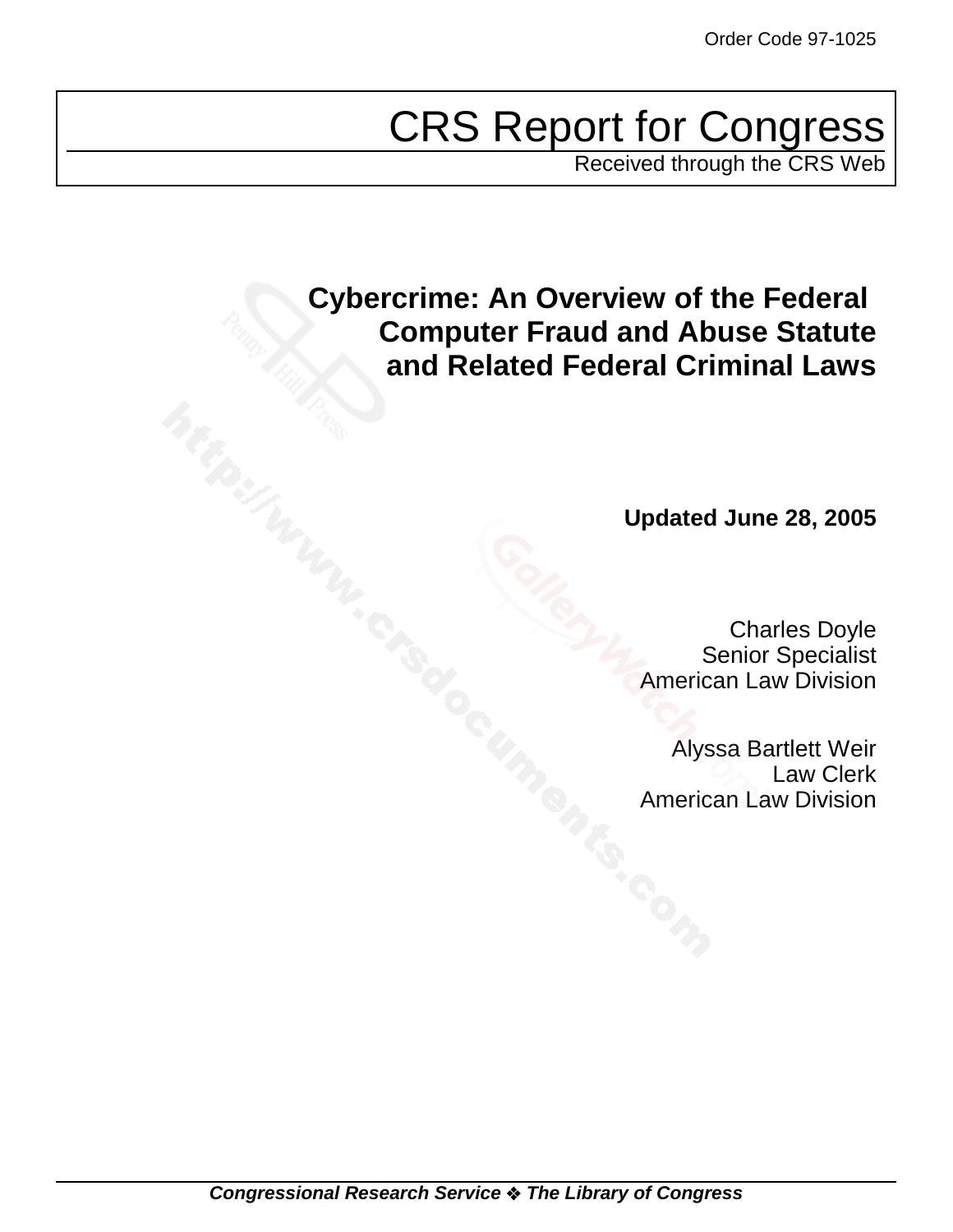# Cybercrime: An Overview of the Federal Computer Fraud and Abuse Statute and Related Federal Criminal Laws

## **Summary**

The federal computer fraud and abuse statute, 18 U.S.C. 1030, protects federal computers, bank computers, and computers used in interstate and foreign commerce. It shields them from trespassing, threats, damage, espionage, and from being corruptly used as instruments of fraud. It is not a comprehensive provision, but instead it fills crack and gaps in the protection afforded by other federal criminal laws. This is a brief sketch of section 1030 and some of its federal statutory companions.

In their present form, the seven paragraphs of subsection 1030(a) outlaw:

- computer trespassing (e.g., hacking) in a government computer, 18 U.S.C. 1030(a)(3);
- computer trespassing (e.g., hackers) resulting in exposure to certain governmental, credit, financial, or commercial information, 18 U.S.C. 1030(a)(2);
- damaging a government computer, a bank computer, or a computer used in interstate or foreign commerce (e.g., a worm, computer virus, Trojan horse, time bomb, a denial of service attack, and other forms of cyber attack, cyber crime, or cyber terrorism), 18 U.S.C.  $1030(a)(5)$ ;
- committing fraud an integral part of which involves unauthorized access to a government computer, a bank computer, or a computer used in interstate or foreign commerce, 18 U.S.C. 1030(a)(4);
- threatening to damage a government computer, a bank computer, or a computer used in interstate or foreign commerce, 18 U.S.C.  $1030(a)(7)$ ;
- trafficking in passwords for a government computer, a bank computer, or a computer used in interstate or foreign commerce, 18 U.S.C. 1030(a)(6); and
- accessing a computer to commit espionage, 18 U.S.C.  $1030(a)(1)$ .

Subsection 1030(b) makes it a crime to attempt to commit any of these offenses. Subsection 1030(c) catalogs the penalties for committing them, penalties that range from imprisonment for not more than a year for simple cyberspace trespassing to a maximum of life imprisonment when death results from intentional computer damage. Subsection 1030(d) preserves the investigative authority of the Secret Service. Subsection 1030(e) supplies common definitions. Subsection 1030(f) disclaims any application to otherwise permissible law enforcement activities. Subsection  $1030(g)$  creates a civil cause of action of victims of these crimes.

Earlier versions of this report appeared under the title, *Computer Fraud and Abuse: An Overview of 18 U.S.C. 1030 and Related Federal Criminal Laws.*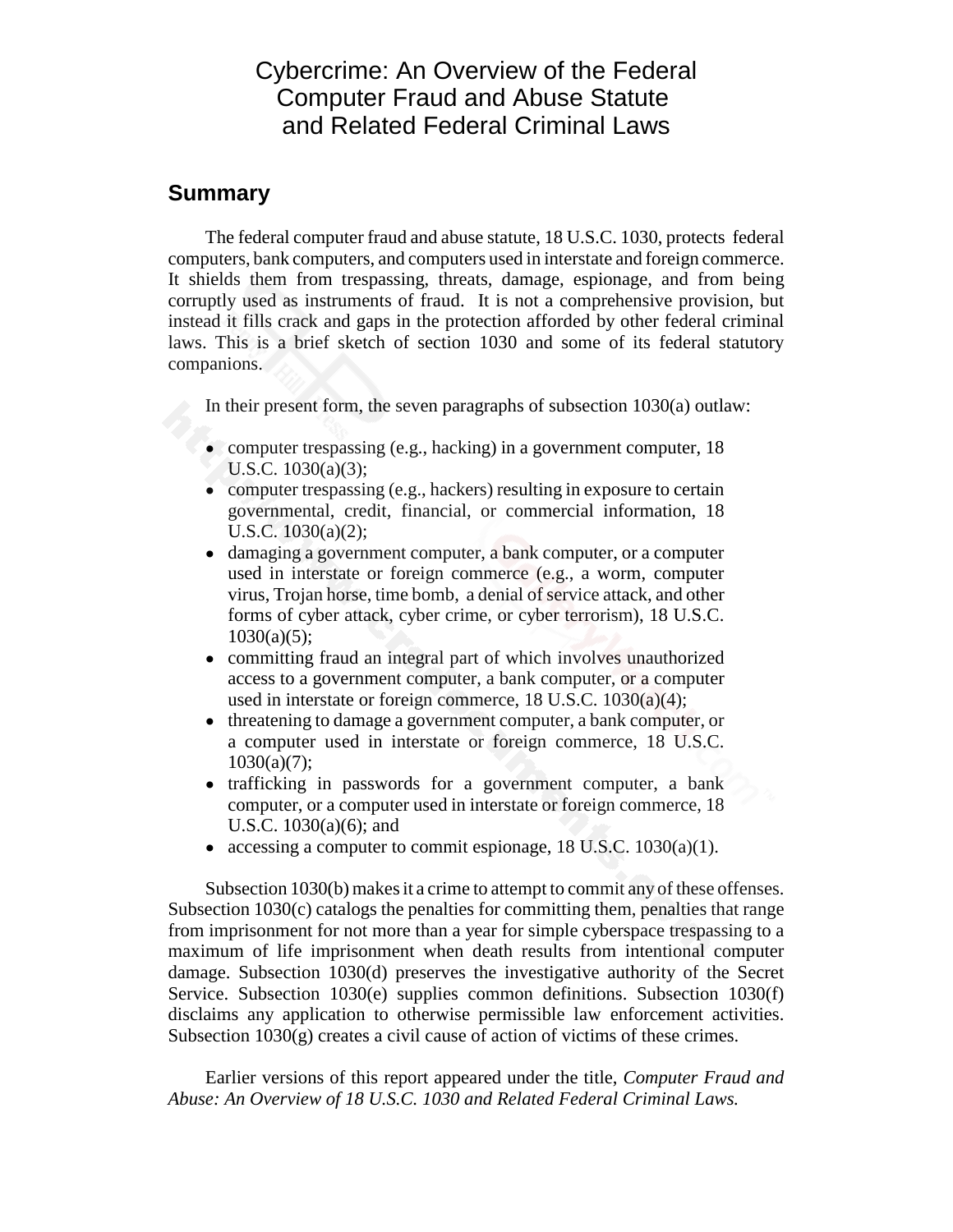# **Contents**

| Trespassing in Government Cyberspace |    |
|--------------------------------------|----|
|                                      |    |
|                                      |    |
|                                      |    |
|                                      |    |
|                                      |    |
|                                      |    |
|                                      |    |
| <b>Obtaining Information</b>         |    |
| by Unauthorized Computer Access      |    |
|                                      |    |
|                                      |    |
|                                      |    |
|                                      |    |
|                                      |    |
| <b>Causing Computer Damage</b>       |    |
|                                      |    |
|                                      |    |
|                                      |    |
|                                      |    |
|                                      |    |
|                                      |    |
|                                      |    |
| <b>Computer Fraud</b>                |    |
|                                      |    |
|                                      |    |
|                                      |    |
|                                      |    |
|                                      |    |
| <b>Extortionate Threats</b>          |    |
|                                      |    |
|                                      |    |
|                                      |    |
| Intent                               |    |
|                                      | 74 |
|                                      |    |
|                                      |    |
|                                      |    |
|                                      |    |
|                                      |    |
|                                      |    |
|                                      |    |
| <b>Computer Espionage</b>            |    |
|                                      |    |
|                                      |    |
| Intent                               |    |
|                                      |    |
|                                      |    |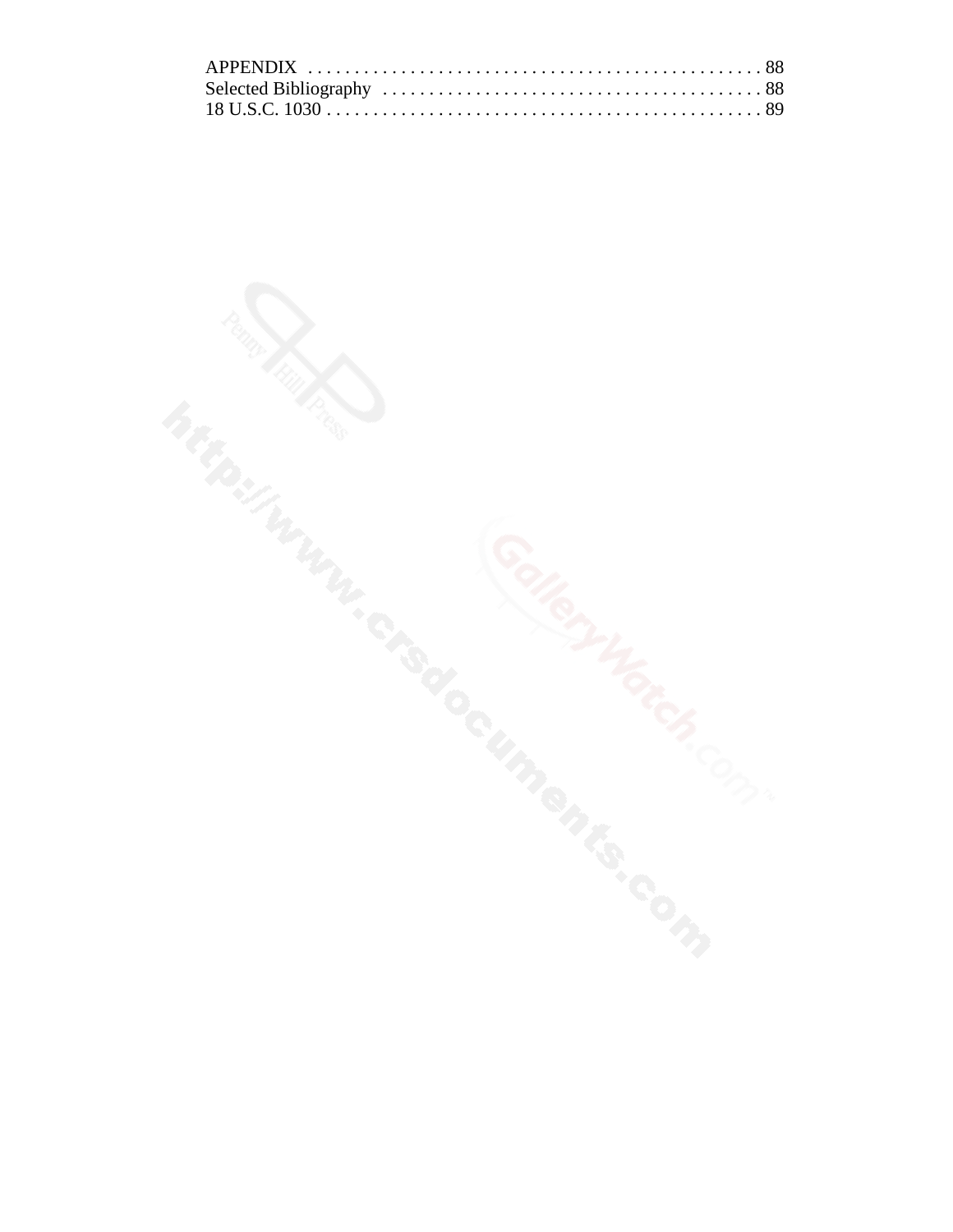# Cybercrime: An Overview of the Federal Computer Fraud and Abuse Statute and Related Federal Criminal Laws

### **Introduction**

The federal computer fraud and abuse statute, 18 U.S.C. 1030,<sup>1</sup> protects computers in which there is a federal interest – federal computers, bank computers, and computers used in interstate and foreign commerce. It shields them from trespassing, threats, damage, espionage, and from being corruptly used as instruments of fraud. It is not a comprehensive provision, instead it fills cracks and gaps in the protection afforded by other state and federal criminal laws. It is a work that over the last two decades, Congress has kneaded, reworked, recast, and amended to bolster the uncertain coverage of more general federal trespassing, threat, malicious mischief, fraud, and espionage statutes. $2$  This is a brief description of section 1030 and its federal statutory companions.

1 The full text of 18 U.S.C. 1030 is appended.

Refurbishing of the original 1984 legislation occurred in 1986, 1988, 1989, 1990, 1994, and 1996: Pub.L.No. 99-474, 100 Stat. 1213; Pub.L.No. 100-690, 102 Stat. 4404; Pub.L.No. 101-73, 103 Stat. 502; Pub.L.No. 101-647, 104 Stat. 4831; Pub.L.No. 103-322, 108 Stat. 2097; Pub.L.No. 104-294, 110 Stat. 3491. Most recently, both the USA PATRIOT Act, Pub.L.No. 107-56, 115 Stat. 272 (2001) and the Department of Homeland Security Act, Pub.L.No. 107-296, 116 Stat. 72135 (2002) amended provisions of section 1030.

For a chronological history of the Act up to but not including the 1996 amendments, see Adams, *Controlling Cyberspace: Applying the Computer Fraud and Abuse Act to the Internet*, 12 SANTA CLARA COMPUTER & HIGH TECHNOLOGY LAW JOURNAL 403 (1996). For a general description of the validity and application of this Act, see Buchman, *Validity, Construction, and Application of Computer Fraud and Abuse Act*, 174 ALR Fed. 101 (2004); Berkowitz, *Computer Security and Privacy: The Third Wave of Property Law*, 33 COLORADO LAWYER 57 (Feb. 2004).

<sup>&</sup>lt;sup>2</sup> Congressional inquiry began no later than 1976, S. Comm. on Government Operations, *Problems Associated with Computer Technology in Federal Programs and Private Industry – Computer Abuses*, 94th Cong., 2d Sess. (1976)(Comm.Print). Hearings were held in successive Congresses thereafter until passage of the original version of section 1030 as part of the Comprehensive Crime Control Act of 1984, Pub.L.No. 98-473, 98 Stat. 2190; *see e.g.*, *Federal Computer Systems Protection Act: Hearings Before the Subcomm. on Criminal Laws and Procedures of the Senate Comm. on the Judiciary*, 95th Cong., 2d Sess.(1978); *S.240, the Computer Systems Protection Act of 1979: Hearings Before the Subcomm. on Criminal Justice of the Senate Comm. on the Judiciary*, 96th Cong., 2d Sess.(1980); *Federal Computer System Protection Act, H.R. 3970: Hearings Before the House Comm. on the Judiciary*, 97th Cong., 2d Sess.(1982); *Computer Crime: Hearings Before the House Comm. on the Judiciary*, 98th Cong., 1st Sess. (1983).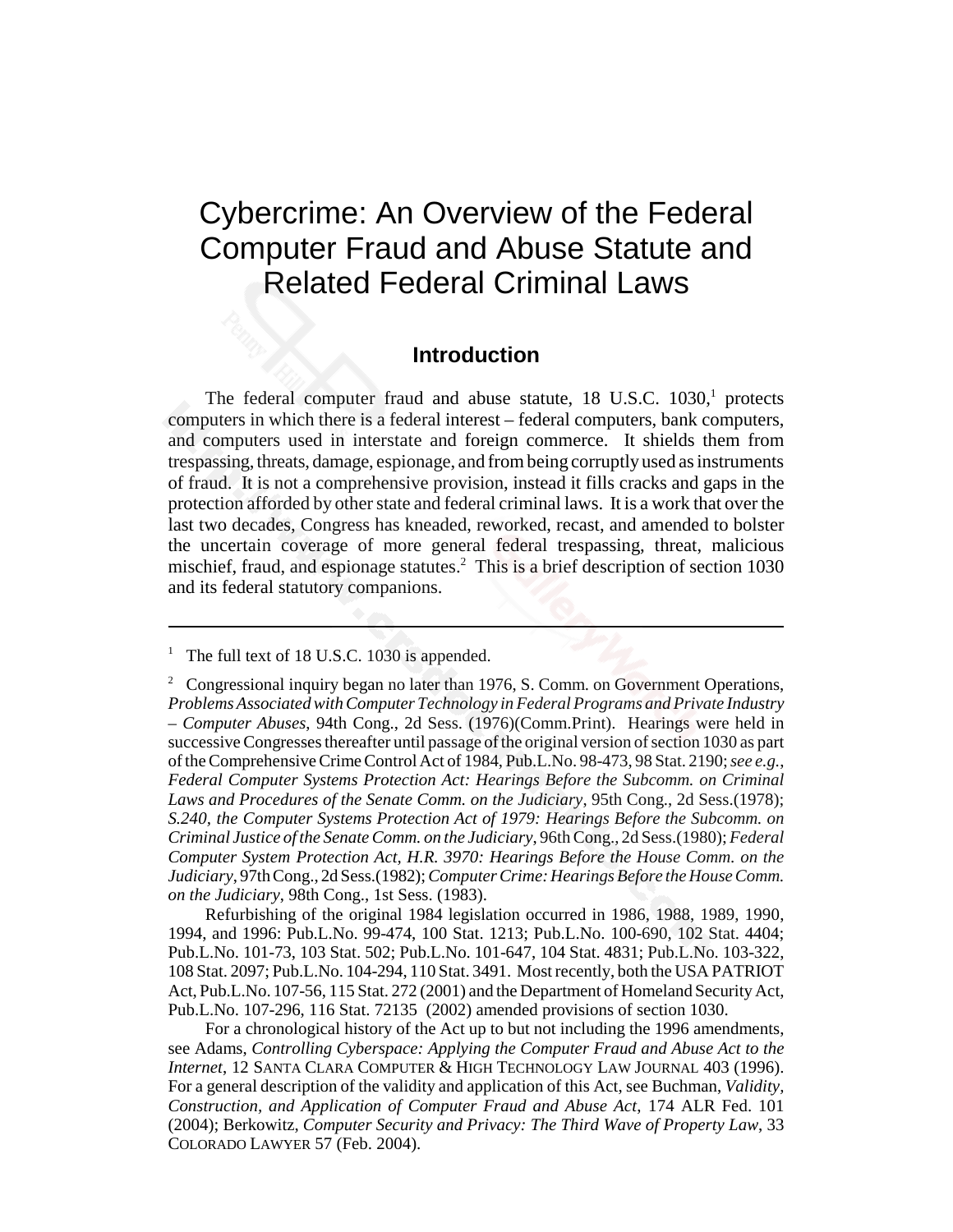There are other laws that address the subject of crime and computers. Section 1030 deals with computers as victims; other laws deal with computers as arenas for crime or as repositories of the evidence of crime or from some other perspective. These other laws – laws that are about things like encryption, obscenity, pornography, and gambling – are beyond the scope of this report.<sup>3</sup>

In their present form, the seven paragraphs of subsection  $1030(a)$  outlaw:

- computer trespassing in a government computer, 18 U.S.C.  $1030(a)(3)$ ;
- computer trespassing resulting in exposure to certain governmental, credit, financial, or commercial information, 18 U.S.C. 1030(a)(2);
- damaging a government computer, a bank computer, or a computer used in interstate or foreign commerce, 18 U.S.C. 1030(a)(5);
- committing fraud an integral part of which involves unauthorized access to a government computer, a bank computer, or a computer used in interstate or foreign commerce, 18 U.S.C. 1030(a)(4);
- threatening to damage a government computer, a bank computer, or a computer used in interstate or foreign commerce, 18 U.S.C.  $1030(a)(7)$ ;
- trafficking in passwords for a government computer, a bank computer, or a computer used in interstate or foreign commerce, 18 U.S.C. 1030(a)(6); and
- accessing a computer to commit espionage,  $18 \text{ U.S.C. } 1030(a)(1)$ .

Subsection 1030(b) makes it a crime to attempt to commit any of these offenses.<sup>4</sup> Subsection 1030(c) catalogs the penalties for committing them, penalties

<sup>3</sup> For a discussion of these and similar matters see, *Nineteenth Survey of White Collar Crime: Computer Crimes*, 41 AMERICAN CRIMINAL LAW REVIEW 313 (2004); Cohen, *Obscenity and Indecency: Constitutional Principles and Federal Statutes*, CRSREP. 95-804 (Jan. 3, 2005); Cohen, *Child Pornography: Constitutional Principles and Federal Statutes*, CRSREP. 95-406 (Oct.15, 2003); Wilson, *Computer Attack and Cyber Terrorism*, CRSREP. RL32114 (Apr. 1 2005); Grimmett, *Encryption Export Controls*, CRS REP. RL30273 (Jan.11, 2001); *Casting a Net Over the Net: Attempts to Protect Children in Cyberspace*, SETON HALL CONSTITUTIONAL LAW JOURNAL 1123 (2000); Doyle, *Internet Gambling: Overview of Federal Criminal Law*, CRS REP. No. 97-619 (Nov. 29, 2004); Kerr, *Search and Seizing Computers and Obtaining Electronic Evidence in Criminal Investigations*, COMPUTER CRIME AND INTELLECTUAL PROPERTY SECTION, CRIMINAL DIVISION, UNITED STATES DEPARTMENT OF JUSTICE (July, 2002), on www.cybercrime.gov (June 16, 2005).

<sup>4</sup> The Department of Justice maintains a website at <http://www.cybercrime.gov/cccases.html> which provides a list of all prosecutions for "computer intrusion", commonly known as "hacking,"as well as cases, statutes and other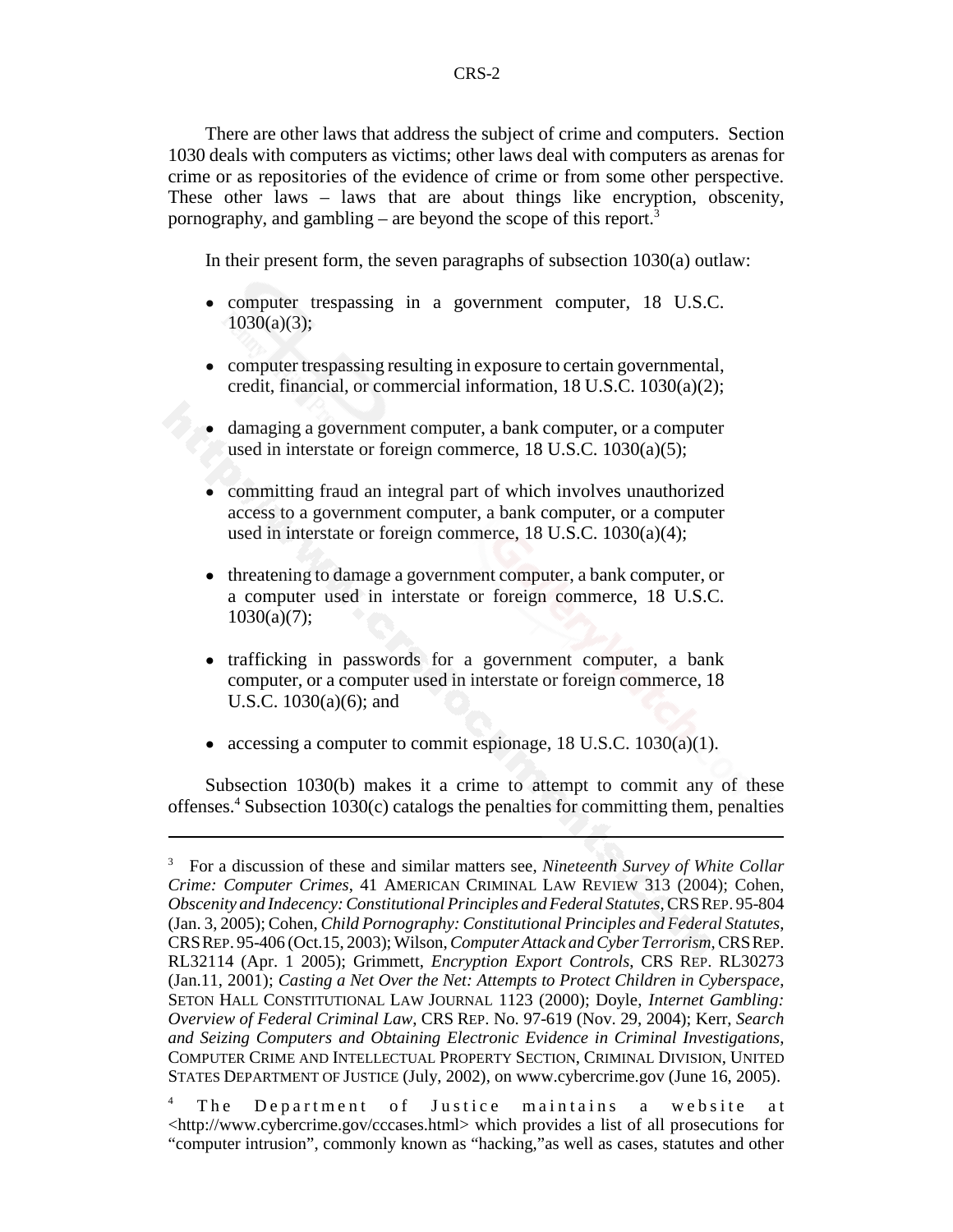that range from imprisonment for not more than a year for simple cyberspace trespassing to imprisonment for not more than twenty years for a second espionagerelated conviction. Subsection 1030(d) preserves the investigative authority of the Secret Service. Subsection 1030(e) supplies common definitions. Subsection 1030(f) disclaims any application to otherwise permissible law enforcement activities. Subsection  $1030(g)$  creates a civil cause of action for victims of these crimes. And subsection 1030(h) called for annual reports through 1999 from the Attorney General and Secretary of the Treasury on investigations under the damage paragraph (18 U.S.C. 1030(a)(5)).

## **Trespassing in Government Cyberspace 18 U.S.C. 1030(a)(3)**

*Whoever . . . intentionally, without authorization to access any nonpublic computer*<sup>5</sup>  *of a department or agency of the United States,*<sup>6</sup>  *accesses such a computer of that department or agency that is exclusively for the use of the Government of the United States or, in the case of a computer not exclusively for such use, is used by or for the Government of the United States and such conduct affects that use by or for the Government of the United States . . . shall be punished as provided in subsection (c) of this section.*

*(b) Whoever attempts to commit an offense under subsection (a) of this section shall be punished as provided in subsection (c) of this section.*

Paragraph 1030(a)(3) condemns unauthorized intrusion ("hacking") into federal government computers whether they are used exclusively by the government or the government shares access with others. With the help of subsection 1030(b) it also outlaws attempted intrusions. In the case of shared computers, a crime only occurs if the unauthorized access "affects . . . use by or for" the government or would affect such use if an attempted effort had succeeded.<sup>7</sup>

documentation associated with cybercrime. The site notes that many of the cases listed therein were based upon section 1030.

<sup>5</sup> "(e) As used in this section . . . (1) the term 'computer' means an electronic, magnetic, optical, electrochemical, or other high speed data processing device performing logical, arithmetic, or storage functions, and includes any data storage facility or communications facility directly related to or operating in conjunction with such device, but such term does not include an automated typewriter or typesetter, a portable hand held calculator, or other similar device," 18 U.S.C. 1030(e)(1).

 $6$  "(e) As used in this section . . .(7) the term 'department of the United States' means the legislative or judicial branch of the Government or one of the executive departments enumerated in section 101 of title 5," 18 U.S.C. 1030(e)(7).

7 Broken down into its elements, paragraph (a)(3) makes it unlawful for anyone to:

- without authorization
- intentionally
- either

- access a government computer maintained exclusively for the use of the federal government, or

- access a government computer used, at least in part, by or for the federal government and the access affects use by or for the federal government, or - attempt to do so (18 U.S.C. 1030(b)).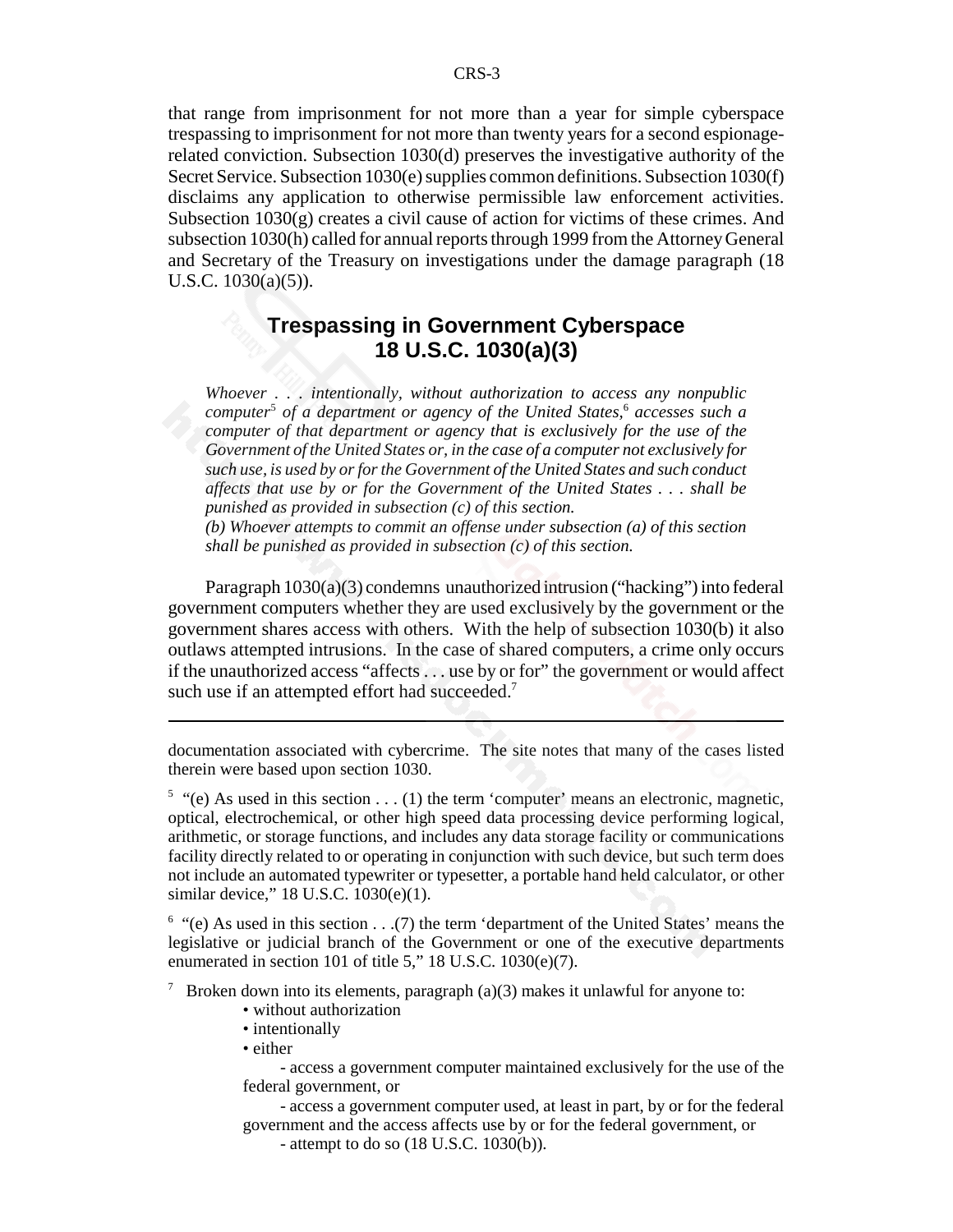This pure trespassing proscription dates from 1986 and its legislative history leaves little doubt that nothing more than unauthorized entry is required:

"[S]ection 2(b) will clarify the present 18 U.S.C.  $1030(a)(3)$ , making clear that it applies to acts of simple trespass against computers belonging to, or being used by or for, the Federal Government. The Department of Justice and others have expressed concerns about whether the present subsection covers acts of mere trespass, i.e., unauthorized access, or whether it requires a further showing that the information perused was 'used, modified, destroyed, or disclosed.' To alleviate those concerns, the Committee wants to make clear that the new subsection will be a simple trespass offense, applicable to persons without authorized access to Federal computers," S.Rep.No. 99-432 at 7 (1986); see also, H.R.Rep.No. 99-612 at 11 (1986).

#### **Intent.**

The paragraph only bans "intentional" trespassing. The reports are instructive here, for they make it apparent that the element cannot be satisfied by a mere inadvertent trespass and nothing more. It contemplates those who purposefully accomplish the proscribed unauthorized entry into a government computer, and, at least in the view of the House report, those "whose initial access was inadvertent but who then deliberatively maintains access after a non-intentional initial contact," H.R.Rep. No. 99-612 at 9-10 (1986); see also, S.Rep.No. 99-432 at 5-6 (1986).

#### **Jurisdiction.**

The reports offer little insight into the meaning of the third element – what computers are protected from trespassing. There may be two reasons. Paragraph 1030(a)(3) protects only government computers and therefore explanations of the sweep of its coverage in the area of interstate commerce or of financial institutions are unnecessary. Besides, at least for purposes of these trespassing offenses of paragraph  $1030(a)(3)$ , the statute itself addresses several of the potentially more nettlesome questions.

First, the construction of the statute itself strongly suggests that it reaches only computers owned or leased by the federal government: "whoever . . . without authorization to access any nonpublic computer *of a department or agency of the United States*, accesses such a computer *of that department or agency*. . . ."

Second, the language of the statute indicates that "nonpublic" computers may nevertheless include government computers that the government allows to be used by nongovernmental purposes: "in the case of *a [government] computer not exclusively for the use of the Government of the United States* . . . ."

Third, the statute covers government computers that are available to nongovernment users: "accesses such a computer . . . that . . . in the case of a [government] computer not exclusively for the use of the Government of the United States, is used by *or for* the Government of the United States . . . ." The use of the term "nonpublic," however, makes it clear that this shared access may not be so broad as to include the general public.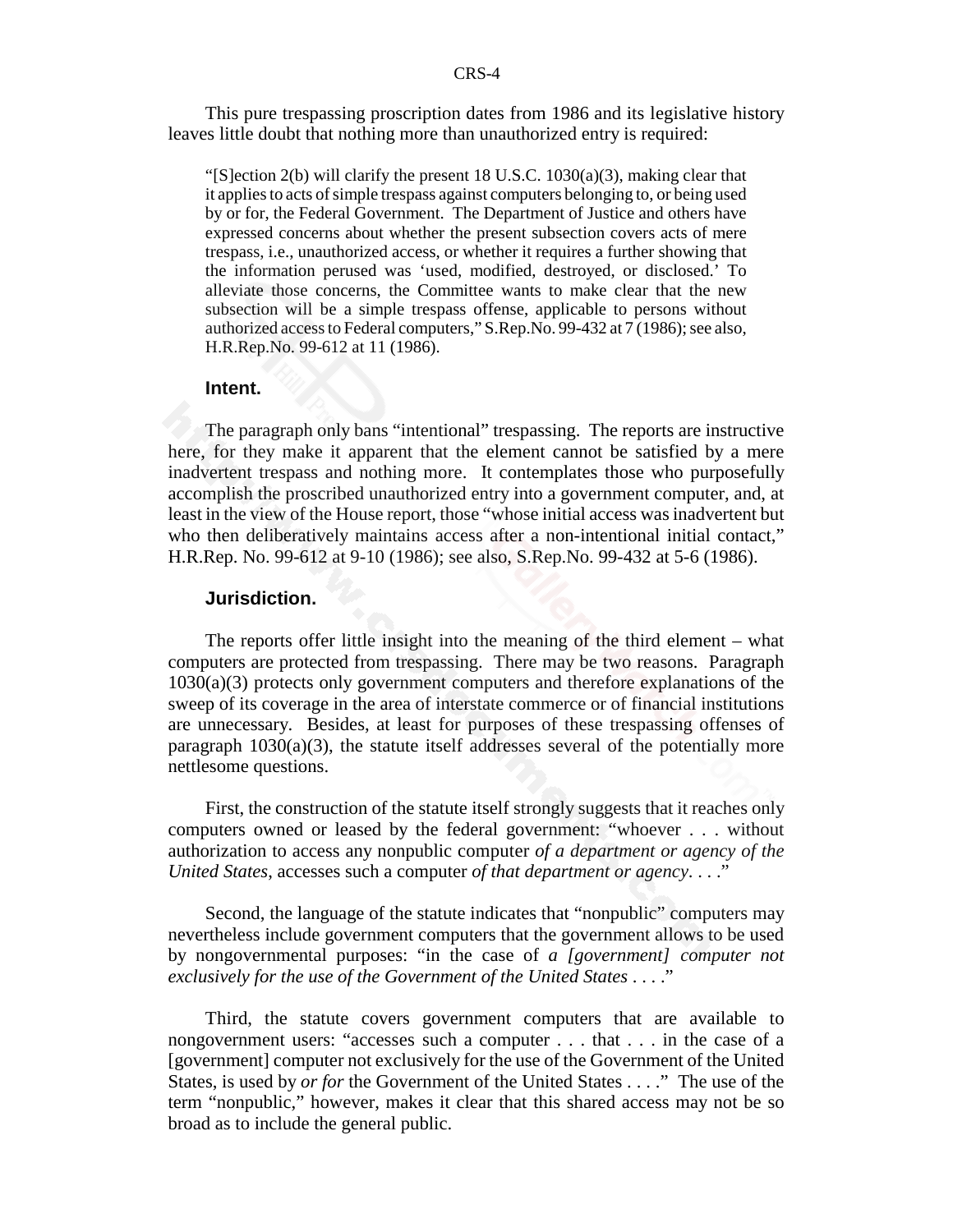Finally, the section supplies a definition of "department of the United States": "[a]s used in this section . . . the term 'department of the United States' means the legislative or judicial branch of the Government or one of the executive departments enumerated in section 101 of title 5," 18 U.S.C.  $1030(e)$  (7);<sup>8</sup> and the title supplies a definition of "agency of the United States": "[a]s used in this title . . .[t]he term 'agency' includes any department, independent establishment, commission, administration, authority, board or bureau of the United States or any corporation in which the United States has a proprietary interest, unless the context shows that such term was intended to be used in a more limited sense," 18 U.S.C. 6.

#### **Unauthorized Access.**

While the question of what constitutes "access without authorization" might seem fairly straight forward, Congress was willing to accept a certain degree of trespassing by government employees in order to protect whistleblowers:

The Committee wishes to be very precise about who may be prosecuted under the new subsection  $(a)(3)$ . The Committee was concerned that a Federal computer crime statute not be so broad as to create a risk that government employees and others who are authorized to use a Federal Government computer would not face prosecution for acts of computer access and use that, while technically wrong, should not rise to the level of criminal conduct. At the same time, the Committee was required to balance its concern for Federal employees and other authorized users against the legitimate need to protect Government computers against abuse by "outsiders." The Committee struck that balance in the following manner.

In the first place, the Committee has declined to criminalize acts in which the offending employee merely 'exceeds authorized access' to computers in his own department ("department"' is defined in section 2(g) of S.2281 [now 18 U.S.C. 1030(e)(7)]). It is not difficult to envision an employee or other individual who, while authorized to use a particular computer in one department, briefly exceeds his authorized access and peruses data belonging to the department that he is not supposed to look at. This is especially true where the department in question lacks a clear method of delineating which individuals are authorized to access certain of its data. The Committee believes that administrative sanctions are more appropriate than criminal punishment in such a case. The Committee wishes to avoid the danger that every time an employee exceeds his authorized access to his department's computers – no matter how slightly – he could be prosecuted under this subsection. That danger will be prevented by not including "exceeds authorized access" as part of this subsection's offense.

In the second place, the Committee has distinguished between acts of unauthorized access that occur within a department and those that involve trespasses into computers belonging to another department. The former are not covered by subsection (a)(3); the latter are. Again, it is not difficult to envision

<sup>8</sup> "The Executive Departments are: the Department of State; the Department of the Treasury; the Department of Defense; the Department of Justice; the Department of the Interior; the Department of Agriculture; the Department of Commerce; the Department of Labor; the Department of Health and Human Services; the Department of Housing and Urban Development; the Department of Transportation; the Department of Energy; the Department of Education; [and] the Department of Veterans Affairs," 5 U.S.C. 101.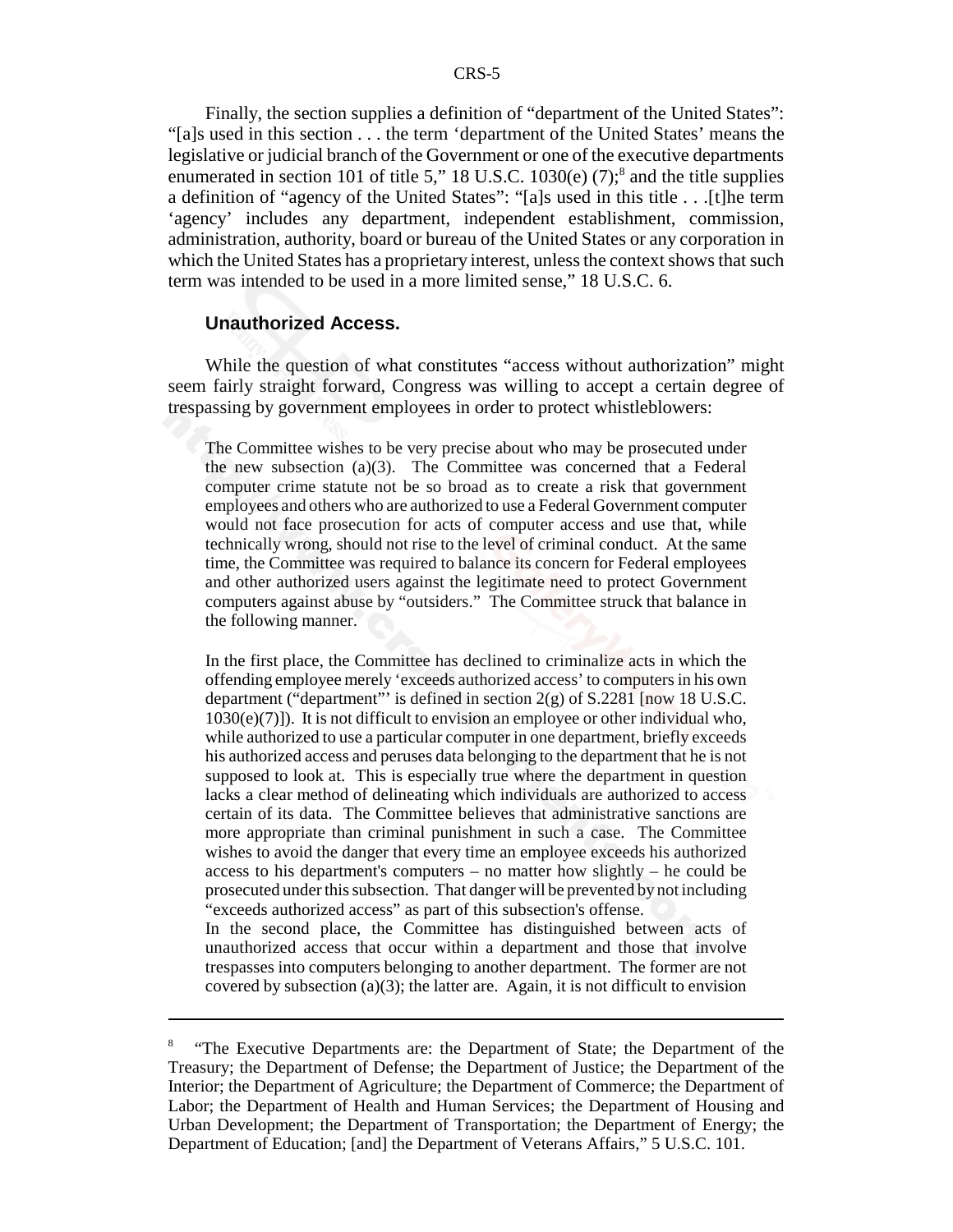an individual who, while authorized to use certain computers in one department, is not authorized to use them all. The danger existed that S.2281, as originally introduced, might cover every employee who happens to sit down, within his department, at a computer terminal which he is not officially authorized to use. These acts can also be best handled by administrative sanctions, rather than by criminal punishment. To that end, the Committee has constructed its amended version of (a)(3) to prevent prosecution of those who, while authorized to use some computers in their department, use others for which they lack the proper authorization. By precluding liability in purely 'insider' cases such as these, the Committee also seeks to alleviate concerns by Senators Mathias and Leahy that the existing statute cases a wide net over "whistleblowers". . . .

The Committee has thus limited 18 U.S.C. 1030(a)(3) to cases where the offender is completely outside the Government, and has no authority to access a computer of any agency or department of the United States, or where the offender's act of trespass is interdepartmental in nature. The Committee does not intend to preclude prosecution under this subsection if, for example, a Labor Department employee authorized to use Labor's computers accesses without authorization an FBI computer. An employee who uses his department's computer and, without authorization, forages into data belonging to another department is engaged in conduct directly analogous to an 'outsider' tampering with Government computers. . . .

The Committee acknowledges that in rare circumstances this may leave serious cases of intradepartmental trespass free from criminal prosecution under (a)(3). However, the Committee notes that such serious acts may be subject to other criminal penalties if, for example, they violate trade secrets laws or 18 U.S.C. 1030(a)(1), (a)(4), (a)(5), or (a)(6), as proposed in this legislation. S.Rep.No. 99- 432 at 7-8 (1986); see also, H.R.Rep.No. 99-612 at 11 (1986).

#### **Affects the Use.**

Trespassing upon governmental computer space on computers that are not exclusive for governmental use is prohibited only when it affects use by the government or use for governmental purposes. The committee reports provide a useful explanation of the distinctive, "affects-the-use" element of the trespassing ban:

[T]respassing in a computer used only part-time by the Federal Government need not be shown to have affected the operation of the government as a whole. The Department of Justice has expressed concerns that the present subsection's language could be construed to require a showing that the offender's conduct would be an exceedingly difficult task for Federal prosecutors. Accordingly, Section 2(b) will make clear that the offender's conduct need only affect the use of the Government's operation of the computer in question [or the operation of the computer in question on behalf of the Government]. S.Rep.No.99-432 at 6-7 (1986); see also, H.R.Rep.No. 99-612 at 11 (1986); S.Rep.No. 104-357 at 9 (1996).

#### **Penalties.**

The penalties for violation or attempted violation of paragraph  $1030(a)(3)$ imprisonment for not more than one year and/or a fine of not more than \$100,000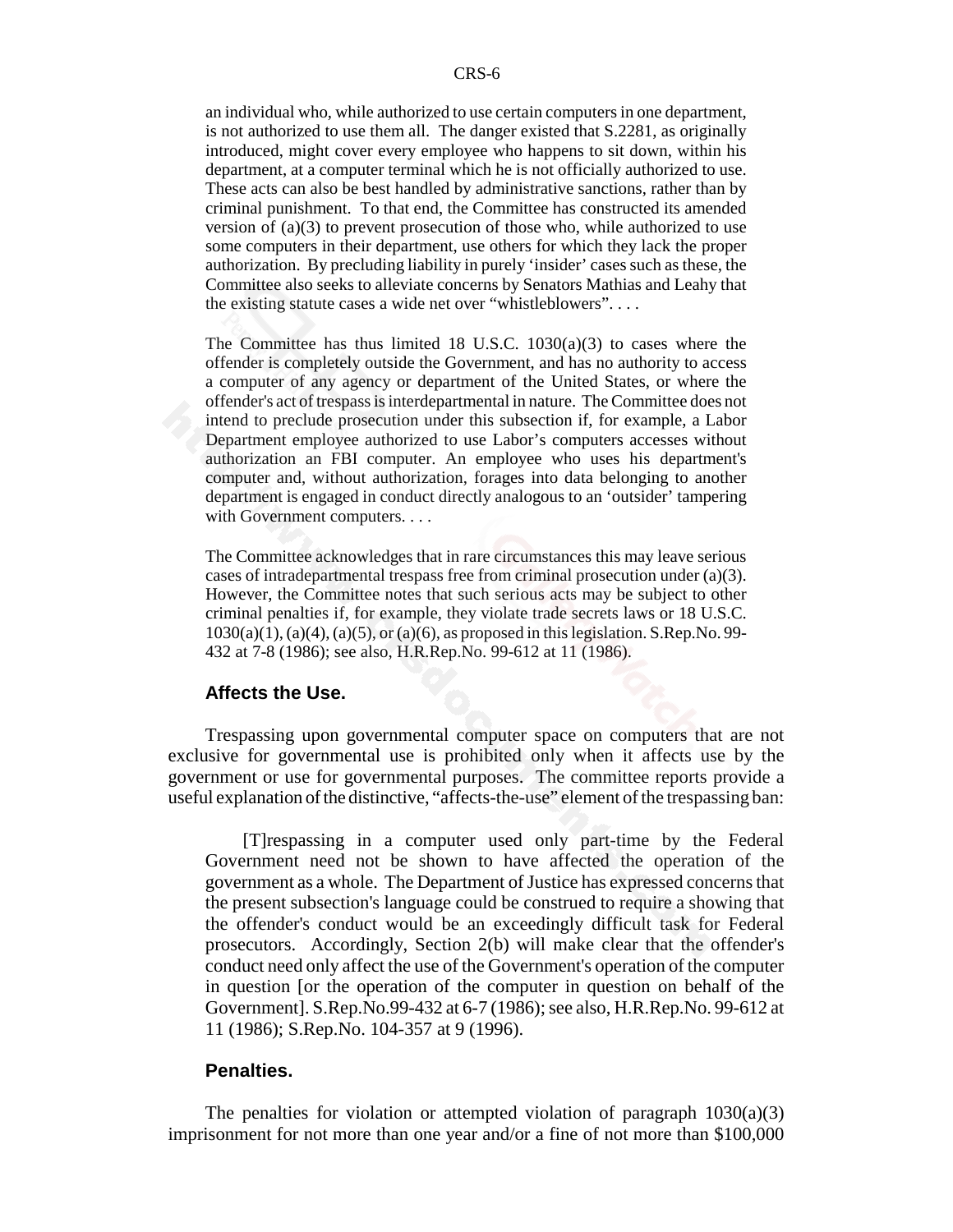(\$200,000 for organizations) for the first offense and imprisonment for not more than ten years and/or a fine of not more than \$250,000 (\$500,000 for organizations) for all subsequent convictions, 18 U.S.C. 1030 $(c)$ , 3571. $^9$  The Sentencing Guidelines treat violations of paragraph  $1030(a)(3)$  as a trespass, U.S.S.G. §2B2.3, and as a general rule punishable by imprisonment for no more than one year (base offense level 4), even in the case of a second offender, unless the crime involves related but uncharged damage or other aggravating factors.<sup>10</sup> If the offense involves a computer system used as part of the critical infrastructure<sup>11</sup> or by or for a government entity for

Most federal criminal statutes give the impression that offenders may be sentenced to imprisonment, to a fine or to both imprisonment and a fine. This may be something of an illusion in most serious federal cases. Federal sentencing is governed by sentencing guidelines that calibrate sentencing levels beneath the maximum terms established in the statute for a particular offense, according to the circumstances of the crime and the offender, see generally, Doyle, *How the Federal Sentencing Guidelines Work: Two Examples*, CRS REP. RL32846 (April 4, 2005). As a practical matter, the guidelines call for a term of imprisonment for almost any felony that carries a maximum term of imprisonment of "not more than 10 years" or higher and many that carry a maximum of term of imprisonment of "not more than 5 years." In *United States v. Booker*, 125 S. Ct. 738 (2005), the federal sentencing guidelines were rendered advisory by the Supreme Court because of Sixth Amendment concerns regarding the right to a jury trial and the standard of review on appeal in relation to the mandatory nature of the guidelines, thus "[t]he Act cannot remain valid in its entirety. Severance and excision are necessary." Id. 744.

<sup>10</sup> The Guidelines provide for a number of circumstances under which the base offense level assigned to a particular offense might be raised or lowered. For instance, offenders with sophisticated hacking skills may be subject to the addition of further offense levels as a consequence of the special skill adjustment dictated by the guidelines, U.S.S.G. §3B1.3; *United States v. Petersen*, 98 F.3d 502, 506-8 (9th Cir. 1996)(upholding an upward adjustment to the otherwise applicable guideline range for a defendant who in violation of paragraph  $1030(a)(4)$ (fraud) had hacked into a radio station's computer and managed to successfully rig its promotional contests so as to defraud the station of \$40,000 in cash prizes; two Porsche automobiles; and two trips to Hawaii, and who had nearly been successful in executing a \$150,000 wire transfer from a financial institution again in violation of paragraph 1030(a)(4)). But see, *United States v. Lee,* 296 F.3d 792 (2002)(court finding that sentencing enhancement because of special skills was unwarranted because there was no showing that "the computer skills used by defendant required substantial education, training, or licensing"). Moreover, the Guidelines allow for uncharged but related conduct. Thus, even though an offender might be charged only under paragraph  $(a)(3)(simple \,hacking)$  if the offense in fact results in damage, the applicable sentencing range is increased to account for the amount of damage done, U.S.S.G. §§2B2.3(b)(3), 2B1.1.

<sup>11</sup> The Guidelines define "critical infrastructure" as "systems and assets vital to national defense, national security, economic security, public health or safety, or any combination of those matters. A critical infrastructure may be publicly or privately owned. Examples of critical infrastructures include gas and oil production, storage, and delivery systems, water supply systems, telecommunications networks, electrical power delivery systems, financing and banking systems, emergency services (including medical, police, fire, and

<sup>&</sup>lt;sup>9</sup> By virtue of 18 U.S.C. 3571, all felonies are subject to fines of not more than the greater of \$250,000 or twice the amount of the pecuniary gain or loss associated with the offense, unless provisions applicable to a specific crime either call for a higher maximum fine or were enacted subsequent to 1984 when the general provisions of section 3571 became effective.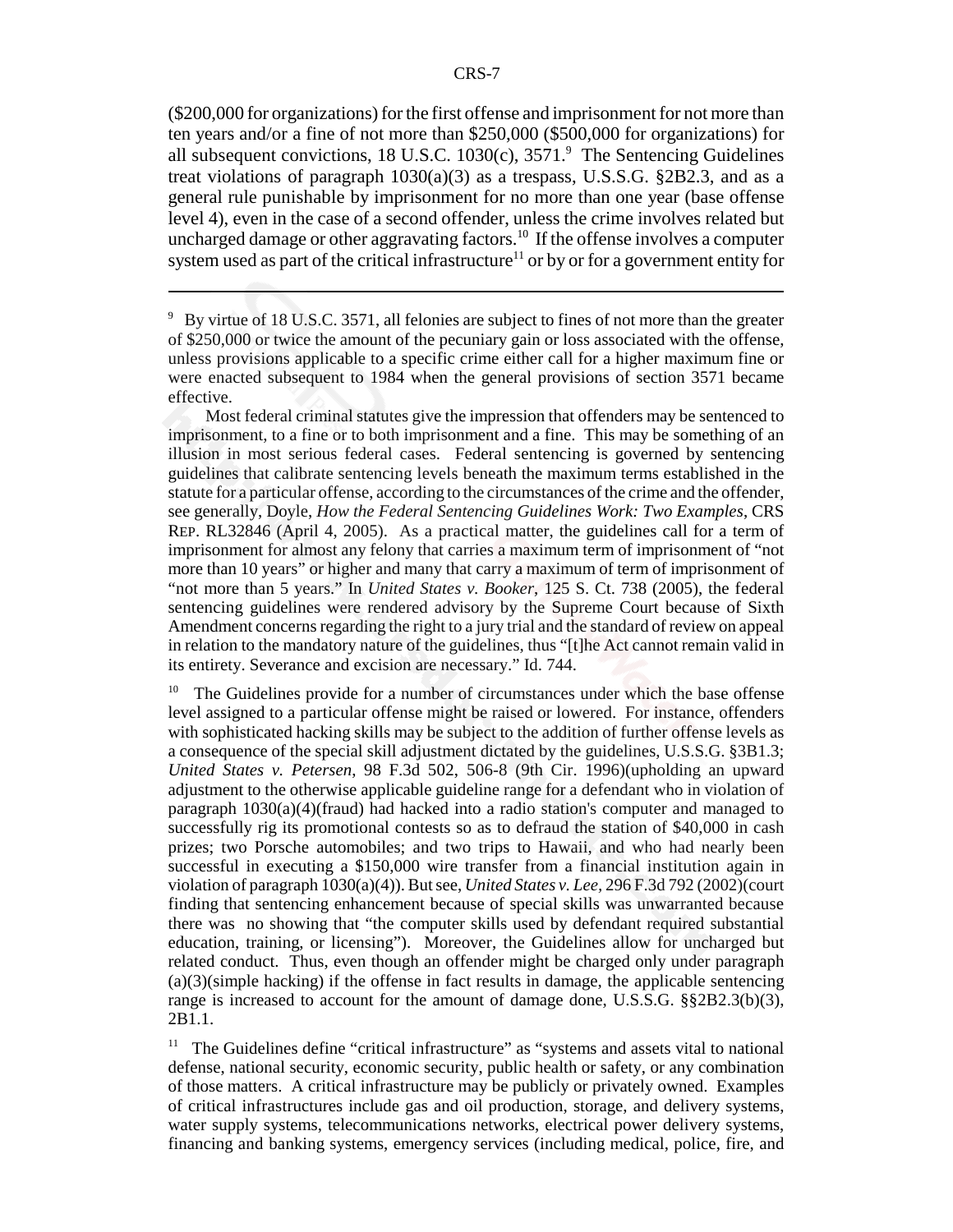purposes of national security, national defense, or the administration of justice, then the Guidelines increase the base offense level to 6 (yielding a sentencing range of no more than a year and a half), again even in the case of a second offender but subject to adjustments for uncharged damage or other aggravating factors.

Any property derived from a violation of 1030 is subject to confiscation by federal authorities who may proceed under either civil or criminal forfeiture procedures.12 Offenders are also subject to civil liability for any "person" who suffers "damage or loss" may sue for compensatory damages and/or injunctive relief, 18 U.S.C.  $1030(g)$ .<sup>13</sup> Offenders may also be subject to a restitution order.<sup>14</sup>

rescue services), transportation systems and services (including highways, mass transit, airlines, and airports), and government operations that provide essential services to the public," U.S.S.G. §2B2.3, *Application Note* 1. Thus, computers used to maintain or operate a "critical infrastructure" in many, if not most, instances will not be federal or federal use computers and thus not come under the protection of paragraph 1030(a)(3).

<sup>12</sup> Civil forfeiture proceedings are conducted *in rem* against the "offending" property, 18 U.S.C.  $981(a)(1)(C)'(a)(1)$  The following property is subject to forfeiture to the United States . . . (C) Any property, real or personal, which constitutes or is derived from proceeds traceable to a violation of section . . . 1030 . . . of this title"); criminal forfeiture occurs as a consequence of the offender's criminal conviction, 18 U.S.C. 982(a)(2)(B)("The court, in imposing sentence on a person convicted of an offense in violation of, or a conspiracy to violate . . . (B) section 1030 of this title, shall order that the person forfeit to the United States any property constituting, or derived from, proceeds the person obtained directly or indirectly, as the result of such violation").

13 "(g) Any person [*i.e.*,any individual, firm, corporation, educational institution, financial institution, governmental entity, or legal or other entity] who suffers damage or loss by reason of a violation of this section may maintain a civil action against the violator to obtain compensatory damages and injunctive relief or other equitable relief. A civil action for a violation of this section may be brought only if the conduct involves 1 of the factors set forth in clause (i), (ii), (iii), (iv), or (v) of subsection (a)(5)(B). Damages for a violation involving only conduct described in subsection  $(a)(5)(B)(i)$  are limited to economic damages. No action may be brought under this subsection unless such action is begun within 2 years of the date of the act complained of or the date of the discovery of the damage. No action may be brought under this subsection for the negligent design or manufacture of computer hardware, computer software, or firmware," 18 U.S.C. 1030(g), (e)(12).

Although subsection  $1030(g)$  applies to any violations under any of the paragraphs of section 1030, it is discussed at greater length below in connection with paragraph 1030(a)(5)(relating to inflicting damage upon a computer).

14 18 U.S.C. 3663; *United States v. Dickerson*, 370 F.3d 1330 (11th Cir. 2004) (court ordered defendant convicted of wire fraud to pay restitution to the Social Security Administration); *cf., United States v. Harris*, 302 F.3d 72 (2d Cir. 2002).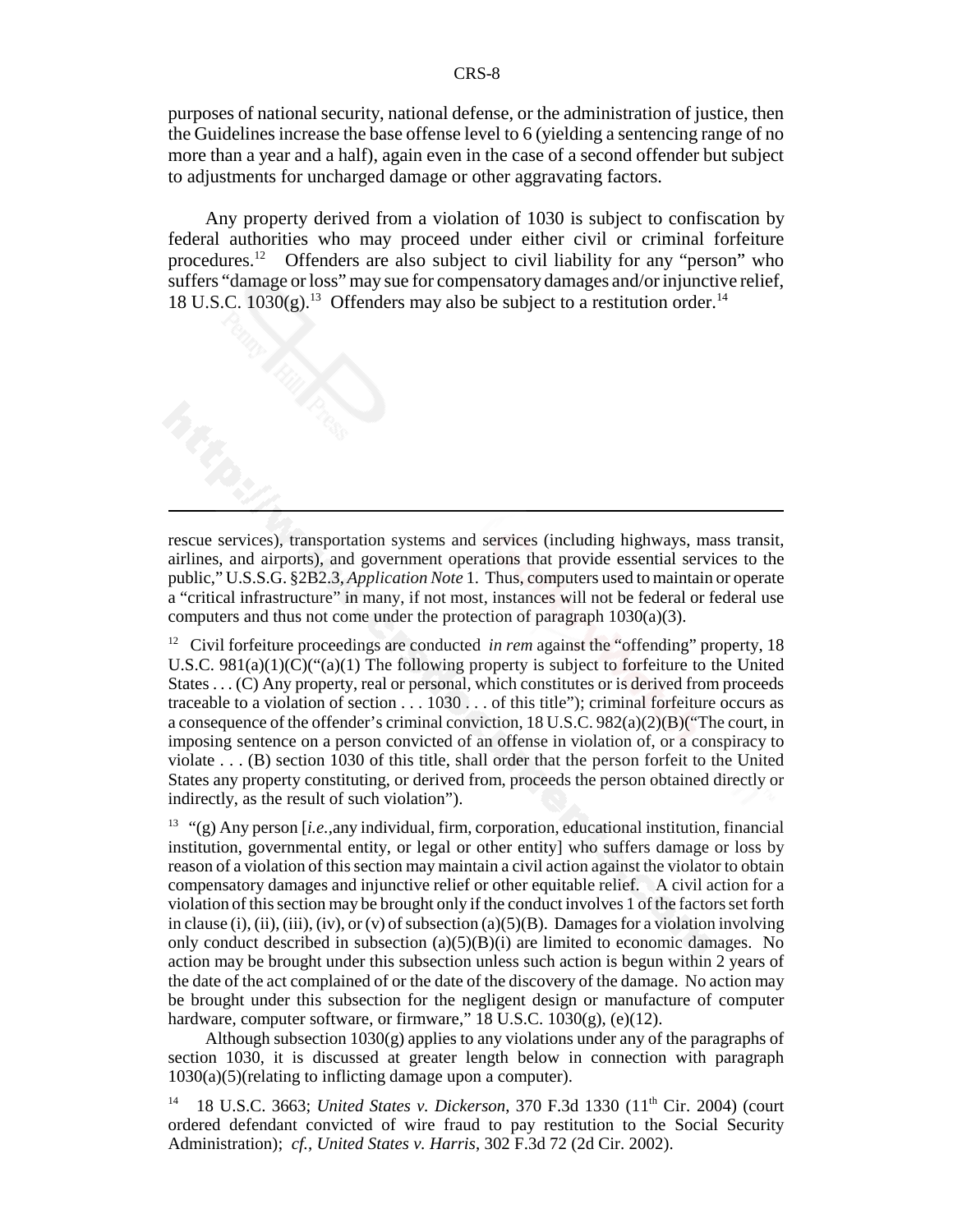Paragraph  $1030(a)(3)$  has remained essentially unchanged since 1986,<sup>15</sup> and there appear to have been relatively few prosecutions under its provisions.<sup>16</sup>

<sup>15</sup> In 1994, Congress amended the paragraph to emphasize that trespassing upon computers used part-time for the government required a showing that government use was "adversely" affected rather than merely affected, Pub.L.No.103-322, 108 Stat. 2099. Concerned that it might suggest that trespassing could be beneficial, Congress repealed the 1994 amendment in 1996 when it also made changes to make it clear that a person "permitted to access publicly available Government computers . . . may still be convicted under (a)(3) for accessing without authority any nonpublic Federal Government computer" and that a person may be convicted under paragraph  $(a)(3)$  for access that affects the use of a computer employed on behalf of the government regardless of whether the computer is actually operated by the government or is merely operated for the government, Pub.L.No. 104-294, 110 Stat. 3491; S.Rep.No. 104-357 at 9 (1996).

16 Olivenbaum, *<CTRL><ALT><DELETE>: Rethinking Federal Computer Crime Legislation*, 27 SETON HALL LAW REVIEW 574, 600-1 (1997); *United States v. Rice*, *aff'g w/o published op.*, 961 F.2d 211 (4th Cir. 1992), subsequent motion for correction of sentence, 815 F.Supp. 158 (W.D.N.C. 1993).

*Rice* is a curious case. The unpublished opinion indicates that Rice, a long time Internal Revenue Service (IRS) agent, hacked into the IRS computers at the behest of a drug dealer and disclosed to the dealer the status of an IRS investigation of the dealer; the agent also advised the dealer on means of evading forfeiture of his house. For this he was convicted of conspiracy to launder his friend's drug profits  $(18 \text{ U.S.C. } 1956(a)(1)(b)(i))$ , conspiracy to defraud the United States of forfeitable property (26 U.S.C. 7214), computer fraud , i.e., accessing the computer system of a government agency without authority (18 U.S.C. 1030(a)(3)), and unauthorized disclosure of confidential information (18 U.S.C. 1905)(sometimes known as the Trade Secrets Act). The court did not address the apparent conflict between the conviction and the legislative history of paragraph  $1030(a)(3)$ indicating that the paragraph does not govern cases of an employee hacking into the computer systems of his own agency. See also *Brownlee v. Dyncorp*, 349 F.3d 1343 (Fed Cir. 2003) (noting that the defendant to charges under §1030(a)(3) had entered into a plea agreement, and that his employer–a government contractor–was not charged with any criminal actions; the defendant had entered false data regarding hours worked into the government computer system).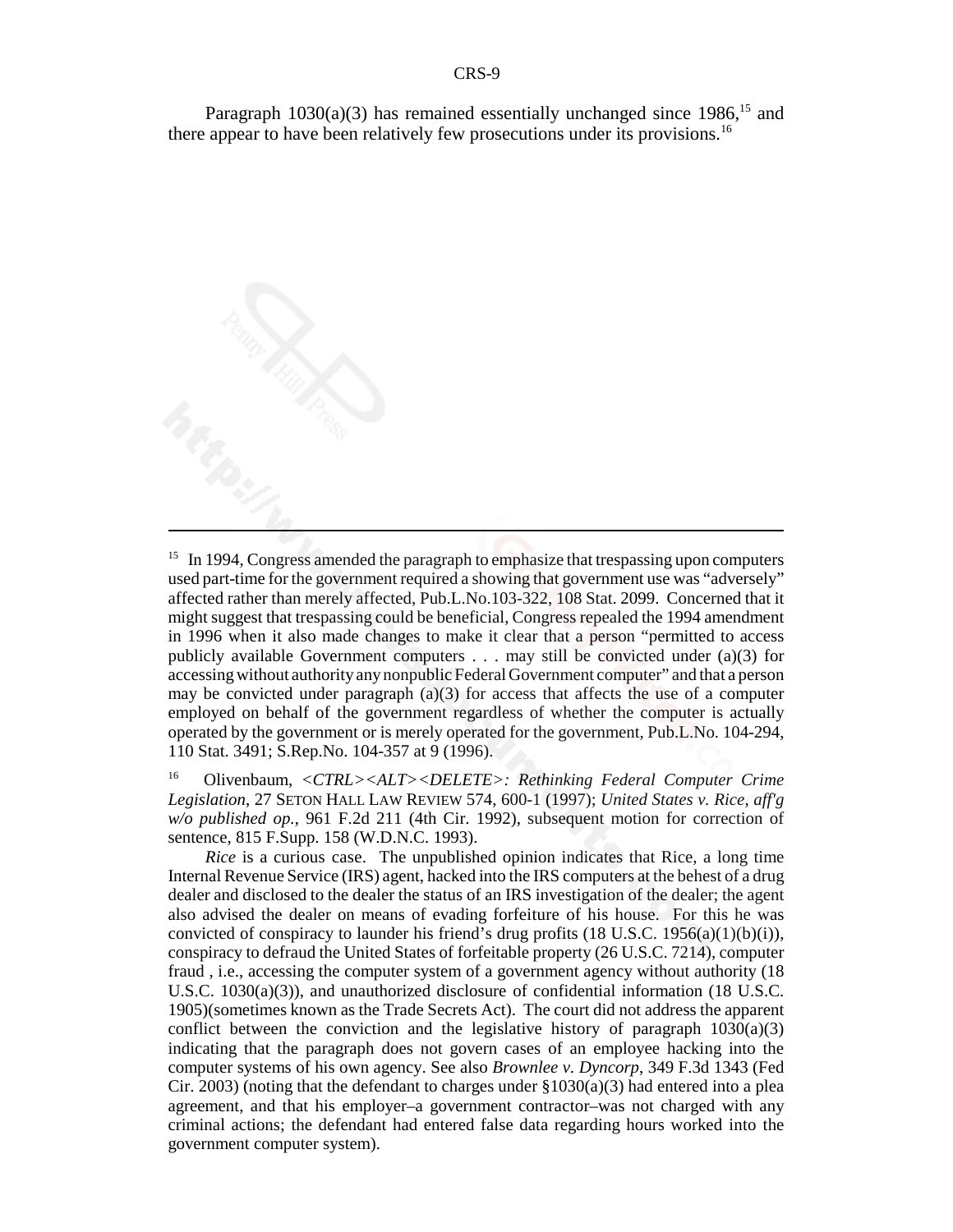#### **Other Crimes.**<sup>17</sup>

#### *Attempt.*

An attempt to hack into a federal computer in violation of paragraph 1030(a)(3) is also a federal crime, 18 U.S.C. 1030(b). In fact, subsection 1030(b) makes it a federal crime to attempt to violate any of the paragraphs of subsection  $1030(a)$ .<sup>18</sup> The subsection dates from the original enactment and evokes no comment in the legislation history other than the notation of its existence, H.R.Rep.No. 98-894 at 22 (1984).

This is not particularly unusual. There is no general federal attempt statute.<sup>19</sup> but Congress has elected to penalize attempts to commit many individual federal crimes.<sup>20</sup> A body of case law has grown around them that provides a common understanding of their general dimensions. Thus, as a general rule, in order to convict a defendant of attempt, the government must prove beyond a reasonable doubt that, acting with the intent required to commit the underlying offense, $^{21}$  the defendant took some substantial step towards the commission of the underlying

<sup>&</sup>lt;sup>17</sup> Throughout this report, "other crimes" refers to closely related crimes. In any given case, a defendant charged under one of the paragraphs of 1030(a) may also be charged under one or more of these other federal companion statutes. As long as there is at least one element required for conviction of one but not the other, a defendant guilty of violating one or more of the various paragraphs of section 1030 may also be held liable for one or more related offenses, see e.g. *United States v. Czubinski*, 106 F.3d 1069 (1st Cir. 1997) (convictions under 18 U.S.C. 1343 (wire fraud) and 18 U.S.C. 1030(a)(4) (computer fraud) overturned for other reasons); *United States v. Petersen*, 98 F.3d 502 (9th Cir. 1996) (upholding a sentence imposed for convictions under 18 U.S.C. 371 (conspiracy), 18 U.S.C. 1343 (wire fraud), and 18 U.S.C. 1030(a)(4) (computer fraud)).

Discussion of additional crimes that might have appropriately been included may have been omitted due either to the constraints of time and space or to oversight.

 $18$  Subsection 1030(b) states in its entirety, "Whoever attempts to commit an offense under subsection (a) of this section shall be punished as provided in subsection (c) of this section."

<sup>19</sup> *United States v. Neal*, 78 F.3d 901, 906 (4th Cir. 1996); *United States v. Adams*, 305 F. 3d 30, 34 ( $1<sup>st</sup>$  Cir. 2002).

<sup>20</sup> *See e.g.,* 18 U.S.C. 1951 (attempt to obstruct interstate commerce by extortion or robbery); 18 U.S.C. 794 (attempt to communicate national defense information to a foreign government). There are separate attempt offenses in over 130 sections of title 18 alone: e.g., 18 U.S.C. 32, 33, 37, 112, 115, 152.

<sup>21</sup> *United States v. Barnes*, 230 F.3d 311, 314 (7th Cir. 2000); *United States v. Plummer*, 221 F.3d 1298, 1303 (11th Cir. 2000); *United States v. Ballinger*, 395 F.3d 1218, 1238 n.8  $(11<sup>th</sup> Cir. 2005).$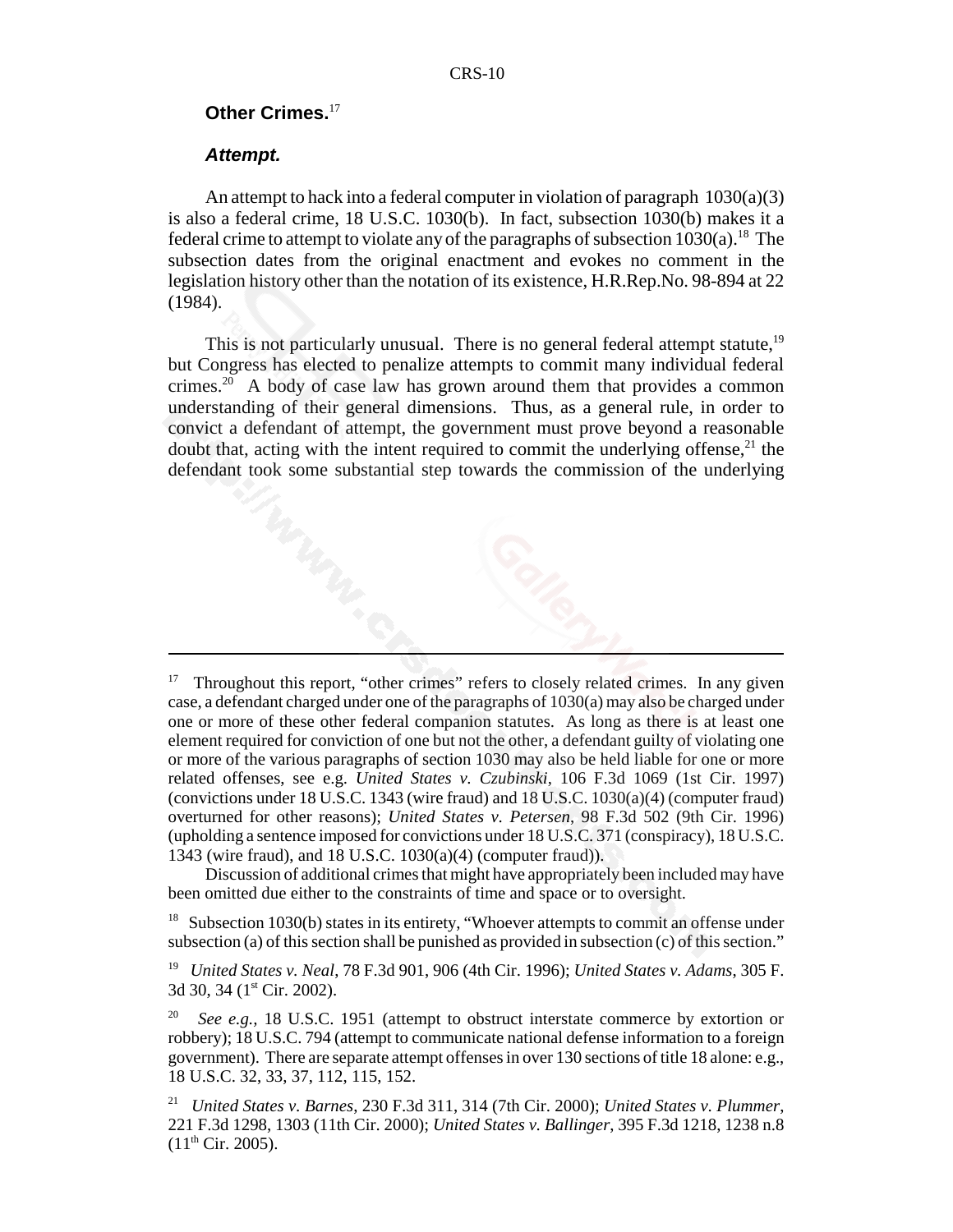#### CRS-11

offense<sup>22</sup> that strongly corroborates his criminal intent.<sup>23</sup> Mere preparation does not constitute a substantial step.<sup>24</sup> The line between preparation and a substantial step towards final commission depends largely upon the facts of a particular case,<sup>25</sup> and the courts have offered varying descriptions of its location.<sup>26</sup>

#### *Conspiracy.*

Conspiracy to violate any federal law is a separate federal crime, 18 U.S.C.  $371<sup>27</sup>$  Thus, if two or more individuals agree to intentionally access a government computer without authorization and one of them takes some affirmative action to effectuate their plan, each of the individuals is guilty of conspiracy under section 371,

23 *United States v. Crow*, 164 F.3d 229, 235 (5th Cir. 1999); *United States v. Burns*, 298 F.3d 523, 539 (6th Cir. 2002); *Bellew*, 369 F.3d 450, 453 n.2.

24 *United States v. Bailey*, 228 F.3d 637, 640 (6th Cir. 2000); *United States v. Yousef*, 327 F.3d 56, 79 (2d Cir. 2003); *Ballinger*, 395 F.3d at 1238 n.8; *United States v. Murrell*, 368 F.3d 1283, 1286 (11th Cir. 2004).

25 *United States v. Barnes*, 230 F.3d 311, 315 (7th Cir. 2000); *United States v. Plummer*, 221 F.3d 1298, 1303 (11th Cir. 2000); *United States v. Ramirez*, 348 F.3d. 1175, 1180 (10<sup>th</sup> Cir. 2003).

26 *United States v. Yossunthorn*, 167 F.3d 1267, 1271 (9th Cir. 1999)("When criminal intent is clear, identifying the point at which the defendants' activities ripen into an attempt is not an analytically satisfying exercise. Nevertheless, the requirements are distinct; even when the defendant's intent is clear, his actions must cross the line between preparation and attempt by unequivocally demonstrating that the crime will taken place unless interrupted by independent circumstances); *United Stats v. LiCausi*, 167 F.3d 36, 47 (1st Cir. 1999)("To prove attempt, the government must establish an intent to commit the substantive offense and a substantial step towards its commission that is less than the last act necessary to commit the crime itself"); *United States v. Ramirez*,  $348$  F.3d. 1175, 1180 (10<sup>th</sup> Cir. 2003)(noting that a substantial step "must be an act adapted to, approximating, and which in the ordinary and likely course of things will result in, the commission of the particular crime. A substantial step is an appreciable fragment of a crime and an action of such substantiality that, unless frustrated, the crime would have occurred. The step must be strongly corroborative of the firmness of the defendant's criminal intent and must unequivocally mark the defendant's acts as criminal. It should evidence commitment to the criminal venture")(citing *United States v. Smith*, 264 F.3d 1012, 1016 (10th Cir. 2001)).

27 "If two or more persons conspire . . . to commit any offense against the United States . . . or any agency thereof in any manner or for any purpose, and one or more of such persons do any act to effect the object of the conspiracy, each shall be fined under this title or imprisoned not more than five years, or both.

"If, however, the offense, the commission of which is the object of the conspiracy, is a misdemeanor only, the punishment for such conspiracy shall not exceed the maximum punishment provided for such misdemeanor," 18 U.S.C. 371; see generally, *Nineteenth Survey of White Collar Crime: Federal Criminal Conspiracy*, 41 AMERICAN CRIMINAL LAW REVIEW 611 (2004); *Developments in the Law – Criminal Conspiracy*, 72 HARVARD LAW REVIEW 920 (1959).

<sup>22</sup> *United States v. Smith*, 264 F.3d 1012, 1015 (10th Cir. 2001); *United States v. Herrera*, 289 F.3d 311, 318 (5th Cir. 2002); *Ballinger*, 395 F.3d at 1238 n.8; *United States v. Munro*, 394 F.3d 865, 869 (10<sup>th</sup> Cir. 2005); *United States v. Bellew*, 369 F.3d 450, 453 n.2 (5<sup>th</sup> Cir. 2004).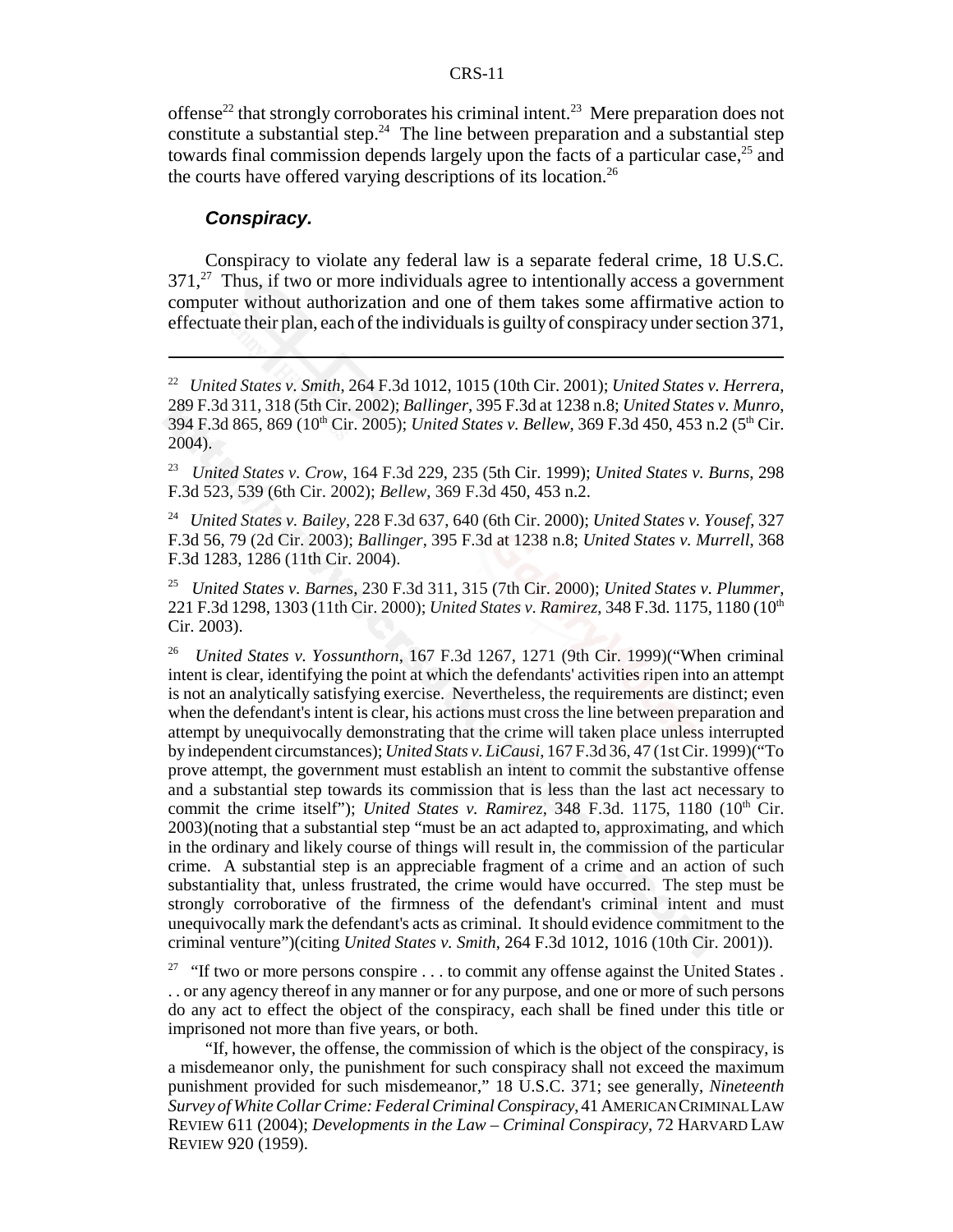regardless of whether the scheme is ultimately successful; $^{28}$  and if a conspirator manages to "hack" into a government computer, his coconspirators are equally guilty under 18 U.S.C.  $1030(a)(3)$ .<sup>29</sup>

#### *Accomplices as Principals.*

By the same token, one who counsels, commands, aids or abets, or otherwise acts as an accessory before the fact is liable as a principal for the underlying substantive offense to the same extent as the individual who actually commits the offense.30 More than mere inadvertent assistance is required; but an accomplice who embraces the criminal objectives of another and acts to bring about their accomplishment is criminally liable as a principal.<sup>31</sup>

<sup>30</sup> "(a) Whoever commits an offense against the United States or aids, abets, counsels, commands, induces or procures its commission, is punishable as a principal.

"(b) Whoever willfully causes an act to be done which if directly performed by him or another would be an offense against the United States, is punishable as a principal," 18 U.S.C. 2; see generally, Blakey & Roddy, *Reflections on* Reves v. Ernst & Young*: Meaning and Impact on Substantive, Accessory, Aiding Abetting and Conspiracy Liability Under RICO*, 33 AMERICAN CRIMINAL LAW REVIEW 1345, 1385-418 (1996); see also*, United States v. Yakou*, 393 F.3d 231, 242 (D.C. Cir. 2005)("The statute typically applies to any criminal statute unless Congress specifically carves out an exception that precludes aiding and abetting liability, and it long has been established that a person can be convicted of aiding and abetting another person's violation of a statute even if it would be impossible to convict the aider and abettor as a principal")(citations omitted).

31 *United States v. Ramirez-Velasquez*, 322 F.3d 868, 880 (5th Cir. 2003)("to establish aiding and abetting under 18 U.S.C. 2, the government must show that the defendant (1) associated with a criminal venture, (2) participated in the venture, and (3) sought by action to make the venture successful"); *United States v. Garcia*, 400 F.3d 816, 819n.2 (9<sup>th</sup> Cir. 2005) ("For aiding and abetting liability the government must prove four elements: (1) that the accused had the specific intent to facilitate the commission of a crime by another, (2)

<sup>28</sup> *United States v. Martin*, 228 F.3d 1, 11 (1st Cir. 2000) ("conspirators need not succeed in completing the underlying [crime], nor need that underlying act even be factually possible"); *United States v. Bond*, 231 F.3d 1075, 1079 (7th Cir. 2000) ("[a]s with any conspiracy allegation, the government need not prove a completed underlying crime"); *United States v. Nelson-Rodriguez*, 319 F.3d 12, 28 (1<sup>st</sup> Cir. 2003) ("A conspiracy need not succeed for a conspiracy conviction to stand. Indeed, the underlying act need not even be attempted"); *United States v. Tucker*,  $376$  F.3d  $236$ ,  $238$  ( $4<sup>th</sup>$  Cir. 2004) ("Proof of a conspiracy does not require proof that the object of the conspiracy was achieved or could have been achieved, only that the parties agreed to achieve it.").

<sup>29</sup> *Pinkerton v. United States*, 328 U.S. 640, 645-48 (1946); *United States v. Long*, 301 F.3d 1095, 1103 (9th Cir. 2002)("The *Pinkerton* doctrine is a judicially-created rule that makes a conspirator criminally liable for the substantive offenses committed by a co-conspirator when they are reasonably foreseeable and committed in furtherance of the conspiracy"); *United States v. Carrington*, 301 F.3d 204, 211 (4th Cir. 2002). *United States v. Hayes*, 391 F.3d 958, 962 (8<sup>th</sup> Cir. 2004) ("each member of a conspiracy may be held criminally liable for any substantive crime committed by a co-conspirator in the course and furtherance of the conspiracy, even though those members did not participate in or agree to the specific criminal act."); *United States v. Silvestri*,\_\_F.3d\_\_, No. 03-12820, 2005 WL 1208510, at  $*21$  (11<sup>th</sup> Cir. May 23, 2005) ("conspirators are liable for all of the acts and foreseeable consequences of the conspiracy").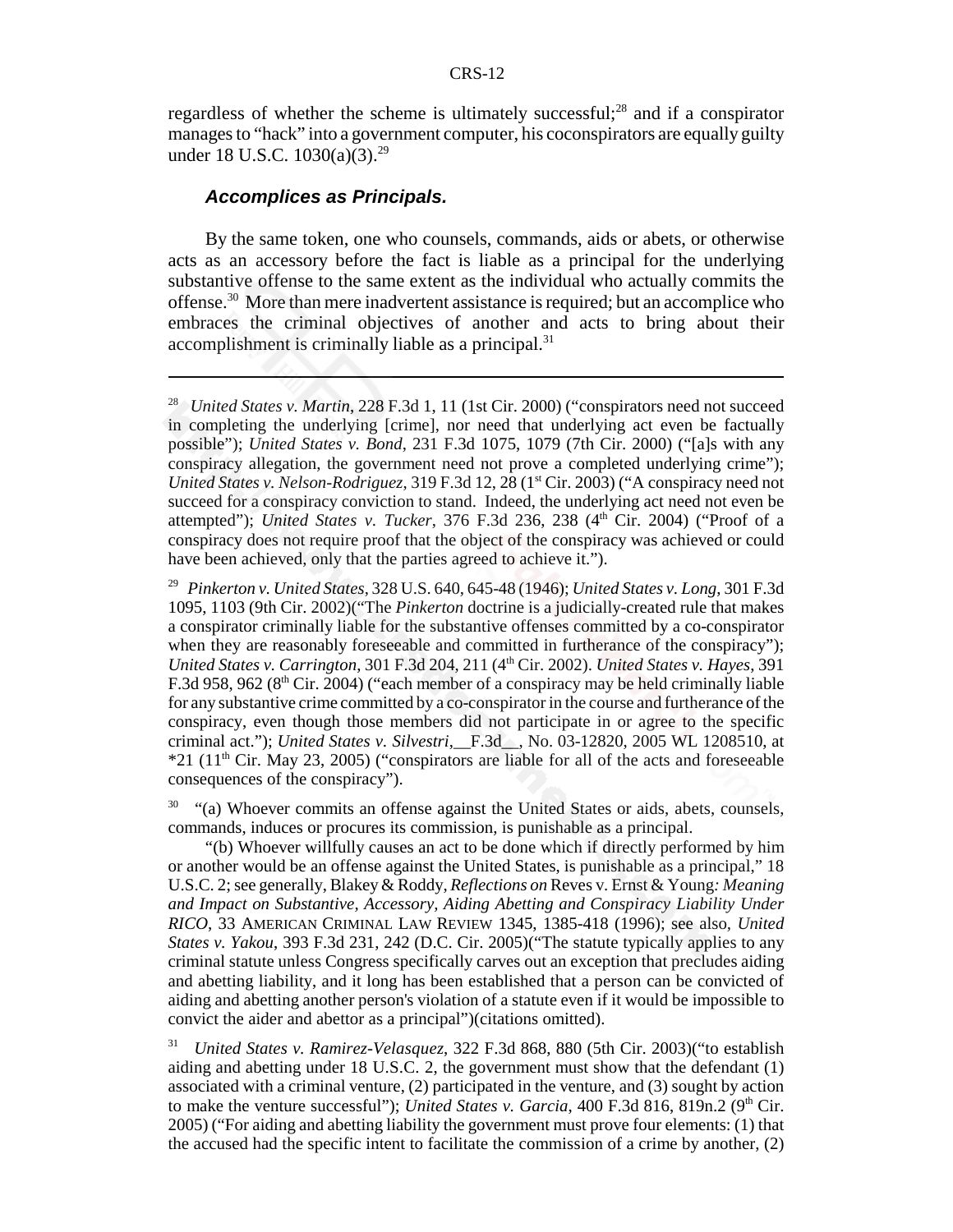The fact that subsection 1030(b) outlaws attempts to violate any of the prohibitions of subsection 1030(a) raises an interesting question concerning accessories. As a general rule, an accomplice may only be liable as a principal or accessory before the fact, for a completed crime; the aid must be given before the crime is committed, but liability as a principal will not attach until after the crime has been committed.<sup>32</sup> This does not bar conviction of one who aids or abets the commission of a crime that never succeeds beyond the attempt phase, if, as in the case of paragraph  $1030(a)(3)$ , attempt to commit the offense has been made a separate crime.<sup>33</sup>

#### *CAN-SPAM, Paragraph 1030(a)(2), & e-mail.*

Beyond these auxiliary offenses and bases for criminal liability, the simple trespassing crime created in paragraph  $1030(a)(3)$  is the least likely of the seven crimes established in section 1030 to overlap with other laws. Simply hacking into government computers – without damage to the system, injury to the government, or gain by the hacker – implicates only a few other laws.

The most likely overlap would be with the CAN-SPAM Act of 2003, 18 U.S.C. 1037. The CAN-SPAM Act offers protection to all "protected computers"34 and prohibits any unauthorized access of these computers when for the purpose of sending commercial electronic messages  $(1037(a)(1))$ , as well as even authorized use if the use involves deceiving or misleading e-mail recipients  $(1037(a)(2))$ . The penalties involved for a violation of CAN-SPAM can be as high as 5 years

that the accused had the requisite intent of the underlying substantive offense, (3) that the accused assisted or participated in the commission of the underlying substantive offense, and (4) that someone committed the underlying substantive offense."); *United States v. Davis*, 306 F.3d 398, 412 (6th Cir. 2002)("the essential elements of aiding and abetting are (1) an act by the defendant that contributes to the commission of the crime and (2) an intention to aid in the commission of the crime"); *United States v. Harris*, 397 F.3d 404, 415  $(6^{th}$  Cir. 2005)(same).

<sup>32</sup> *United States v. Richards*, 302 F.3d 58, 67 (2d Cir. 2002)("To sustain a verdict on an aiding and abetting theory, the evidence must show that the underlying crime was committed by someone other than the defendant and that the defendant himself either acted or failed to act with the specific intent of advancing the commission of the underlying crime"); *United States v. Cartwright*, 359 F.3d 281, 287 (3d Cir. 2004) (an aiding and abetting conviction "requires that another committed the substantive offense and that the one charged with aiding and abetting knew of the substantive-offense commission and acted with the intent to facilitate it.") *United States v. Keene*, 341 F.3d 78, 84 (1<sup>st</sup> Cir. 2003)("a defendant may be convicted as an aider and abettor if the evidence shows: (1) that the underlying offense was committed by a principal. . .").

<sup>33</sup> *United States v. Washington*, 106 F.3d 983, 1004-5 (D.C.Cir. 1997)("if the principal had actually attempted to commit a crime but had failed, the aider and abettor would be charged with the same offense as the principal (attempt to commit the crime)"). See also *United States v. Villanueva*, 408 F.3d 193, 202 (5<sup>th</sup> Cir. 2005) (finding defendant guilty of aiding and abetting an attempted crime).

<sup>&</sup>lt;sup>34</sup> The definition of "protected computer" in section 1037 defers to the definition in 1030(e)(2(B), which covers any computer "used in interstate or foreign commerce or communication" and implicates any computer connected to the internet.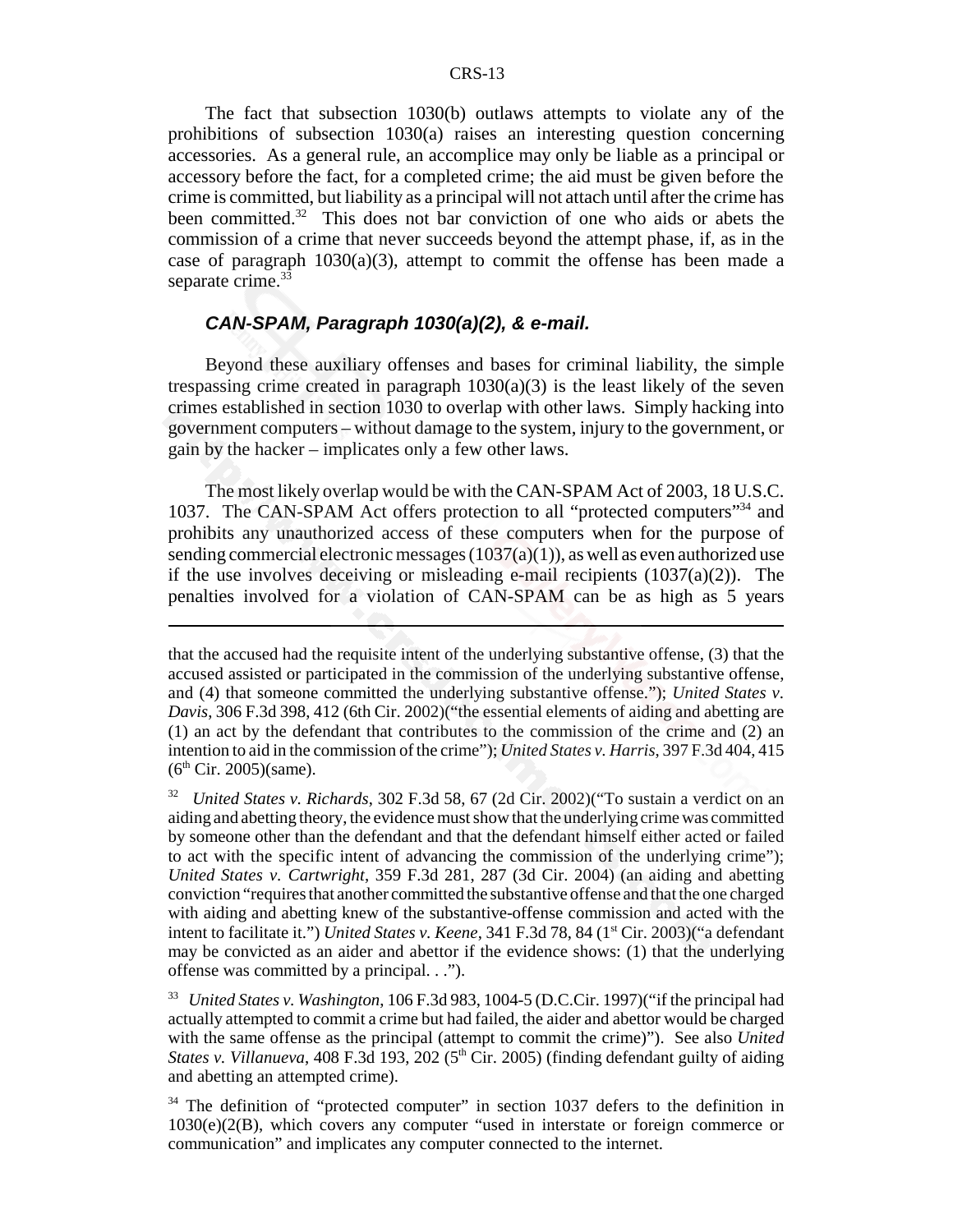imprisonment if done in furtherance of a felony, or 3 years for a violation of  $(a)(1)$ or if there is any financial loss by the victim or gain by the hacker, or 1 year "in any other case",  $18$  U.S.C.  $1037(b)^{35}$ . Trespassing may also breach the "hacking-andacquiring-information" ban of paragraph 1030(a)(2), discussed *infra*. It may also violate one of the state computer crime statutes.<sup>36</sup> Hacking into someone else's email stored in a government computer system seems contrary to both paragraph  $1030(a)(3)$  and to the federal statute that protects e-mail and stored telephone company records,  $18$  U.S.C.  $2701.^{37}$ 

36 Most states have statutes which on their faces appear to outlaw simple computer trespassing: ALA.CODE §13A-8-102; ALASKA STAT. §11.46.484; ARIZ.REV.STAT.ANN. §13- 2316.02; ARK.CODE ANN. §5-41-104; CAL.PENAL CODE §502; COLO.REV.STAT.ANN. §18- 5.5-102; CONN.GEN.STAT.ANN. §53a-251; DEL.CODE ANN. tit.11 §932; FLA.STAT.ANN. §815.06; HAWAII REV.STAT. §708-892, 892.5; IDAHO CODE §18-2202; ILL.COMP.STAT. ANN. 720 5/16D-3; IND.CODE ANN. §35-43-2-3; IOWA CODE ANN. §716.6B, 702.1A; KAN. STAT.ANN. §21-3755(d); KY.REV.STAT.ANN. §434.845, 850; LA.REV.STAT.ANN. §14:73.2; ME.REV.STAT.ANN. tit.17-A §432; MD.CRIM.CODE ANN. §7-302; MASS.GEN.LAWS ANN. ch.266 §120F; MINN.STAT.ANN. §609.891; MISS.CODE ANN. §97-45-9; MO.ANN.STAT. §569.099; MONT.CODE ANN. §45-6-311; NEB.REV.STAT. §28-1347; NEV.REV.STAT. §205.4765; N.H. REV.STAT.ANN. §638:17; N.J. STAT.ANN. §2A:38A-3, §2C:20-25; N.Y. PENAL LAW §156.10; N.C.GEN.STAT. §14-454; N.D.CENT.CODE §12.1-06.1-08; OHIO REV. CODE ANN. §2913.04(B); OKLA. STAT.ANN. tit.21 §1953; ORE.REV.STAT. §164.377; PA.STAT.ANN. tit.18 §§7611, 7615; R.I.GEN.LAWS §11-52-3; S.C.CODE ANN. §16-16-20(4); S.D.COD.LAWS §43-43B-1; TENN.CODE ANN. §39-14-602; TEX.PENAL CODE ANN. §33.02; UTAH CODE ANN. §76-6-703; VT.STAT. ANN. tit.13 §4102; WASH. REV.CODE ANN. §9A.52.110, 120; W.VA.CODE ANN. §61-3C-5; WIS.STAT.ANN. §943.70; WYO.STAT. §6-3- 504. At least one state permits dismissal of computer abuse charges based upon the absence of damage, HAW.REV.STAT. §708-892, and a few only outlaw hacking in the presence of an addition element such as damage or an intent to defraud, GA.CODE ANN. §16-9-93; MICH.COMP.STAT. ANN. §§752.791 to 797; N.MEX.STAT.ANN. §§30-45-1 to 30-45-7; VA.CODE §§18.2-152.1 to 18.2-152.15. Analysis of state law is generally beyond the scope of this report.

Members of the military may also incur liability under the Uniform Code of Military Justice for various forms of computer abuse. See *United States v. Wiest*, 59 M.J. 276 (Ct. App. Armed Forces 2004) (reversing lower court on other grounds) in which an Air Force Academy cadet was convicted of a violation of Article 134 of the Uniform Code of Military Justice, for accessing a protected computer without authorization and recklessly damaging a computer in violation of 18 U.S.C. § 1030(A)(5)(B)). See also, *United States v. Mervine*, 26 M.J. 482 (1988)(suggesting that various computer crimes might be charged under Article 134, the general article: "Though not specifically mentioned in this chapter, all disorders and neglects to the prejudice of good order and discipline in the armed forces, all conduct of a nature to bring discredit upon the armed forces, and crimes and offenses not capital, of which persons subject to this chapter may be guilty, shall be taken cognizance of by a general, special, or summary court-martial, according to the nature and degree of the offense, and shall be punished at the discretion of that court");

 $37$  "(a) Offense. Except as provided in subsection (c) of this section whoever – (1) intentionally accesses without authorization a facility through which an electronic communication service is provided; or (2) intentionally exceeds an authorization to access that facility; and thereby obtains, alters, or prevents authorized access to a wire or electronic communication while it is in electronic storage in such system shall be punished as provided

<sup>35</sup> CAN-SPAM is discussed more in depth *infra* in relation to section 1030(a)(4) on Computer Fraud.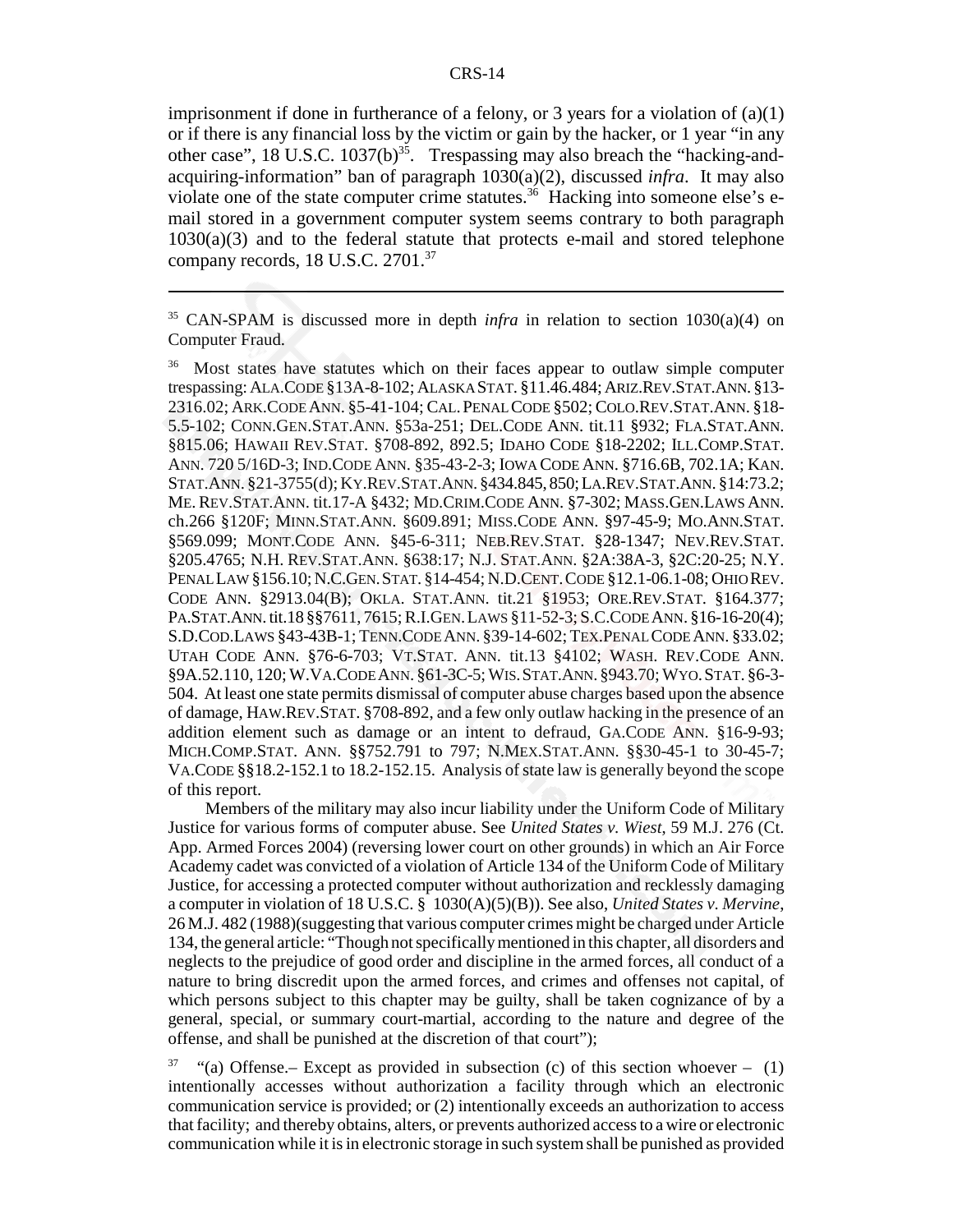Hackers who misidentify themselves in order to gain access to a federal computer may be guilty of violating 18 U.S.C.  $1001^{38}$  and 18 U.S.C.  $912^{39}$  in the view of at least one commentator.<sup>40</sup> The case law may make the claim difficult to

in subsection (b) of this section.

"(b) Punishment.– The punishment for an offense under subsection (a) of this section is– (1) if the offense is committed for purposes of commercial advantage, malicious destruction or damage, or private commercial gain or in furtherance of any criminal or tortious act in violation of the Constitution or laws of the United States or any State– $(A)$ a fine under this title or imprisonment for not more than 5 years, or both, in the case of a first offense under this subparagraph; and (B) a fine under this title or imprisonment for not more than 10 years, or both, for any subsequent offense under this subparagraph; and (2) in any other case– (A) a fine under this title or imprisonment for not more than 1 year or both, in the case of a first offense under this paragraph; and (B) a fine under this title or imprisonment for not more than 5 years, or both, in the case of an offense under this subparagraph that occurs after a conviction of another offense under this section.

"(c) Exceptions.–Subsection (a) of this section does not apply with respect to conduct authorized– (1) by the person or entity providing a wire or electronic communications service; (2) by a user of that service with respect to a communication of or intended for that user; or (3) in section 2703, 2704 or 2518 of this title," 18 U.S.C. 2701.

The provisions of 18 U.S.C. 2511 (wiretapping) may apply to the unlawful interception of e-mail transmissions while in transit and 18 U.S.C. 2701 may apply to the unlawful seizure of stored e-mail.

<sup>38</sup> "(a) Except as otherwise provided in this section, whoever, in any matter within the jurisdiction of the executive, legislative, or judicial branch of the Government of the United States, knowingly and willfully  $- (1)$  falsifies, conceals, or covers up by any trick, scheme, or device a material fact; (2) makes any materially false, fictitious, or fraudulent statement or representation; or (3) makes or uses any false writing or document knowing the same to contain any materially false, fictitious, or fraudulent statement or entry; shall be fined under this title or imprisoned not more than 5 years or, if the offense involves international or domestic terrorism (as defined in section 2331), imprisoned not more than 8 years, or both.

"(b) Subsection (a) does not apply to a party to a judicial proceeding, or that party's counsel, for statements, representations, writings or documents submitted by such party or counsel to a judge or magistrate in that proceeding.

"(c) With respect to any matter within the jurisdiction of the legislative branch, subsection (a) shall apply only to  $- (1)$  administrative matters, including a claim for payment, a matter related to the procurement of property or services, personnel or employment practices, or support services, or a document required by law, rule, or regulation to be submitted to the Congress or any office or officer within the legislative branch; or (2) any investigation or review, conducted pursuant to the authority of any committee, subcommittee, commission or office of the Congress, consistent with applicable rules of the House or Senate," 18 U.S.C. 1001; see generally, *Nineteenth Survey of White Collar Crime: False Statements*, 41 AMERICAN CRIMINAL LAW REVIEW 545 (2004).

<sup>39</sup> "Whoever falsely assumes or pretends to be an officer or employee acting under the authority of the United States or any department, agency or officer thereof, and acts as such, or in such pretended character demands or obtains any money, paper, document, or thing of value, shall be fined under this title or imprisoned not more than three years, or both," 18 U.S.C. 912.

40 Olivenbaum, *<CTRL><ALT><DELETE>: Rethinking Federal Computer Legislation*, 27 SETON HALL LAW REVIEW 574, 600 (1997)(citing an instance from the infancy of section 1030 where a hacker was indicted under the false statement, 18 U.S.C. 1001, and wire fraud, 18 U.S.C. 1343, statute. The case ended when the defendant pled to a misdemeanor fraud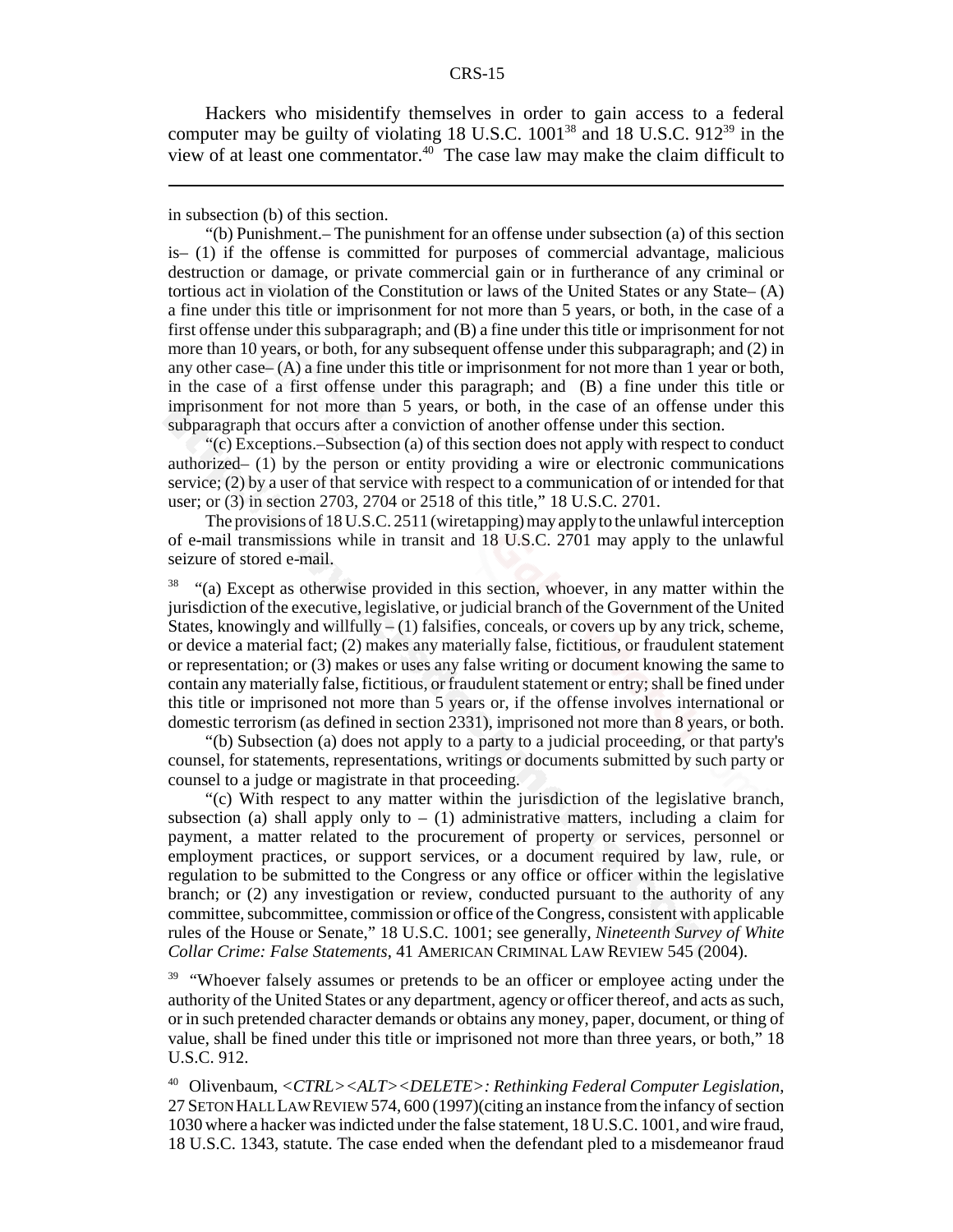defend. The Supreme Court has suggested that section 1001 should be constructed narrowly, $41$  and the courts have consistently held that the false statement must somehow tend to adversely impact the functioning of a governmental agency or department to trigger coverage under section  $1001<sup>42</sup>$  Cases in other contexts demonstrate the difficulty of convincing the courts that simple trespassing in government cyberspace has an adverse impact upon the government.<sup>43</sup>

The difficulty with using the impersonation statute, 18 U.S.C. 912, is that it requires a showing of an official act or of a fraud; something that need not be proven for conviction under paragraph  $1030(a)(3)$ .<sup>44</sup> Like 18 U.S.C. 1001, section 912 may be more appropriately employed in cases falling under the ambit of paragraph 1030(a)(4) (unauthorized access of a government computer, bank computer or computer in interstate or foreign commerce as integral part of a scheme to fraud).

# **Obtaining Information by Unauthorized Computer Access 18 U.S.C. 1030(a)(2)**

*(a) Whoever . . . (2) intentionally accesses a computer without authorization or exceeds authorized access, and thereby obtains –* 

charge). No comparable prosecutions followed and so the author's thesis remains unproven.

41 *Hubbard v. United States*, 514 U.S. 695 (1995)(overturning a longstanding holding that section 1001 applied to false statements made to federal courts and to Congress as well as those made to the executive branch)(superceded by statute, Pub.L. 104-292, 110 Stat. 3459 (1996)(the modification preserved the exception that it did not apply "to a party to a judicial proceeding, or that party's counsel, for statements, representations, writings or documents submitted by such party or counsel to a judge or magistrate in that proceeding.")(section 1001(b)).; *United States v. Gaudin*, 515 U.S. 509 (1995)(holding that materiality of the false statement, as an element of section 1001, is a question for the jury to decide).

42 *United States v. Gaudin*, 515 U.S. 506, 509 (1995)("the statement must have a natural tendency to influence, or be capable of influencing the decision of the decisonmaking body to which it was addressed"); *United States v. Baker*, 200 F.3d 558, 561 (8th Cir. 2000) ("The materiality inquiry focuses on whether the false statement had a natural tendency to influence or was capable of influencing the government agency or official"). *United States v. Mitchell*, 388 F.3d 1139, 1143 ( $8<sup>th</sup>$  Cir. 2004) (noting that a false statement must have "a natural tendency to influence or is capable of influencing the government agency or official" and that "[m]ateriality does not require proof that the government actually relied on the statement.").

43 *United States v. Collins*, 56 F.3d 1416 (D.C.Cir. 1995) and *United States v. Czubinski*, 106 F.3d 1069 (1st Cir. 1997), overturned convictions under 18 U.S.C. 641 (theft of government property), and 18 U.S.C. 1343 (wire fraud) and 1030(a)(4)(computer fraud) respectively, on the ground that the prosecution had failed to show any adverse impact upon the government caused by the defendant's unauthorized access of government computer files.

<sup>44</sup> "Whoever . . . pretends to be an officer . . . acting under the authority of the United States . . . *and acts as such, or in such pretended character demands or obtains any . . . thing of value*," 18 U.S.C. 912 (emphasis added).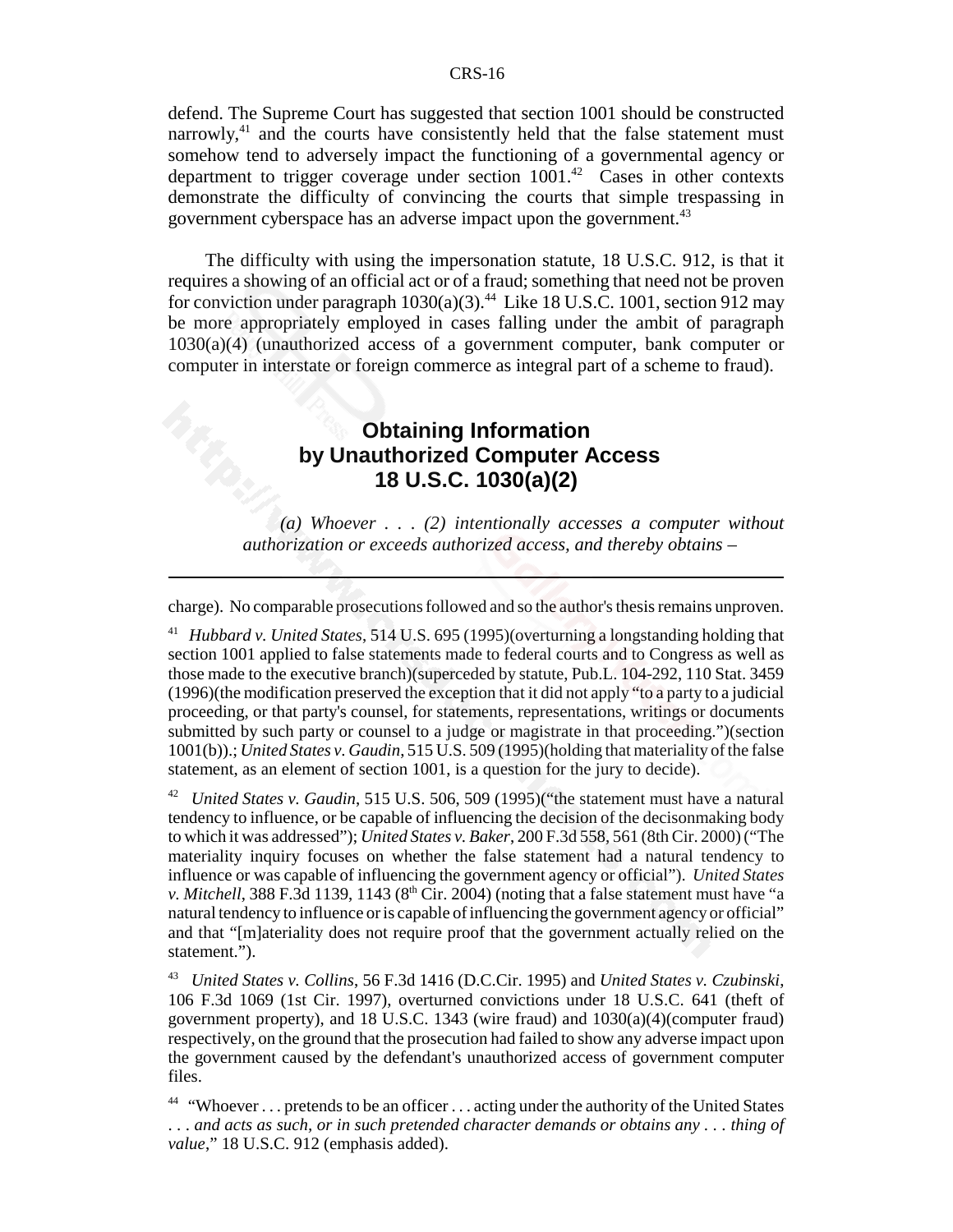#### CRS-17

*(A) information contained in a financial record of a financial institution, or of a card issuer as defined in section 1602(n) of title 15,*<sup>45</sup> *or contained in a file of a consumer reporting agency on a consumer, as such terms are defined in the Fair Credit Reporting Act (15 U.S.C. 1681 et seq.);*<sup>46</sup>

*(B) information from any department or agency of the United States; or*

*(C) information from any protected computer if the conduct involved an interstate or foreign communication . . .*

*shall be punished as provided in subsection (c) of this section.*

One step beyond simple hacking is the prohibition against acquiring certain protected information by intentional unauthorized access.47 As a practical matter, in

"The term 'person' means a natural person or an organization. The term 'organization' means a corporation, government or governmental subdivision or agency, trust, estate, partnership, cooperative, or association. The term 'credit card' means any card, plate, coupon book or other credit device existing for the purpose of obtaining money, property, labor, or services on credit. The term 'credit' means the right granted by a creditor to a debtor to defer payment of debt or to incur debt and defer its payment.

"The term 'creditor' refers only to a person who both (1) regularly extends, whether in connection with loans, sales of property or services, or otherwise, consumer credit which is payable by agreement in more than four installments or for which the payment of a finance charge is or may be required, and (2) is the person to whom the debt arising from the consumer credit transaction is initially payable on the face of the evidence of indebtedness or, if there is no such evidence of indebtedness, by agreement. Notwithstanding the preceding sentence, in the case of an open-end credit plan involving a credit card, the card issuer and any person who honors the credit card and offers a discount which is a finance charge are creditors  $\ldots$  ." 15 U.S.C. 1602(d), (c),(k), (e), and (f), respectively.

<sup>46</sup> "The term 'file', when used in connection with information on any consumer, means all of the information on that consumer recorded and retained by a consumer reporting agency regardless of how the information is stored.

"The term 'consumer reporting agency' means any person which, for monetary fees, dues, or on a cooperative nonprofit basis, regularly engages in whole or in part in the practice of assembling or evaluating consumer credit information or other information on consumers for the purpose of furnishing consumer reports to third parties, and which uses any means or facility of interstate commerce for the purpose of preparing or furnishing consumer reports.

"The term 'consumer' means an individual," 15 U.S.C. 1681a(g), (f) and (c), respectively.

<sup>47</sup> "Without authorization" or "exceeds authorized access" under  $1030(a)(2)$  has been determined by courts to apply to current authorized employees when doing so for unauthorized purposes, and former employees as well. *Shurgard Storage Centers v. Safeguard Self Storage*, 119 F. Supp. 2d 1121 (W.D. Wash. 2000) (unauthorized access found when employees used their access to benefit a competitor); *YourNetDating v. Mitchell*, 88 F. Supp. 2d 870 (N.D. Ill. 2000) (former employee found to be exceeding authorized access because he used his access codes to divert users from his ex-employers website). Furthermore, "access" within this statute does not mean simply using a computer

<sup>&</sup>lt;sup>45</sup> "The term 'card issuer' means any person who issues a credit card, or the agent of such person with respect to such card," 15 U.S.C. 1602(n).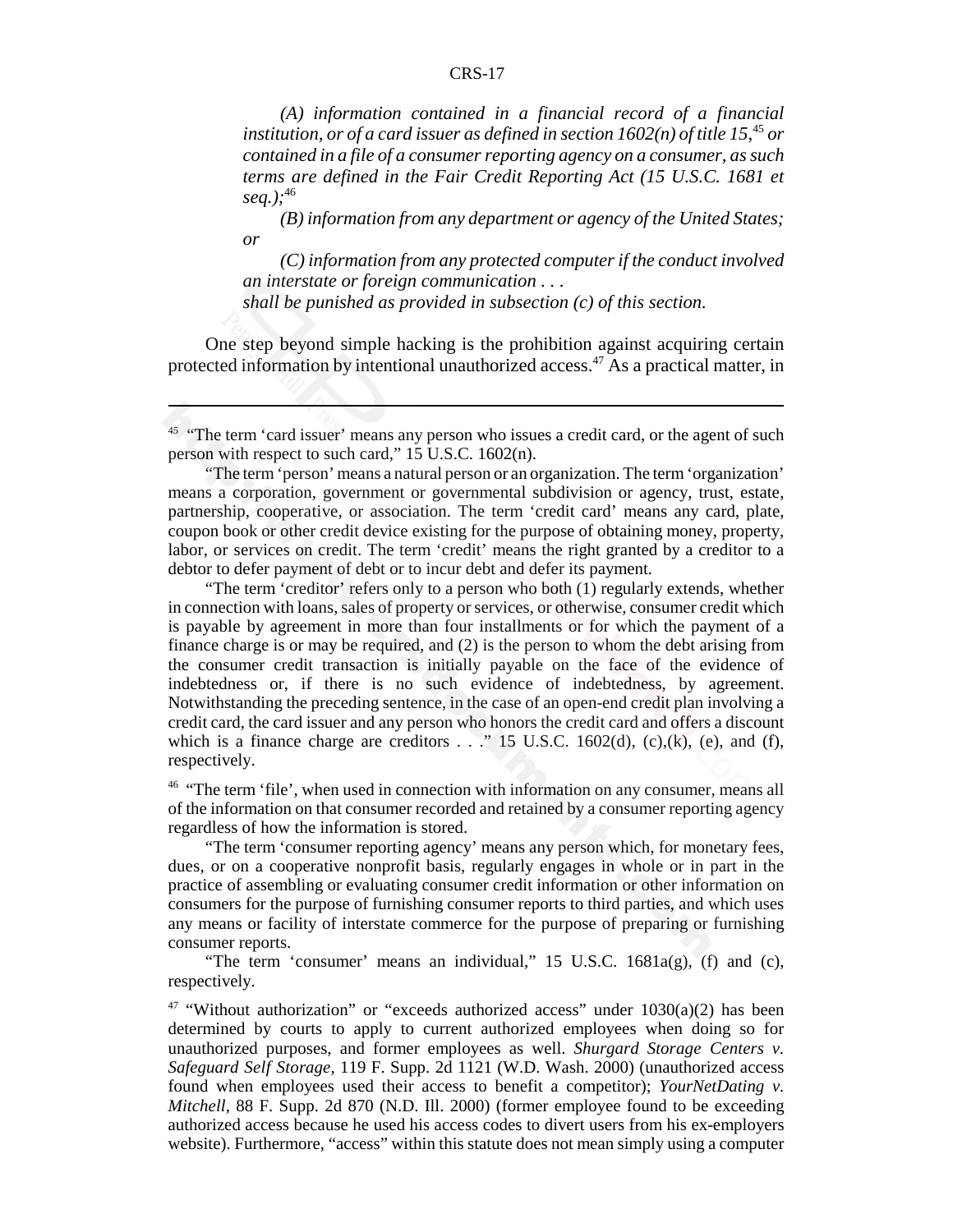#### CRS-18

any instance involving a government computer it may be very difficult to distinguish between cases evidencing a violation of the simple trespass proscriptions of paragraph 1030(a)(3) and the trespassing-with-information-acquisition prohibitions of paragraph  $1030(a)(2)$ .

#### **Jurisdiction.**

Paragraph  $1030(a)(2)$ , unlike  $1030(a)(3)$ , covers more than government computers. It covers three types of information – information of the federal government, consumer credit or other kinds of financial information, and information acquired through interstate or foreign access.

The protection for financial information has its origins in the initial legislation and was among the first adjusted. Comments from the Senate report accompanying the 1986 amendments illustrate the intended scope of the protection for financial information:

"The premise of  $18$  U.S.C.  $1030(a)(2)$  will remain the protection, for privacy reasons, of computerized credit records and computerized information relating to customers' relationships with financial institutions. This protection is imperative in light of the sensitive and personal financial information contained in such computer files. However, by referring to the Right to Financial Privacy Act, the current statute limits its coverage to financial institution customers who are individuals, or are partnerships with five or fewer partners. The Committee intends . . . to extend the same privacy protections to the financial records of all customers – individual, partnership, or corporate – of financial institutions.

"The Department of Justice has expressed concerns that the term 'obtains information' in 18 U.S.C.  $1030(a)(2)$  makes that subsection more than an unauthorized access offense, i.e., that it might require the prosecution to prove asportation of the data in question. Because the premise of this subsection is privacy protection, the Committee wishes to make clear that 'obtaining information' in this context includes mere observation of the data. Actual asportation, in the sense of physically removing the data from its original location or transcribing the data, need not be proved in order to establish a violation of this subsection," S.Rep.No. 99-432 at 6-7 (1986).

The committee explanation of the language amending paragraph  $1030(a)(2)$ , ultimately enacted as part of the Economic Espionage Act of 1996, endorsed this reading and extended it to cover information obtained from federal computers and information secured by interstate cyberspace trespassing:

"'Information' as used in this subsection  $[1030(a)(2)]$  includes information stored in intangible form. Moreover, the term 'obtaining information' includes

or passively receiving information from a computer. *Role Models America v. Jones*, 305 F. Supp. 2d 564, 566-7 (D.Md.2004) (court rejected claim that a university "accessed" a computer when a high school employee sent them information from a school computer). For additional analysis on the meanings of these terms, see generally, Orin S. Kerr, *Cybercrime's Scope: Interpreting "Access" & "Authorization" in Computer Misuse Statutes*, 78 N.Y.U. L.R. 1596 (2003).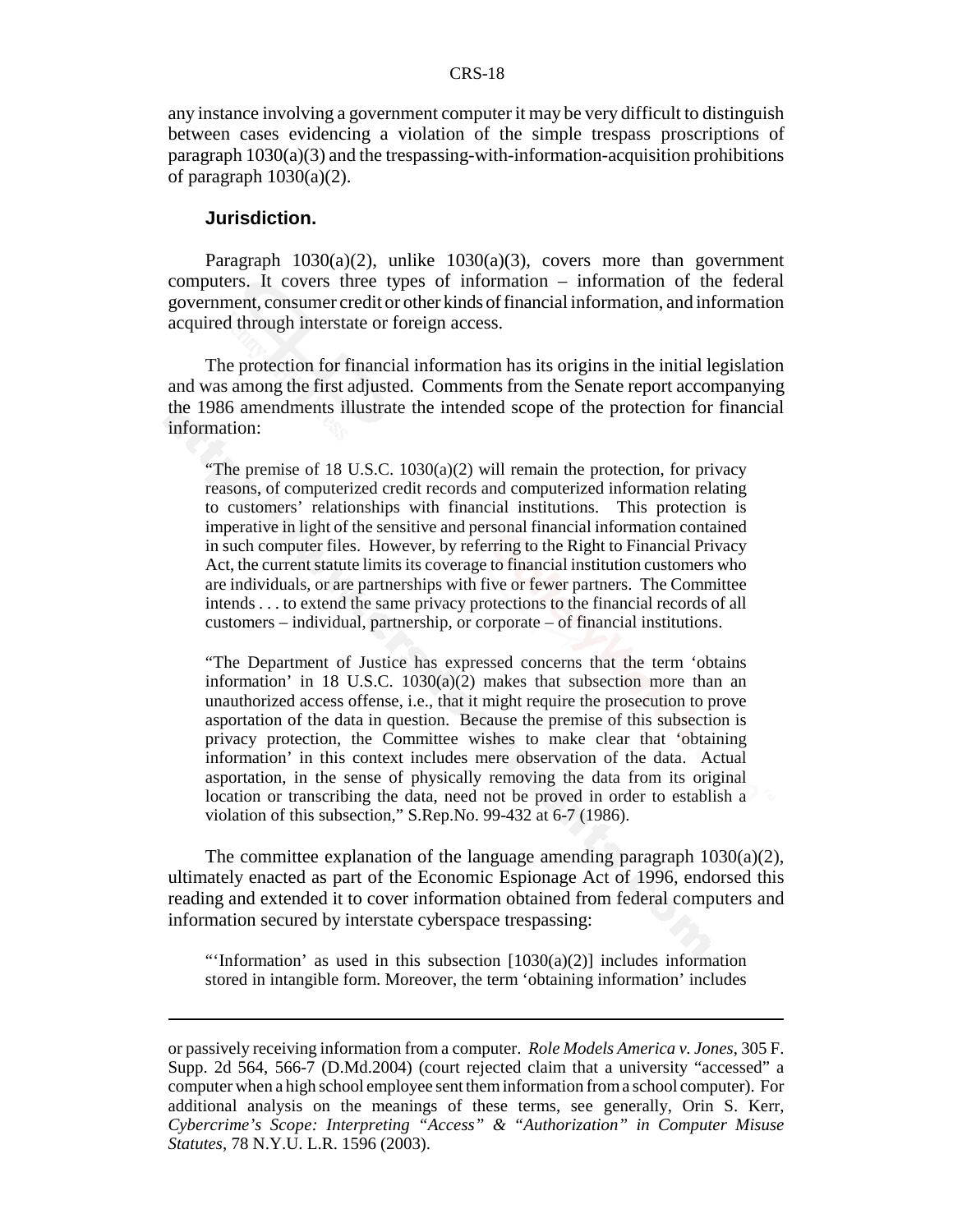merely reading it. There is no requirement that the information be copied or transported. This is critically important because, in an electronic environment, information can be 'stolen' without asportation, and the original usually remains intact. This interpretation of 'obtaining information' is consistent with congressional intent expressed . . . in connection with 1986 amendments to the Computer Fraud and Abuse statute . . . .

"The proposed subsection  $1030(a)(2)(C)$  is intended to protect against the interstate or foreign theft of information by computer. This information, stored electronically, is intangible, and it has been held that the theft of such information cannot be charged under more traditional criminal statutes such as Interstate Transportation of Stolen Property Act, 18 U.S.C. 2314. See *United States v. Brown*, 925 F.2d 1301, 1308 (10th Cir. 1991). This subsection would ensure that the theft of intangible information by the unauthorized use of a computer is prohibited in the same way theft of physical items are protected. In instances where the information stolen is also copyrighted, the theft may implicate certain rights under the copyright laws. The crux of the offense under subsection  $1030(a)(2)(C)$ , however, is the abuse of a computer to obtain the information," S.Rep.No. 104-357 at 6-7 (1996).

The precise relationship of this paragraph,  $1030(a)(2)$ , to the simple trespass provisions of paragraph  $1030(a)(3)$  in cases of government computer stored information is somewhat unclear. The history of the trespass provisions speaks clearly of an intent to place beyond their reach whistleblowers and other federal employees for simple trespassing with respect to computers within their own an agency. This explains the absence of an "exceeds-authorized-access" provision in the trespassing provisions of paragraph 1030(a)(3). But the trespass-and-be-exposedto-information provisions of paragraph 1030(a)(2) *do* feature a "exceeds-authorizedaccess" clause and seem facially applicable to whistleblowers. It remains to be seen whether the courts will read paragraph  $1030(a)(2)$  as effectively amending the simple trespassing provisions of paragraph  $1030(a)(3)$  or will attempt to reconcile the two.

#### **Intent.**

The intent requirement is the same as that required in the case of simple trespassing. The offender must have "intentionally" gained access. The paragraph only bans "intentional" trespassing. As in the case of the simple trespassing the intent element can be satisfied by anyone who purposefully gains access to a computer covered by the paragraph or by anyone "whose initial access was inadvertent but who then deliberatively maintain access after a non-intentional initial contact," H.R.Rep.No. 99-612 at 9-10 (1986); see also, S.Rep.No. 99-432 at 5-6 (1986).

#### **Penalties.**

Paragraph 1030(a)(2) has a three tier sentencing structure. Simple violations are punished as misdemeanors, imprisonment for not more than 1 year and/or a fine of not more than \$100,000 (\$200,000 for organizations), 18 U.S.C. 1030(c)(2)(A).

The second tier carries penalties of imprisonment for not more than 5 years and/or a fine of not more \$250,000 (\$500,000 for organizations) and is reserved for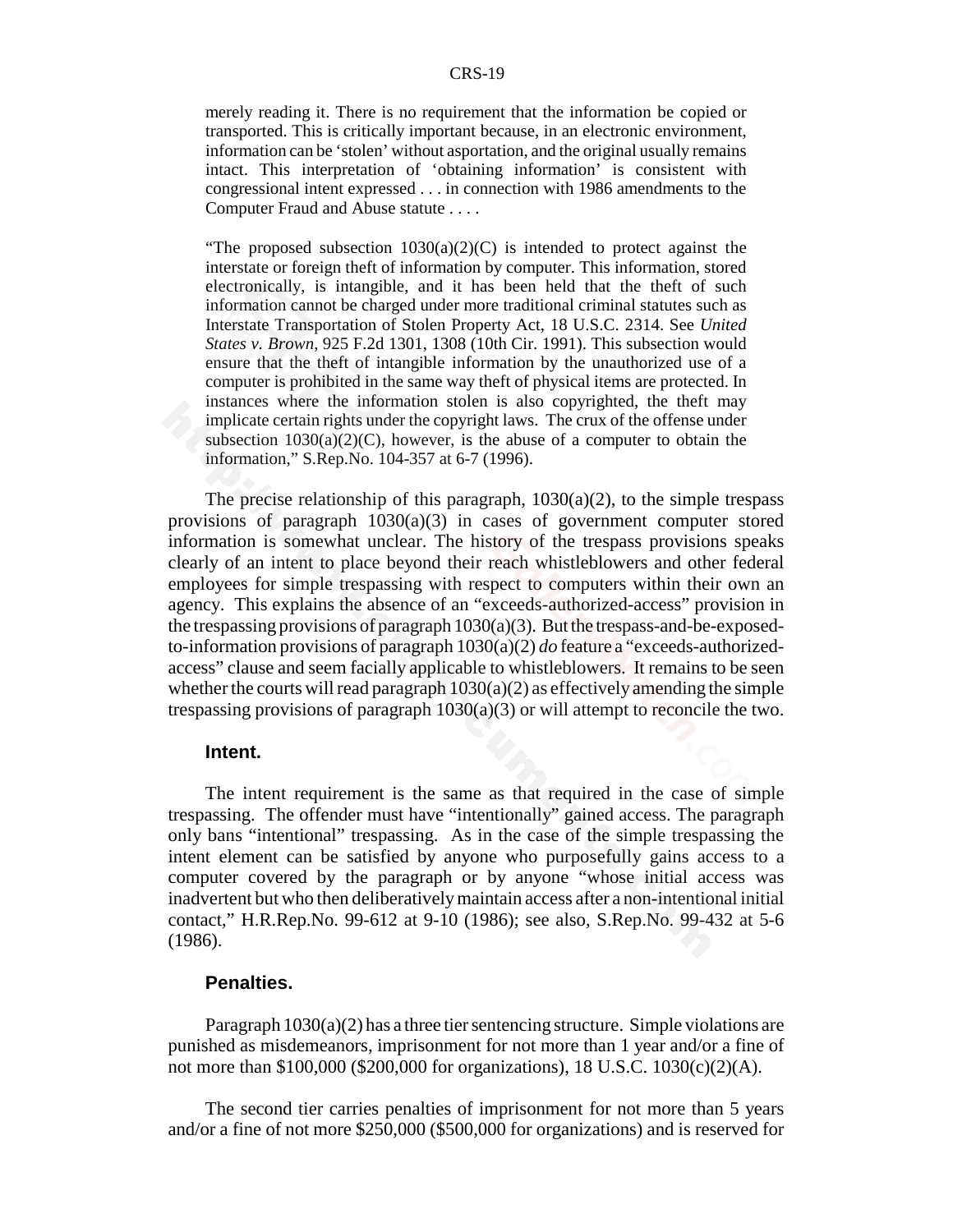cases in which: "(i) the offense was committed for purposes of commercial advantage or private financial gain; (ii) the offense was committed in furtherance of any criminal or tortious act in violation of the Constitution or laws of the United States or of any State; or (iii) the value of the information obtained exceeds \$5,000," 18 U.S.C. 1030(c)(2) (B).

This second level was added in 1996. The \$5,000 threshold is the same one the section uses to separate serious from less serious fraud and destruction cases in paragraphs  $1030(a)(4)$  and  $1030(a)(5)$ . With respect to the alternative thresholds, (i) and (ii), "[t]he terms 'for purposes of commercial advantage or private financial gain' and 'for the purpose of committing any criminal or tortious act' are taken from the copyright statute  $(17 \text{ U.S.C. } 506(a))$  and the wiretap statute  $(18 \text{ U.S.C. } 2511[(2)]$  (d)), respectively, and are intended to have the same meaning as in those statutes," S.Rep.No. 104-357 at 8 (1996). The references to copyright and wiretap law may be less instructive than Congress anticipated for the phrases in question are of uncertain meaning in their original settings. $48$  Nevertheless, they clearly contemplate some criminal, tortious, or financially advantageous purpose beyond the computertrespassing-and-obtaining-information misconduct outlawed in the paragraph generally. Otherwise nothing would be left to be punished as a misdemeanor and the \$5,000 distinction of exception (iii) would be swallowed up as well.

The third tier is for repeat offenders whose punishment is increased to imprisonment of not than 10 years and/or a fine of not more than \$250,000 (\$500,000 or organizations) for a second or subsequent conviction, 18 U.S.C. 1030(c).

The theft, embezzlement, and fraud Sentencing Guideline applies to violations of paragraph 1030(a)(2), U.S.S.G. §2B1.1 (base offense level 6). It has the same 2 level increase as applies to violations of paragraph 1030(a)(3)(simple hacking) when the victimized computer is used as for critical infrastructure or is used by a government entity for national security, defense, or criminal justice purposes. It carries a 6 level increase (and a minimum offense level of 24), however, when the offenses causes a substantial disruption of a critical infrastructure. Moreover, when the violation results in a loss of more than \$5,000, addition offense levels ranging from 2 to 30 may be assessed depend upon the extent of the loss; and when the violation victimizes 10 or more individuals or entities, additional offenses ranging from 2 to 6 may be tacked on.

<sup>48 4</sup> NIMMER & NIMMER, NIMMER ON COPYRIGHT §15.01 n.1.2 (1997) (emphasis added)("*Apparently*, the phrase 'commercial advantage or private financial gain' is intended as the equivalent of 'for profit'"); 1 FISHMAN & MCKENNA, WIRETAPPING AND EAVESDROPPING,SECOND EDITION §4:29 *b.* (1995) comparing, *Stockler v. Garratt*, 893 F.2d 856 (6th Cir. 1990), with, *By-Product Corp. v. Armen-Berry Co.*, 668 F.2d 956 (7th Cir. 1982)(in disagreement over whether an offender must act upon his or her criminal or tortious purpose after recording a conversation to which they are a party or where one party to the conversation has consented to the recording).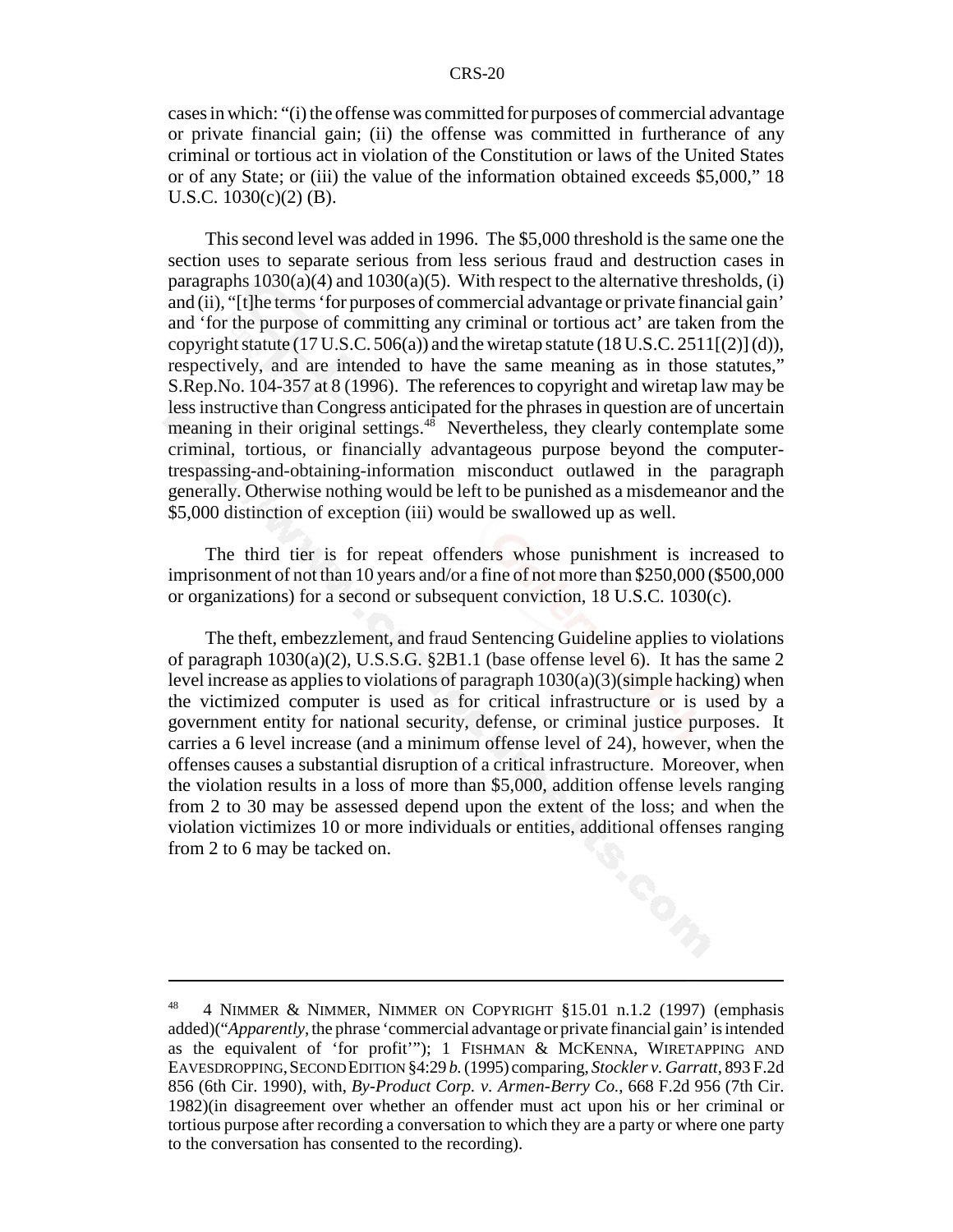Regardless of the criminal sanctions imposed, offenders of paragraph  $1030(a)(2)$  may also incur civil liability for damage caused, 18 U.S.C. 1030(g).<sup>49</sup>

#### **Other Crimes.**

#### *Attempt, Conspiracy, and Complicity.*

The same general observations concerning attempt, conspiracy and aiding and abetting noted for the simple trespass offense apply here. It is a separate crime to attempt to violate paragraph 1030(a)(2) under 18 U.S.C. 1030(b). Those who attempt to violate its provisions or aid and abet the violation of another are subject to the same penalties as those who commit the substantive offense, 18 U.S.C. 1030(c)(2). The same is true of conspirators unless the underlying offense is a felony in which case the maximum penalty is imprisonment for not more than 5 years and/or a fine of not more than \$250,000, 18 U.S.C. 371.

Paragraph  $1030(a)(2)$  is somewhat unique. There are a host of other federal conversion statutes, but all of the others appear to require that the offender either commit embezzlement by failing to comply with some fiduciary obligation or commit larceny by intending to acquire the property or to deprive another of it. Paragraph 1030(a)(2) in contrast to the conversion statutes and to the computer fraud provisions of paragraph 1030(a)(4) requires no larcenous intent. As a practical matter, it essentially gives prosecutors a more serious charge against hackers who do more than simply breach the outskirts of a governmental system than would be available under the pure trespassing provisions of paragraph  $1030(a)(3)$ . And it gives

 $^{49}$  "(g) Any person who suffers damage or loss by reason of a violation of this section may maintain a civil action against the violator to obtain compensatory damages and injunctive relief or other equitable relief. A civil action for a violation of this section may be brought only if the conduct involves 1 of the factors set forth in clause  $(i)$ ,  $(ii)$ ,  $(iii)$ ,  $(iv)$ , or  $(v)$  of subsection (a) $(5)(B)$ . Damages for a violation involving only conduct described in subsection (a) $(5)(B)(i)$  are limited to economic damages. No action may be brought under this subsection unless such action is begun within 2 years of the date of the act complained of or the date of the discovery of the damage. No action may be brought under this subsection for the negligent design or manufacture of computer hardware, computer software, or firmware,"  $18$  U.S.C.  $1030(g)$ .

The damages described in clauses  $(a)(5)(B)(i)$  through (v) are: "(i) loss to 1 or more persons during any 1-year period (and, for purposes of an investigation, prosecution, or other proceeding brought by the United States only, loss resulting from a related course of conduct affecting 1 or more other protected computers) aggregating at least \$5,000 in value; (ii) the modification or impairment, or potential modification or impairment, of the medical examination, diagnosis, treatment, or care of 1 or more individuals; (iii) physical injury to any person; (iv) a threat to public health or safety; or (v) damage affecting a computer system used by or for a government entity in furtherance of the administration of justice, national defense, or national security." See, *America Online, Inc. v. National Health Care Discount, Inc.,* 174 F.Supp.2d 890, 899 (N.D. Iowa 2001)(sending bulk unauthorized and unsolicited e-mail to the Internet service provider's customers violated paragraph  $1030(a)(2)$ ).

Although subsection  $1030(g)$  applies to any violation under any of the paragraphs of section 1030, it is discussed at greater length below in connection with paragraph 1030(a)(5)(relating to inflicting damage upon a computer).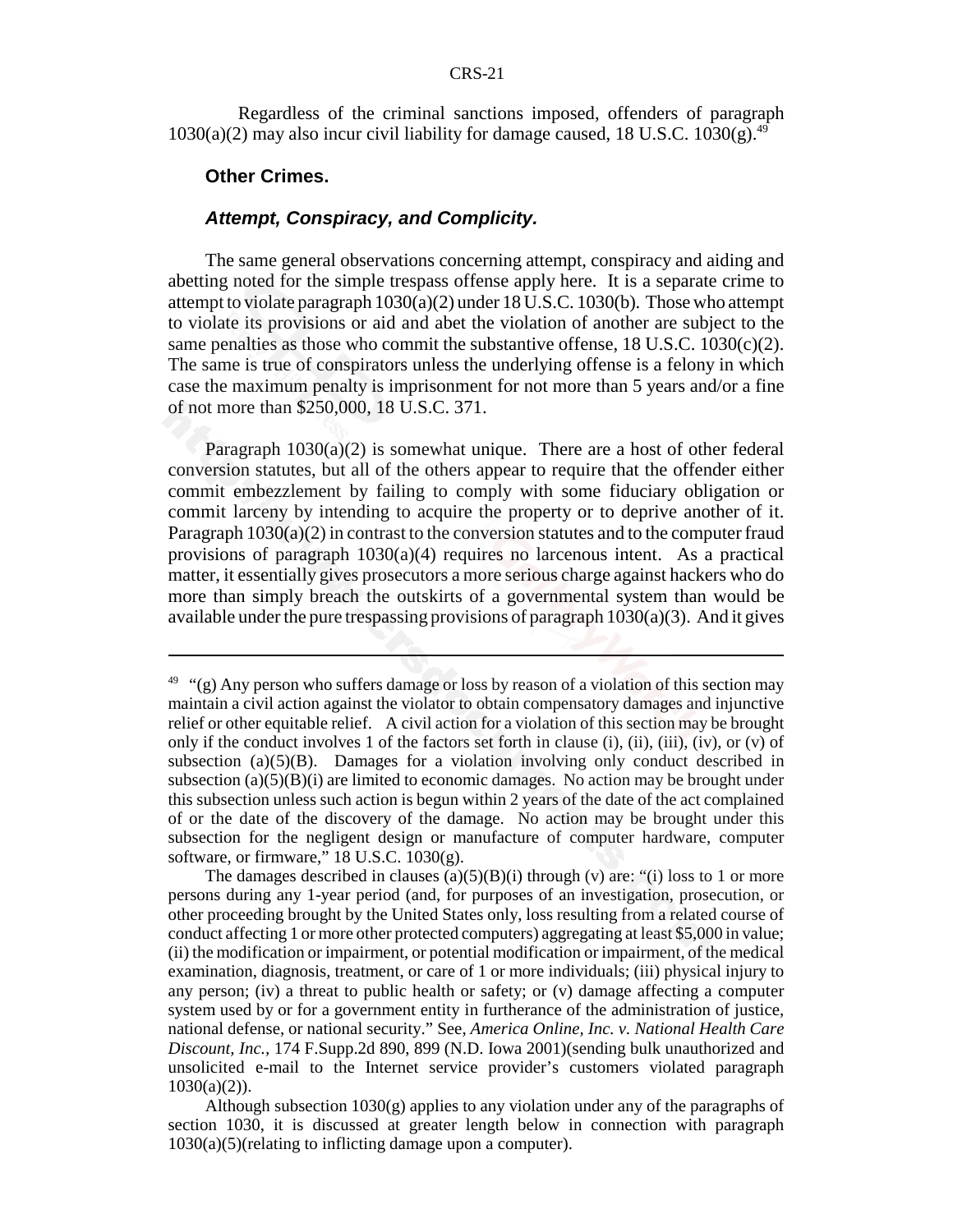#### CRS-22

them an alternative or additional charge, along with conversion and fraud statutes, against hackers who "steal" information from a protected computer.<sup>50</sup>

Paragraph  $1030(a)(2)$  is essentially paragraph  $1030(a)(3)$  plus an information acquisition element and with a broader jurisdictional base. Criminal prohibitions like those of 18 U.S.C. 1001 (false statements on a matter with the jurisdiction of a federal agency) or 912 (impersonating a federal official) which overlap with paragraph  $1030(a)(3)$  at the point of unauthorized entry will overlap with paragraph  $1030(a)(2)$  at the same point. If unauthorized access in violation of paragraph 1030(a)(3) is acquired by false statement under facts sufficient supporting a prosecution under 18 U.S.C. 1001 (false statements) or 18 U.S.C. 912 (false impersonation), unauthorized access and the acquisition of information in violation of paragraph  $1030(a)(2)$  acquired by false statement or impersonation is likely to be subject offender to prosecution under sections 1001 or 912 as well. By the same token, if unauthorized computer access to a voice mail or e-mail communication that violates paragraph 1030(a)(3) offends 18 U.S.C. 2511 (interception of wire or electronic communications) and 2701 (unauthorized acquisition of communications in electronic storage), unauthorized computer access and acquisition of information in violation of paragraph  $1030(a)(2)$  is to violate sections 2511 and 2701.<sup>51</sup>

In fact, overlap is even more likely. Paragraph  $1030(a)(3)$  protects only federal computers. Paragraph  $1030(a)(2)$  protects not only federal computer information, but information from "protected computers" (computers used in interstate and foreign commerce) when the unauthorized access involves an interstate or foreign communication. Due to the nature of the electronic communications, a communication may involve interstate communications even if the both the parties are located within the same state;<sup>52</sup> and, by virtue of an amendment in the USA PATRIOT Act, protected computer information may include information on computers located overseas as long as they involve or affect the foreign commerce or communications of the United States.<sup>53</sup>

<sup>&</sup>lt;sup>50</sup> See, *United States v. Jordan*, 316 F.3d 1215, 1223-224  $(11<sup>th</sup> Cir. 2003)$ (noting the indictment of a sheriff, for improper use of access to the FBI's NCIC database, under paragraph  $1030(a)(2)$ , 18 U.S.C. 2 (aiding and abetting), 371 (conspiracy), and 641 (theft of federal property); the overlap between section 1030 and federal laws that prohibit the theft of intangible property under various circumstances is discussed at greater length in the examination of paragraph 1030(a)(4)(fraud), *infra*.

<sup>&</sup>lt;sup>51</sup> See, *Konop v. Hawaiian Airlines, Inc.*, 302 F.3d 868, 875-80 (9<sup>th</sup> Cir. 2002)(discussing the application of 18 U.S.C. 2511 and 2701 to a case of unauthorized access to a secure website). See also *Motorola Credit Corp. v. Uzan*, 388 F.3d 39, 44 (2d Cir. 2004) (discussing civil suit claiming violations of sections 1030, 2511, and 2701).

 $52$  *United States v. Kammersell*, 196 F.3d 1137, 1138-140 (10<sup>th</sup> Cir. 1999)(a threat communicated between two computers in Utah involved interstate communications because the communication was forwarded by way of AOL's server in Virginia).

<sup>&</sup>lt;sup>53</sup> "[T]he term 'protected computer' means a computer – (A) exclusively for the use of a financial institution or the United States Government, or, in the case of a computer not exclusively for such use, used by or for a financial institution or the United States Government and the conduct constituting the offense affects that use by or for the financial institution or the Government; or (B) which is used in interstate or foreign commerce or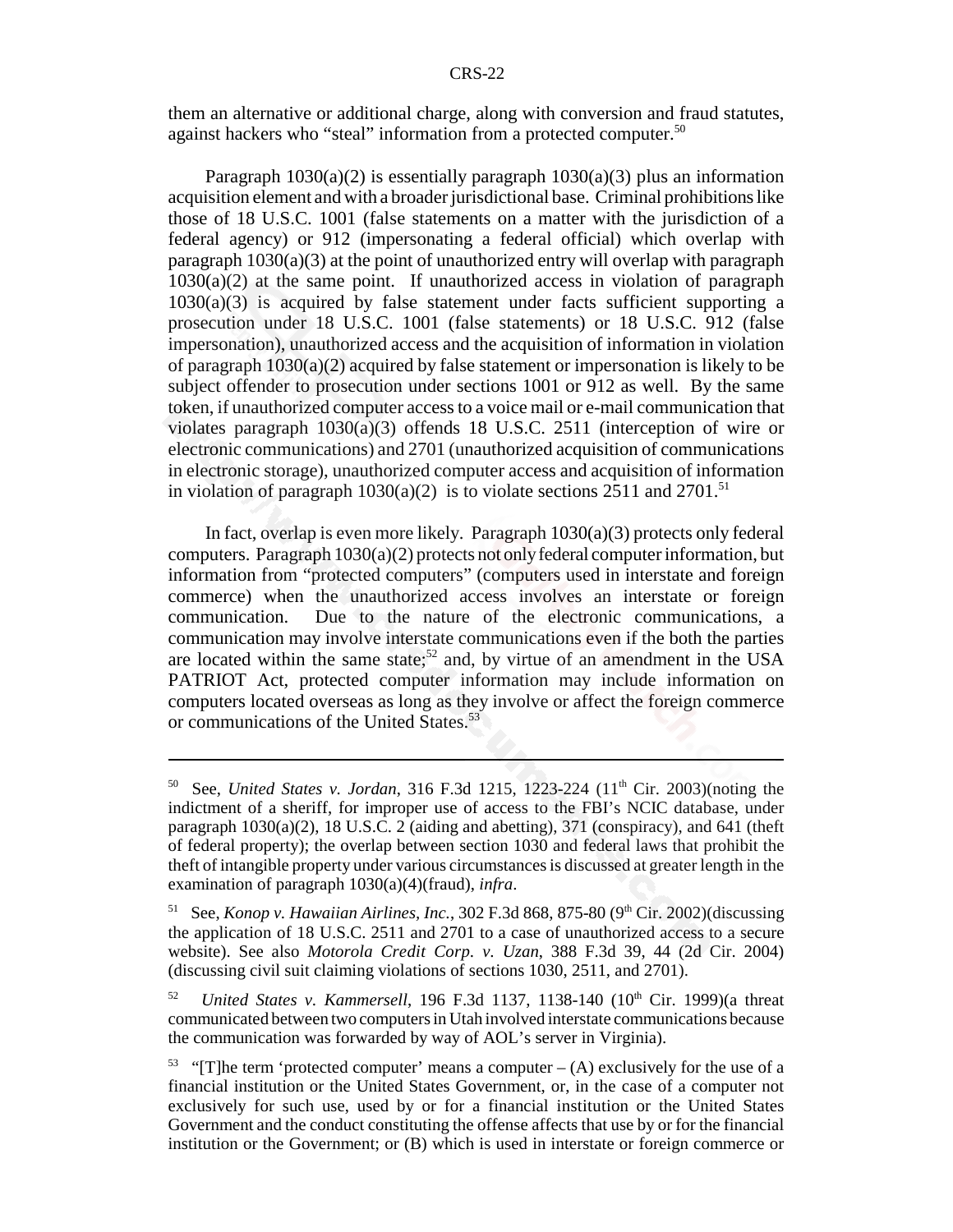#### CRS-23

# **Causing Computer Damage 18 U.S.C. 1030(a)(5)**

*Whoever . . . (5)(A)(i) knowingly causes the transmission of a program, information, code, or command, and as a result of such conduct, intentionally causes damage*<sup>54</sup> without authorization, to a protected *computer;*<sup>55</sup>

*(ii) intentionally accesses a protected computer without authorization, and as a result of such conduct, recklessly causes damage; or*

*(iii) intentionally accesses a protected computer without authorization, and as a result of such conduct, causes damage; and*

*(B) by conduct described in clause (i), (ii), or (iii) of subparagraph (A), caused (or, in the case of an attempted offense, would, if completed, have caused) –(i) loss to 1 or more persons during any 1-year period (and, for purposes of an investigation, prosecution, or other proceeding brought by the United States only, loss resulting from a related course of conduct affecting 1 or more other protected computers) aggregating at least \$5,000 in value;*

*(ii) the modification or impairment, or potential modification or impairment of medical examination, diagnosis, treatment, or care of 1 or more individuals;*

*(iii) physical injury to any person;*

*(iv) a threat to public health or safety; or*

*(v) damage affecting a computer system used by or for a government entity in furtherance of the administration of justice, national defense, or national security . . . shall be punished as provided in subsection (c) of this section.*

communication*, including a computer located outside the United States that is used in a manner that affects interstate or foreign commerce or communication of the United States*," 18 U.S.C. 1030(e)(2)(language added in the USA PATRIOT Act in italics).

<sup>&</sup>lt;sup>54</sup> "The term 'damage' means any impairment to the integrity or availability of data, a program, a system, or information. . . the term 'loss' means an reasonable cost to any victim, including the cost of responding to an offense, conducting a damage assessment, and restoring the data, program, system, or information to its condition prior to the offense, and any revenue lost, cost incurred, or other consequential damages incurred because of interruption of service," 18 U.S.C. 1030(e)(8), (11).

<sup>&</sup>lt;sup>55</sup> "As used in this section . . . (2) the term 'protected computer' means a computer - (A) exclusively for the use of a financial institution or the United States Government, or, in the case of a computer not exclusively for such use, used by or for a financial institution or the United States Government and the conduct constituting the offense affects that use by or for the financial institution or the Government; or (B) which is used in interstate or foreign commerce or communication including a computer located outside the United States that is used in a manner that affects interstate or foreign commerce or communication of the United States," 18 U.S.C. 1030(e)(2).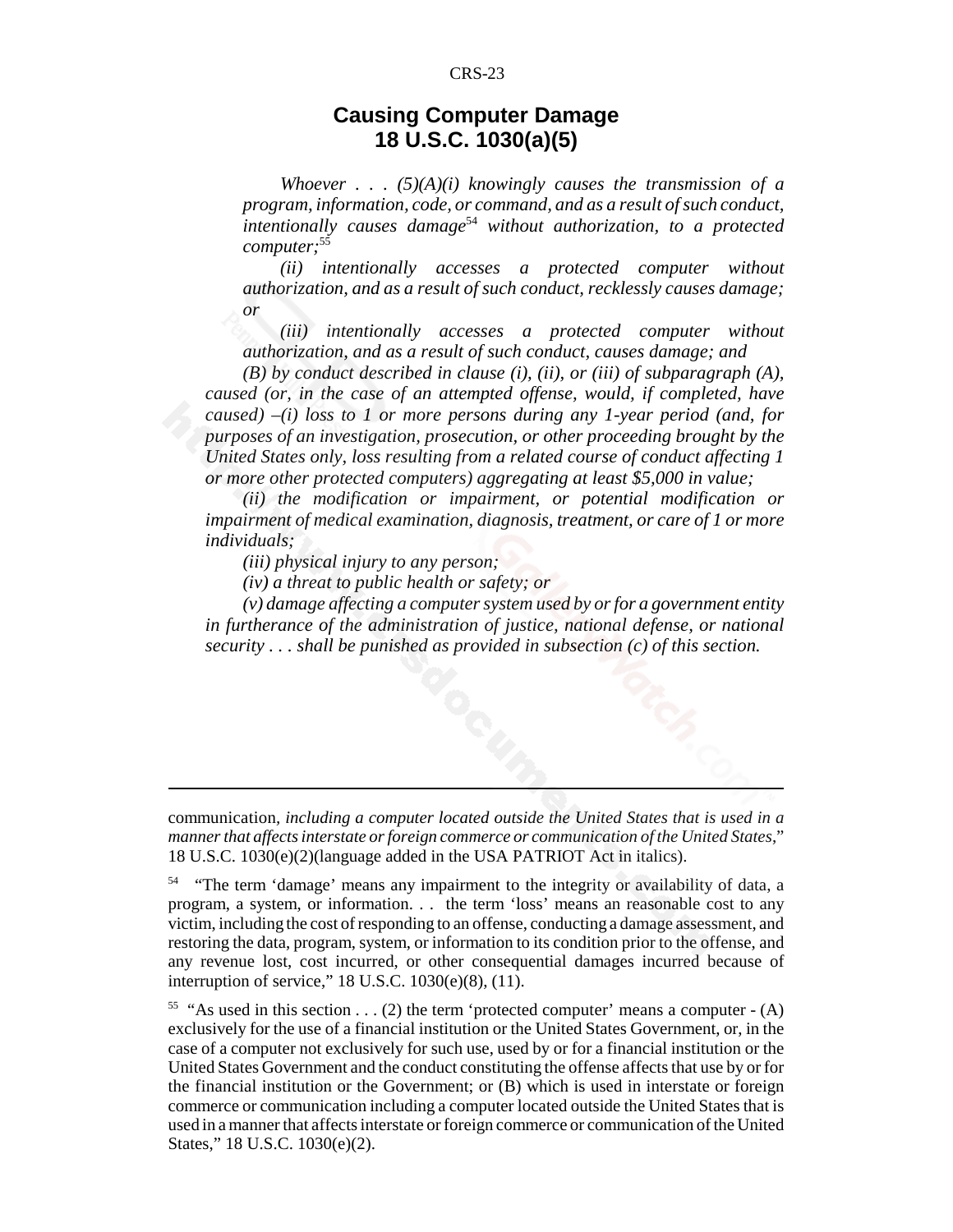#### **Intent.**

Hackers or the creators of viruses, worms or the like, who damage the systems they invade, even unintentionally, may trigger paragraph  $1030(a)(5)$ <sup>56</sup> Paragraph 1030(a)(5) establishes three computer damage offenses, distinguishable on the basis of the offender's intent: (1) *causing damage* to a protected computer by intentional unauthorized access; (2) *recklessly causing damage* to a protected computer by intentional unauthorized access; and (3) *intentionally causing damage* to a protected computer through a knowing transmission. This feature, added in 1996 and amended in the USA PATRIOT and Homeland Security Acts, punishes recklessly and intentionally caused damage more seriously but preserves the earlier understanding that anyone who intentionally secures unauthorized access is punishable regardless of whether they intended to cause damage, or were recklessly indifferent as to whether they did so.<sup>57</sup>

#### **Damage.**

The paragraph covers only five specific kinds of damage inflicted upon a specific class of computers. The damage must be an "impairment to the integrity or availability of data, a program, a system, or information," 18 U.S.C. 1030(e)(8), that:

- causes a loss over the course a year exceeds \$5,000 (or for purposes of federal prosecution or suit, damage to more than one "protected computer");
- modifies, impairs, or could modify or impair medical services;
- causes physical injury;

<sup>56</sup> *United States v. Lloyd*, 269 F.3d 228, 231 (3d Cir. 2001) involved a former employee charged with triggering a "time bomb" which purged the design and production computer files of the company that fired him. See also, *United States v. Mitra*,  $405$  F.3d  $492$  ( $7<sup>th</sup>$  Cir.  $2005$ )(where defendant was found guilty of violating  $1030(a)(5)$  after he disrupted police department's computer-based radio system and thus created public safety problems because the officers could no longer communicate with each other).

<sup>&</sup>lt;sup>57</sup> Even under an earlier version of the paragraph  $1030(a)(5)$  that outlawed "intentional" access . . . without authorization, and by means of . . . such conduct . . . prevent[ing] authorized use of any such computer . . . and thereby causes loss to one or more others of a value aggregating \$1,000 or more . . . ," the government was not required to show that the defendant intentionally prevented use nor that he intentionally caused damage "aggregating \$1,000 or more"; a demonstration that he intentionally accessed a protected computer without authorization was sufficient, *United States v. Morris*, 928 F.2d 504 (2d Cir. 1991)(Morris, a computer graduate student, was convicted under 18 U.S.C. 1030(a)(5) for releasing a "worm" on the Internet that "spread and multiplied, eventually causing computers at various educational institution and military sites to crash or cease functioning," 928 F.2d at 505); *United States v. Sablan*, 92 F.3d 865, 868 (9th Cir. 1996). Sablan, a disgruntled former bank employee, surreptitiously entered the bank after hours and "called up" and damaged several files from the bank's mainframe on the computer to which she had been assigned prior to her discharge.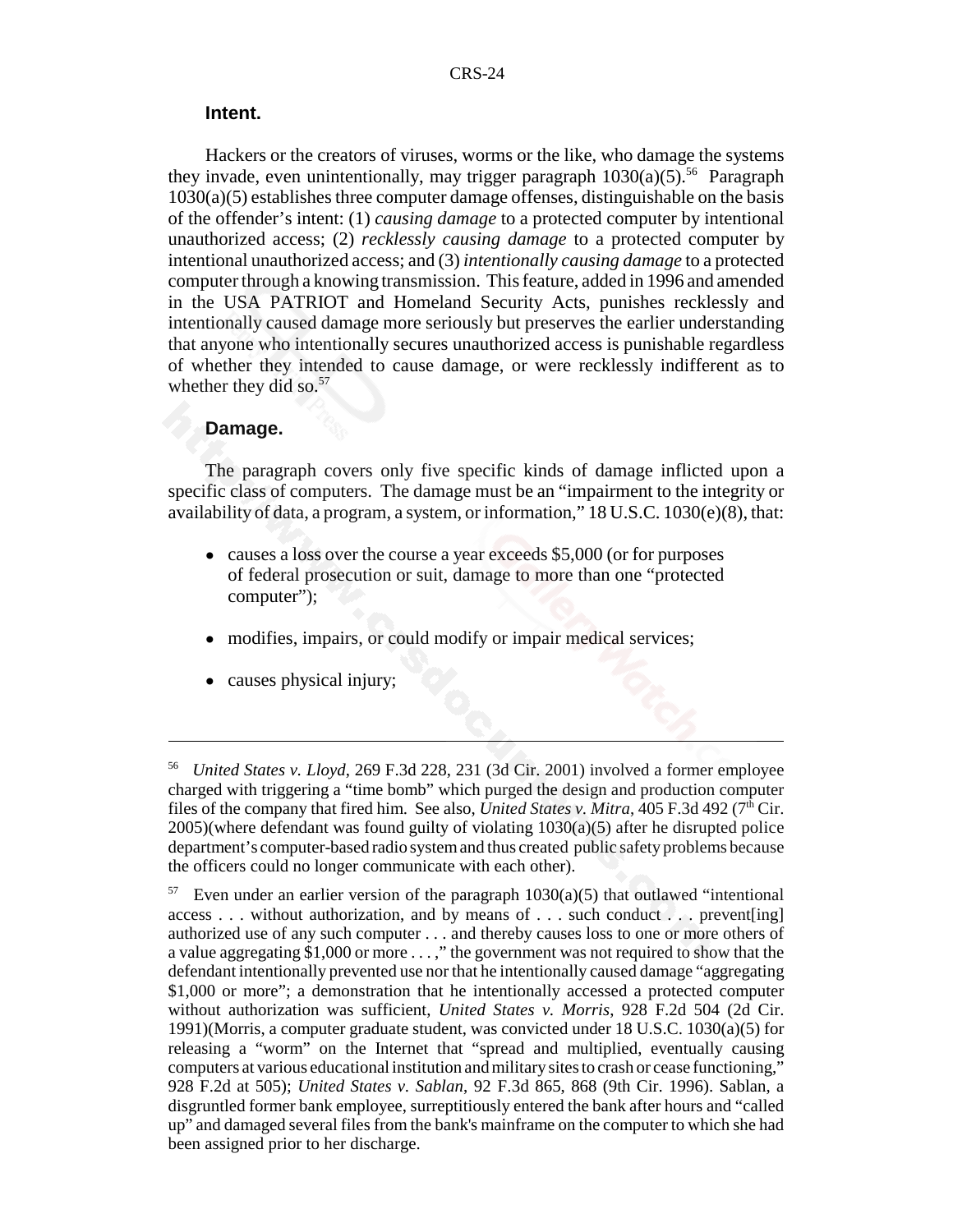- threatens public health or safety; or
- affects a justice, national defense, or national security entity computer, 18 U.S.C. 1030(a)(5)(B).

This last element (affects various government computers) and the elimination of the \$5,000 threshold requirement for protected computers in the first element emerged as part of the USA PATRIOT Act realignment, adjustments accomplished without a great deal of specific explanation.<sup>58</sup>

The other elements were added in 1996 without a great deal of individual commentary,59 but the 1996 legislative history of related segments of the statute is informative. An earlier prohibition spoke of intrusions that "cause[d] *loss or damage* to one or more other persons of value aggregating \$1,000 or more during any 1-year period," 18 U.S.C.  $1030(a)(5)(A)(ii)(II)(1994 ed.)$ (emphasis added). The Senate Committee report observes that use of the term "damage" contemplates the inclusion of all economic harm attributable to the intrusion and that the increased dollar limitation is expected to restrict federal felony prosecutions to the more serious cases:

"The 1994 amendment required both 'damage' and 'loss,' but it is not always clear what constitutes 'damage.' For example, intruders often alter existing log-on programs so that user passwords are copied to a file which the hackers can retrieve later. After retrieving the newly created password file, the intruder restores the altered log-on file to its original condition. Arguably, in such a situation, neither the computer nor its information is damaged. Nonetheless, this conduct allows the intruder to accumulate valid user passwords to the system, requires all system users to change their passwords, and requires the system administrator to devote resources to resecuring the system. Thus, although there is arguably no 'damage,' the victim does suffer 'loss.' If the loss to the victim meets the required monetary threshold, the conduct should be criminal, and the victim should be entitled to relief. The bill therefore defines 'damage' in new subsection  $1030(e)(8)$ , with a focus on the harm that the law seeks to prevent. As in the past, the term 'damage' will require . . . significant financial losses," S.Rep.No. 104-357 at 11 (1996).

Ordinarily, the presence of a separate hacker prohibition with less severe penalties would argue against allowing "damage assessment" and "security enhancement" costs to be used to reach the \$5,000 threshold for the more severe penalty. The report language might be read to rebut such a presumption, but it might

<sup>58</sup> The USA PATRIOT Act changes were not among those initially requested by the Administration, *Administration's Draft Anti-Terrorism Act of 2001: Hearing Before the House Comm. on the Judiciary,*107th Cong., 1<sup>st</sup> Sess. (2001). Nor do they appear in the House Committee reports of the bills which ultimately became part of the Act, H.R.Rep.No. 107-236 (2001); H.R.Rep.No. 107-250. There were no Senate committee reports and the only apparent reference to them in the debates is terse, 147 *Cong.Rec.* H7200 (daily ed. Oct. 23, 2001). Much of the language had been part a proposal reported out of the Senate Judiciary Committee in the 106<sup>th</sup> Congress but without a written report, S.2448 (106th Cong.).

See S.Rep.No. 104-357 at 13-4 (1996) (simply paraphrasing the language of the definition).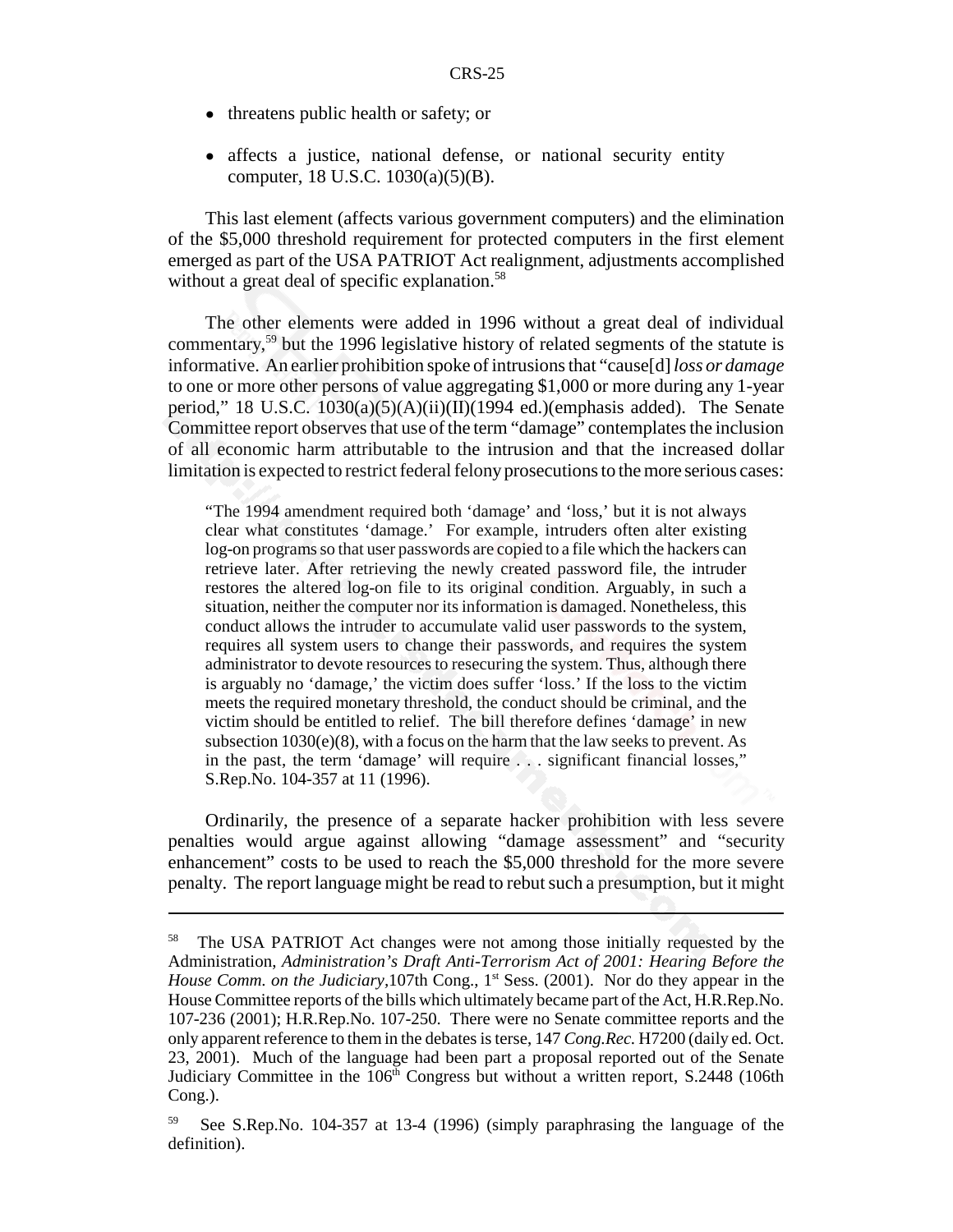also be characterized as asserting no more than that the cost of new locks ("resecuring the system") can be considered damage when the keys ("passwords") are stolen.

The USA PATRIOT Act eliminates the prospect of misconception by supplying an explicit definition of "loss" as used here; "the term 'loss' means any reasonable cost to any victim, including the cost of responding to an offense, conducting a damage assessment, and restoring the data, program, system, or information to its condition prior to the offense, and any revenue lost, cost incurred, or other consequential damages incurred because of interruption of service," 18 U.S.C.  $1030(e)(11)$ .

The Act also eliminates a second potential problem. The 1996 amendments, perhaps inadvertently, rephrased the aggregate \$5,000 damage-loss threshold describing the victims as "individuals" rather than the term previously employed, "persons."60 The change stimulated contentions that Congress intended to limit the cases where the threshold could be reached entirely to the damages and losses suffered by human beings without any reference to the damages and losses suffered by corporate or other legal entities.<sup>61</sup> The USA PATRIOT Act negates the problem by describing the damage-loss victims as "persons" and by defining persons to include individuals and any "legal or other entity," 18 U.S.C.  $1030(a)(5)(B)(ii)$ ,  $(e)(12)$ .

The long standing medical tampering element has no monetary threshold and has remained essentially unchanged since it was added in response to an incident in which juvenile hackers broke into the computer system of the Sloan-Kettering Cancer Center. $62$ 

The inclusion of computer tampering that causes physical injuries or threatens public health or safety, on the other hand, is new with the 1996 amendments and is designed to reach more general threats:

 "As the NII [National Information Infrastructure] and other network infrastructures continue to grown, computers will increasingly be used for access to critical services such a emergency response systems and air traffic control, and will be critical to other systems which we cannot yet anticipate," S.Rep.No. 104-357 at 11 (1996).

<sup>60</sup> Compare*,* "causes loss or damage to one or more other *persons* of value aggregating \$1,000 or more during any 1-year period," 18 U.S.C. 1030(a)(5)(A)(ii)(II)(aa)(1994 ed.) (emphasis added), with, "causes loss aggregating at least \$5,000 in value during any 1-year period to one of more *individuals*, 18 U.S.C. 1030(e)(8)(A)(2000 ed.)(emphasis added).

<sup>61</sup> The argument was made but rejected in *United States v. Middleton*, 231 F.3d 1207, 1210  $(9<sup>th</sup> Cir. 2000)$ .

 $62$  S.Rep.No. 99-432 at 2-3 (1986). The medical records offense had always been tied to the use of interstate computers; 1996 amendments also permit prosecution when the medical records tampering involves one of the other four jurisdictional moorings (i.e., the involvement of federal computers or the computers of financial institutes, or adversely affecting the use of computers by the government or financial institutions).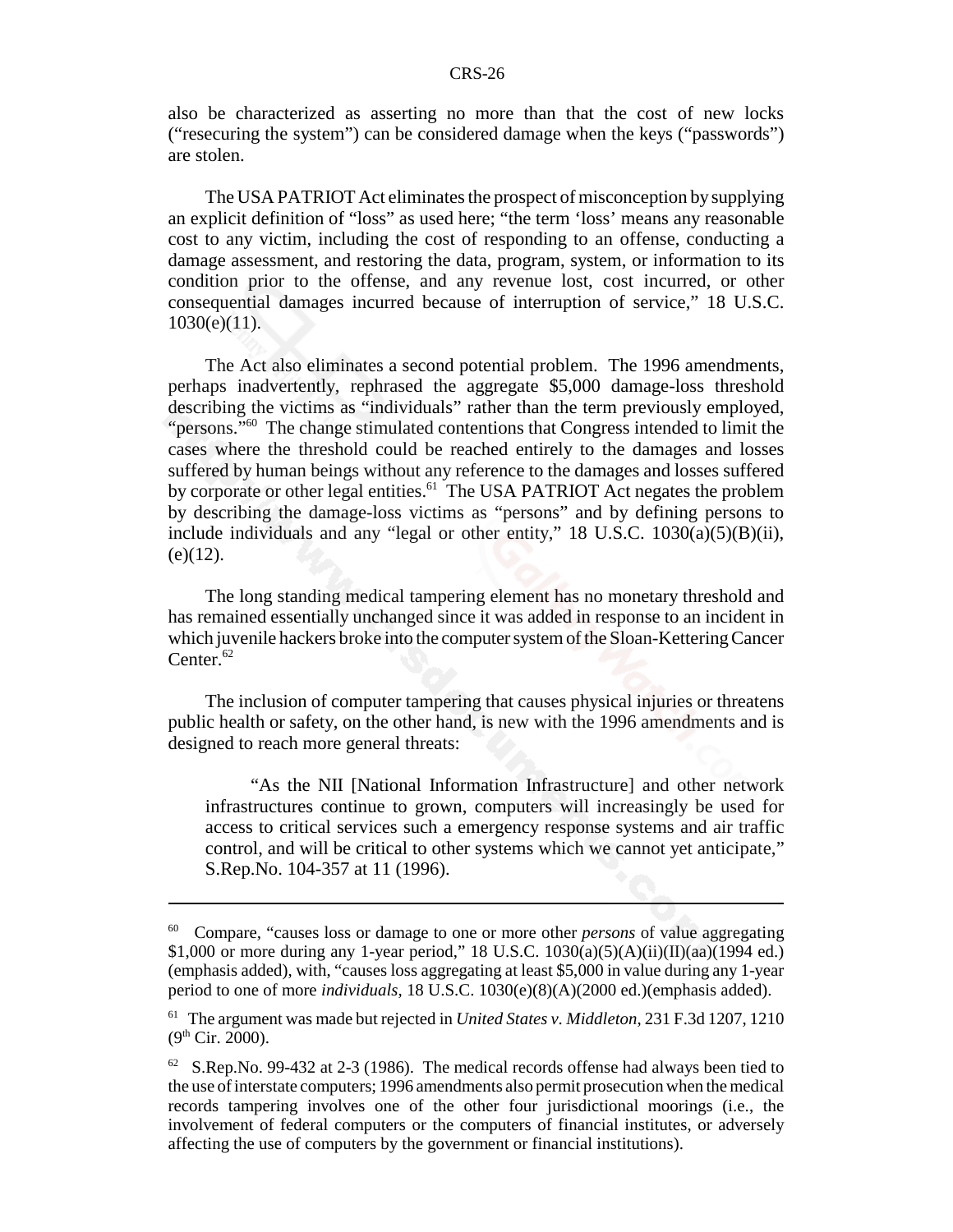#### **Jurisdiction.**

These kinds of damage are only federal crimes under paragraph 1030(a)(5) if they involve a *protected computer*. There are five types of protected computers or computer systems. The five include computers:

- used exclusively for or by the United States Government;
- used exclusively for or by a bank or other financial institution;
- used in part for or by the United States Government where the damage "affects" the government use or use of the government's behalf;
- ! used in part for or by a bank or other financial institution where the damage "affects" use by or on behalf of the institution; and
- used in interstate or foreign commerce or communications including a computer outside the country whose use affects U.S. commerce, 18 U.S.C. 1030(e)(2).

What is a "computer . . . used in interstate or foreign commerce or communications"? The legislative history shows that the phrase means computer damage which might affect interstate or foreign commerce or interstate or foreign communications. The phrase appears in section 1030 after the 1994 amendments when it was first used to supplement (and in the 1996 amendments to replace) the phrase "computer . . . which is one of two or more computers used in committing the offense, not all of which are located in the same State," compare 18 U.S.C. 1030(a)(5), (e)(2)(1986 Supp.), with 18 U.S.C. 1030(a)(5), (e)(2)(1994 ed.). The change was made because under the earlier language "hackers who attacked other computers in their own State were not subject to Federal jurisdiction, notwithstanding the fact that their actions may have severely affected interstate or foreign commerce. For example, individuals who attack[ed] telephone switches m[ight] disrupt interstate and foreign calls. The 1994 change remedied that defect," S.Rep.No. 104-357 at 10 (1996).

Precisely which government computers are protected is a bit more uncertain. Although terms used elsewhere in section 1030 such as "governmental entity"<sup>63</sup> and "department of the United States," are expressly defined, there is no definition of either the phrase "United States Government" or the phrase "Government of the United States" used from the beginning to described the scope of protection provided federal computers. The reports do not explain its meaning. In the trespassing provisions of paragraph  $1030(a)(3)$ , however, the phrase is used in juxtaposition with

 $63$  "As used in this section . . . (9) the term 'government entity' includes the Government of the United States, any State or political subdivision of the United States, any foreign country, and any state, province, municipality, or other political subdivision of a foreign country," 18 U.S.C. 1030(e)(9).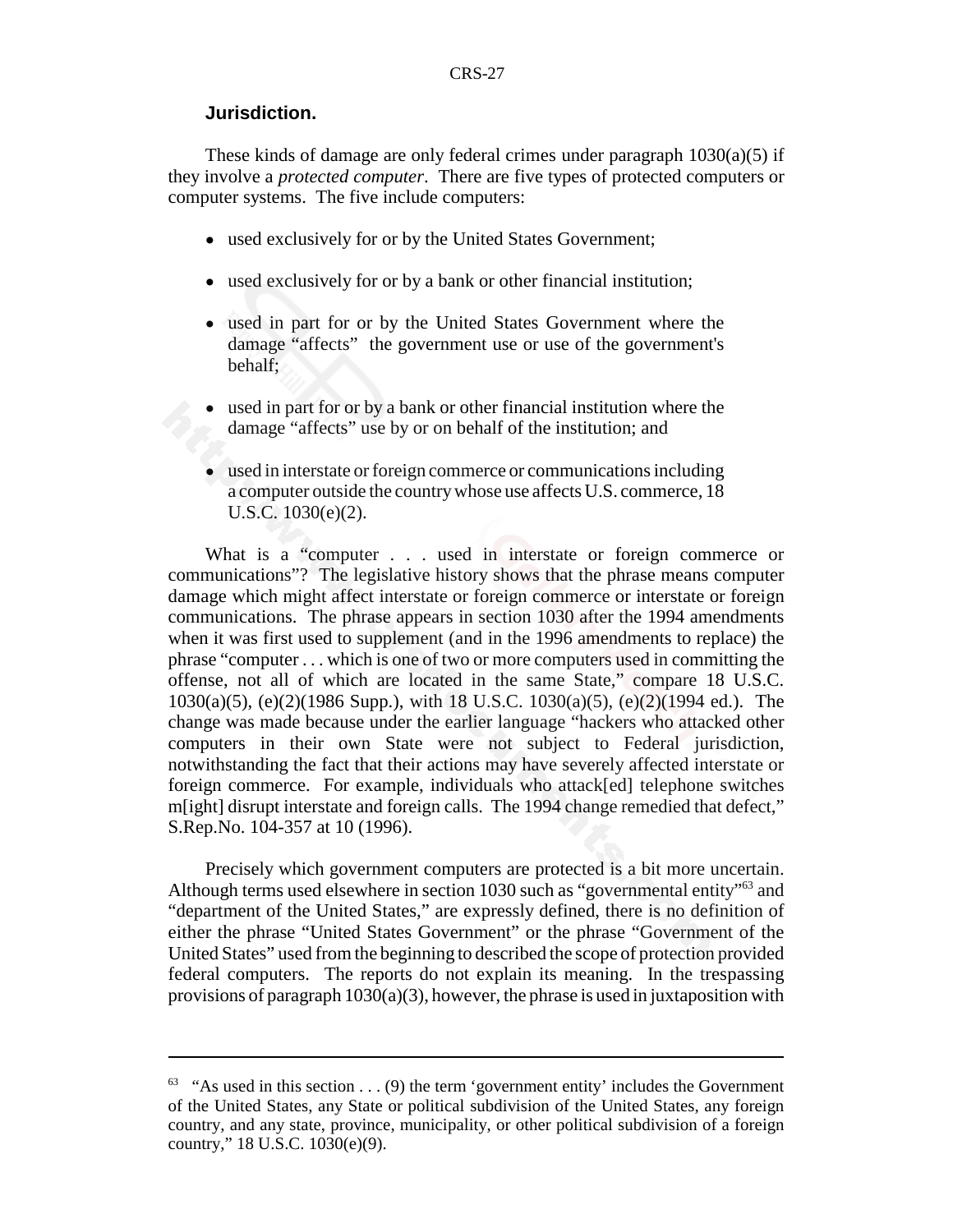the phrase "department or agency of the United States"<sup>64</sup> suggesting that the term embodies the meaning assigned to that phrase by the definitions subsection of section 103065 and by the definition section generally applicable to title 18 of the United States Code. $66$  On the other hand, it would not be unreasonable for a court to conclude that the phases "United States Government" and "Government of the United States" should be construed narrowly since when Congress intended an expansive definition it provided one. The definition of financial institutions whose computers are protected<sup>67</sup> differs only slightly from the definition generally applicable in title 18.68

 $65$  "(e) As used in this section . . . (7) the term 'department of the United States' means the legislative or judicial branch of the Government or one of the executive departments enumerated in section 101 of title 5," 18 U.S.C. 1030(e)(7).

66 "As used in this title: The term 'department' means one of the executive departments enumerated in section 1 [now section 1010] of Title 5, unless the context shows that such term was intended to describe the executive, legislative, or judicial branches of the government. The term 'agency' includes any department, independent establishment, commission, administration, authority, board or bureau of the United States or any corporation in which the United States has a proprietary interest, unless the context shows that such term was intended to be used in a more limited sense," 18 U.S.C. 6.

<sup>67</sup> "(e) As used in this section. . . (4) the term financial institution' means – (A) an institution with deposits insured by the Federal Deposit Insurance Corporation; (B) the Federal Reserve or a member of the Federal Reserve including any Federal Reserve Bank; (C) a credit union with accounts insured by the National Credit Union Administration; (D) a member of the Federal home loan bank system and any home loan bank; (E) any institution of the Farm Credit System under the Farm Credit Act of 1971; (F) a broker-dealer registered with the Securities and Exchange Commission pursuant to section 15 of the Securities Exchange Act of 1934; (G) the Securities Investor Protection Corporation; (H) a branch or agency of a foreign bank (as such terms are defined in paragraphs (1) and (3) of section 1(b) of the International Banking Act of 1978); (I) an organization operating under section 25 or section 25(a) of the Federal Reserve Act," 18 U.S.C. 1030(e)(4).

<sup>68</sup> "As used in this title, the term 'financial institution' means  $- (1)$  an insured depository institution (as defined in section  $3(c)(2)$  of the Federal Deposit Insurance Act); (2) a credit union with accounts insured by the National Credit Union Share Insurance Fund; (3) a Federal home loan bank or a member, as defined in section 2 of the Federal Home Loan Bank Act (12 U.S.C. 1422), of the Federal home loan bank system; (4) a System institution of the Farm Credit System, as defined in section 5.35(3) of the Farm Credit Act of 1971; (5) a small business investment company, as defined in section 103 of the Small Business Investment Act of 1958 (15 U.S.C. 662); (6) a depository institution holding company (as defined in section  $3(w)(1)$  of the Federal Deposit Insurance Act; (7) a Federal Reserve bank or a member bank of the Federal Reserve System; (8) an organization operating under section 25 or section 25(a) of the Federal Reserve Act; or  $(9)$  a branch or agency of a foreign bank (as such terms are defined in paragraphs (1) and (3) of section 1(b) of the International Banking Act of 1978)," 18 U.S.C. 20.

 $64$  "Whoever . . . intentionally, without authorization to access any nonpublic computer of a *department or agency of the United States*, accesses such a computer of *that department or agency that is exclusively for the use of the Government of the United States* or, in the case of a computer not exclusively for such use, is used by or for the Government of the United States and such conduct affects that use by or for the Government of the United States. . . ." 18 U.S.C. 1030(a)(3)(emphasis added).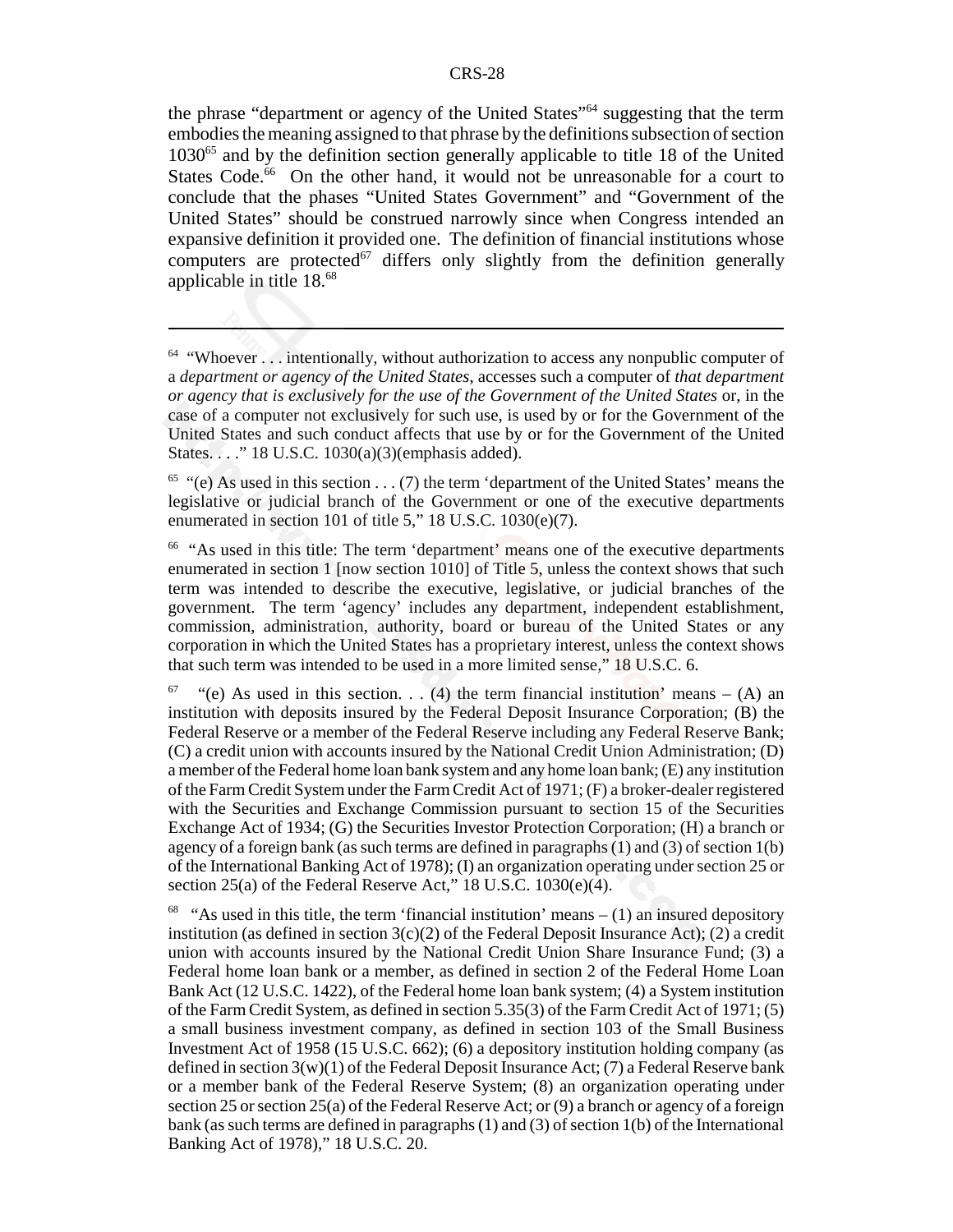#### **Penalties.**

The paragraph punishes causing damage recklessly or intentionally more severely than causing damage without necessarily intending to do. Causing damage, without necessarily intending to do so, by intentionally gaining access, or attempting to gain access, to a protected computer is punishable by imprisonment of not more than 1 year (not more than 10 years for a second or subsequent offense) and/or a fine of not more than \$100,000 (\$200,000 for organizations)(not more than  $$250,000$ /\$500,0,00 for a second or subsequent offense) 18 U.S.C. 1030(c)(2)(A),  $(c)(3)(B)$ ; 18 U.S.C. 3571.<sup>69</sup> *Recklessly* causing damage by intentionally gaining access, or attempting to gain access, to a protected computer is punishable by imprisonment for not more than *5* years (not more than 20 years for a second or subsequent offense) and/or a fine of not more than \$250,000 (not more than \$500,000 for an organization), 18 U.S.C. 1030(c)(4)(B); 18 U.S.C. 3571. *Intentionally* causing damage through a knowing transmission to a protected computer is punishable by imprisonment for not more than *10* years (not more than 20 years for a second or subsequent offense) and/or a fine of not more than \$250,000 (not more than \$500,000 for an organization), 18 U.S.C. 1030(c)(4)(A); 18 U.S.C. 3571. An offender who knowingly or recklessly causes or attempts to cause serious bodily injury or death by knowingly causing an intentionally damaging transmission to a protected computer is punishable by imprisonment for not more than of 20 years (any term of years or life if death results) and/or fine of \$250,000 (\$500,000 for an organization), 18 U.S.C. 1030(c)(5), 18 U.S.C. 3571.70

The same sentencing guideline applies to violations of paragraph  $1030(a)(5)(causing damage)$  as covers paragraph  $1030(a)(2)(unauthorized access)$ with the acquisition of information), U.S.S.G. §2B1.1: a base offense level of 6; an increase of 2 offense levels when the victimized computer is used in the critical infrastructure or by a government entity of national security, defense, or criminal justice purposes (an increase of 6 offense levels and a final offense level of at least

 $69$  Section 805(c) of the Antiterrorism and Effective Death Penalty Act of 1996, 110 Stat. 1305, instructed the United States Sentencing Commission to adjust the applicable sentencing guidelines so that any violation of paragraph  $1030(a)(5)$  would be punishable by imprisonment for not less than six months. The Commission did so with respect to any violations occurring on or after November 1, 1997, U.S.S.G. §2b1.3(d), 62 *Fed.Reg.* 26620- 621 (May 14, 1997). Section 814(f) of the USA PATRIOT Act, 28 U.S.C. 994 note, instructed the Commission to amend the Guidelines to ensure the imposition of appropriate penalties "without regard to any mandatory minimum term of imprisonment." For a criticism of these increased penalties, see Skibell, *Cybercrimes & Misdemeanors: A Reevaluation of the Computer Fraud and Abuse Act*, 18 BERKELEY TECHNOLOGY LAW JOURNAL 909, 934 (2003).

<sup>&</sup>lt;sup>70</sup> The Homeland Security Act added this provision; the USA PATRIOT Act increased the penalty for second or subsequent offenses from imprisonment for not more than 10 to imprisonment for not more than 20 years, and the penalty for intentionally causing damage to a protected computer through a knowing transmission from imprisonment for not more than 5 years to imprisonment for not more than 10 years. The applicable Sentencing Guideline sets the sentencing ranges for paragraph  $1030(a)(5)$  violations according to the amount of damage done, the number of victims, and any risk of death or serious injury, U.S.S.G. §2B1.1.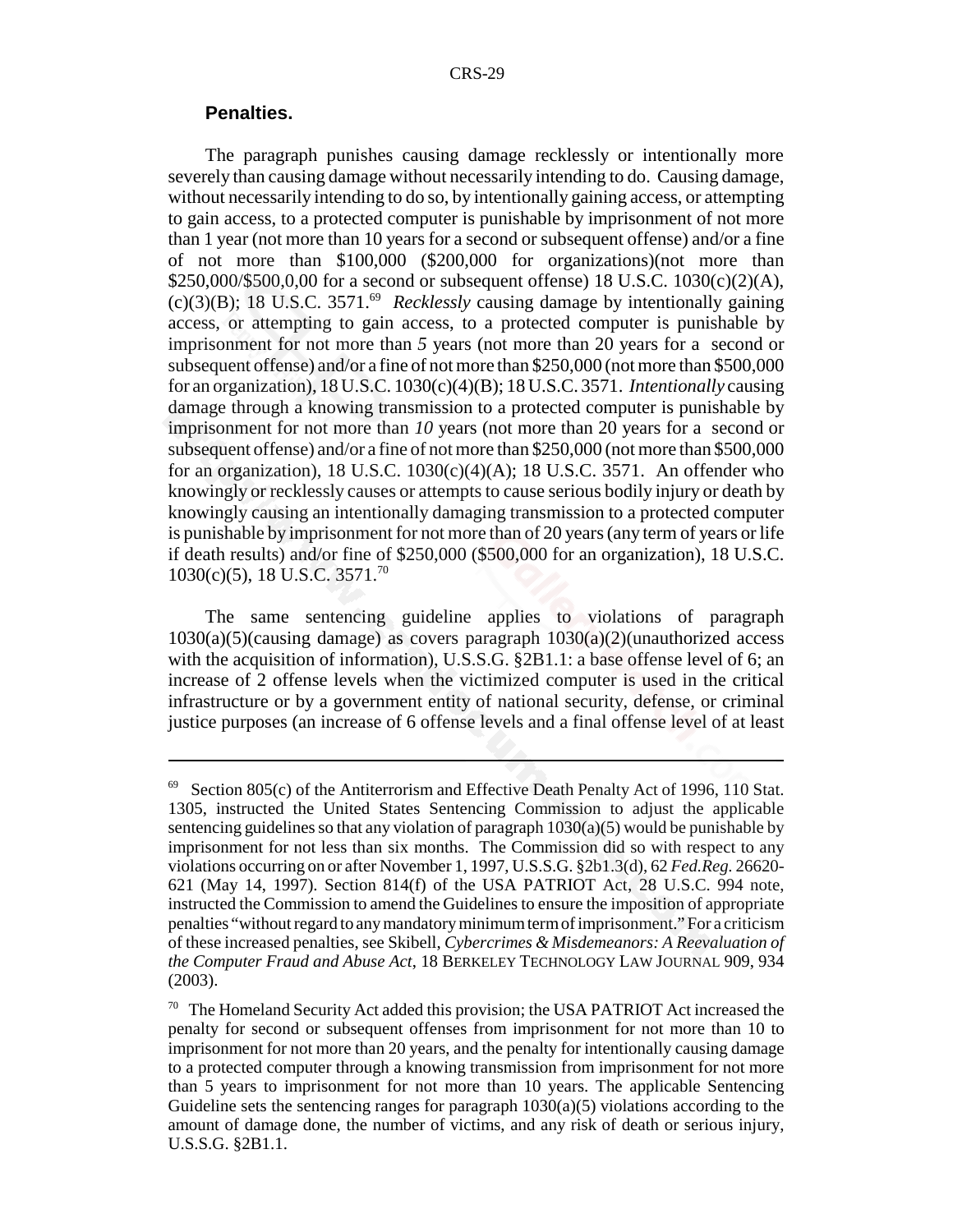#### CRS-30

24 when the offense involves a substantial disruption of a critical infrastructure); and of greater significance here an increase of from 2 to 30 levels depending upon the extent of any damage caused as well as an increase of from 2 to 6 levels depending upon the number of victims involved. In addition, for violations of  $1030(a)(5)(A)(i)$ , there is an increase of four levels.

Victims of a violation of paragraph 1030(a)(5) or any violation of subsection 1030(a) resulting in the requisite harm have a cause of action for compensatory damages and equitable relief if suit is brought within 2 years.<sup>71</sup> Damages to medical records, or damage causing physical injury or endangering public safety may also subject the offender to "compensatory" damages beyond "economic" damages – a difference that may entitle a victim to pecuniary damages as well as damages for pain and suffering but probably not exemplary damages.<sup>72</sup> Damages caused by a simply knowing violation of paragraph  $1030(a)(5)$  (as opposed to reckless and intentional violations) are limited to economic damages.

Victims are described as "any person who suffers loss or damage by reason of a violation of this section," but until recently there was no specific definition of the term "person" in either section 1030 or in the definitions applicable to title 18

The damages described in clauses  $1030(a)(5)(B)(i)$  through (v) are: "(i) loss to 1 or more persons during any 1-year period (and, for purposes of an investigation, prosecution, or other proceeding brought by the United States only, loss resulting from a related course of conduct affecting 1 or more other protected computers) aggregating at least \$5,000 in value; (ii) the modification or impairment, or potential modification or impairment, of the medical examination, diagnosis, treatment, or care of 1 or more individuals; (iii) physical injury to any person; (iv) a threat to public health or safety; or  $(v)$  damage affecting a computer system used by or for a government entity in furtherance of the administration of justice, national defense, or national security." Under section 1030(g) the plaintiffs must show actual "quantifiable" damage. See e.g. *Pearl Investments v. Standard I/O*, 257 F.Supp.2d 326, 349 (D.Me. 2003) (slowing of system's speed and operation did not meet monetary threshold for civil action under 1030(g)).

 $71$  "Any person who suffers damage or loss by reason of a violation of this section may maintain a civil action against the violator to obtain compensatory damages and injunctive relief or other equitable relief. A civil action for a violation of this section may be brought only if the conduct involves 1 of the factors set forth in clause  $(i)$ ,  $(ii)$ ,  $(iii)$ ,  $(iv)$ , or  $(v)$  of subsection (a) $(5)(B)$ . Damages for a violation involving only conduct described in subsection (a) $(5)(B)(i)$  are limited to economic damages. No action may be brought under this subsection unless such action is begun within 2 years of the date of the act complained of or the date of the discovery of the damage. No action may be brought under this subsection for the negligent design or manufacture of computer hardware, computer software, or firmware,"18 U.S.C. 1030(g).

 $72$  Black's defines compensatory damages as those damages "sufficient in amount to indemnify the injured person for the loss suffered," BLACK'S LAW DICTIONARY, *Damages* (8th ed. 2004). It recognizes no separate definition for "economic damages," but the term is defined elsewhere in title 18 of the United States Code as "the replacement costs of lost or damaged property or records, the cost of repeating an interrupted or invalidated experiment, or the loss of profits," 18 U.S.C. 43(d)(3).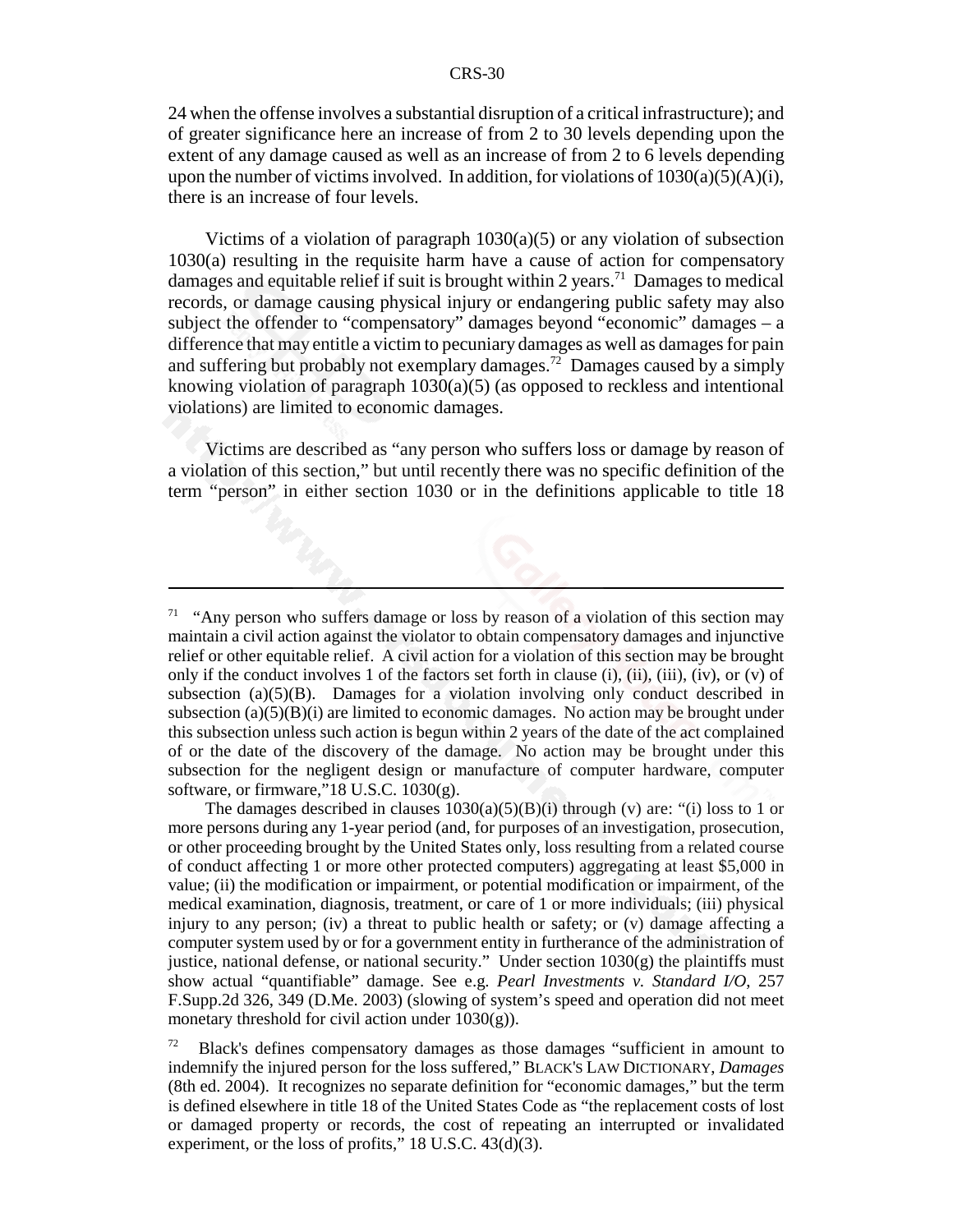generally.73 The legislative history offered no further edification and the provision has yet to be construed by the courts. "Person" could mean individuals, or individuals and other legal entities including governmental entities, or individuals and other legal entities but not including governmental entities. Creditable arguments can be made for each of the possible definitions, but the fact that Congress elected to use the term "person" to mean only individuals in paragraph  $1030(a)(7)$ (extortionate threats)<sup>74</sup> might seem to favor a similar interpretation in subsection  $1030(g)$ . The USA PATRIOT Act resolved the question and answered several others.

First, it supplied a definition of person – "the term 'person' means any individual, firm, corporation, educational institution, governmental entity, or legal or other entity," 18 U.S.C.  $1030(e)(12)$ . Then, it added an equally generous definition of the kinds of losses that might give raise to civil liability – "the term 'loss' means any reasonable cost to any victim, including the cost of responding to an offense, conducting a damage assessment, and restoring the data, program, system, or information to its condition prior to the offense, and any revenue lost, cost incurred, or other consequential damages incurred because of interruption of service," 18 U.S.C.  $1030(e)(11)$ . Finally, it made clear that subsection  $1030(e)$  does not create a cause of action for loss or damage attributable to "the negligent design or manufacture of computer hardware, computer software, or firmware," 18 U.S.C.  $1030(g).$ <sup>75</sup>

#### **Other Crimes.**

#### *Attempt, Conspiracy, and Complicity.*

The same general observations concerning attempt, conspiracy and aiding and abetting noted for the simple trespass paragraph apply here. It is a separate crime to attempt to violate paragraph  $1030(a)(5)$  or any of the other paragraphs of subsection

 $73$  Who can be a victim has also been broadly defined by the courts, and rights to civil remedies under the statute have been extended to third parties. The court in *Theofel v. Farey-Jones*, 359 F.3d 1066, 1078 (9<sup>th</sup> Cir. 2004), emphasized that the statute extends a civil remedy to *any* person who suffers loss or damage, thus "[i]ndividuals other than the computer's owner may be proximately harmed by unauthorized access, particularly if they have rights to data stored on it."

<sup>74 &</sup>quot;Whoever. . . (7) with intent to extort from any *person, firm, association, educational institution, financial institution, government entity, or other legal entity*, any money or other thing of value  $\ldots$ ." 18 U.S.C. 1030(a)(7)(emphasis added)(the 2002 amendments struck out "firm, association, educational institution, financial institution, government entity, or other legal entity").

 $75$  For some of the difficulties associated with possible manufacturer liability under subsection 1030(g) prior to amendment see, *In re America Online, Inc.*, 168 F.Supp.2d 1359 (S.D.Fla. 2001)(allegations that provider's software damaged customers' computers); *Thurmond v. Compaq Computer Corp.*, 171 F.Supp.2d 667 (E.D. Tex. 2001)(floppy disk controllers that allegedly corrupted or destroyed data); *Hayes v. Packard Bell NEC, Inc.*, 193 F.Supp.2d 910 (E.D.Tex. 2001)(same); *Christian v. Sony Corp. of America*, 152 F.Supp.2d 1184 (D.Minn. 2001)(same).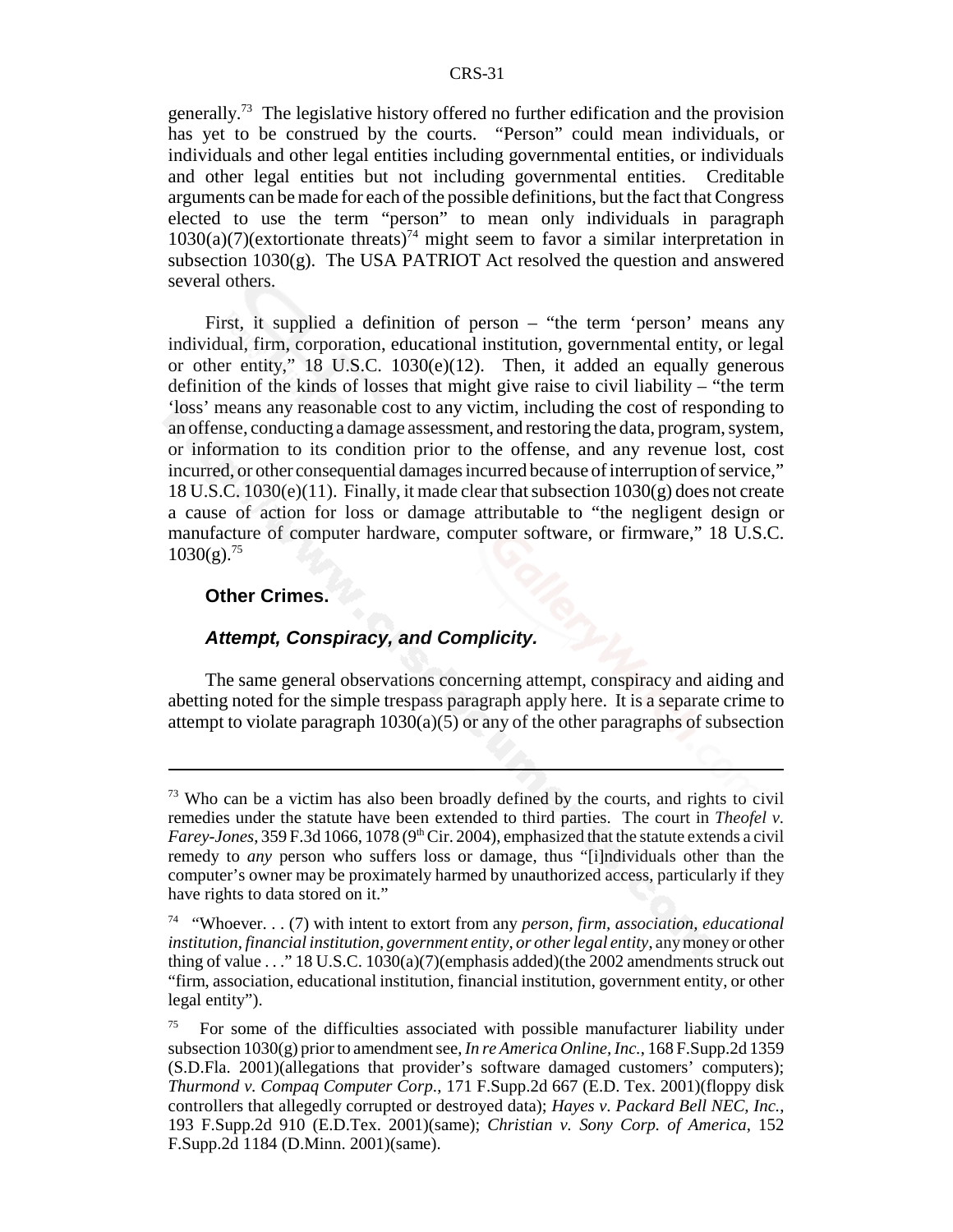1030(a), 18 U.S.C. 1030(b). Those who attempt to violate or who aid and abet the violation of another are subject to the same penalties as those commit the substantive offense, 18 U.S.C. 1030(c), 2. The same is true of conspiracies except that conspiracy to commit a felony carries a 5 year maximum of imprisonment, 18 U.S.C. 371.

Although more likely to be relevant in the context of paragraph 1030(a)(4)(fraud) discussed below at greater length, certain violations of paragraph  $1030(a)(5)$  can provide the basis for a prosecution under federal racketeering laws, 18 U.S.C. 1961-1965, and consequently under federal money laundering statutes, 18 U.S.C. 1956. The USA PATRIOT Act enlarged the definition of federal crimes of terrorism, 18 U.S.C.  $2332b(g)(5)(B)$ , to include intentionally damaging a protected computer if the offense involves either impairing medical care, causing physical injury, threatening public health or safety, or damaging a governmental justice, national defense, or national security computer system.76

It then enlarged the RICO predicate offense list to include "any act that is indictable under any provision listed in section  $2332b(g)(5)(B)$ ," 18 U.S.C. 1961(1)(G). Among other things, RICO outlaws the patterned commission of predicate offenses ("racketeering activities") in order to acquire or conduct the affairs of an enterprise whose activities affect interstate or foreign commerce.<sup>77</sup> Crimes on its predicate offense list are also "specified unlawful activities" for purposes of 18 U.S.C. 1956 and 1957 and thus may serve as the basis for a prosecution under the money laundering provisions of those sections,  $18 \text{ U.S.C. } 1956(c)(7)(\text{A})$ ,  $1957(f)(3)$ . Section 1956 outlaws, among other things, conducting a financial transaction using the proceeds of a specified unlawful activity in order to promote such an activity or to launder the proceeds of such an activity.<sup>78</sup> Section 1957 outlaws financial

<sup>18</sup> U.S.C.  $2332b(g)(5)(B)(i)$ ("the term 'federal crime of terrorism means' means an offense that . . . (B) is a violation of – (i) section . . .  $1030(a)(5)(A)(i)$  resulting in damage as defined in  $1030(a)(5)(B)(ii)$  through (v)... of this title").

 $77$  "(b) It shall be unlawful for any person through a pattern of racketeering activity or through collection of an unlawful debt to acquire or maintain, directly or indirectly, any interest in or control of any enterprise which is engaged in, or the activities of which affect, interstate or foreign commerce.

<sup>&</sup>quot;(c) It shall be unlawful for any person employed by or associated with any enterprise engaged in, or the activities of which affect, interstate or foreign commerce, to conduct or participate, directly or indirectly, in the conduct of such enterprise's affairs through a pattern of racketeering activity or collection of unlawful debt," 18 U.S.C. 1962(b), (c).

<sup>&</sup>lt;sup>78</sup> "Whoever, with the intent– (A) to promote the carrying on of specified unlawful activity; (B) to conceal or disguise the nature, location, source, ownership, or control of property believed to be the proceeds of specified unlawful activity; or (C) to avoid a transaction reporting requirement under State or Federal law, conducts or attempts to conduct a financial transaction involving property represented to be the proceeds of specified unlawful activity, or property used to conduct or facilitate specified unlawful activity, shall be fined under this title or imprisoned for not more than 20 years, or both...." 18 U.S.C. 1956(a)(3).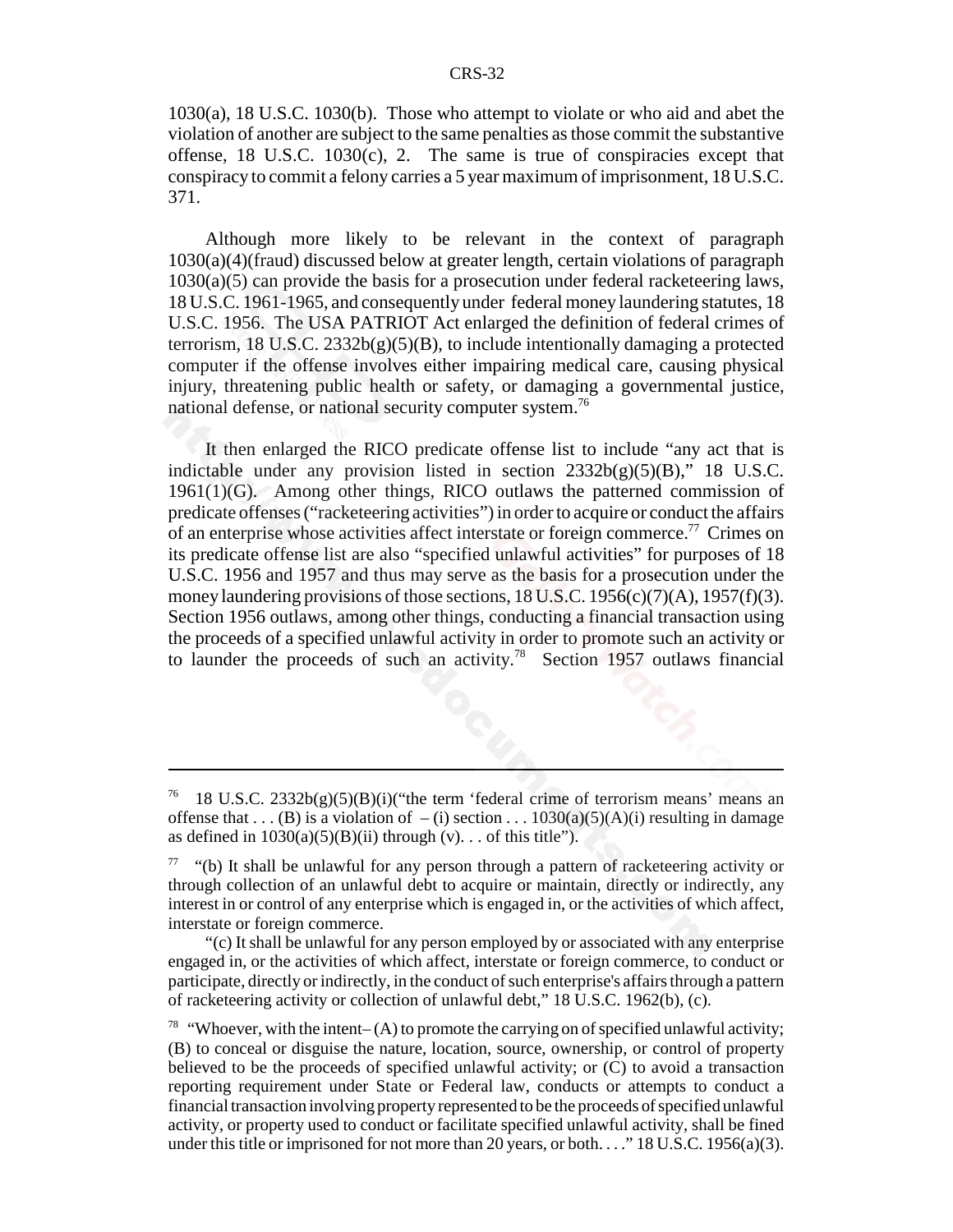transactions in the proceeds of specified unlawful activities involving more than \$10,000.79

# *Damage or destruction of federal property.*

There are more than a few other federal statutes that might be implicated by damage or destruction of federal property, of the property of financial institutions, or of property used in interstate or foreign commerce. The principal uncertainty is whether these general statutes can be applied to protect intangible property, like information in computer storage. Even if computer-stored data is considered tangible property (electronic files rather than paper files), several statutes that outlaw damage or destruction may be unavailable because they either call for a specific means of destruction – destruction by fire or explosives – or because they protect a particular kind of property – timber or buildings. $80$ 

*Destruction of government records.* It is a federal crime for anyone to unlawfully "conceal, remove, mutilate, obliterate, or destroy . . . any record, proceeding, map, book, paper, document, or other thing, filed or deposited with . . . any judicial or public officer of the United States."81 The damage or destruction of

"(d) The circumstances referred to in subsection (a) are  $-(1)$  that the offense under this section takes place in the United States or in the special maritime and territorial jurisdiction of the United States; or (2) that the offense under this section takes place outside the United States and such special jurisdiction, but the defendant is a United States person (as defined in section 3077 of this title, but excluding the class described in paragraph  $(2)(D)$  of such section)").

80 "(f)(1) Whoever maliciously damages or destroys, or attempts to damage or destroy, *by means of fire or an explosive*, any building, vehicle, or other personal or real property in whole or in part owned or possessed by, or leased to, the United States, or any department or agency thereof, shall be imprisoned for not less than 5 years and not more than 20 years, fined under this title, or both.

"(2) Whoever engages in conduct prohibited by this subsection, and as a result of such conduct, directly or proximately causes personal injury or creates a substantial risk of injury to any person, including any public safety officer performing duties, shall be imprisoned for not less than 7 years and not more than 40 years, fined under this title, or both.

"(3) Whoever engages in conduct prohibited by this subsection, and as a result of such conduct directly or proximately causes the death of any person, including any public safety officer performing duties, shall be subject to the death penalty, or imprisoned for not less than 20 years or for life, fined under this title, or both," 18 U.S.C. 844(f)(emphasis added).

"Whoever unlawfully cuts, or wantonly injures or destroys any tree growing, standing, or being upon any land of the United States . . . shall be fined under this title or imprisoned not more than one year, or both," 18 U.S.C. 1853.

<sup>81</sup> "(a) Whoever willfully and unlawfully conceals, removes, mutilates, obliterates, or destroys, or attempts to do so, or, with intent to do so takes and carries away any record, proceeding, map, book, paper, document, or other thing, filed or deposited with any clerk or officer of any court of the United States, or in any public office, or with any judicial or public officer of the United States, shall be fined under this title or imprisoned not more than

 $79$  18 U.S.C. 1957(a) states, "Whoever, in any of the circumstances set forth in subsection (d), knowingly engages or attempts to engage in a monetary transaction in criminally derived property of a value greater than \$10,000 and is derived from specified unlawful activity, shall be punished as provided in subsection (b). . . .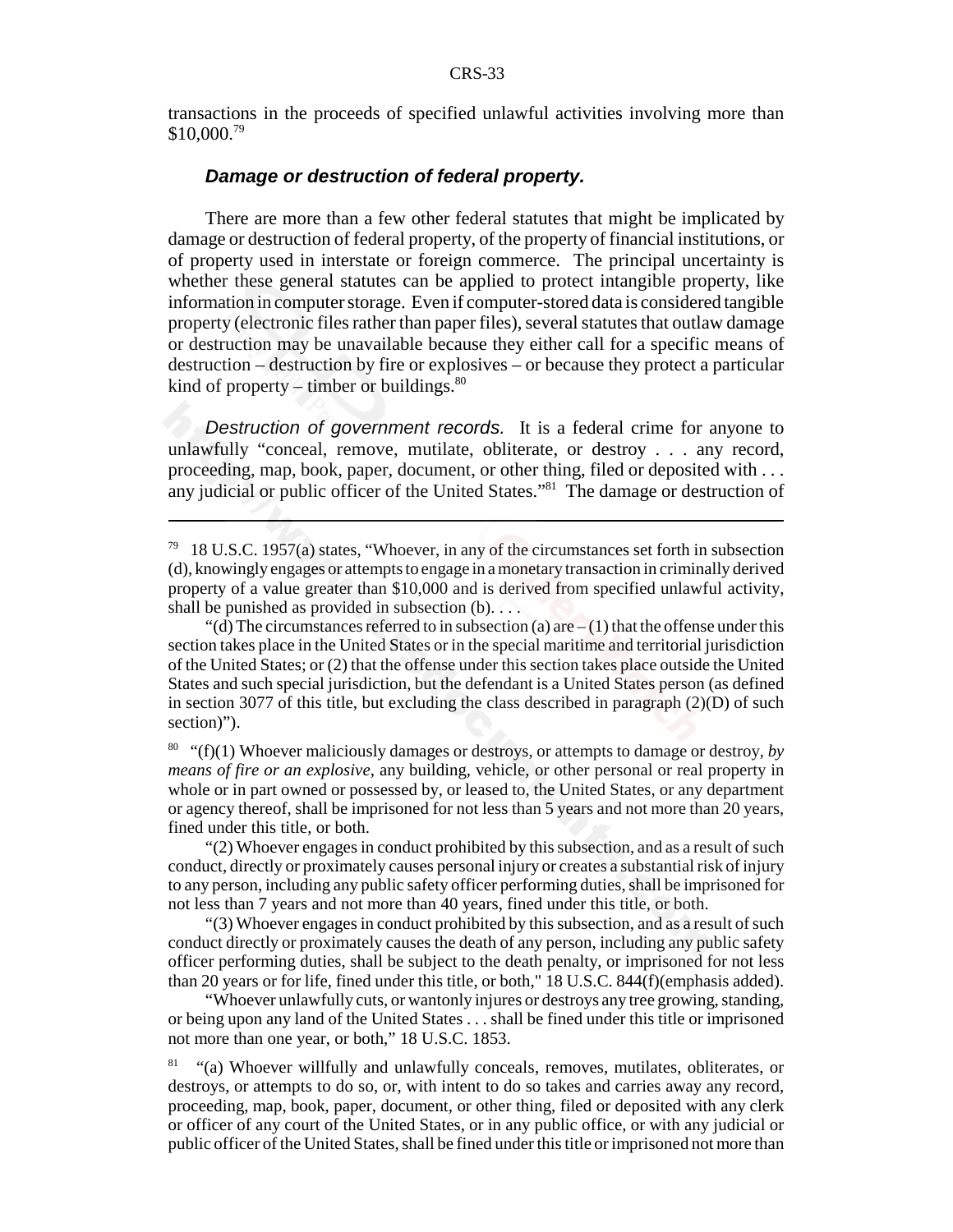government, computer-stored records will fall within the coverage of section 2071 only if it can meet each of the action (obliterate or destroy), object (any record or other thing) and place (filled with a federal judicial or public officer) tests.

The phrase "conceal, remove, mutilate, obliterate, or destroy" may lend itself to the argument that it extends to destruction or complete inaccessibility, but perhaps not to less than totally destructive damage, of computerized records. Electronic destruction seems to fit under either "obliterate" ("to make undecipherable by obscuring")<sup>82</sup> or "destroy". Absent obliteration or destruction, the section may be thought to protect only tangibles, since the word "mutilate" has obvious physical connotations. Yet one court among the few to construe section 2071 held that it did not prohibit photocopying of government records – not because that would constitute the removal of an intangible (information), but because the statute was designed to prevent "any conduct which deprives the Government of the use of its documents."83

The phrase "any record, proceeding, map, book, paper, document, or other thing, filed or deposited with" would seem to cover any "thing" capable of being "filed or deposited". In these days of "electronic filing"84 any contention that federal computer records do not fit the phrase seems untenable.

The final requirement might appear to protect only those records based on deposits with federal court or administrative officials, but the scant case law available suggests coverage extends to any record maintained by the government.<sup>85</sup>

three years, or both.

82 MERRIAM WEBSTER'S COLLEGIATE DICTIONARY, 802 (10th ed. 1996).

83 *United States v. Rosner*, 352 F.Supp. 915, 919 (S.D.N.Y. 1972).

<sup>84</sup> See e.g., 26 U.S.C.  $6011(e)(1)$  ("The Secretary shall prescribe regulations providing standards for determining which returns must be filed on magnetic media or in other machine-readable form."); IRS Pub. 1345 (2001); 26 C.F.R. §301.7502-1(d) ("Electronically filed documents– (1) In general. A document filed electronically with an electronic return transmitter... in the manner and time prescribed by the Commissioner is deemed to be filed on the date of the electronic postmark ...given by the authorized electronic return transmitter. Thus, if the electronic postmark is timely, the document is considered filed timely although it is received by the agency, officer, or office after the last date, or the last day of the period, prescribed for filing such document.")

<sup>&</sup>quot;(b) Whoever, having the custody of any such record, proceeding, map, book, document, paper, or other thing, willfully and unlawfully conceals, removes, mutilates, obliterates, falsifies, or destroys the same, shall be fined under this title or imprisoned not more than three years, or both; and shall forfeit his office and be disqualified from holding any office under the United States. As used in this subsection, the term "office" does not include the office held by any person as a retired officer of the Armed Forces of the United States," 18 U.S.C. 2071.

<sup>&</sup>lt;sup>85</sup> *United States v. Lang*, 364 F.3d 1210 (10<sup>th</sup> Cir. 2004)(copy of officially filed court document), rem'd for reconsideration in light of *United States v. Booker*, 125 S.Ct. 986 (2005), reinstated in part,  $405$  F.3d  $1060$  ( $10<sup>th</sup>$  Cir. 2005);*United States v. Poindexter*, 725 F.Supp. 13, 19 (D.D.C. 1989)(National Security Council records); *Coplon v. United States*, 191 F.2d 749 (D.C.Cir. 1951)(FBI counter-intelligence reports).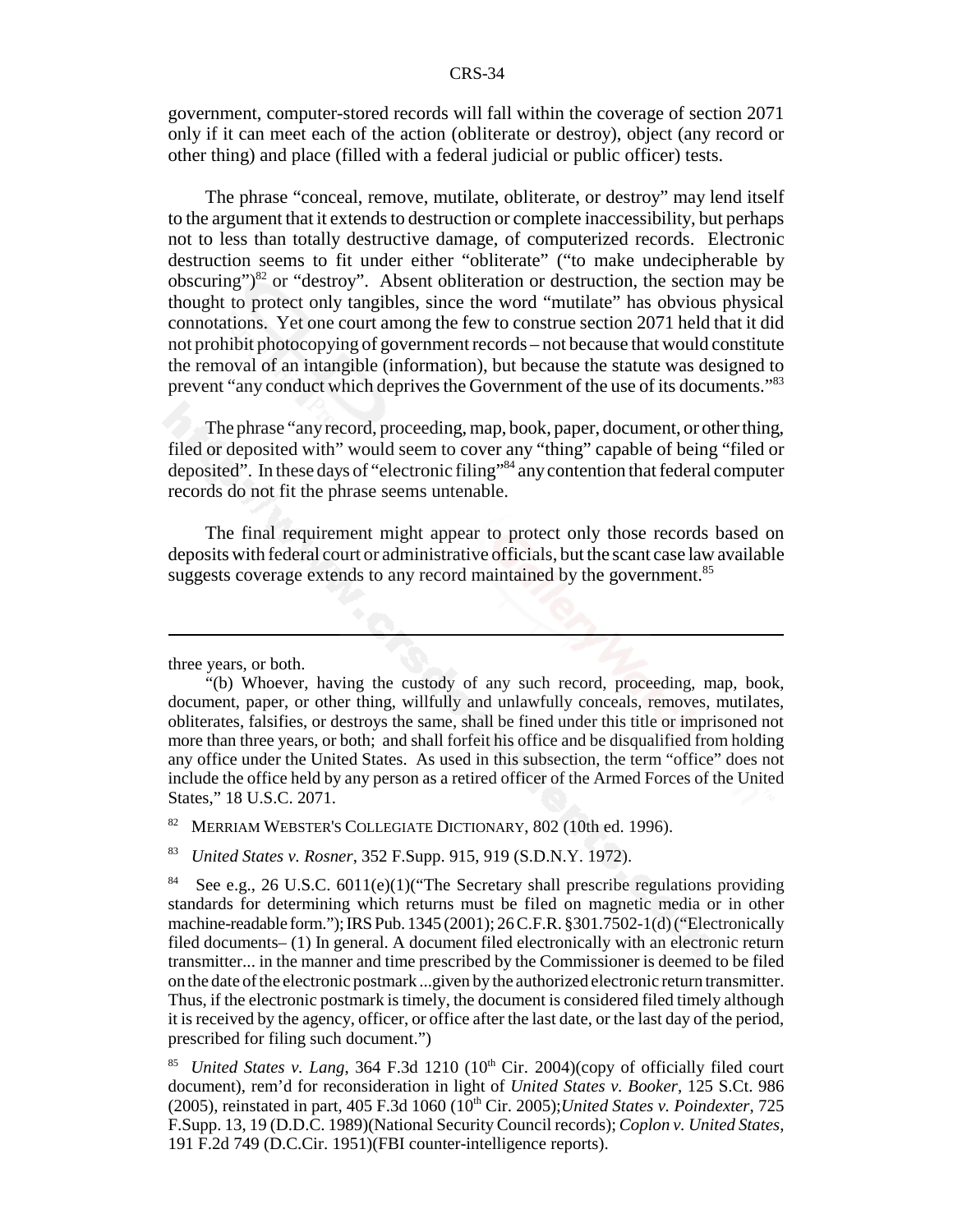Violations of section 2071 are punishable by imprisonment for not more than 3 years and/or a fine of not more than \$250,000, or both fine and imprisonment, 18 U.S.C. 2071, 3571.

*Destruction of federal property.* It is a federal crime to "willfully injure or commit any depredation against any property of the United States. . . .<sup>"86"</sup> Although an offender must be shown to have to injure or depredate property, the government need not show that the defendant knew the property belonged to the government.<sup>87</sup> The federal courts have permitted prosecution under section 1361 of a defendant who used a hammer and drill to destroy a federal computer.<sup>88</sup> There are no reported cases in which section 1361 was used to prosecute electronic computer abuse for damaging federal property, and federal authorities used an earlier version of the computer abuse statute, section 1030, to prosecute one of the first cases of electronic computer abuse resulting in damage.<sup>89</sup>

Damage or destruction of federal property is punishable by imprisonment for not more than 10 years and/or a fine of not more than \$250,000 (or not more than 1 year and/or a fine of not more than \$100,000 if the damage causes amounts to \$1,000 or less and no one dies as a result of the offense), 18 U.S.C. 1361; 18 U.S.C. 3571.

*Destruction of federal communications systems.* Willful or malicious interference or disruption "in any way" with any communications system owned by the United States or used by the United States for military or civil defense purposes is punishable by imprisonment for not more than 10 years and/or a fine of not more

<sup>&</sup>lt;sup>86</sup> "Whoever willfully injures or commits any depredation against any property of the United States, or of any department or agency thereof, or any property which has been or is being manufactured or constructed for the United States, or any department or agency thereof, or attempts to commit any of the foregoing offenses, shall be punished as follows:

<sup>&</sup>quot;If the damage or attempted damage to such property exceeds the sum of \$1,000, by a fine under this title or imprisonment for not more than ten years, or both; if the damage or attempted damage to such property does not exceed the sum of \$1,000, by a fine under this title or by imprisonment for not more than one year, or both." 18 U.S.C. 1361.

<sup>&</sup>lt;sup>87</sup> *United States v. Urfer* 287 F.3d 663, 666 ( $7<sup>th</sup>$  Cir. 2002); but see, *United States v. Bangert*, 645 F.2d 1297, 1305 (8th Cir. 1981).

<sup>88</sup> *United States v. Komisaruk*, 885 F.2d 490 (9th Cir. 1989).

<sup>89</sup> *United States v. Morris*, 928 F.2d 504 (2d Cir. 1991).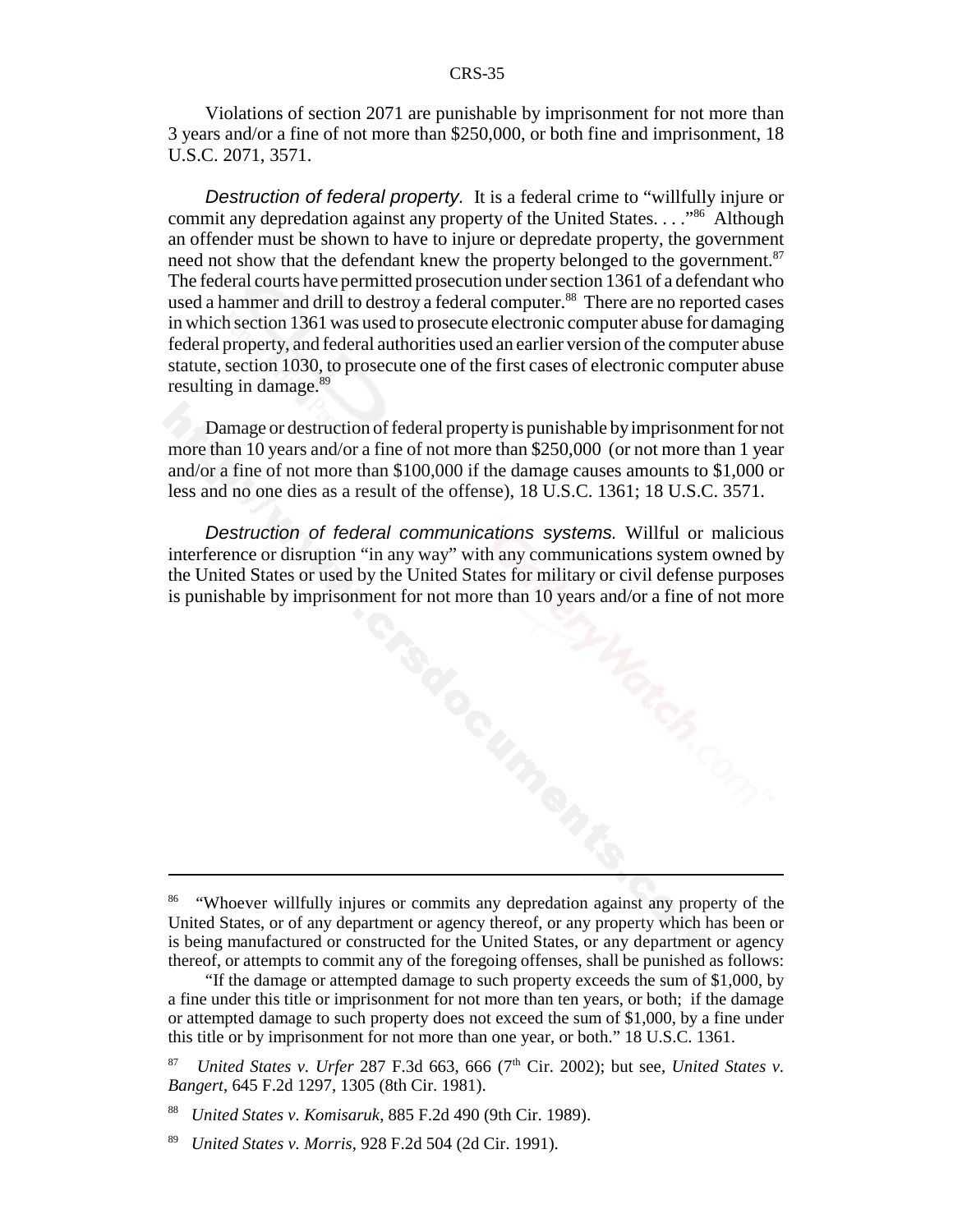than \$250,000.<sup>90</sup> The language of section 1362 leaves little room for any contention that it does not apply to computer abuse aimed at federal communications facilities.

# *Damage or destruction of financial institution property.*

A handful of federal statutes protect financial institutions from theft in one form or another, but not property damage or destruction. Section 1030 appears to be the only statute that includes a specific provision designed to protect the property of financial institutions from damage or destruction. As with *Morris*, a defendant prosecuted under an earlier version of paragraph 1030(a)(5) questioned what level of intent was required with respect to the damage caused.<sup>91</sup>

# *Damage or destruction to property in interstate commerce.*

*Transportation.* The federal statutes, other than paragraph 1030(a)(5), most likely to cover the computerized damage or destruction to property in interstate commerce involve transportation. Each of the provisions that proscribe interference with air, motor, rail and sea transportation appear to have been drafted with sufficient breadth to reach damage or destruction of at least some of the computer systems incidental to those transportation facilities.

For example, the provisions applicable to the destruction of aircraft and aircraft facilities penalize anyone who "damages, destroys, or disables any air navigation facility . . . if such . . . damaging, destroying, [or] disabling . . . is likely to endanger the safety of any such aircraft," 18 U.S.C.  $32(a)(3)$ .<sup>92</sup> This would presumably protect

"In the case of any works, property, or material, not operated or controlled by the United States, this section shall not apply to any lawful strike activity, or other lawful concerted activities for the purposes of collective bargaining or other mutual aid and protection which do not injure or destroy any line or system used or intended to be used for the military or civil defense functions of the United States."

 $90\quad18$  U.S.C. 1362; 18 U.S.C. 3571. Section 1362 provides in full that: "Whoever willfully or maliciously injures or destroys any of the works, property, or material of any radio, telegraph, telephone or cable, line, station, or system, or other means of communication, operated or controlled by the United States, or used or intended to be used for military or civil defense functions of the United States, whether constructed or in process of construction, or willfully or maliciously interferes in any way with the working or use of any such line, or system, or willfully or maliciously obstructs, hinders, or delays the transmission of any communication over any such line, or system, or attempts or conspires to do such an act, shall be fined under this title or imprisoned not more than ten years, or both

<sup>91</sup> *United States v. Sablan*, 92 F.3d 865, 867-69 (9th Cir. 1996). As originally worded, the paragraph penalized anyone who "intentionally accesse[d] a Federal interstate computer . . . and by means of . . . such conduct . . . damage[d]. . . information in such . . . computer," 18 U.S.C. 1030(a)(5)(1988 ed.). Defendants in *Morris* and *Sablan* argued unsuccessfully that the government was required to show that offender had both intentionally accessed a federal computer *and* had intentionally damaged information in the computer. The current wording eliminates the grounds for such contentions.

 $92$  Violations, attempted violations, and conspiracies to violate the provisions of section 32 are all punishable by imprisonment for not more than 20 years and/or a fine of not more than \$250,000, 18 U.S.C. 32(a); 18 U.S.C. 3571; violations that result in death are punishable by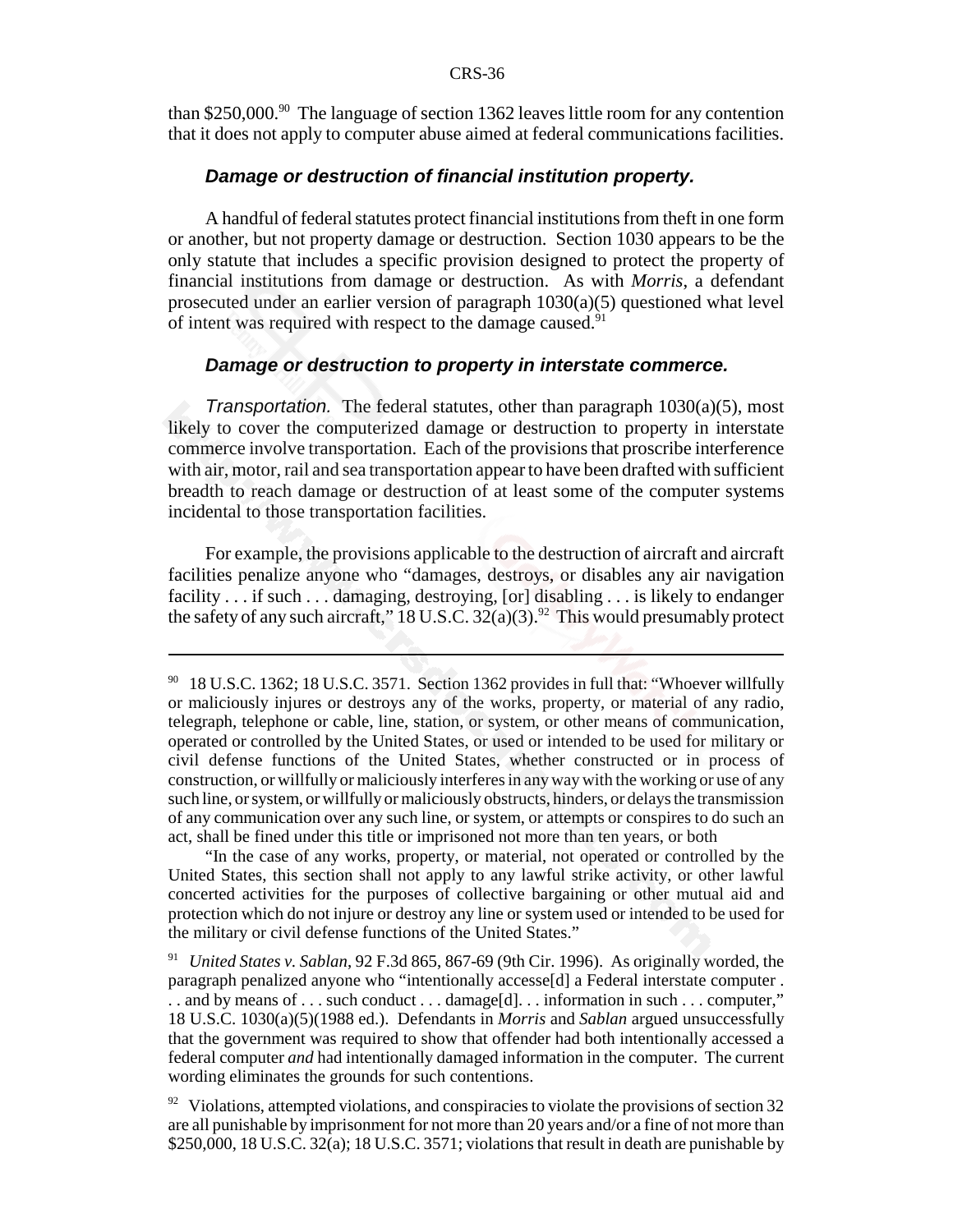air traffic control systems, but not computerized passenger information, i.e. gridlock is not proscribed unless it "endanger[s] the safety" of air travel.

life imprisonment or death, 18 U.S.C. 34. The full text of 18 U.S.C. 32 is as follows: "(a) Whoever willfully –

"(1) sets fire to, damages, destroys, disables, or wrecks any aircraft in the special aircraft jurisdiction of the United States or any civil aircraft used, operated, or employed in interstate, overseas, or foreign air commerce;

"(2) places or causes to be placed a destructive device or substance in, upon, or in proximity to, or otherwise makes or causes to be made unworkable or unusable or hazardous to work or use, any such aircraft, or any part or other materials used or intended to be used in connection with the operation of such aircraft, if such placing or causing to be placed or such making or causing to be made is likely to endanger the safety of any such aircraft;

"(3) sets fire to, damages, destroys, or disables any air navigation facility, or interferes by force or violence with the operation of such facility, if such fire, damaging, destroying, disabling, or interfering is likely to endanger the safety of any such aircraft in flight;

"(4) with the intent to damage, destroy, or disable any such aircraft, sets fire to, damages, destroys, or disables or places a destructive device or substance in, upon, or in proximity to, any appliance or structure, ramp, landing area, property, machine, or apparatus, or any facility or other material used, or intended to be used, in connection with the operation, maintenance, loading, unloading or storage of any such aircraft or any cargo carried or intended to be carried on any such aircraft;

"(5) performs an act of violence against or incapacitates any individual on any such aircraft, if such act of violence or incapacitation is likely to endanger the safety of such aircraft;

"(6) communicates information, knowing the information to be false and under circumstances in which such information may reasonably be believed, thereby endangering the safety of any such aircraft in flight; or

"(7) attempts or conspires to do anything prohibited under paragraphs (1) through (6) of this subsection;

shall be fined under this title or imprisoned not more than twenty years or both.

"(b) Whoever willfully -- (1) performs an act of violence against any individual on board any civil aircraft registered in a country other than the United States while such aircraft is in flight, if such act is likely to endanger the safety of that aircraft;

"(2) destroys a civil aircraft registered in a country other than the United States while such aircraft is in service or causes damage to such an aircraft which renders that aircraft incapable of flight or which is likely to endanger that aircraft's safety in flight;

"(3) places or causes to be placed on a civil aircraft registered in a country other than the United States while such aircraft is in service, a device or substance which is likely to destroy that aircraft, or to cause damage to that aircraft which renders that aircraft incapable of flight or which is likely to endanger that aircraft's safety in flight; or

"(4) attempts or conspires to commit an offense described in paragraphs (1) through (3) of this subsection;

shall be fined under this title or imprisoned not more than twenty years, or both. There is jurisdiction over an offense under this subsection if a national of the United States was on board, or would have been on board, the aircraft; an offender is a national of the United States; or an offender is afterwards found in the United States. For purposes of this subsection, the term "national of the United States" has the meaning prescribed in section 101(a)(22) of the Immigration and Nationality Act.

"(c) Whoever willfully imparts or conveys any threat to do an act which would violate any of paragraphs (1) through (5) of subsection (a) or any of paragraphs (1) through (3) of subsection (b) of this section, with an apparent determination and will to carry the threat into execution shall be fined under this title or imprisoned not more than five years, or both."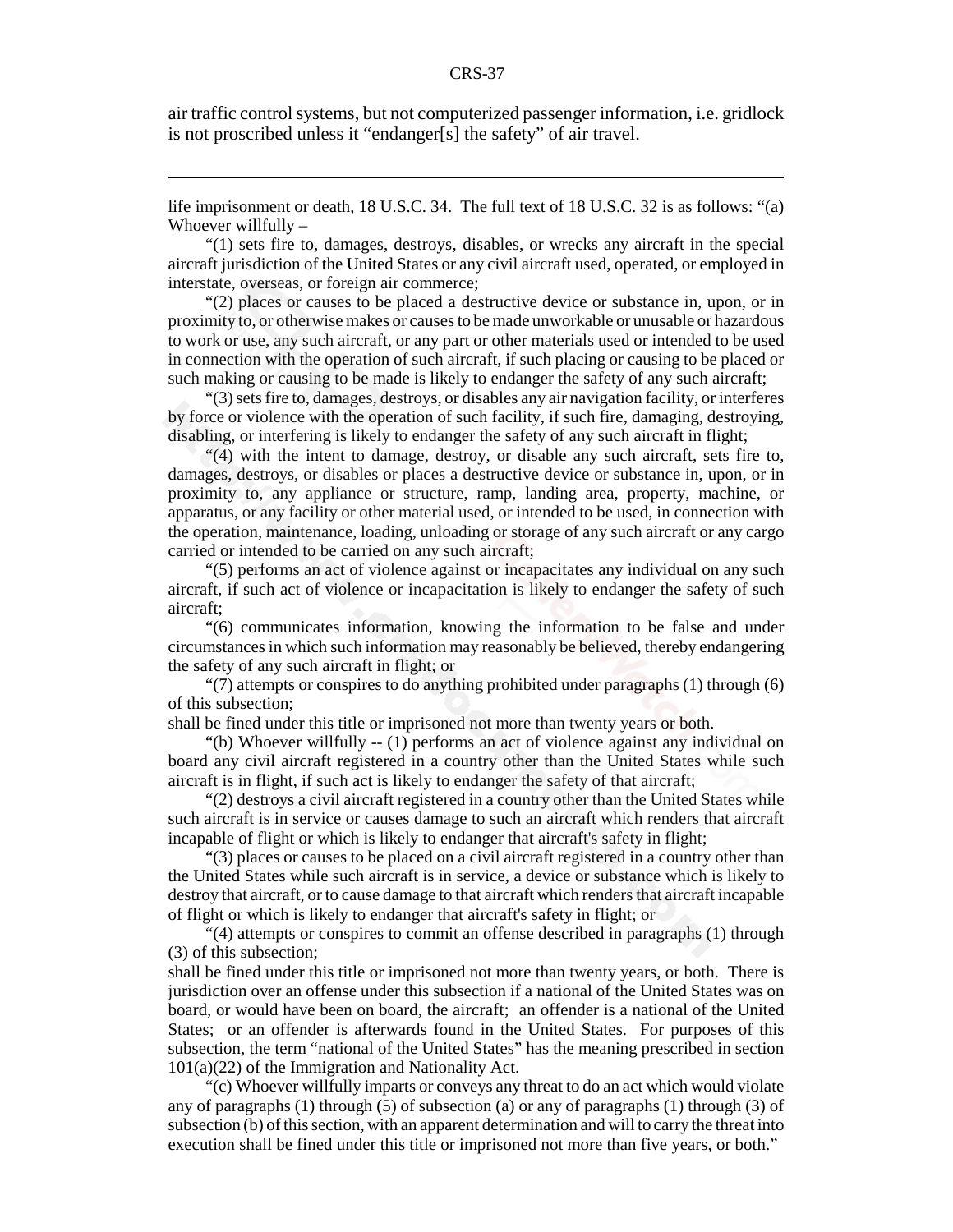The language of the provisions outlawing interference with maritime navigation are strikingly comparable: "a person who unlawfully and intentionally . . . destroys or seriously damages maritime navigational facilities or serious interferes with their operation, is such act is like to endanger the safe navigation of a ship" or attempts or conspires to do so is punishable by imprisonment for not more than 20 years and/or a fine of not more than \$250,000, or if death results form commission of the offense, by imprisonment for life or death. $93$  Federal jurisdiction for prosecution exists if the

 $\degree$ (2) Threat to navigation.  $-$  A person who threatens to do any act prohibited under paragraph  $(1)$  (B), (C) or (E), with apparent determination and will to carry the threat into execution, if the threatened act is likely to endanger the safe navigation of the ship in question, shall be fined under this title, imprisoned not more than 5 years, or both.

"(b) Jurisdiction.–There is jurisdiction over the activity prohibited in subsection (a)  $- (1)$  in the case of a covered ship, if  $- (A)$  such activity is committed  $- (i)$  against or on board a ship flying the flag of the United States at the time the prohibited activity is committed; (ii) in the United States; or (iii) by a national of the United States or by a stateless person whose habitual residence is in the United States; (B) during the commission of such activity, a national of the United States is seized, threatened, injured or killed; or (C) the offender is later found in the United States after such activity is committed;

"(2) in the case of a ship navigating or scheduled to navigate solely within the territorial sea or internal waters of a country other than the United States, if the offender is later found in the United States after such activity is committed; and

"(3) in the case of any vessel, if such activity is committed in an attempt to compel the United States to do or abstain from doing any act.

"(c) Bar to prosecution. – It is a bar to Federal prosecution under subsection (a) for conduct that occurred within the United States that the conduct involved was during or in relation to a labor dispute, and such conduct is prohibited as a felony under the law of the State in which it was committed. For purposes of this section, the term "labor dispute" has the meaning set forth in section 2(c) of the Norris-LaGuardia Act, as amended (29 U.S.C. 113(c))

"(d) Delivery of suspected offender.– The master of a covered ship flying the flag of the United States who has reasonable grounds to believe that there is on board that ship any person who has committed an offense under Article 3 of the Convention for the Suppression of Unlawful Acts Against the Safety of Maritime Navigation may deliver such person to the authorities of a State Party to that Convention. Before delivering such person to the

<sup>93 18</sup> U.S.C. 2280; 18 U.S.C. 3571. Section 2280 provides in full: "(a)(1) In general.– A person who unlawfully and intentionally  $- (A)$  seizes or exercises control over a ship by force or threat thereof or any other form of intimidation; (B) performs an act of violence against a person on board a ship if that act is likely to endanger the safe navigation of that ship; (C) destroys a ship or causes damage to a ship or to its cargo which is likely to endanger the safe navigation of that ship; (D) places or causes to be placed on a ship, by any means whatsoever, a device or substance which is likely to destroy that ship, or cause damage to that ship or its cargo which endangers or is likely to endanger the safe navigation of that ship; (E) destroys or seriously damages maritime navigational facilities or seriously interferes with their operation, if such act is likely to endanger the safe navigation of a ship; (F) communicates information, knowing the information to be false and under circumstances in which such information may reasonably be believed, thereby endangering the safe navigation of a ship; (G) injures or kills any person in connection with the commission or the attempted commission of any of the offenses set forth in subparagraphs  $(A)$  through  $(F)$ ; or (H) attempts or conspires to do any act prohibited under subparagraphs (A) through (G), shall be fined under this title, imprisoned not more than 20 years, or both; and if the death of any person results from conduct prohibited by this paragraph, shall be punished by death or imprisoned for any term of years or for life.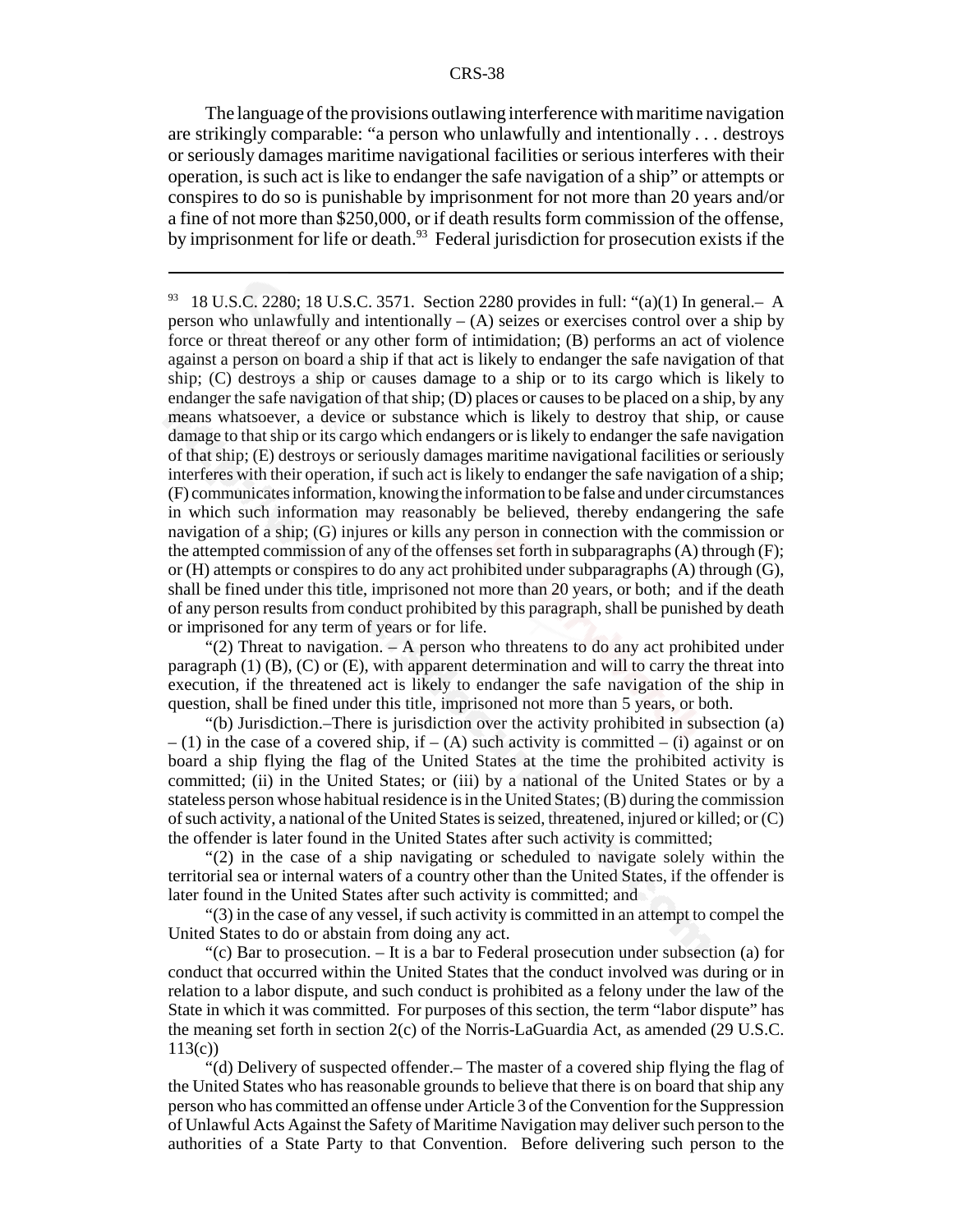offense occurs within American territorial waters, if the vessel or vessels engaged are of American registry, or if committed by American or by someone later found in this country, 18 U.S.C. 2280(b).

Similarly, "whoever. . . makes any structure, property, appurtenance unworkable or unusable or hazardous to work or use, with the intent to derail, disable, or wreck a train, engine, motor unit, or car used, operated, or employed in interstate or foreign commerce" is punishable by imprisonment for not more than 20 years and/or a fine of not more than \$250,000, if death results from commission of the offense, by imprisonment for life or death.<sup>94</sup> Once again, computer abuse that targets rail traffic

authorities of another country, the master shall notify in an appropriate manner the Attorney General of the United States of the alleged offense and await instructions from the Attorney General as to what action to take. When delivering the person to a country which is a State Party to the Convention, the master shall, whenever practicable, and if possible before entering the territorial sea of such country, notify the authorities of such country of the master's intention to deliver such person and the reasons therefor. If the master delivers such person, the master shall furnish to the authorities of such country the evidence in the master's possession that pertains to the alleged offense.

"(e) Definitions.– In this section – 'covered ship' means a ship that is navigating or is scheduled to navigate into, through or from waters beyond the outer limit of the territorial sea of a single country or a lateral limit of that country's territorial sea with an adjacent country; 'national of the United States' has the meaning stated in section  $101(a)(22)$  of the Immigration and Nationality Act (8 U.S.C. 1101(a)(22)); 'territorial sea of the United States' means all waters extending seaward to 12 nautical miles from the baselines of the United States determined in accordance with international law; 'ship' means a vessel of any type whatsoever not permanently attached to the sea-bed, including dynamically supported craft, submersibles or any other floating craft, but does not include a warship, a ship owned or operated by a government when being used as a naval auxiliary or for customs or police purposes, or a ship which has been withdrawn from navigation or laid up; 'United States,' when used in a geographical sense, includes the Commonwealth of Puerto Rico, the Commonwealth of the Northern Mariana Islands and all territories and possessions of the United States."

<sup>94</sup> 18 U.S.C. 1992; 18 U.S.C. 3571. The full text of 18 U.S.C. 1992 provides: "(a) Whoever willfully derails, disables, or wrecks any train, engine, motor unit, or car used, operated, or employed in interstate or foreign commerce by any railroad; or Whoever willfully sets fire to, or places any explosive substance on or near, or undermines any tunnel, bridge, viaduct, trestle, track, signal, station, depot, warehouse, terminal, or any other way, structure, property, or appurtenance used in the operation of any such railroad in interstate or foreign commerce, or otherwise makes any such tunnel, bridge, viaduct, trestle, track, signal, station, depot, warehouse, terminal, or any other way, structure, property, or appurtenance unworkable or unusable or hazardous to work or use, with the intent to derail, disable, or wreck a train, engine, motor unit, or car used, operated, or employed in interstate or foreign commerce; or Whoever willfully attempts to do any of the aforesaid acts or things – Shall be fined under this title or imprisoned not more than twenty years, or both.

"(b) Whoever is convicted of a violation of subsection (a) that has resulted in the death of any person, shall be subject also to the death penalty or to imprisonment for life.

"Whoever is convicted of any such violation involving a train that, at the time the violation occurred, carried high-level radioactive waste (as that term is defined in section 2(12) of the Nuclear Waste Policy Act of 1982 (42 U.S.C. 10101(12))) or spent nuclear fuel (as that term is defined in section 2(23) of the Nuclear Waste Policy Act of 1982 (42 U.S.C. 10101(23))), shall be fined under this title and imprisoned for any term or years not less than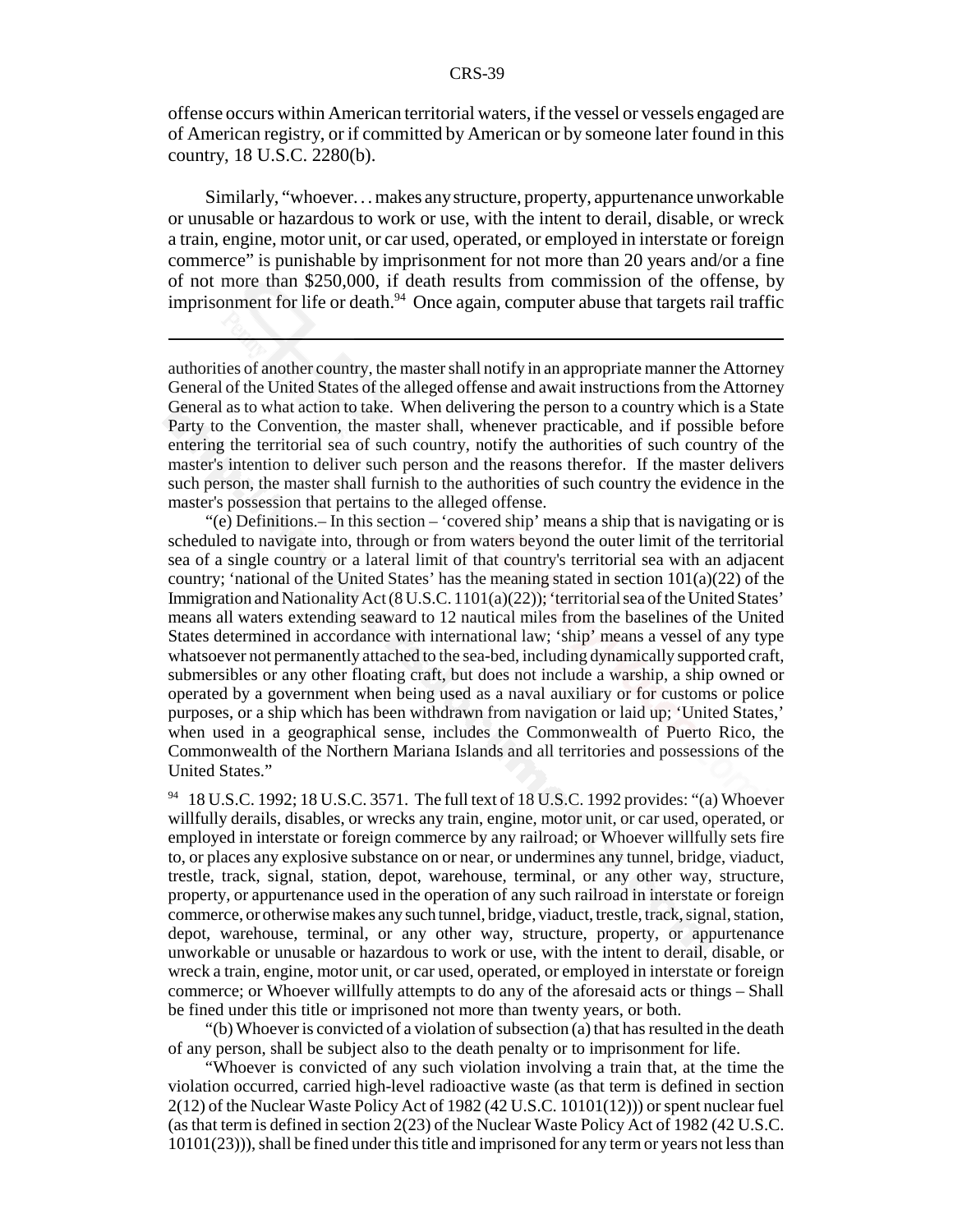control is almost certainly covered; computer abuse that targets ticket control is almost certainly not.

The language of the federal law outlawing the destruction of motor vehicle facilities seems only slightly more modest, for it extends to anyone who "with a reckless disregard for the safety of human life," willfully "damages, destroys. . . tampers with," or otherwise makes "unworkable, unusable, or hazardous to work or use" any "facility used in the operation of, or in support of the operation of, motor vehicles engaged in interstate or foreign commerce,"  $18$  U.S.C.  $33(a)$ .<sup>95</sup> Computer

#### 30, or for life.

"(c) A person who conspires to commit any offense defined in this section shall be subject to the same penalties (other than them penalty of death) as the penalties prescribed for the offense, the commission of which was the object of the conspiracy."

The statute prohibiting terrorist attacks on mass transportation systems contains a similar proscription: "Whoever willfully . . . (4) removes appurtenances from, damages, or otherwise impairs the operation of a mass transportation signal system, including a train control system, centralized dispatching system, or rail grade crossing warning signal without authorization from the mass transportation provider . . . or (8) attempts, threatens, or conspires to do any of the aforesaid acts, shall be fined under this title or imprisoned not more than twenty years, or both, if such act is committed, or in the case of a threat or conspiracy such act would be committed, on, against, or affecting a mass transportation provider engaged in or affecting interstate or foreign commerce, or if in the course of committing such act, that person travels or communicates across a State line in order to commit such act, or transports materials across a State line in aid of the commission of such act." 18 U.S.C. 1993(a)(4), (8).

<sup>95</sup> Violations are punishable by imprisonment for not more than 20 years and/or a fine of not more than \$250,000 or, if death results from commission of the offense, by imprisonment for life or death, 18 U.S.C. 33(a); 18 U.S.C. 34; 18 U.S.C. 3571.

Section 18 U.S.C. 33 states in full: "(a) Whoever willfully, with intent to endanger the safety of any person on board or anyone who he believes will board the same, or with a reckless disregard for the safety of human life, damages, disables, destroys, tampers with, or places or causes to be placed any explosive or other destructive substance in, upon, or in proximity to, any motor vehicle which is used, operated, or employed in interstate or foreign commerce, or its cargo or material used or intended to be used in connection with its operation; or

"Whoever willfully, with like intent, damages, disables, destroys, sets fire to, tampers with, or places or causes to be placed any explosive or other destructive substance in, upon, or in proximity to any garage, terminal, structure, supply, or facility used in the operation of, or in support of the operation of, motor vehicles engaged in interstate or foreign commerce or otherwise makes or causes such property to be made unworkable, unusable, or hazardous to work or use; or

"Whoever, with like intent, willfully disables or incapacitates any driver or person employed in connection with the operation or maintenance of the motor vehicle, or in any way lessens the ability of such person to perform his duties as such; or

"Whoever willfully attempts to do any of the aforesaid acts --

shall be fined under this title or imprisoned not more than twenty years, or both.

"(b) Whoever is convicted of a violation of subsection (a) involving a motor vehicle that, at the time the violation occurred, carried high-level radioactive waste (as that term is defined in section 2(12) of the Nuclear Waste Policy Act of 1982 (42 U.S.C. 10101(12))) or spent nuclear fuel (as that term is defined in section 2(23) of the Nuclear Waste Policy Act of 1982 (42 U.S.C. 10101(23))), shall be fined under this title and imprisoned for any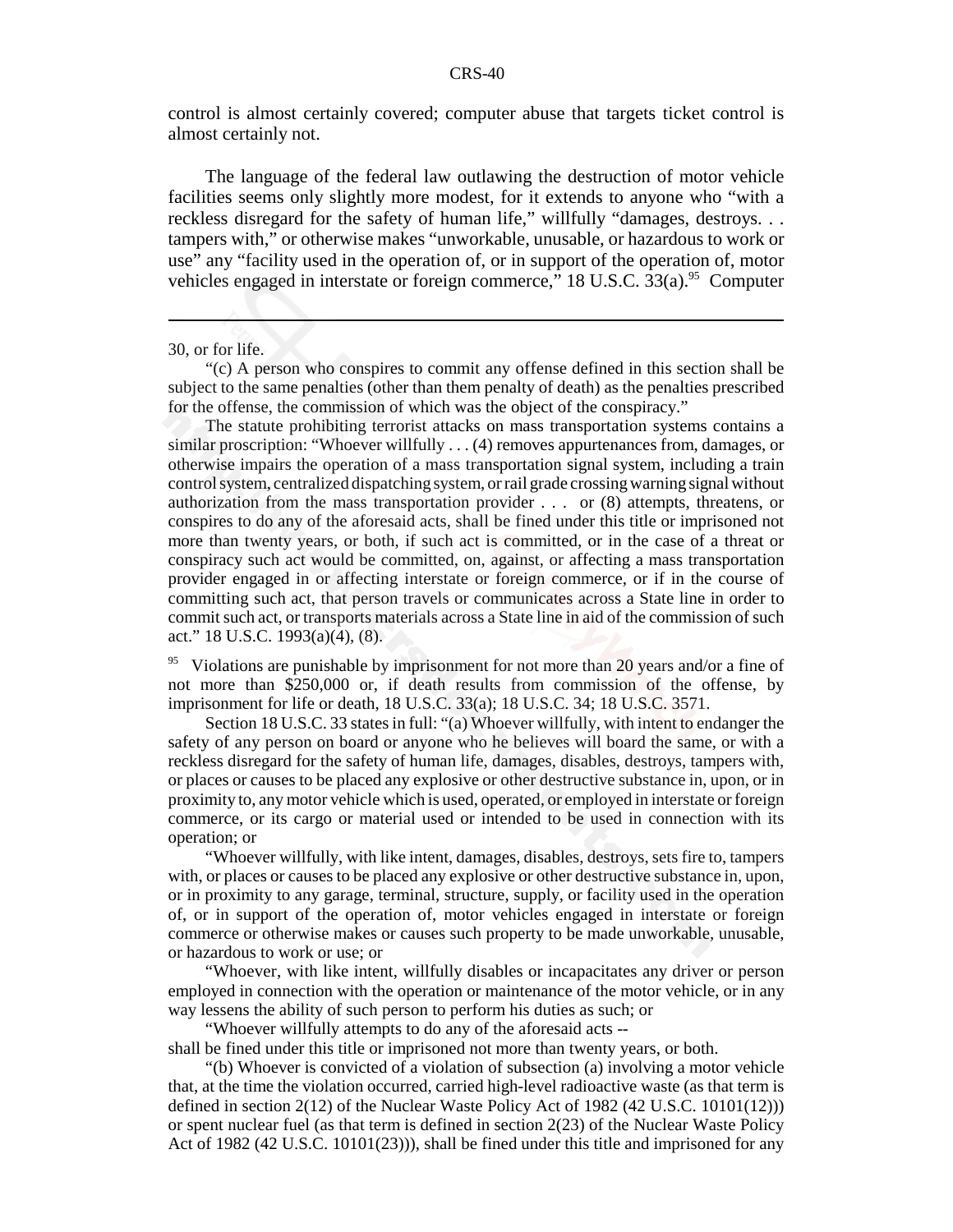abuse that damages or destroys motor traffic control systems in a manner threatening to human safety would seem to fall within the reach of section 33.

*Other crimes.* Other federal crimes that might be implicated by damaging computer systems used in interstate or foreign commerce include those that cover damage to an energy facility<sup>96</sup> or proscribe interference with the operation of a communications or weather satellite.<sup>97</sup> Most of the states also outlaw damaging computer equipment, software, or systems.<sup>98</sup>

term of years not less than 30, or for life.

<sup>96</sup> "(a) Whoever knowingly and willfully damages or attempts to damage the property of an energy facility in an amount that in fact exceeds or would if the attempted offense had been completed have exceeded \$100,000, or damages or attempts to damage the property of an energy facility in any amount and causes or attempts to cause a significant interruption or impairment of a function of an energy facility, shall be punishable by a fine under this title or imprisonment for not more than 20 years, or both.

"(b) Whoever knowingly and willfully damages or attempts to damage the property of an energy facility in an amount that in fact exceeds or would if the attempted offense had been completed have exceeded \$5,000 shall be punishable by a fine under this title, or imprisonment for not more than five years, or both.

"(c) For purposes of this section, the term 'energy facility' means a facility that is involved in the production, storage, transmission, or distribution of electricity, fuel, or another form or source of energy, or research, development, or demonstration facilities relating thereto, regardless of whether such facility is still under construction or is otherwise not functioning, except a facility subject to the jurisdiction, administration, or in the custody of the Nuclear Regulatory Commission or an interstate gas pipeline facility as defined in section 60101 of title 49.

"(d) Whoever is convicted of a violation of subsection (a) or (b) that has resulted in the death of any person shall be subject to imprisonment for any term of years or life," 18 U.S.C. 1366.

 $97$  "(a) Whoever, without the authority of the satellite operator, intentionally or maliciously interferes with the authorized operation of a communications or weather satellite or obstructs or hinders any satellite transmission shall be fined in accordance with this title or imprisoned not more than ten years or both," 18 U.S.C. 1367.

98 See e.g., ALA.CODE 1975 §§13A-8-102, 13A-8-103; ALASKA STAT. §11.46.740; ARIZ.REV. STAT.ANN. §13-2316; ARK.CODEANN. §5-41-202; CAL.PENAL CODE §502; COLO.REV. STAT.ANN. §18-5.5-102; CONN.GEN.STAT.ANN. §53a-251; DEL.CODEANN. tit.11 §936; FLA. STAT.ANN. §§815.04, 815.06; GA.CODEANN. §16-9-93; HAWAII REV.STAT. §§708-892, 892.5; IDAHO CODE §18-2202; ILL.COMP.LAWS ANN. ch.720 ¶5, §§16D-3, 16D-4; IND.CODE ANN. §35-43-1-4; IOWA CODE ANN. §§716.1, 716.6B; KAN.STAT.ANN. §21-3755; KY.REV.STAT.ANN. §434.845, et seq.; LA.REV.STAT.ANN. §§14: 73.3, 73.4, 73.7; ME. REV.STAT.ANN. tit.17-A §433; MD.CRIM.CODE ANN. §7-302; MASS.GEN.LAWS ANN. Ch.266, §127;MICH.COMP.LAWS ANN. §752.795; MINN.STAT.ANN. §609.88; MISS.CODEANN. §97-45-7, 9; MO.ANN.STAT. §§569.095 to 569.099; MONT.CODE ANN. §45-6-311; NEB.REV.STAT. §28-1345; NEV.REV.STAT. 205.4765; N.H. REV.STAT.ANN. §638:17;N.J.STAT.ANN. §§2C:20-25, 2A:38A-3; N.MEX.STAT.ANN. §30- 45-4; N.Y.PENAL LAW §§156.10 to 156.27; N.C.GEN.STAT. §§14-455, 458; N.D. CENT. CODE §12.1-06.1-08; OKLA.STAT.ANN. tit.21 §1953; ORE.REV.STAT. §164.377; PA. STAT. ANN. tit.18 §1711, 1715, 1716; R.I.GEN.LAWS §11-52-4.1; S.C.CODE ANN. §16-16-20; S.D.COD.LAWS §43-43B-1; TENN.CODE ANN. §39-14-602; TEX.PENAL CODE ANN. §33.02; UTAH CODE ANN. §76-6-703; VT.STAT.ANN. tit.13 §4103; VA.CODE. §18.2-152.4;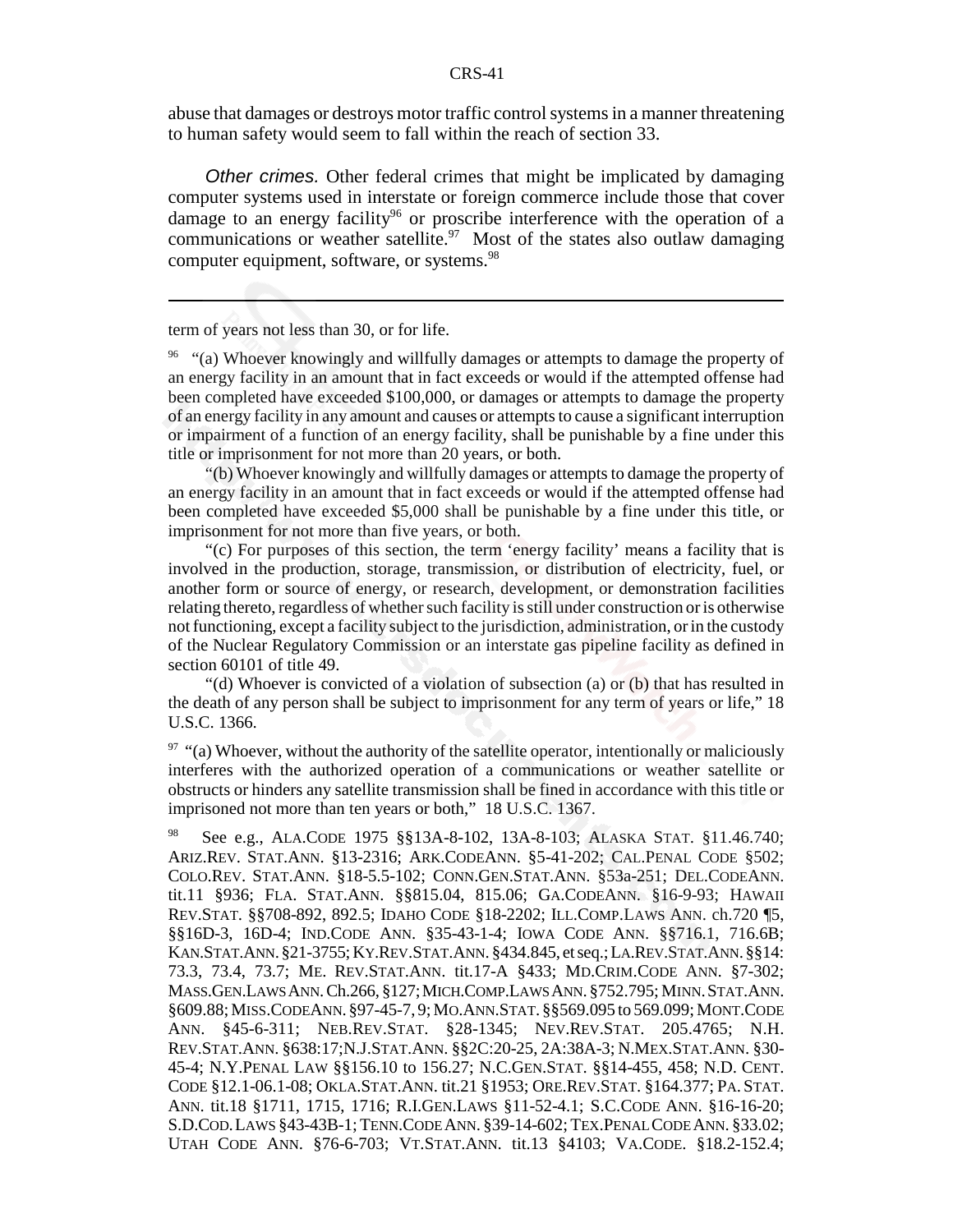# **Computer Fraud 18 U.S.C. 1030(a)(4)**

*(a) Whoever . . . (4) knowingly and with intent to defraud, accesses a protected computer without authorization, or exceeds authorized access, and by means of such conduct furthers the intended fraud and obtains anything of value, unless the object of the fraud and the thing obtained consists only of the use of the computer and the value of such use is not more than \$5,000 in any 1-year period . . . shall be punished as provided in subsection (c) of this section.*

Paragraph 1030(a)(4) outlaws fraud by computer intrusion. Its elements consist

of:

- knowingly and with intent to defraud;
- accessing a protected computer without authorization, or exceeding authorization;
- thereby furthering a fraud and obtaining anything of value other than a minimal amount of computer time (more than \$5,000 over the course of a year).

# **Jurisdiction.**

Paragraph 1030(a)(4) outlaws fraud against "protected computers," i.e., computers used in interstate or foreign commerce,  $18 \text{ U.S.C. } 1030(\text{e})(2)(\text{B})$ , those used by or for "the United States Government," or those used by or for a financial institution,  $18 \text{ U.S.C. } 1030(e)(2)(\text{A})$ . As noted earlier, there may be some real doubt whether in doing so it reaches computers of the legislative and judicial branches or of the independent federal agencies, or whether it shields only those within the executive branch. The wording of some of the paragraphs of section 1030 clearly anticipates expansive coverage. Having declined to take advantage of those terms of art with respect to paragraph  $1030(a)(4)$ , should Congress be presumed to have intended a more limited reach? As noted earlier, the counterpoint is that in one paragraph of section 1030, Congress uses the phrase "Government of the United States" interchangeably with the more expansive phrase "department or agency of the United States," 18 U.S.C.  $1030(a)(3)$ . If the terms are interchangeable at one point within the section should they not be construed as interchangeable through out?

The Committee reports indicate that Congress understood the phrase "used in interstate or foreign commerce" to be the equivalent of "affecting interstate or foreign commerce," S.Rep.No. 104-357 at 10 (1996).

WASH.REV.CODE ANN. §§9A.48.070 to 9A.48.100; W.VA.CODE ANN. §61-3C-7; WIS.STAT.ANN. §943.70; WYO.STAT. §§6-3-501 to 6-3-504.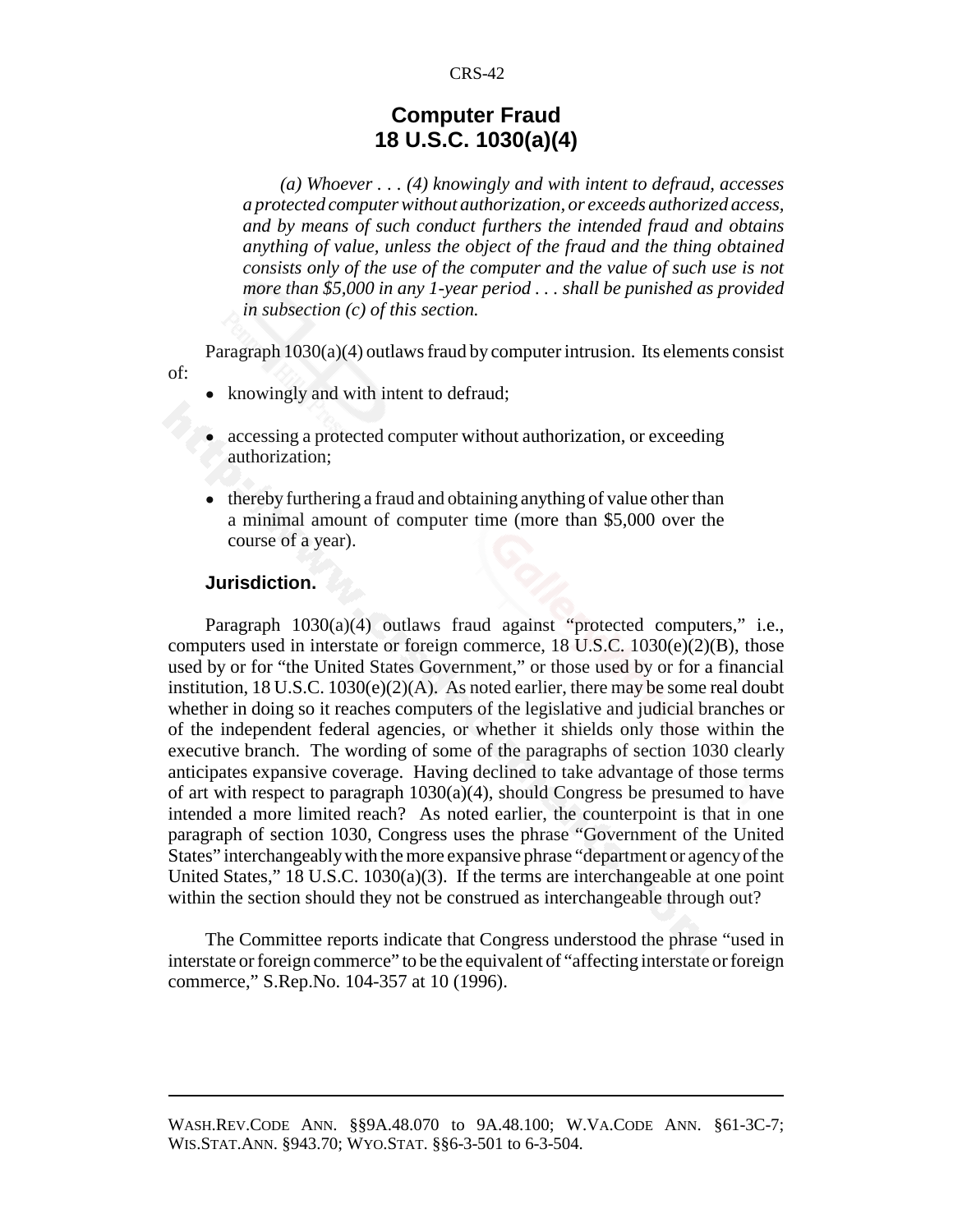### **Intent.**

Paragraph  $1030(a)(4)$  was proposed as part of the original statute in 1984, H.R.Rep.No. 98-894 at 27 (1984), but only enacted with the 1986 amendments, Pub.L.No. 99-474, 100 Stat. 1213 (1986), 18 U.S.C. 1030 (1986 Supp.). The reports accompanying the 1986 amendments note that the intent element – "knowingly and with intent to defraud" – "is the same standard used for 18 U.S.C. 1029 relating to credit card fraud," S.Rep.No. 99-432 at 10 (1986); H.R.Rep.No. 99-612 at 12 (1986). The phrase as used in the credit card fraud statute means that the offender is conscious of the natural consequences of his action (i.e. that it is likely that someone will be defrauded) and intends that those consequences should occur (i.e., he intends that someone should be defrauded).<sup>99</sup>

The phrase "thereby furthers a fraud" insures that prosecutions are limited to cases where use of a computer is central to a criminal scheme rather those where a computer is used simply as a record-keeping convenience.<sup>100</sup>

Similarly, the demand that the value of converted property exceed \$5,000 avoids the possibility that mere computer trespassing would be prosecuted as fraud under the theory that lost computer time could satisfy the "thing of value" element that

<sup>&</sup>lt;sup>99</sup> H.R.Rep.No. 98-894 at 16-7 (1984)("A knowing state of mind with respect to an element of the offense is (1) an awareness of the nature of one' conduct, and (2) an awareness of or a firm belief in the existence of a relevant circumstance such as whether an access device was counterfeit before it was used or trafficked in. The Committee intends that the knowing state of mind requirement may be satisfied by proof that the actor was aware of a high probability of the existence of the circumstances, although a defense should succeed if it is proven that the actor actually believed that the circumstance did not exist after taking reasonable steps to warrant such belief. . . . The Committee intends that the term 'with the intent' have the same culpable state of mind as the term 'purpose' as used in the proposed Model Penal Code (§2.02). The distinction from a knowing state of mind was recently restated by Justice Rehnquist, '. . . a person who causes a particular result is said to act purposefully if he consciously desires that result, whatever the likelihood of that result happening from his conduct, while he is aid to act knowingly if he is aware that result is practically certain to follow from his conduct, whatever his desire may be as to that result.' *United States v. Bailey*, 444 U.S. 394, 404 (1980)").

<sup>&</sup>lt;sup>100</sup> S.Rep.No. 99-432 at 9 (1986)("The Committee was concerned that computer usage that is wholly extraneous to an intended fraud might nevertheless be covered by this subsection if the subsection were patterned directly after the current mail fraud and wire fraud laws. If it were so patterned, the subsection might be construed as covering an individual who had devised a scheme or artifice to defraud solely because used a computer to keep records or to add up his potential 'take' from the crime. The Committee does not believe that a scheme or artifice to defraud should fall under the ambit of subsection (a)(4) merely because the offender signed onto a computer at some point near to the commission or execution of the fraud. While such a tenuous link might be covered under current law where the instrumentality used is the mails or the wires, the Committee does not consider that link sufficient with respect to computers. To be prosecuted under this subsection, the use of the computer must be more directly linked to the intended fraud. That is, it must be used by the offender without authorization or in excess of his authorization to obtain property of another, which property furthers in the intended fraud").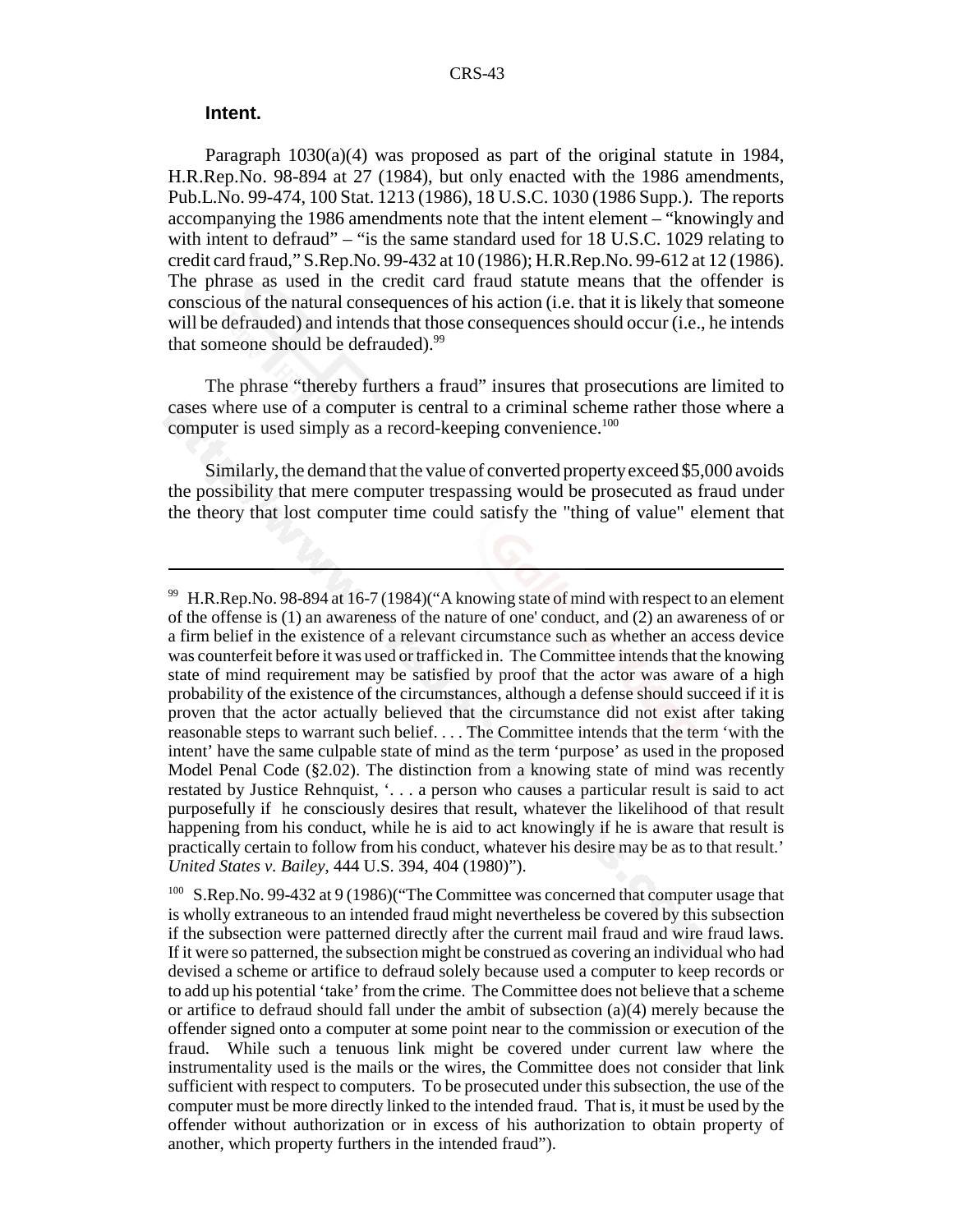separates the two offenses. The \$5,000 threshold overcomes this problem while permitting prosecution for repeated intrusions, S.Rep.No. 104-357 at 9 (1996).

The case law available thus far confirms that the difficulty of maintaining a prosecution against even a repeated trespasser under paragraph  $1030(a)(4)$ . As *United States v. Czubinski*, 106 F.3d 1069 (1st Cir. 1997), demonstrates. *Czubinski* involved an Internal Revenue Service employee who conducted a number of unauthorized searches of taxpayer files in an IRS computer system. The Court of Appeals overturned his conviction on four counts of violating paragraph 1030(a)(4) because it felt the government had failed to prove that the government had been defrauded, i.e, deprived of anything of value. $101$ 

# **Penalties.**

Violations are punishable by imprisonment for not more than 5 years (not more than 10 years for subsequent offenses) and/or a fine of not more than \$250,000 (not more than \$500,000 for organizations), 18 U.S.C.  $1030(c)(4)$ ; 18 U.S.C.  $3571$ .<sup>102</sup> The same sentencing guideline, U.S.S.G. §2B1.1, covers both fraud under paragraph 1030(a)(4), and damage under paragraph 1030(a)(5), although the escalators based on the amount of loss inflicted are likely to be more telling in the case of wide-spread damage caused by the release of a worm or virus. As discussed earlier, violations of any paragraph of subsection 1030(a) may lead to the confiscation of the fruits of the offense and to orders to make restitution to the victims of the offense. Victims may sue for compensatory damages and/or injunctive relief under subsection  $1030(g)$ .<sup>103</sup>

<sup>&</sup>lt;sup>101</sup> "The plain language of section  $1030(a)(4)$  emphasizes that more than mere unauthorized use is required: the 'thing obtained' may not merely be the unauthorized use. It is the showing of some additional end – to which the unauthorized access is a means – that is lacking here. The evidence did not show that Czubinski's end was anything more than to satisfy his curiosity by viewing information about friends, acquaintances, and political rivals. No evidence suggests that he printed out, recorded, or sued the information he browsed. No rational jury could conclude beyond a reasonable doubt that Czubinski intended to use or disclose that information, and merely viewing information cannot be deemed the same as obtaining something of value for the purposes of this statute. [The district court, in denying a motion to dismiss the computer fraud counts in the indictment, found that the indictment sufficiently alleged that the confidential taxpayer information was itself a thing of value to Czubinski, given his ends. The indictment, or course, alleged specific uses for the information, such as creating dossiers on KKK members, that were not proven at trial]," *United States v. Czubinski*, 106 F.3d at 1078 (portions of footnote 15 of the Court's opinion in brackets). See also, *United States v. DeMonte*, 25 F.3d 343 (6th Cir. 1994)(authority of sentencing court to order probation instead of imprisonment pursuant to a downward departure, on the basis of extraordinary circumstances, from the applicable sentencing guidelines for a violation of 18 U.S.C. 1030(4) that occurred when the defendant, a Veterans' Administration supervisory accountant made fraudulent entries in a VA computer system that result in payments to a fictitious company).

 $102$  The governing Sentencing Guideline calculates the applicable sentencing ranges below the statutory 5 and 10 year maximum penalties based on the amount of loss and the number of victims related to the offense, U.S.S.G. §2B1.1.

<sup>&</sup>lt;sup>103</sup> Civil plaintiffs utilizing 1030(g) tend to have been more likely to successfully litigate under a violation of 1030(a)(4) than in the criminal context. See e.g. *Creative Computing*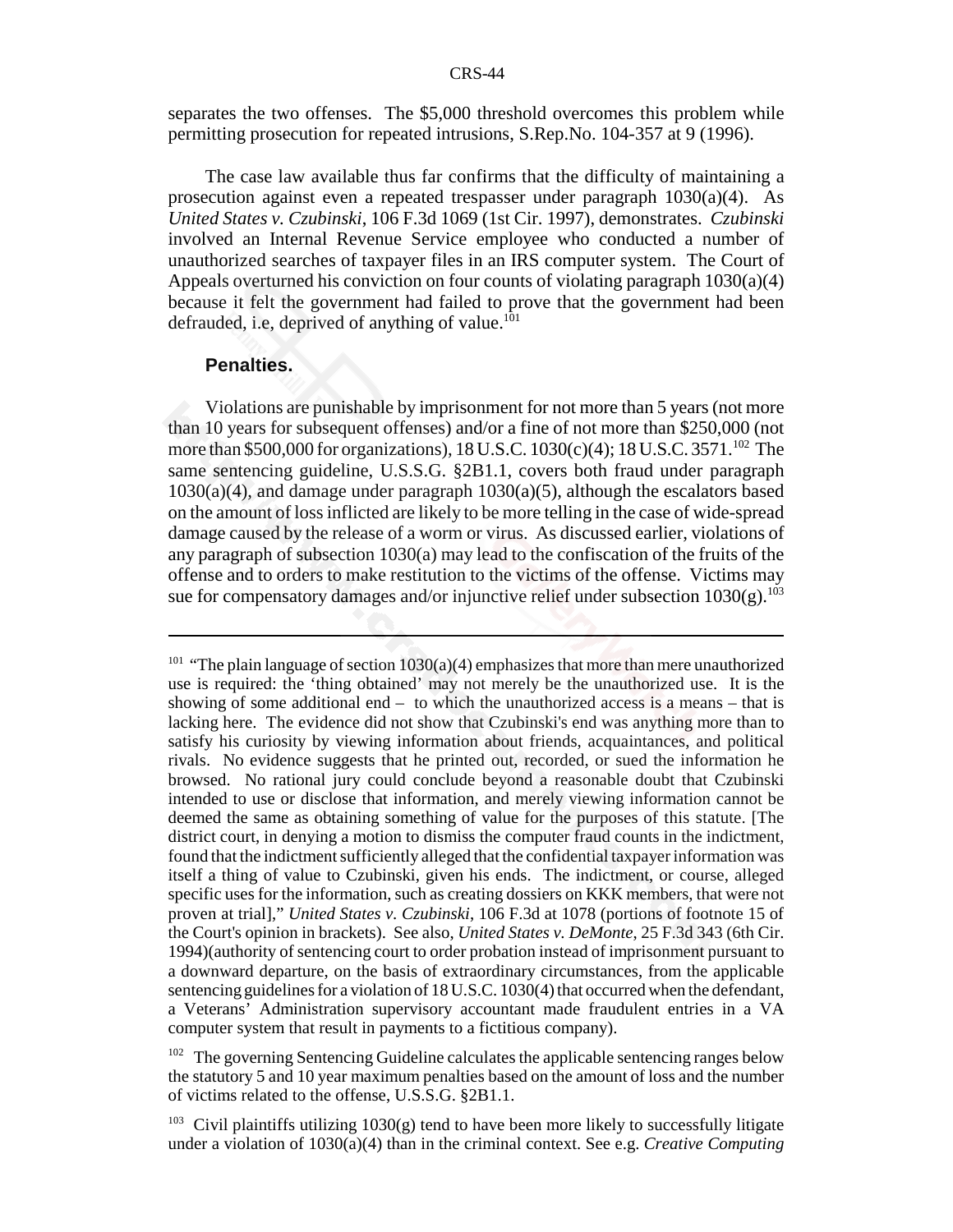# **Other Crimes.**

Paragraph  $1030(a)(4)$  prohibits unauthorized use of a government computer, a bank computer or a computer used in interstate or foreign commerce as an integral part of a fraud. Its companions at federal criminal law include general criminal statutes, statutes proscribing theft or fraud of federal property, those that outlaw the theft or fraud of the property of financial institutions, and those that prohibit theft or fraud involving property with an interstate or foreign commerce nexus.

# *Interstate & foreign commerce.*

*Interstate or foreign transportation of stolen property.* Whether a hacker, who steals information stored in a computer, violates any of the general federal theft statutes depends upon whether the particular statute covers intangible property, and if not, whether the victim has been defrauded of intangible in addition to tangible property. For instance, the Supreme Court has noted that 18 U.S.C. 2314, that outlaws the interstate transportation of stolen goods, wares, or merchandise,<sup>104</sup> "contemplate[s] a physical identity between the items unlawfully obtained and those eventually transported."<sup>105</sup> Thus, the theft of information stored in a computer may be prosecuted under section 2314 only if the government can establish that it was accomplished in conjunction with the theft and transportation of a physical item, i.e., downloading information onto a stolen computer disk and then transporting the disk across a state line is covered, yet downloading information onto a computer disk that is transported but not stolen is not covered; however, courts have begun to differ in

"Whoever, having devised or intending to devise any scheme or artifice to defraud, or for obtaining money or property by means of false or fraudulent pretenses, representations, or promises, transports or causes to be transported, or induces any person or persons to travel in, or to be transported in interstate or foreign commerce in the execution or concealment of a scheme or artifice to defraud that person or those persons of money or property having a value of \$5,000 or more; or

"Whoever, with unlawful or fraudulent intent, transports in interstate or foreign commerce any falsely made, forged, altered, or counterfeited securities or tax stamps, knowing the same to have been falsely made, forged, altered, or counterfeited; or

"Whoever, with unlawful or fraudulent intent, transports in interstate or foreign commerce any traveler's check bearing a forged countersignature; or

"Whoever, with unlawful or fraudulent intent, transports in interstate or foreign commerce, any tool, implement, or thing used or fitted to be used in falsely making, forging, altering, or counterfeiting any security or tax stamps, or any part thereof –-

*v. Getloaded.com*, 386 F.3d 930 (9<sup>th</sup> Cir. 2004)(court found that plaintiff successfully demonstrated loss of business as economic damages, and that the evidence supported a damage award and injunctive relief).

<sup>&</sup>lt;sup>104</sup> "Whoever transports, transmits, or transfers in interstate or foreign commerce any goods, wares, merchandise, securities or money, of the value of \$5,000 or more, knowing the same to have been stolen, converted or taken by fraud; or

<sup>&</sup>quot;Shall be fined under this title or imprisoned not more than ten years, or both. . . ." 18 U.S.C. 2314.

<sup>105</sup> *Dowling v. United States*, 473 U.S. 207, 216 (1985). *Dowling* involved the transportation of bootleg phonograph records which were not themselves stolen.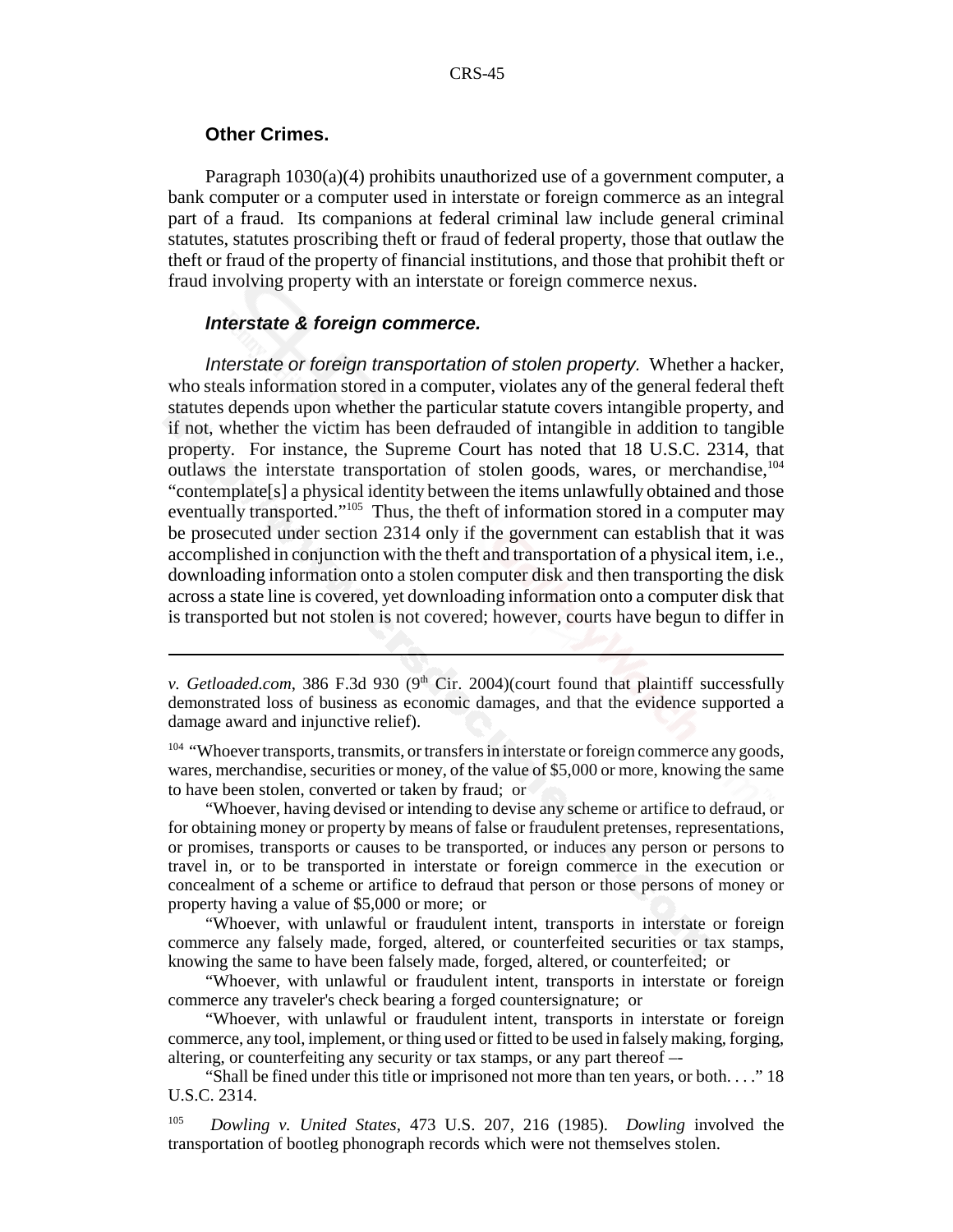this interpretation and some have found an electronic file to be a tangible good within the meaning of section  $2314$ <sup>106</sup>

The federal statute proscribing theft from interstate carriers, 18 U.S.C. 659, speaks in terms of stealing "goods and chattels" under a variety of circumstances.<sup>107</sup> And it is presumably subject to the same analysis: section 659 applies only to the

106 *United States v. Brown*, 925 F.2d 1301, 1305-309 (10th Cir. 1991); *United States v. Lyons*, 992 F.2d 1029, 1033 (10th Cir. 1993)("In *Brown*, we applied the Supreme Court's decision in *Dowling v. United States*, 474 U.S. 207 (1985) to computer software, and held that the intangible intellectual property of a computer program standing alone cannot constitute goods, wares or merchandise within the meaning of 18 U.S.C. 2314. The fact that Mr. Lyons stole the software in conjunction with the theft of tangible hardware distinguishes this case from *Brown. Brown* recognizes that the theft of intangible intellectual property in conjunction with the theft of tangible property falls within the ambit of §2314. Unlike the present case, there was no evidence in *Brown* that [the] defendant was involved in the physical theft or transportation of stolen tangible property"); *United States v. Martin*, 228 F.3d 1, 14 (1st Cir. 2000)(section 2314 applies "when there has been some tangible item taken, however insignificant or valueless it may be, absent the intangible component"). But see *United States v. Riggs*, 739 F. Supp 414, 420 (N.D. Ill. 1990) which found the electronic transfer of proprietary information to be covered by this statute ("if the information in [the plaintiff's] text file had been affixed to a floppy disk, or printed out on a computer printer, then [defendant's] transfer of that information across state lines would clearly constitute the transfer of goods, wares, or merchandise within the meaning of § 2314. This court sees no reason to hold differently simply because [defendant] stored the information inside computers instead of printing it out on paper. In either case, the information is in a transferrable, accessible, even salable form."). See also *United States v. Farraj*, 142 F. Supp. 2d 484 (S.D.N.Y. 2001)(court disagreeing with *Brown* and the 10<sup>th</sup> Circuit line of cases, and instead determined "the view most closely analogous to Second Circuit doctrine is that which holds that the transfer of electronic documents via the internet across state lines does fall within the purview of § 2314.").

If section 2314 does apply to a given case, then section 2315 that prohibits receipt of stolen property may also be implicated.

<sup>107</sup> "Whoever embezzles, steals, or unlawfully takes, carries away, or conceals, or by fraud or deception obtains from any pipeline system, railroad car . . . with intent to convert to his own use any goods or chattels moving as or which are a part of or which constitute an interstate or foreign shipment of freight, express, or other property; or

"Whoever buys or receives or has in his possession any such goods or chattels, knowing the same to have been embezzled or stolen; or

"Whoever embezzles, steals, or unlawfully takes, carries away, or by fraud or deception obtains with intent to convert to his own use any baggage which shall have come into the possession of any common carrier for transportation in interstate or foreign commerce . . .

or

"Whoever embezzles, steals, or unlawfully takes by any fraudulent device, scheme, or game, from any railroad car, bus, vehicle, steamboat, vessel, or aircraft operated by any common carrier moving in interstate or foreign commerce or from any passenger thereon any money, baggage, goods, or chattels . . . .

"Shall in each case be fined under this title or imprisoned not more than ten years, or both; but if the amount or value of such money, baggage, goods or chattels does not exceed \$1,000, he shall be fined under this title or imprisoned not more than one year, or both... ." 18 U.S.C. 659.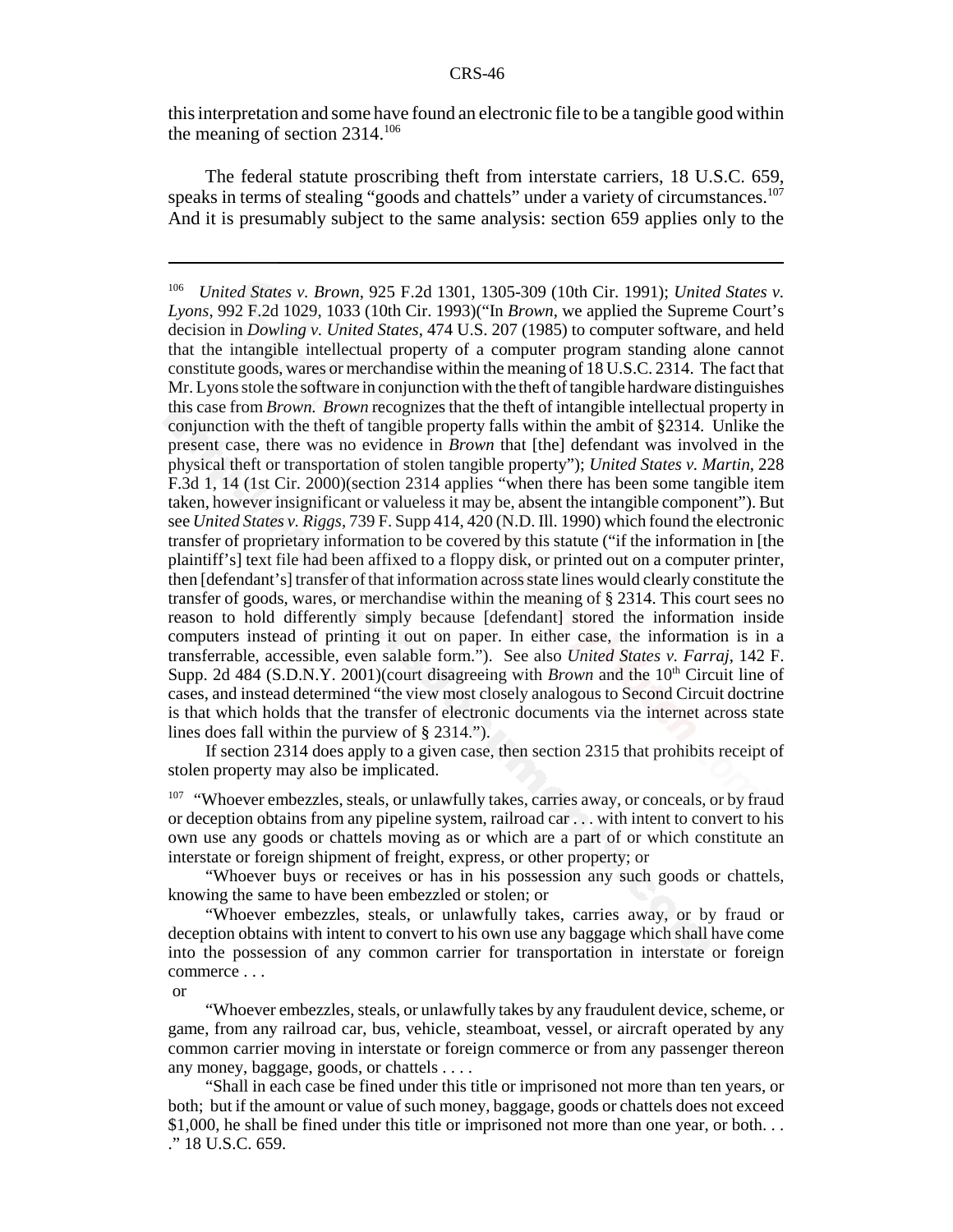theft of physical items; even if all of the other elements are satisfied, computer fraud is proscribed by section 659 only where in involves the theft of physical item.

*Wire fraud.* Although the wire fraud statute, 18 U.S.C. 1343, does not refer to "things of value," a phrase that encompass both the tangible and the intangible, neither does it refer exclusively to physical items such as "goods, wares, merchandises, securities or money." Rather it condemns the use of interstate or foreign wire communications pursuant to a scheme to defraud another of "money or property."108 The Supreme Court has made it clear that "property" within its purview may include confidential information,<sup>109</sup> and various federal courts have made it clear that confidential information in computer storage is no less favored.<sup>110</sup> In fact, one commentator claims that "[t]he wire fraud statute, 18 U.S.C. 1343, has produced more convictions for computer-related crimes than §1030 or any other computerspecific statute."<sup>111</sup>

*Economic espionage.* The Economic Espionage Act, among other things, outlaws computerized burglary committed in a commercial setting, 18 U.S.C. 1832.<sup>112</sup> It makes it a federal crime to steal certain trade secrets, or to receive such

109 *Carpenter v. United States*, 484 U.S. 19, 26 (1987).

110 *United States v. Martin*, 228 F.3d 1, 16 (1st Cir. 2000); *United States v. Czubinski*, 106 F.3d 1069, 1073-76 (1st Cir. 1997); *United States v. Wang*, 898 F.Supp. 758, 760 (D.Colo. 1995); *United States v. Seidlitz*, 589 F.2d 152, 160 (4th Cir. 1978).

111 Olivenbaum, *<CTRL><ALT><DELETE>: Rethinking Federal Computer Crime Legislation*, SETON HALL LAW REVIEW 574, 625 (1997).

<sup>112</sup> "(a) Whoever, with intent to convert a trade secret,\*, that is related to or included in a product that is produced for or placed in interstate or foreign commerce, to the economic benefit of anyone other than the owner thereof, and intending or knowing that the offense will, injure any owner of that trade secret, knowingly –

"(1) steals, or without authorization appropriates, takes, carries away, or conceals, or by fraud, artifice, or deception obtains such information;

"(2) without authorization copies, duplicates, sketches, draws photographs, downloads, uploads, alters, destroys, photocopies, replicates, transmits, delivers, sends, mails, communicates, or conveys such information;

"(3) receives, buys, or possesses such information, knowing the same to have been stolen or appropriated, obtained, or converted without authorization;

"(4) attempts to commit any offense described in paragraphs (1) through (3); or

<sup>&</sup>lt;sup>108</sup> "Whoever, having devised or intending to devise any scheme or artifice to defraud, or for obtaining money or property by means of false or fraudulent pretenses, representations, or promises, transmits or causes to be transmitted by means of wire, radio, or television communication in interstate or foreign commerce, any writings, signs, signals, pictures, or sounds for the purpose of executing such scheme or artifice, shall be fined under this title or imprisoned not more than five years, or both. If the violation affects a financial institution, such person shall be fined not more than \$1,000,000 or imprisoned not more than 30 years, or both," 18 U.S.C. 1343; see generally, *Nineteenth Survey of White Collar Crime: Mail and Wire Fraud*, 41 AMERICAN CRIMINAL LAW REVIEW 865 (2004); *Criminal and Civil RICO: Traditional Canons of Statutory Interpretation and the Liberal Construction Clause*, 30 COLUMBIA JOURNAL OF LAW &SOCIAL PROBLEMS 41 (1996); Lynch, *RICO: The Crime of Being a Criminal*, 87 COLUMBIA LAW REVIEW 661 (Pts. I & II), 920 (Pts. III & IV) (1987).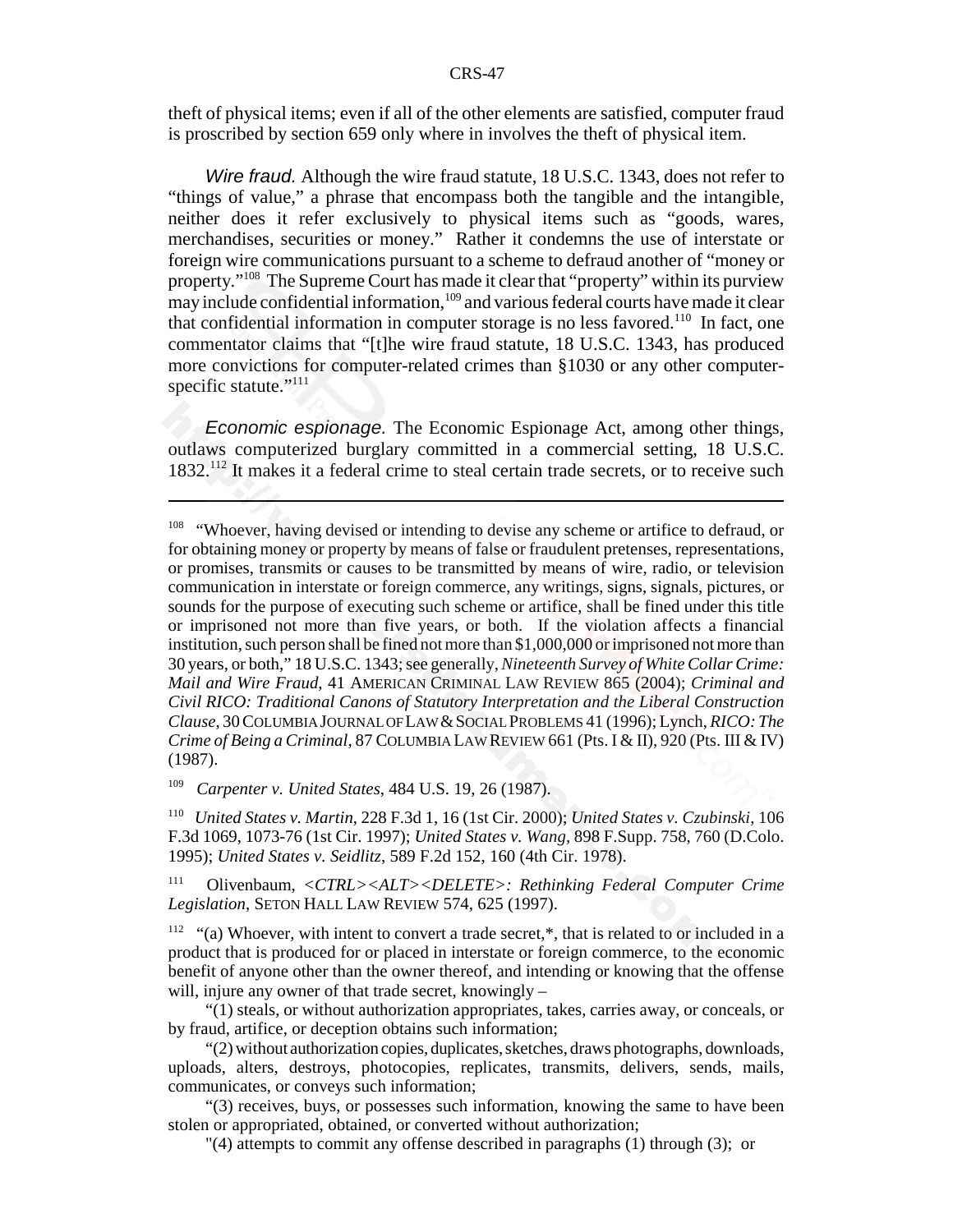trade secrets with the knowledge they have been stolen, or to conspire or attempt to steal them, or to conspire or attempt to receive them knowing they have been stolen. To be covered by the protective umbrella of section 1832, information must (1) have a nexus interstate or foreign commerce; (2) be a secret; and (3) have some trade value.

Information meets the commerce nexus when it is associated with a product that is marketed across state lines, i.e., if it is "related to or included in a product that is produced for or placed in interstate or foreign commerce," 18 U.S.C. 1832(a). Information is considered "secret" if it is "not generally known to the public or to the business, scientific, or education community in which [its] owner might seek to use the information" and its owner takes reasonable steps to maintain its confidentiality, H.R.Rep.No. 788 at 12; 18 U.S.C. 1839(3).

But what makes section 1832 a particularly effective shield against computerized burglary in a commercial setting is that the trade secret information it protects includes "all forms and types of financial, business, scientific, technical, economic, or engineering information, including patterns, plans, compilations, program devices, formulas, designs, prototypes, methods, techniques, processes, procedures, programs, or codes, whether tangible or intangible, and whether or how stored, compiled, or memorialized physically, electronically, graphically, photographically, or in writing," 18 U.S.C. 1839(3).

Violations of section 1832 are punishable by imprisonment for not more than 10 years and/or a fine of not more than the greater of twice the amount of pecuniary gain or loss resulting from the offense or \$250,000 (not more than \$5 million if the offender is an organization).

<sup>&</sup>quot;(5) conspires with one or more other persons to commit any offense described in paragraphs (1) through (3), and one or more of such persons do any act to effect the object of the conspiracy, – shall, except as provided in subsection (b), be fined under this title or imprisoned not more than 10 years, or both.

<sup>&</sup>quot;(b) Any organization that commits any offense described in subsection (a) shall be fined not more than \$5,000,000," 18 U.S.C. 1832.

<sup>\* &</sup>quot;'trade secret' means all forms and types of financial, business, scientific, technical, economic, or engineering information, including patterns, plans, compilations, program devices, formulas, designs, prototypes, methods, techniques, processes, procedures, programs, or codes, whether tangible or intangible, and whether or how stored, compiled, or memorialized physically, electronically, graphically, photographically, or in writing if – (A) the owner thereof has taken reasonable measures to keep such information secret; and (B) the information derives independent economic value, actual or potential, from not being generally known to, and not being readily ascertainable through proper means by, the public," 18 U.S.C. 1839(3); see generally, *Nineteenth Survey of White Collar Crime, Intellectual Property Crimes*, 41 AMERICAN CRIMINAL LAW REVIEW 809 (2004); Pooley, Lemley & Toren, *Understanding the Economic Espionage Act of 1996*, 5 TEXAS INTELLECTUAL PROPERTY LAW JOURNAL 177 (1997).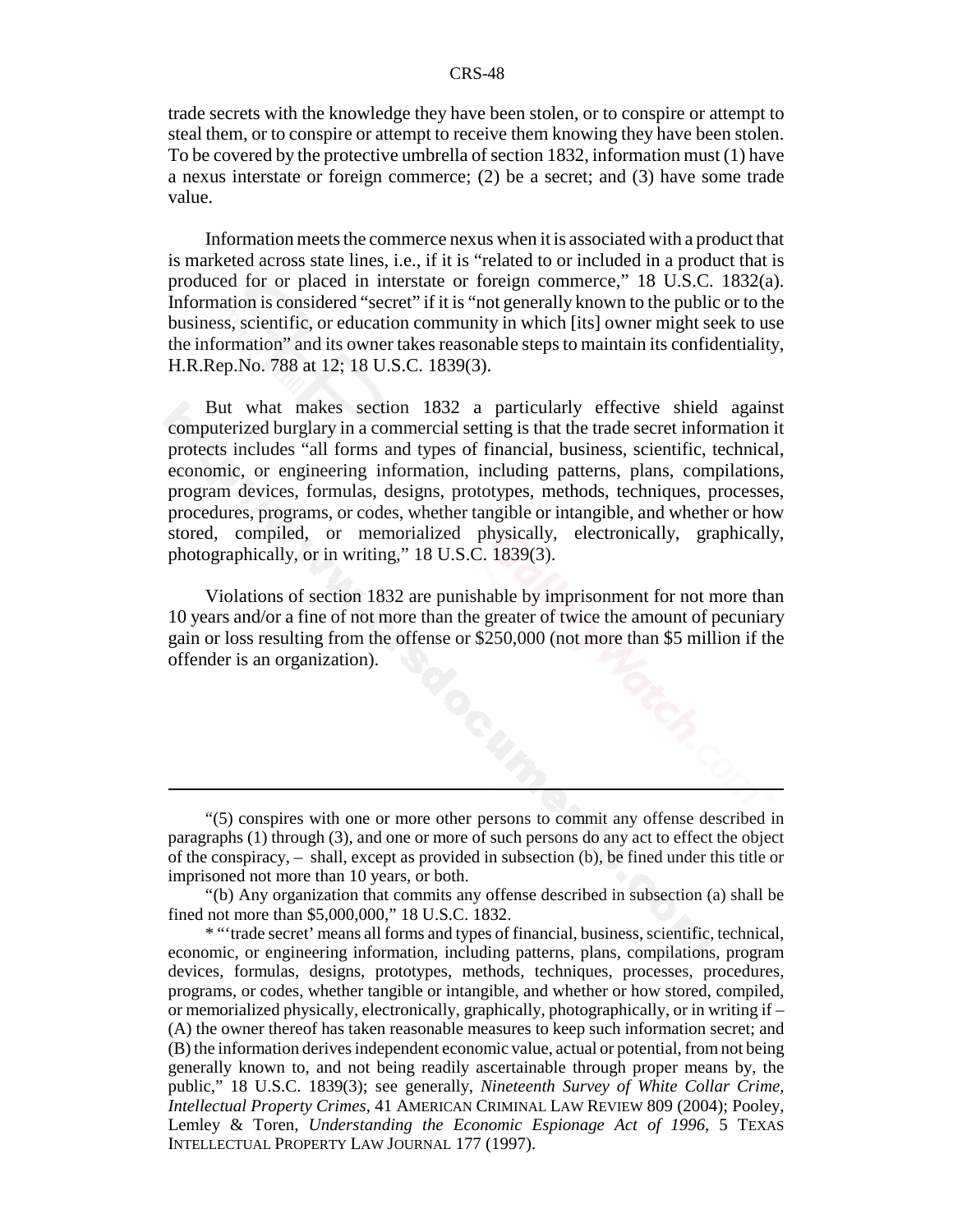*Credit card fraud.* Section 1029 of title 18 (credit card fraud) and section 1030 (computer fraud) share a common recent history.113 Like section 1030, section 1029 has undergone rather regular fine-tuning since its initial passage in 1984 as part of the Comprehensive Crime Control Act of that year.<sup>114</sup> Unlike section 1030, it has a single, uniformly applicable jurisdictional base: it applies to offenses that "affect interstate or foreign commerce."115

The two overlap where section 1029 outlaws the deception of commercial computer systems through the improper use of an "access device" to acquire cash, credit, merchandise, or services.<sup>116</sup>

An access device is (1) any –

| $\bullet$ card | • personal identification number   |
|----------------|------------------------------------|
| • plate        | • electronic serial number         |
| $\bullet$ code | • mobile identification number, or |
|                |                                    |

<sup>113</sup> Each was enacted in part due to concerns about the breadth of a more narrowly crafted ancestor whose prohibitions continue in effect. In the case of section 1029, there were questions whether 15 U.S.C. 1644 (Truth in Lending Act) that outlaws the fraudulent use of credit cards could reach counterfeiting or the use of stolen credit card account numbers, H.R.Rep.No. 894, 98th Cong., 2d Sess. 5 (1984). In the case of section 1030, similar questions were raised about sweep of 15 U.S.C. 1693n (Electronic Funds Transfer Act) that outlaws the fraudulent use of bank debit cards), Id. See generally, *What Constitutes Violation of 18 USCS §1029, Prohibiting Fraud or Related Activity in Connection with Credit Card or Other Credit Access Device*, 115 ALR FED 213 (2005).

114 Pub.L.No. 98-473, 98 Stat. 2183, 2190 (1984). Section 1029 was amended by Pub.L.No. 99-646, 100 Stat. 3601 (1986); Pub.L.No. 101-647, 104 Stat. 4831 (1990); Pub.L.No. 103-322, 108 Stat. 2087, 2148 (1994); Pub.L.No. 103-414, 108 Stat. 4291 (1994); Pub.L. No. 104-294, 110 Stat. 3501 (1996); Pub.L.No. 105-172, 112 Stat. 53 (1998); Pub.L. No. 107-25,115 Stat. 342 (2001); Pub.L.No. 107-273, 116 Stat. 1808 (2002).

<sup>115</sup> Recent cases suggest that the interstate nexus must be clearly identifiable but have yet to identify the point, if any, at which the connection becomes too tenuous to support a claim of an affect on interstate commerce, see e.g., *United States v. Bolton*, 68 F.3d 396, 400 n.3 (10th Cir. 1995)(large majority of stolen credit cards in the defendant's possession had out of state addresses printed on them); *United States v. Clayton*, 108 F.3d 1114, 1118 (9th Cir. 1997). Since the misconduct proscribed is commercial in nature the question is not one of Congressional power but whether in a given case the government can and has proven that the particular misconduct "affects interstate or foreign commerce," compare *United States v. Morrison*, 529 U.S. 598, 608-9 (2000) and *United States v. Lopez*, 514 U.S. 549, 558-59 (1995)(Congress may regulate the instrumentalities and use of the channels of interstate commerce and activities that have a substantial relation to interstate commerce), with, *Jones v. United States*, 529 U.S. 848, 852 (2000) (a statute that outlaws the destruction of property "used" in commerce does not protect residential property not shown to have been used for any commercial purpose) and *Gonzales v. Raich*, 125 S. Ct. 2195, 2205 (2005) (federal government could regulate "an economic class" of intrastate activities–even if the activity itself, is noncommercial–if they are rationally related to or substantially effecting interstate commerce).

<sup>116</sup> As discussed below section 1029 also overlaps paragraph  $1030(a)(6)$  that relates to trafficking in a particular access device, computer passwords.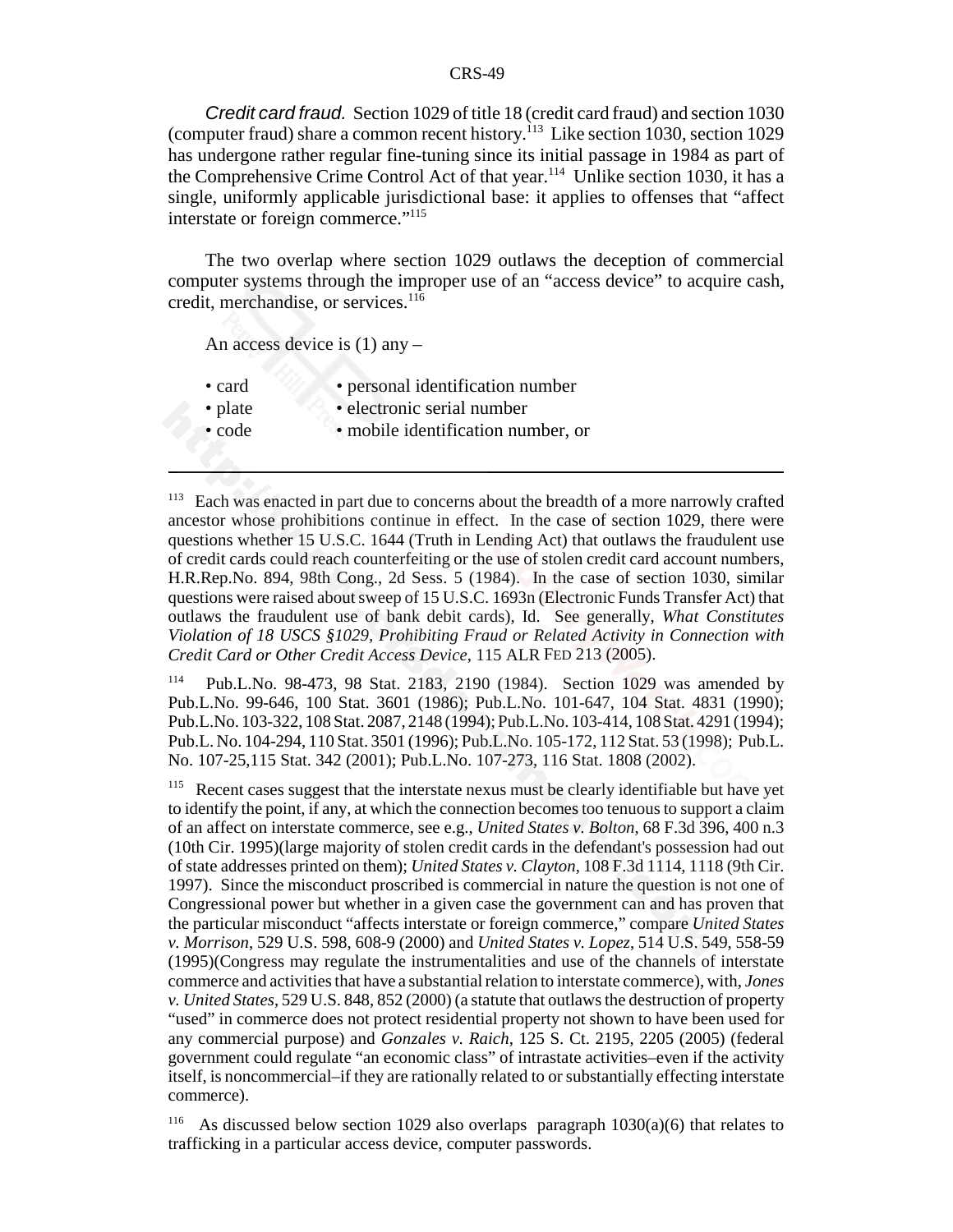• any account number or other telecommunications service, equipment, or instrument identifier, or other means of account access;

(2) that either (a) can be used, alone or in conjunction with another access device, to obtain money, goods, services, or any other thing of value, or (b) can be used to initiate a transfer of funds (other than a transfer originated solely by paper instrument), 18 U.S.C. 1029(e)(1).

The level of intent for each of the several crimes established in section 1029 is the same as that often used for section 1030 – "knowing and with the intent to defraud." Thus, criminal liability under section 1029 requires that the offender know that his or her actions are likely to deprive another of something of value and demands that the offender means for that deprivation to occur.<sup>117</sup>

Section 1029 establishes three types of crimes: misuse of access devices, conduct in anticipation of misuse of access devices, and attempts or conspiracies to commit one of these substantive violations. The misuse crimes include:

- use of a *counterfeit* access device;<sup>118</sup> a counterfeit access device is one that is "counterfeit, fictitious, altered, or forged, or an identifiable component of an access device or a counterfeit access device"  $(\S 1029(e)(2)(emphasis added))$ ;<sup>119</sup>
- ! use of a *unauthorized* access device resulting in a loss or gain over the course of 1 year worth than  $$1,000$ ;<sup>120</sup> an unauthorized access

 $118$  "Whoever – (1) knowingly and with intent to defraud produces, uses, or traffics in one or more counterfeit access devices . . . shall, if the offense affects interstate or foreign commerce, be punished as provided in subsection (c) of this section,"  $18$  U.S.C.  $1029(a)(1)$ .

<sup>119</sup> "The term 'fictitious' is intended to cover a number of different types of counterfeit devices, including representations, depictions or facsimiles of an access device. The definition is intended to be sufficiently broad to cover components of an access device or a counterfeit access device, but would exclude indistinguishable raw materials. The components would include elements of devices that are legitimate but obtained or used with an intent to defraud. Thus, any identifiable component, whether it is in fact an actual component that has been obtained in some fashion by a perpetrator with an intent to defraud or a false or counterfeit substitute for a legitimate component, would fall within the definition of counterfeit access device. The committee intends the term 'component' to include incomplete access devices or counterfeit access devices, such as any mag strips, holograms, signature panels, microchips, and blank cards of so-called 'white plastic.'" H.R.Rep.No. 98-894 at 19 (1984).

<sup>&</sup>lt;sup>117</sup> "With intent to defraud' means that the offender has a conscious objective, desire or purpose to deceive another person, and to induce such other person, in reliance upon such deception, to assume, create, transfer, alter or terminate a right, obligation, or power with reference to property," S.Rep.No. 368 at 7.

<sup>&</sup>lt;sup>120</sup> "Whoever . . . knowingly and with intent to defraud traffics in or uses one or more unauthorized access devices during any one-year period, and by such conduct obtains anything of value aggregating \$1,000 or more during that period . . . shall, if the offense affects interstate or foreign commerce, be punished as provided in subsection (c) of this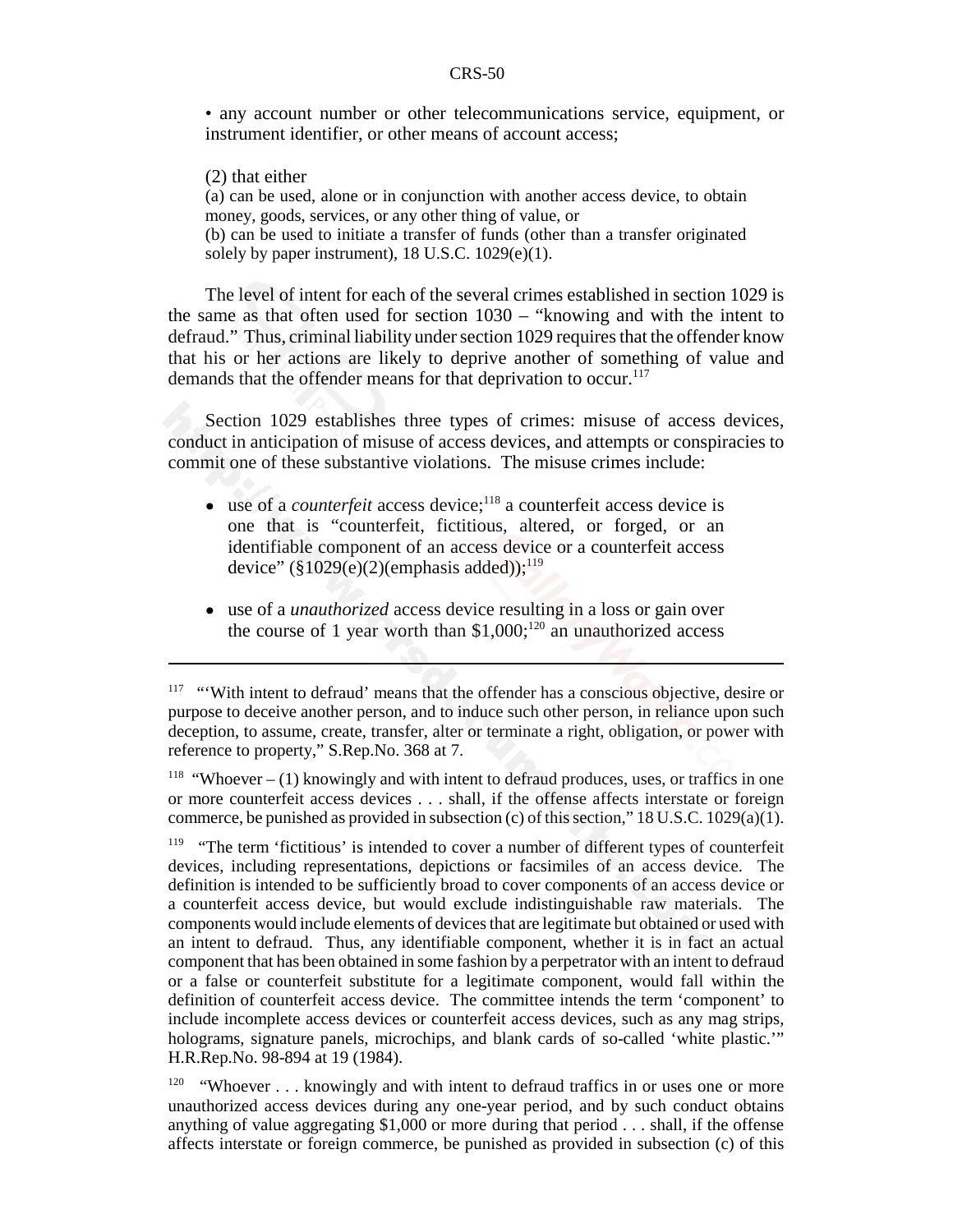device is one that has been "lost, stolen, expired, revoked, canceled, or obtained with intent to defraud" (§1029(e)(3)(emphasis added)); and

• use of an access device "issued to another person" resulting in a loss or gain over the course of 1 year worth than \$1,000; again each of the uses is only criminal if done knowingly and with an intent to  $defrand:$ <sup>121</sup>

The "preparation" offenses of section 1029 each extend only to misconduct that affects interstate or foreign commerce and only to misconduct committed knowingly and with an intent to defraud, 18 U.S.C. 1029(a). They include:

- possession of 15 or more counterfeit or unauthorized access  $devices<sup>.122</sup>$
- possession of "device-making" equipment  $(\S 1029(a)(4))^{123}$ essentially counterfeiting paraphernalia; $124$
- offering another an access device or offering to sell information concerning an access device, without the authorization of the issue of the device: $125$

# section," 18 U.S.C. 1029(a)(2).

<sup>122</sup> "Whoever . . . knowingly and with intent to defraud possesses fifteen or more devices which are counterfeit or unauthorized access devices . . . shall, if the offense affects interstate or foreign commerce, be punished as provided in subsection (c) of this section," 18 U.S.C. 1029(a)(3).

<sup>123</sup> "Whoever . . . knowingly, and with intent to defraud, produces, traffics in, has control or custody of, or possesses device-making equipment . . . shall, if the offense affects interstate or foreign commerce, be punished as provided in subsection (c) of this section," 18 U.S.C. 1029(a)(4).

<sup>124</sup> "As used in this section  $\dots$  the term 'device-making equipment' means any equipment, mechanism, or impression designed or primarily used for making an access device or a counterfeit access device," 18 U.S.C. 1029(e)(6).

<sup>125</sup> "Whoever . . . without the authorization of the issuer of the access device, knowingly and with intent to defraud solicits a person for the purpose of  $-$  (A) offering an access device; or (B) selling information regarding or an application to obtain an access device . . . shall, if the offense affects interstate or foreign commerce, be punished as provided in subsection (c) of this section,"  $18$  U.S.C.  $1029(a)(6)$ .

 $121$  "Whoever . . . knowingly and with intent to defraud effects transactions, with 1 or more access devices issued to another person or persons, to receive payment or any other thing of value during any 1-year period the aggregate value of which is equal to or greater than \$1,000 . . . shall, if the offense affects interstate or foreign commerce, be punished as provided in subsection (c) of this section," 18 U.S.C. 1029(a)(5).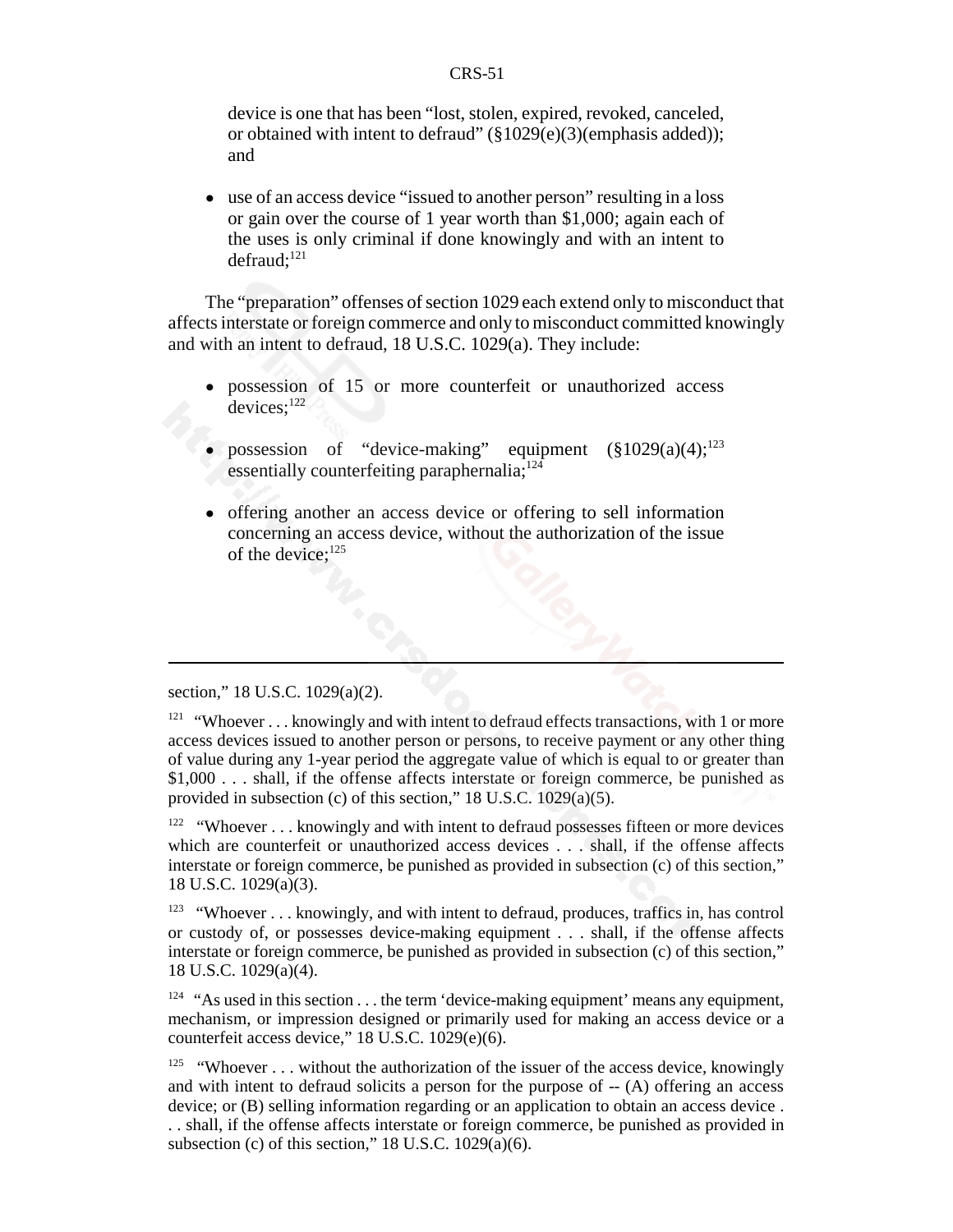- use of a telecommunications device modified or altered to permit the unauthorized receipt of telecommunications services; $126$
- $\bullet$  use of a scanner;<sup>127</sup> i.e., illegal wiretapping or electronic eavesdropping equipment;  $128$
- ! possession of computer equipment used to avoid telecommunications charges, i.e., possession of "hardware or software used for altering or modifying telecommunications instruments to obtain unauthorized access to telecommunications services:"<sup>129</sup> and
- causing another to present credit card slips for payment with the intent to defraud.<sup>130</sup>

Paragraph  $1029(b)(1)$  makes it a separate offense to attempt to commit any of the substantive crimes in subsection  $1029(a)$  just described.<sup>131</sup> Paragraph  $1029(b)(2)$ 

<sup>127</sup> "Whoever . . . knowingly and with intent to defraud uses, produces, traffics in, has control or custody of, or possesses a scanning receiver . . . shall, if the offense affects interstate or foreign commerce, be punished as provided in subsection (c) of this section," 18 U.S.C. 1029(a)(8).

<sup>128</sup> "The term 'scanning receiver' means a device or apparatus that can be used to intercept a wire or electronic communication in violation of chapter 119 or to intercept an electronic serial number, mobile identification number, or other identifier of any telecommunications service, equipment, or instrument," 18 U.S.C. 1029(e)(8).

<sup>129</sup> "Whoever . . . knowingly and with intent to defraud uses, produces, traffics in, has control or custody of, or possesses hardware or software, knowing it has been configured to insert or modify telecommunication identifying information associated with or contained in a telecommunications instrument so that the instrument may be used to obtain telecommunications service without authorization . . . shall, if the offense affects interstate or foreign commerce, be punished as provided in subsection (c) of this section," 18 U.S.C. 1029(a)(9).

<sup>130</sup> "Whoever . . . without the authorization of the credit card system member\* or its agent, knowingly and with intent to defraud causes or arranges for another person to present to the member or its agent, for payment, 1 or more evidences or records of transactions made by an access device; shall, if the offense affects interstate or foreign commerce, be punished as provided in subsection (c) of this section," 18 U.S.C. 1029(a)(10).

\* "As used in this section . . . [t]he term 'credit card system member' means a financial institution or other entity that is a member of a credit card system, including an entity, whether affiliated with or identical to the credit card issuer, that is the sole member of a credit card system," 18 U.S.C. 1029(e)(7).

<sup>131</sup> "Whoever attempts to commit an offense under subsection (a) of this section shall be punished as provided in subsection (c) of this section," 18 U.S.C. 1029(b)(1).

<sup>&</sup>lt;sup>126</sup> "Whoever . . . knowingly and with intent to defraud uses, produces, traffics in, has control or custody of, or possesses a telecommunications instrument that has been modified or altered to obtain unauthorized use of telecommunications services . . . shall, if the offense affects interstate or foreign commerce, be punished as provided in subsection (c) of this section," 18 U.S.C. 1029(a)(7).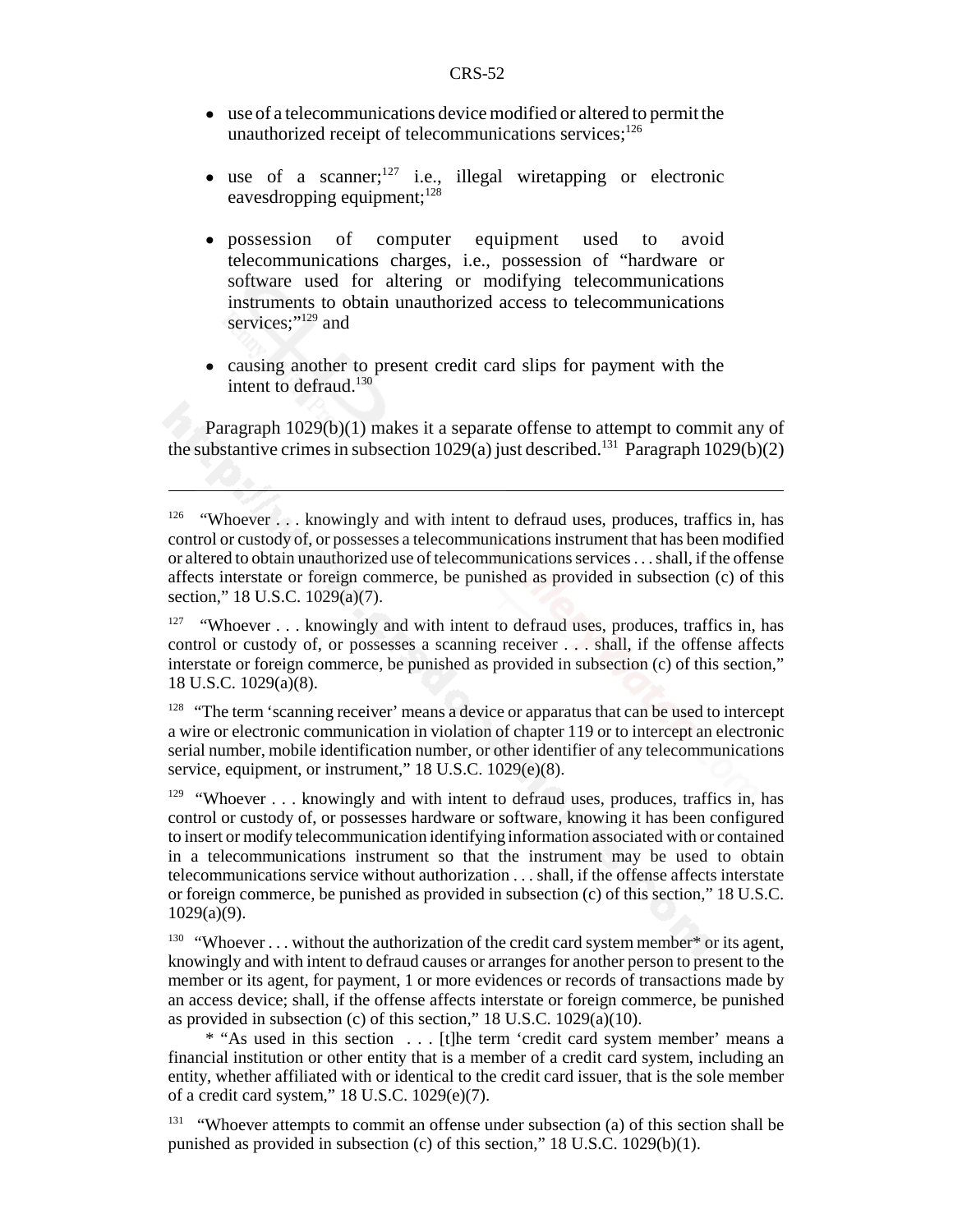makes it a separate offense to conspire to commit any of them.<sup>132</sup> Attempt to carries the same penalties as the completed offense (imprisonment either for not more than 10 or not more than 15 years), but conspiracy is punishable by imprisonment for not more than half the maximum terms applicable to the underlying offense (imprisonment for not more than 5 or not more than 7.5 years), 18 U.S.C. 1029(b). One reason for the distinction may be that while attempt is merged in the completed offense so that an offender may be punished for either but not both, the crime of conspiracy is ordinarily not merged in the substantive offense so that punishment for either or both is permitted.

In any event, the maximum penalties are determined by those set for the underlying violations of subsection 1029: (1) imprisonment for not more than 10 years for first time offenses involving:

- $\bullet$  use of counterfeit access devices, 18 U.S.C. 1029(a)(1);
- $\bullet$  use of unauthorized access devices, 18 U.S.C. 1029(a)(2);
- possession of 15 or more counterfeit or unauthorized access devices, 18 U.S.C. 1029(a)(3);
- $\bullet$  unauthorized sale of an access device, 18 U.S.C. 1029(a)(6);
- possession of a device designed to avoid telephone charges, 18 U.S.C. 1029(a)(7); or
- fraudulently causing another to present credit car slips for payment, 18 U.S.C. 1029(a)(10);
- and imprisonment for not more than 15 years for first time offenses involving:
- possession of counterfeiting equipment,  $18$  U.S.C.  $1029(a)(4)$ ;
- $\bullet$  use of another's access device to defraud, 18 U.S.C. 1029(a)(5);
- possession of a scanner,  $18 \text{ U.S.C. } 1029(a)(8)$ ; or
- ! possession of equipment designed to avoid communications service charges, 18 U.S.C. 1029(a)(9).<sup>133</sup>

"(B) in the case of an offense that occurs after a conviction for another offense under this section, a fine under this title or imprisonment for not more than 20 years, or both; and

"(C) in either case, forfeiture to the United States of any personal property used or intended to be used to commit the offense.

"(2) Forfeiture procedure.–The forfeiture of property under this section, including any seizure and disposition of the property and any related administrative and judicial

<sup>&</sup>lt;sup>132</sup> "Whoever is a party to a conspiracy of two or more persons to commit an offense under subsection (a) of this section, if any of the parties engages in any conduct in furtherance of such offense, shall be fined an amount not greater than the amount provided as the maximum fine for such offense under subsection (c) of this section or imprisoned not longer than one-half the period provided as the maximum imprisonment for such offense under subsection (c) of this section, or both," 18 U.S.C. 1029(b)(2).

<sup>&</sup>lt;sup>133</sup> Offenders are subject to fines and forfeiture as well, " $(1)$ ... The punishment for an offense under subsection (a) of this section is  $-(A)$  in the case of an offense that does not occur after a conviction for another offense under this section – "(i) if the offense is under paragraph  $(1)$ ,  $(2)$ ,  $(3)$ ,  $(6)$ ,  $(7)$ , or  $(10)$  of subsection  $(a)$ , a fine under this title or imprisonment for not more than 10 years, or both; and (ii) if the offense is under paragraph (4), (5), (8), or (9), of subsection (a), a fine under this title or imprisonment for not more than 15 years, or both;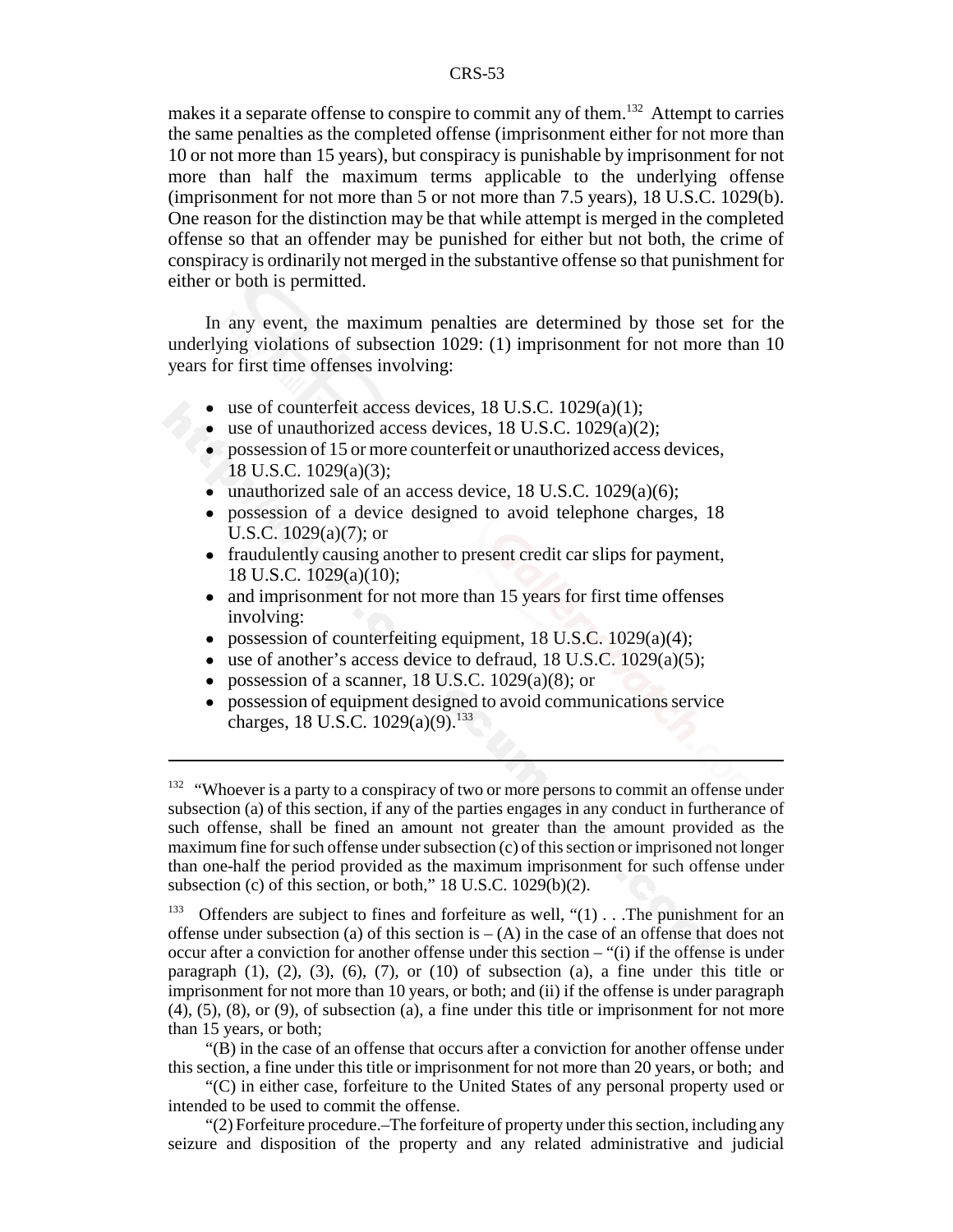# *Defrauding the federal government.*

*Conspiracy.* The same statute that makes it a crime to conspire to violate federal law also makes it a federal crime to conspire to defraud the United States, 18 U.S.C. 371.134 Unlike the mail and wire fraud statutes, a successful prosecution for conspiracy to defraud the United States does not require a showing that the defendant sought to deprive the United States or anyone else of money or property.<sup>135</sup> This lesser known branch of the statute has extraordinary range and "reaches any conspiracy for the purpose of impairing, obstructing or defeating the lawful function of any department of the Government."<sup>136</sup> There need be no evidence of any other underlying substantive offense or purpose.<sup>137</sup> "The government need only show  $(1)$ that the defendant entered into an agreement (2) to obstruct a lawful function of the government (3) by deceitful or dishonest means and (4) at least one overt act in furtherance of the conspiracy."138

*Theft of federal government information.* Prosecuting computer fraud under a statute that outlaws the interstate transportation of stolen "goods, wares, merchandise, securities or money" may be an awkward fit. The general theft of government property statute, 18 U.S.C. 641, seems a better match, however, for that provision outlaws the misappropriation of any "thing of value" belonging to or in the

proceeding, shall be governed by section 413 of the Controlled Substances Act, except for subsection (d) of that section," 18 U.S.C. 1029(c).

<sup>134</sup> "If two or more persons conspire ... to defraud the United States, or any agency thereof in any manner or for any purpose, and one or more of such persons do any act to effect the object of the conspiracy, each shall be fined under this title or imprisoned not more than five years, or both," 18 U.S.C. 371.

135 *United States v. Goldberg*, 105 F.3d 770, 773 (1st Cir. 1997); *United States v. Clark*, 139 F.3d 485, 488-89 (5th Cir. 1998); *United States v. Gosselin World Wide Moving*,\_\_F.3d\_\_, 2005 WL 1389531, at \*11 (4<sup>th</sup> Cir. June 14, 2005).

136 *Tanner v. United States*, 483 U.S. 107, 128 (1987), citing, *Dennis v. United States*, 384 U.S. 855, 861 (1966); *Hass v. Henkel*, 216 U.S. 462, 479 (1910); *Glasser v. United States*, 315 U.S. 60, 66 (1942); *Hammerschmidt v. United States*, 265 U.S. 182, 188 (1924); *Gosselin World Wide Moving*, \_\_F.3\_\_, 2005 WL 1389531, at \*11.

137 *United States v. Ballistrea*, 101 F.3d 827, 832 (2d Cir. 1996)("so long as deceitful or dishonest means are employed to obstruct governmental functions, the impairment need not involve the violation of a separate statute"); *United States v. Khalife*, 106 F.3d 1300, 1303 (6th Cir. 1997); *United States v. Douglas*, 398 F.3d 407, 412 (6th Cir. 2005)("a conviction under section 371 does not require the government to prove a violation of a separate substantive statute").

138 *United States v. Ballistrea*, 101 F.3d at 832; *United States v. Dean*, 55 F.3d 640, 647 (D.C.Cir. 1994); *United States v. Hansen*, 262 F.3d 1217, 1246 (11th Cir. 2001)("To obtain a conviction under 18 U.S.C. § 371, the government must show: (1) the existence of an agreement to achieve an unlawful objective; (2) the defendant's knowing and voluntary participation in the conspiracy; and (3) the commission of an overt act in furtherance of the conspiracy.").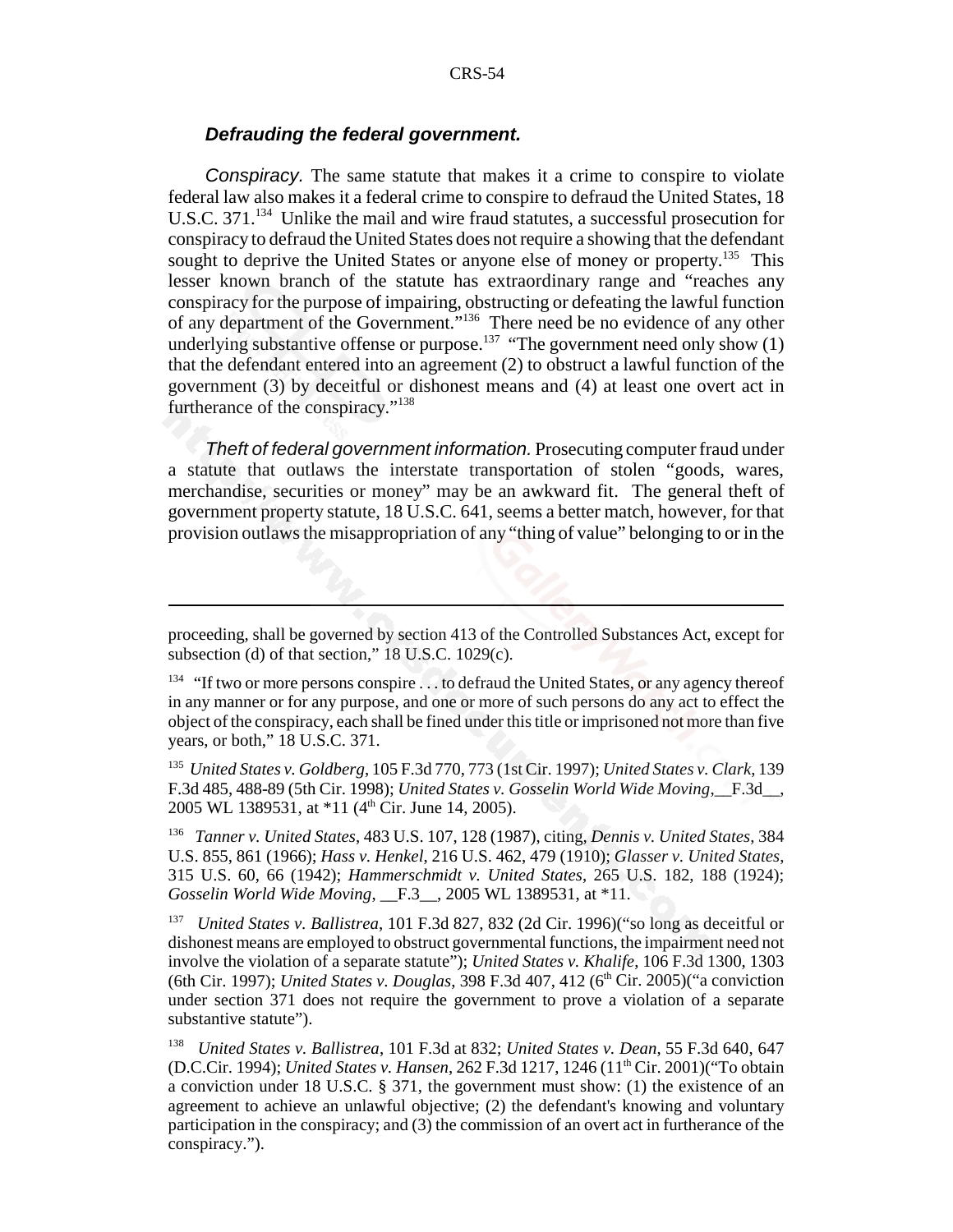possession of the federal government.139 The courts have applied section 641 to the misappropriation of property that lacks any necessary corporal features.<sup>140</sup>

*Theft or fraud involving government computers.* There are also a host of federal criminal statutes that proscribe fraud in one form or other, more than a few of which would cover the unauthorized manipulation of federal computers as an integral part of a scheme to defraud. Two of the more prominent, the false statement statute, 18 U.S.C. 1001 (false statements on a matter within the jurisdiction of a federal agency or department) and conspiracy to defraud the United States, 18 U.S.C. 371, have already been mentioned. Others include 18 U.S.C. 1031 (major procurement fraud against the United States);141 18 U.S.C. 1035 (false statements relating to health care);<sup>142</sup> 18 U.S.C. 1014 (false statements on federally insured loan

"Whoever receives, conceals, or retains the same with intent to convert it to his use or gain, knowing it to have been embezzled, stolen, purloined or converted –

"Shall be fined under this title or imprisoned not more than ten years, or both; but if the value of such property in the aggregate, combining amounts from all the counts for which the defendant is convicted in a single case, does not exceed the sum of \$1,000, he shall be fined under this title or imprisoned not more than one year, or both."

"The word 'value' means face, par, or market value, or cost price, either wholesale or retail, whichever is greater," 18 U.S.C. 641.

140 See e.g., *United States v. Forman*, 180 F.3d 766, 767-68 (6th Cir. 1999)(information from a confidential government report concerning a criminal investigation); *United States v. Collins*, 56 F.3d 1416, 1419-420 (D.C.Cir. 1995)(computer time and storage); *United States v. Martzkin*, 14 F.3d 1014, 1018-21 (4th Cir. 1994)(bids on government contracts); *United States v. Jeter*, 775 F.2d 670, 680 (6th Cir. 1985)(information as to matters occurring before a federal grand jury); *United States v. Girard*, 601 F.2d 69, 70-1 (2d Cir. 1979) (identity of government undercover agents); *United States v. Lambert*, 446 F.Supp. 890, 892-95 (D.Conn. 1978)(information stolen from a DEA computer data base).

 $141$  "(a) Whoever knowingly executes, or attempts to execute, any scheme or artifice with the intent  $- (1)$  to defraud the United States; or  $(2)$  to obtain money or property by means of false or fraudulent pretenses, representations, or promises – in any procurement of property or services as a prime contractor with the United States or as a subcontractor or supplier on a contract in which there is a prime contract with the United States, if the value of the contract, subcontract, or any constituent part thereof, for such property or services is \$1,000,000 or more shall, subject to the applicability of subsection (c) of this section, be fined not more than \$1,000,000, or imprisoned not more than 10 years, or both.

"(b) The fine imposed for an offense under this section may exceed the maximum otherwise provided by law, if such fine does not exceed \$5,000,000 and  $- (1)$  the gross loss to the Government or the gross gain to a defendant is \$500,000 or greater; or (2) the offense involves a conscious or reckless risk of serious personal injury.

"(c) The maximum fine imposed upon a defendant for a prosecution including a prosecution with multiple counts under this section shall not exceed \$10,000,000. . . ." 18 U.S.C. 1031.

 $142$  "Whoever, in any matter involving a health care benefit program, knowingly and willfully  $- (1)$  falsifies, conceals, or covers up by any trick, scheme, or device a material

<sup>&</sup>lt;sup>139</sup> "Whoever embezzles, steals, purloins, or knowingly converts to his use or the use of another, or without authority, sells, conveys or disposes of any record, voucher, money, or thing of value of the United States or of any department or agency thereof, or any property made or being made under contract for the United States or any department or agency thereof; or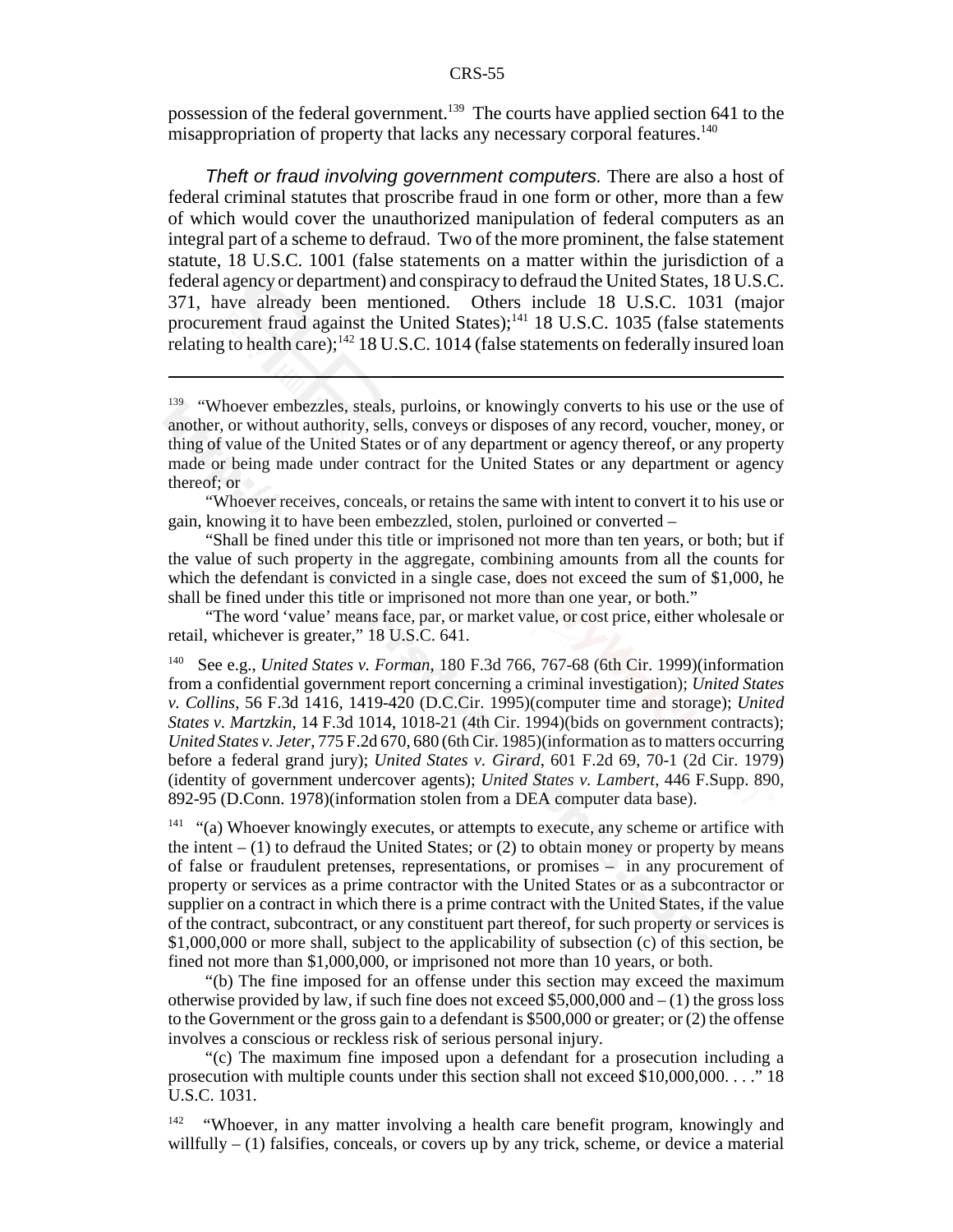and credit applications); $^{143}$  18 U.S.C. 1010, 1012 (false statements concerning



fact; or (2) makes any materially false, fictitious, or fraudulent statements or representations, or makes or uses any materially false writing or document knowing the same to contain any materially false, fictitious, or fraudulent statement or entry, in connection with the delivery of or payment for health care benefits, items, or services, shall be fined under this title or imprisoned not more than 5 years, or both," 18 U.S.C. 1035(a).

<sup>143</sup> "Whoever knowingly makes any false statement or report, or willfully overvalues any land, property or security, for the purpose of influencing in any way the action of the Farm Credit Administration, Federal Crop Insurance Corporation or a company the Corporation reinsures, the Secretary of Agriculture acting through the Farmers Home Administration or successor agency, the Rural Development Administration or successor agency, any Farm Credit Bank, production credit association, agricultural credit association, bank for cooperatives, or any division, officer, or employee thereof, or of any regional agricultural credit corporation established pursuant to law, or a Federal land bank, a Federal land bank association, a Federal Reserve bank, a small business investment company, as defined in section 103 of the Small Business Investment Act of 1958 (15 U.S.C. 662), or the Small Business Administration in connection with any provisions of that Act, a Federal credit union, an insured State-chartered credit union, any institution the accounts of which are insured by the Federal Deposit Insurance Corporation, the Office of Thrift Supervision, any Federal home loan bank, the Federal Housing Finance Board, the Federal Deposit Insurance Corporation, the Resolution Trust Corporation, the Farm Credit System Insurance Corporation, or the National Credit Union Administration Board, a branch or agency of a foreign bank (as such terms are defined in paragraphs (1) and (3) of section 1(b) of the International Banking Act of 1978), or an organization operating under section 25 or section 25(a) of the Federal Reserve Act, upon any application, advance, discount, purchase, purchase agreement, repurchase agreement, commitment, or loan, or any change or extension of any of the same, by renewal, deferment of action or otherwise, or the acceptance, release, or substitution of security therefor, shall be fined not more than \$1,000,000 or imprisoned not more than 30 years, or both. . . ." 18 U.S.C. 1014.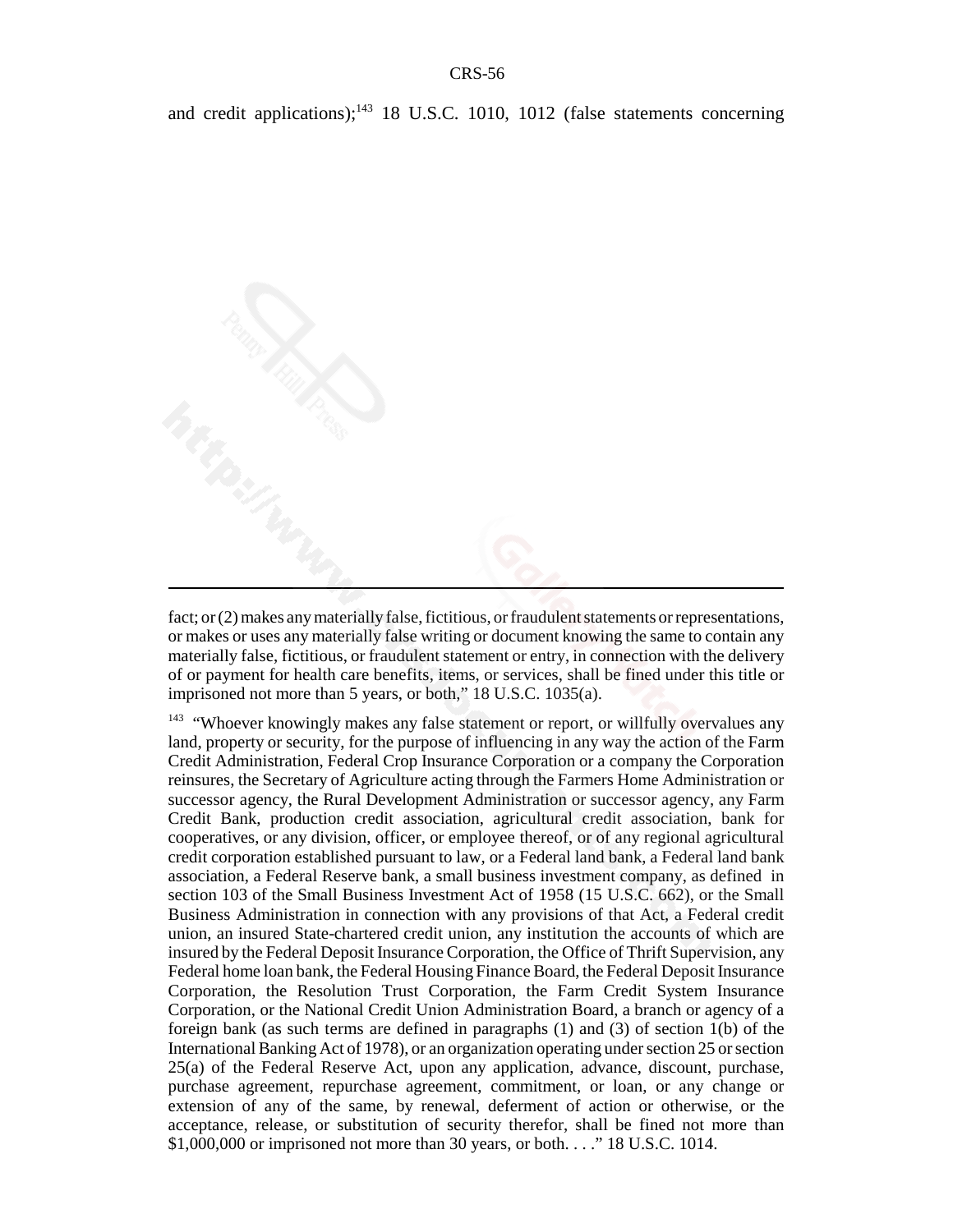various HUD transactions);<sup>144</sup> and 18 U.S.C. 287 (false claims against the United States). $^{145}$ 

**Bank fraud.** Although less numerous, several federal criminal laws outlaw defrauding financial institutions in language similar to the prohibitions against defrauding the United States: e.g.,  $18$  U.S.C.  $1344$  (bank fraud);<sup>146</sup> 18 U.S.C. 656 (theft or embezzlement by bank officers or employees); $^{147}$  18 U.S.C. 657 (theft or

<sup>144</sup> "Whoever, for the purpose of obtaining any loan or advance of credit from any person, partnership, association, or corporation with the intent that such loan or advance of credit shall be offered to or accepted by the Department of Housing and Urban Development for insurance, or for the purpose of obtaining any extension or renewal of any loan, advance of credit, or mortgage insured by such Department, or the acceptance, release, or substitution of any security on such a loan, advance of credit, or for the purpose of influencing in any way the action of such Department, makes, passes, utters, or publishes any statement, knowing the same to be false, or alters, forges, or counterfeits any instrument, paper, or document, or utters, publishes, or passes as true any instrument, paper, or document, knowing it to have been altered, forged, or counterfeited, or willfully overvalues any security, asset, or income, shall be fined under this title or imprisoned not more than two years, or both," 18 U.S.C. 1010.

"Whoever, with intent to defraud, makes any false entry in any book of the Department of Housing and Urban Development or makes any false report or statement to or for such Department; or whoever receives any compensation, rebate, or reward, with intent to defraud such Department or with intent unlawfully to defeat its purposes; or whoever induces or influences such Department to purchase or acquire any property or to enter into any contract and willfully fails to disclose any interest which he has in such property or in the property to which such contract relates, or any special benefit which he expects to receive as a result of such contract – shall be fined under this title or imprisoned not more than one year, or both," 18 U.S.C. 1012.

<sup>145</sup> "Whoever makes or presents to any person or officer in the civil, military, or naval service of the United States, or to any department or agency thereof, any claim upon or against the United States, or any department or agency thereof, knowing such claim to be false, fictitious, or fraudulent, shall be imprisoned not more than five years and shall be subject to a fine in the amount provided in this title," 18 U.S.C. 287; see generally, *Nineteenth Survey of White Collar Crime: False Claims*, 41 AMERICAN CRIMINAL LAW REVIEW 527 (2004).

<sup>146</sup> "Whoever knowingly executes, or attempts to execute, a scheme or artifice  $- (1)$  to defraud a financial institution; or (2) to obtain any of the moneys, funds, credits, assets, securities, or other property owned by, or under the custody or control of, a financial institution, by means of false or fraudulent pretenses, representations, or promises – shall be fined not more than \$1,000,000 or imprisoned not more than 30 years, or both," 18 U.S.C. 1344; see generally, *Nineteenth Survey of White Collar Crime: Financial Institutions Fraud*, 41 AMERICAN CRIMINAL LAW REVIEW 671 (2004).

<sup>147</sup> "Whoever, being an officer, director, agent or employee of, or connected in any capacity with any Federal Reserve bank, member bank, depository institution holding company, national bank, insured bank, branch or agency of a foreign bank, or organization operating under section 25 or section 25(a) of the Federal Reserve Act, or a receiver of a national bank, insured bank, branch, agency, or organization or any agent or employee of the receiver, or a Federal Reserve Agent, or an agent or employee of a Federal Reserve Agent or of the Board of Governors of the Federal Reserve System, embezzles, abstracts, purloins or willfully misapplies any of the moneys, funds or credits of such bank, branch, agency, or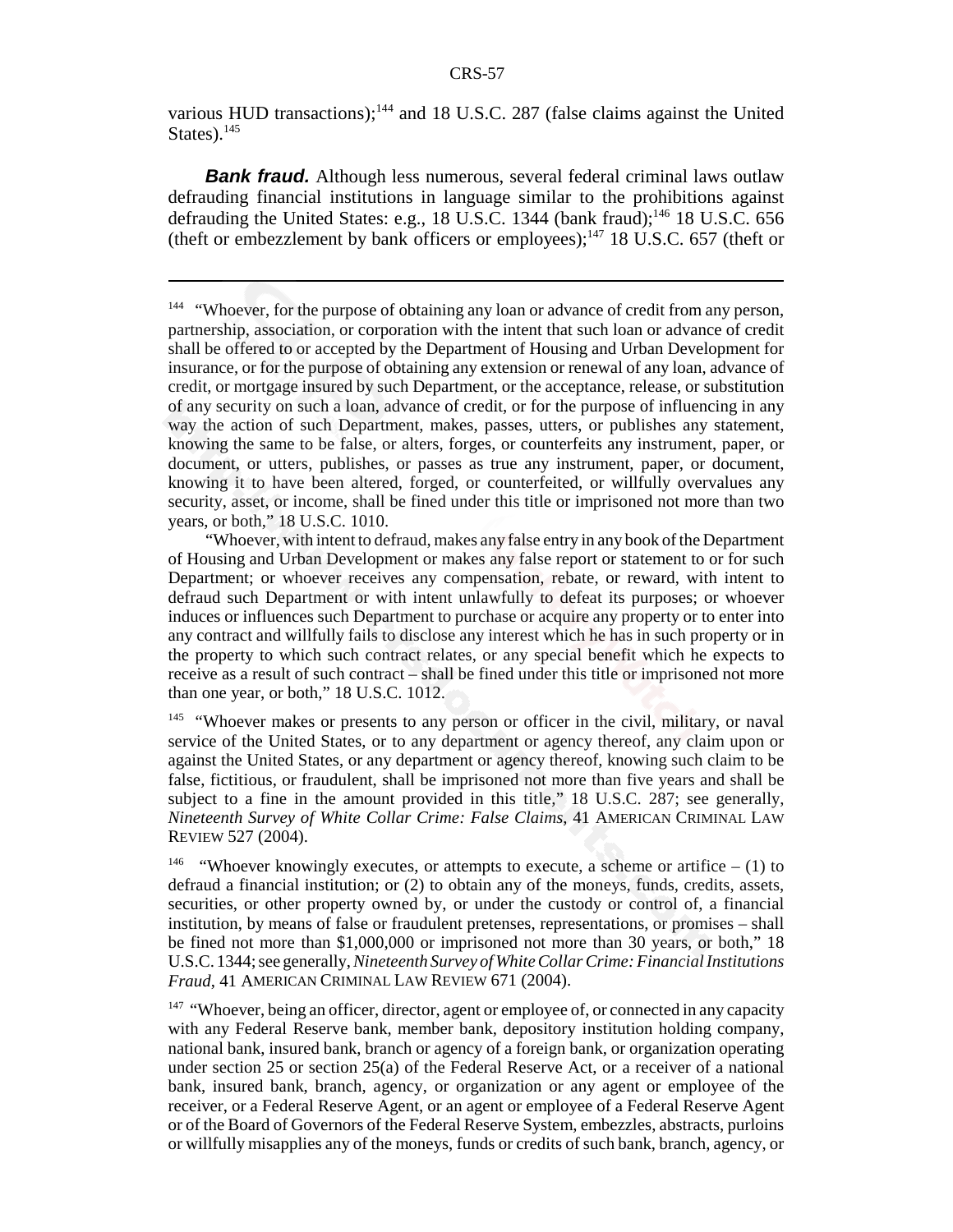embezzlement by officer or employee of lending, credit and insurance institutions);  $^{148}$ 18 U.S.C. 1005 (false entries bank officers or employees);<sup>149</sup> 18 U.S.C. 1006 (false

organization or holding company or any moneys, funds, assets or securities intrusted to the custody or care of such bank, branch, agency, or organization, or holding company or to the custody or care of any such agent, officer, director, employee or receiver, shall be fined not more than \$1,000,000 or imprisoned not more than 30 years, or both: but if the amount embezzled, abstracted, purloined or misapplied does not exceed \$1,000, he shall be fined under this title or imprisoned not more than one year, or both. . . ." 18 U.S.C. 656.

<sup>148</sup> "Whoever, being an officer, agent or employee of or connected in any capacity with the Federal Deposit Insurance Corporation, National Credit Union Administration, Office of Thrift Supervision, the Resolution Trust Corporation, any Federal home loan bank, the Federal Housing Finance Board, Farm Credit Administration, Department of Housing and Urban Development, Federal Crop Insurance Corporation, the Secretary of Agriculture acting through the Farmers Home Administration or successor agency, the Rural Development Administration or successor agency or the Farm Credit System Insurance Corporation, a Farm Credit Bank, a bank for cooperatives or any lending, mortgage, insurance, credit or savings and loan corporation or association authorized or acting under the laws of the United States or any institution, other than an insured bank (as defined in section 656), the accounts of which are insured by the Federal Deposit Insurance Corporation or by the National Credit Union Administration Board or any small business investment company, or any community development financial institution receiving financial assistance under the Riegle Community Development and Regulatory Improvement Act of 1994, and whoever, being a receiver of any such institution, or agent or employee of the receiver, embezzles, abstracts, purloins or willfully misapplies any moneys, funds, credits, securities or other things of value belonging to such institution, or pledged or otherwise intrusted to its care, shall be fined not more than \$1,000,000 or imprisoned not more than 30 years, or both; but if the amount or value embezzled, abstracted, purloined or misapplied does not exceed \$1,000, he shall be fined under this title or imprisoned not more than one year, or both," 18 U.S.C. 657.

<sup>149</sup> "Whoever, being an officer, director, agent or employee of any Federal Reserve bank, member bank, depository institution holding company, national bank, insured bank, branch or agency of a foreign bank, or organization operating under section 25 or section 25(a) of the Federal Reserve Act, without authority from the directors of such bank, branch, agency, or organization or company, issues or puts in circulation any notes of such bank, branch, agency, or organization or company; or whoever, without such authority, makes, draws, issues, puts forth, or assigns any certificate of deposit, draft, order, bill of exchange, acceptance, note, debenture, bond, or other obligation, or mortgage, judgment or decree; or whoever makes any false entry in any book, report, or statement of such bank, company, branch, agency, or organization with intent to injure or defraud such bank, company, branch, agency, or organization, or any other company, body politic or corporate, or any individual person, or to deceive any officer of such bank, company, branch, agency, or organization, or the Comptroller of the Currency, or the Federal Deposit Insurance Corporation, or any agent or examiner appointed to examine the affairs of such bank, company, branch, agency, or organization, or the Board of Governors of the Federal Reserve System; [or] whoever with intent to defraud the United States or any agency thereof, or any financial institution referred to in this section, participates or shares in or receives (directly or indirectly) any money, profit, property, or benefits through any transaction, loan, commission, contract, or any other act of any such financial institution – shall be fined not more than \$1,000,000 or imprisoned not more than 30 years, or both. . . ." 18 U.S.C. 1005.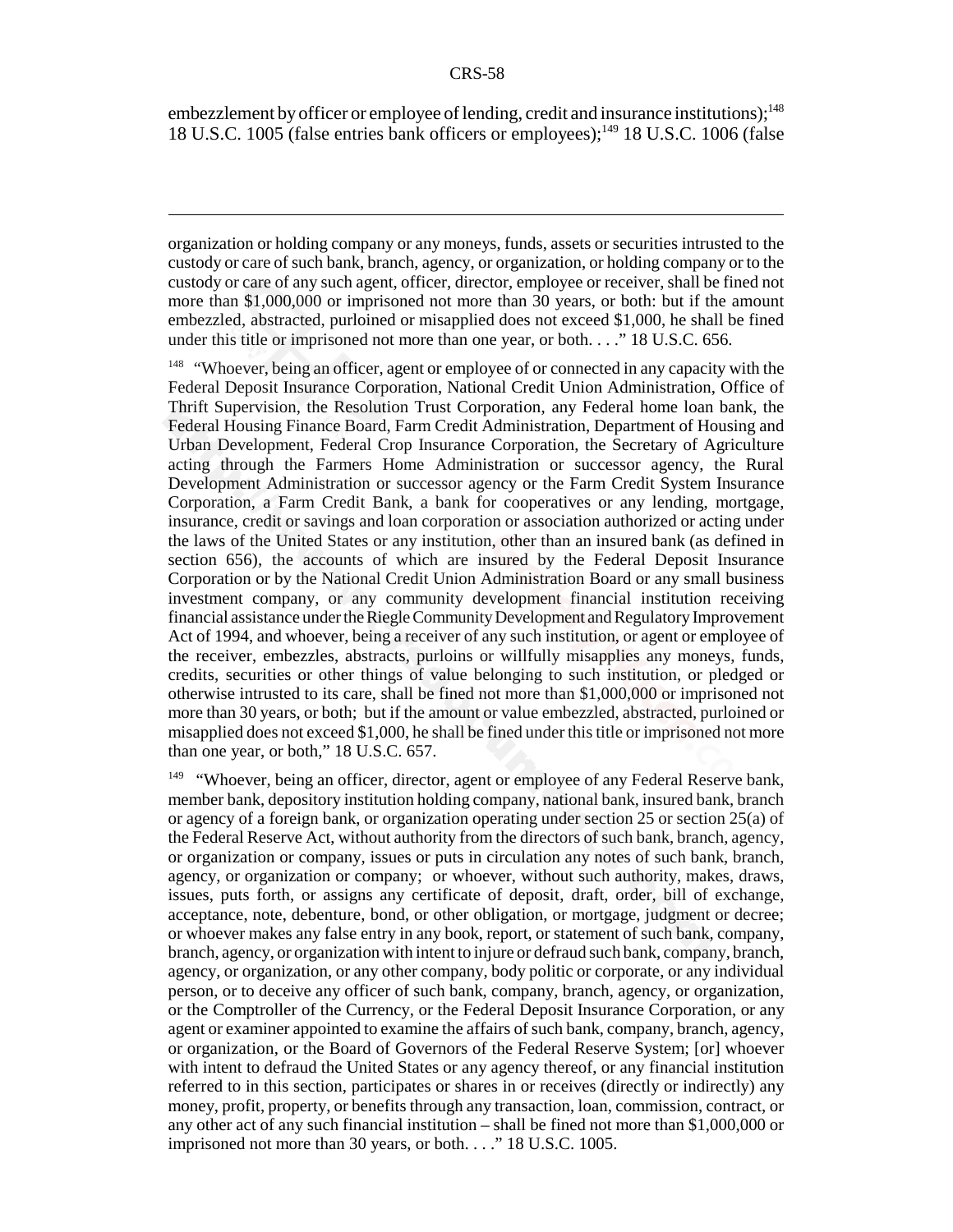entries by officers or employees of federal credit institutions);<sup>150</sup> 18 U.S.C. 1007 (false statements to influence the Federal Deposit Insurance Corporation).151

# *General crimes.*

*CAN-SPAM Act of 2003.* The criminal provisions of the Controlling the Assault of Non-Solicited Pornography and Marketing Act of 2003 (CAN-SPAM), 18 U.S.C. 1037, generally broadens the type of coverage given by section 1030<sup>152</sup> and specifically adds to the federal government's ability to prosecute hackers who use email for fraudulent purposes.<sup>153</sup>

<sup>151</sup> "Whoever, for the purpose of influencing in any way the action of the Federal Deposit Insurance Corporation, knowingly makes or invites reliance on a false, forged, or counterfeit statement, document, or thing shall be fined not more than \$1,000,000 or imprisoned not more than 30 years, or both," 18 U.S.C. 1007.

 $152$  18 U.S.C. 1037(a)(1) provides that anyone who affects interstate commerce and knowingly "accesses a protected computer without authorization, and intentionally initiates the transmission of multiple commercial electronic messages from or through such computer...or conspires to do so, shall be punished as provided in subsection (b)." CAN-SPAM thus overlaps in some part the general trespassing in government cyberspace provisions found in  $1030(a)(3)$ . This statute also offers much broader protection to both private and government computers because it does not require that the hacker "obtained information" (1030(a)(1)  $\&(2)$ ), obtained anything of value (1030(a)(4)), or caused any damage (1030(a)(5)).

<sup>153</sup> "(a) In general.--Whoever, in or affecting interstate or foreign commerce, knowingly--(1) accesses a protected computer without authorization, and intentionally initiates the transmission of multiple commercial electronic mail messages from or through such

<sup>&</sup>lt;sup>150</sup> "Whoever, being an officer, agent or employee of or connected in any capacity with the Federal Deposit Insurance Corporation, National Credit Union Administration, Office of Thrift Supervision, any Federal home loan bank, the Federal Housing Finance Board, the Resolution Trust Corporation, Farm Credit Administration, Department of Housing and Urban Development, Federal Crop Insurance Corporation, the Secretary of Agriculture acting through the Farmers Home Administration or successor agency, the Rural Development Administration or successor agency, or the Farm Credit System Insurance Corporation, a Farm Credit Bank, a bank for cooperatives or any lending, mortgage, insurance, credit or savings and loan corporation or association authorized or acting under the laws of the United States or any institution, other than an insured bank (as defined in section 656), the accounts of which are insured by the Federal Deposit Insurance Corporation, or by the National Credit Union Administration Board, or any small business investment company, with intent to defraud any such institution or any other company, body politic or corporate, or any individual, or to deceive any officer, auditor, examiner or agent of any such institution or of department or agency of the United States, makes any false entry in any book, report or statement of or to any such institution, or without being duly authorized, draws any order or bill of exchange, makes any acceptance, or issues, puts forth or assigns any note, debenture, bond or other obligation, or draft, bill of exchange, mortgage, judgment, or decree, or, with intent to defraud the United States or any agency thereof, or any corporation, institution, or association referred to in this section, participates or shares in or receives directly or indirectly any money, profit, property, or benefits through any transaction, loan, commission, contract, or any other act of any such corporation, institution, or association, shall be fined not more than \$1,000,000 or imprisoned not more than 30 years, or both," 18 U.S.C. 1006.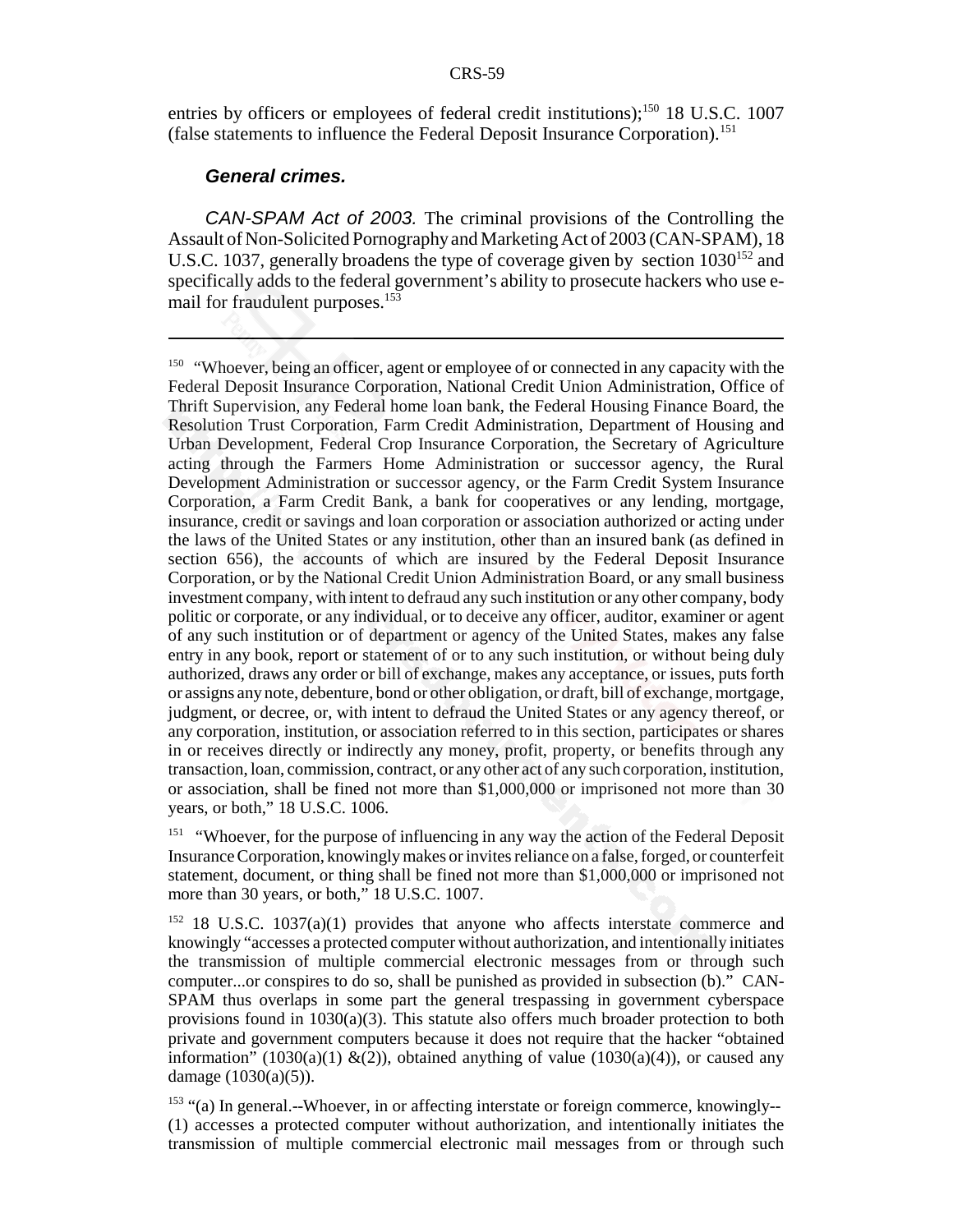Five different crimes are described by section 1037, and all include the elements of "affecting interstate or foreign commerce" as well as knowingly and intentionally doing the crimes, 18 U.S.C. 1037(a). The crimes include: (1) accessing a protected computer<sup>154</sup> and sending multiple<sup>155</sup> e-mail messages from that computer,  $1037(a)(1)$ ; (2) using a protected computer to transmit commercial e-mails with the intent to "deceive or mislead recipients" about their origin,  $1037(a)(2)$ ; (3) falsifying header information<sup>156</sup> and sending messages under the false information,  $1037(a)(3)$ ; (4) registering for 5 or more e-mail accounts or two or more domain names using false identity information and sending multiple commercial e-mails therefrom, 1037(a)(4); falsely representing oneself to be the legitimate registrant of 5 or more Internet addresses and sending multiple commercial e-mails therefrom, 1037(a)(5).

Thus, a hacker who accesses a computer without authorization and generates spam, fraudulently falsifies an e-mail or e-mail account, or falsely represents himself to be the legitimate e-mail account owner can be prosecuted under CAN-SPAM.157 The penalties include 5 years imprisonment if done in furtherance of a felony or if the defendant had previously been convicted of one of the crimes described in sections 1030 or 1037. 18 U.S.C. 1037(b)(1).<sup>158</sup> If the defendant violated (a)(1), or

computer, (2) uses a protected computer to relay or retransmit multiple commercial electronic mail messages, with the intent to deceive or mislead recipients, or any Internet access service, as to the origin of such messages, (3) materially falsifies header information in multiple commercial electronic mail messages and intentionally initiates the transmission of such messages, (4) registers, using information that materially falsifies the identity of the actual registrant, for five or more electronic mail accounts or online user accounts or two or more domain names, and intentionally initiates the transmission of multiple commercial electronic mail messages from any combination of such accounts or domain names, or (5) falsely represents oneself to be the registrant or the legitimate successor in interest to the registrant of 5 or more Internet Protocol addresses, and intentionally initiates the transmission of multiple commercial electronic mail messages from such addresses, or conspires to do so, shall be punished as provided in subsection (b)." 18 U.S.C. 1037. For more information on CAN-SPAM, see Smith, *"Spam": An Overview of Issues Concerning Electronic Mail*, CRS. REP. No. RL 31953 (Mar. 23, 2005).

<sup>154</sup> CAN-SPAM defers to the definition given in 1030(e). 15 U.S.C. 7702(13).

<sup>155</sup> "Multiple" is defined as meaning more than 100 e-mail messages in one month or more than 1,000 in one year. 18 U.S.C. 1037 (d)(3).

<sup>156</sup> "Header Information" is defined as "the source, destination, and routing information attached to an electronic mail message, including the originating domain name and originating electronic mail address, and any other information that appears in the line identifying, or purporting to identify, a person initiating the message," 15 U.S.C. 7702(8).

<sup>157</sup> Because subsections (a)(2) through (a)(5) do not require the government to prove "unauthorized access", in any situations in which a hacker merely exceeds authorized access, or where this element is difficult to prove, if the defendant also sends misleading, fraudulent, multiple commercial e-mails then he is guilty of a felony.

<sup>158</sup> "(b) Penalties.– The punishment for an offense under subsection (a) is–(1) a fine under this title, imprisonment for not more than 5 years, or both, if– (A) the offense is committed in furtherance of any felony under the laws of the United States or of any State; or (B) the defendant has previously been convicted under this section or section 1030, or under the law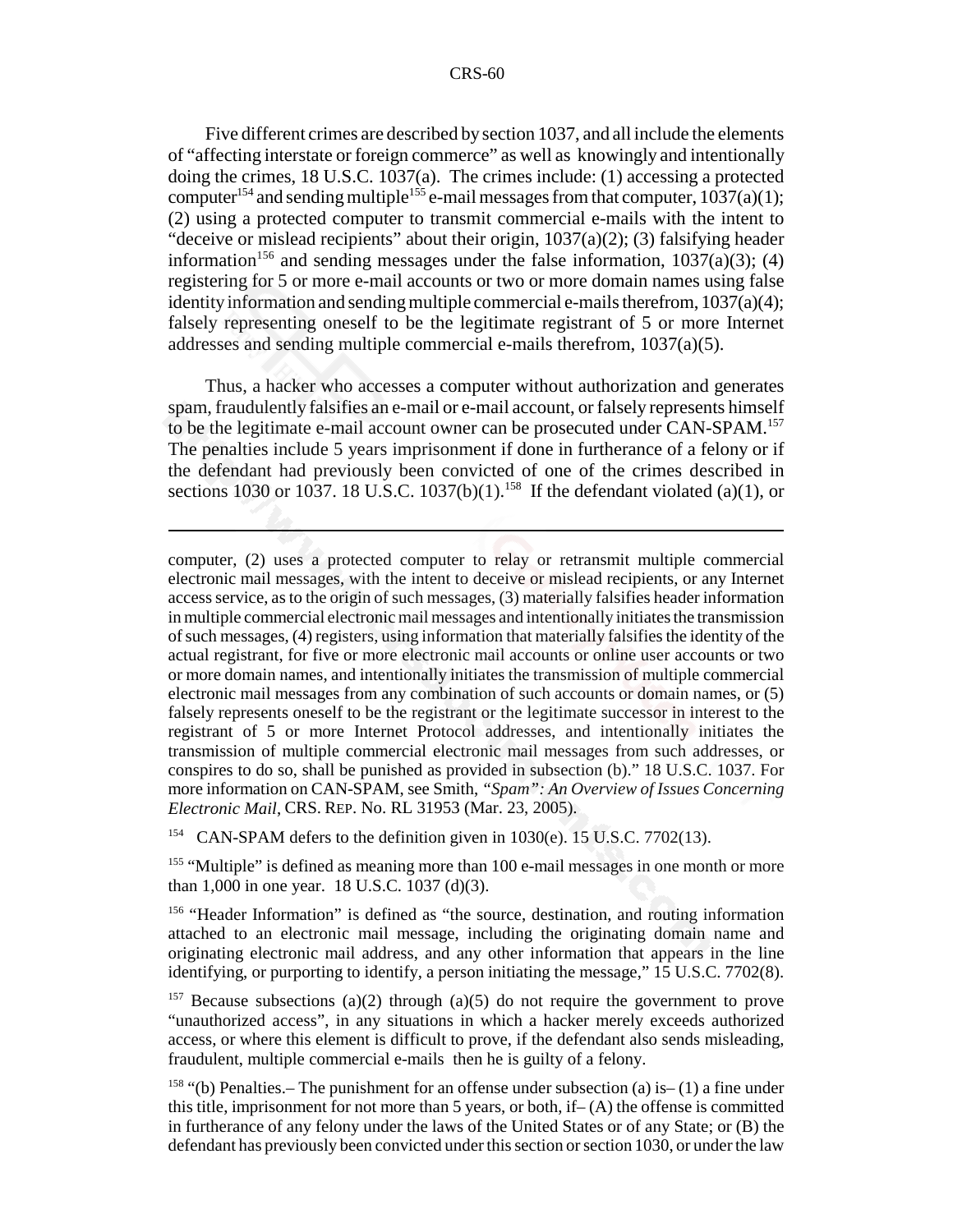the victim experienced financial loss of more than \$5,000, or the hacker obtained more than \$5000, or the volume of e-mails sent or falsified registrations exceed a certain threshold, or the defendant is deemed the leader of a of a group of individuals violating the statute then the penalty increases to 3 years. 18 U.S.C. 1037(b)(2) "[I]n any other case" the penalty is 1 year imprisonment, 18 U.S.C.  $1037(b)(3)$ .<sup>159</sup> For all variations of the above described violations, the defendant is subject to a fine of no more than \$250,000, 18 U.S.C. 3751; 18 U.S.C. 1037(b).

*Copyright infringement.* Computer software programs are ordinarily protected by copyright which generally precludes copying of the protected material except with the consent of the holder of the copyright. Willful copyright infringement for purposes of commercial advantage or private financial gain is a federal crime, 17 U.S.C. 506.

The copyright infringement provisions long imposed no impediment to those who denigrate the value of copyright protection by making protected material

of any State for conduct involving the transmission of multiple commercial electronic mail messages or unauthorized access to a computer system; (2) a fine under this title, imprisonment for not more than 3 years, or both,  $if_{-}(A)$  the offense is an offense under subsection (a)(1); (B) the offense is an offense under subsection (a)(4) and involved 20 or more falsified electronic mail or online user account registrations, or 10 or more falsified domain name registrations; (C) the volume of electronic mail messages transmitted in furtherance of the offense exceeded 2,500 during any 24-hour period, 25,000 during any 30-day period, or 250,000 during any 1-year period; (D) the offense caused loss to one or more persons aggregating \$5,000 or more in value during any 1-year period; (E) as a result of the offense any individual committing the offense obtained anything of value aggregating \$5,000 or more during any 1-year period; or (F) the offense was undertaken by the defendant in concert with three or more other persons with respect to whom the defendant occupied a position of organizer or leader; and (3) a fine under this title or imprisonment for not more than 1 year, or both, in any other case."18 U.S.C. 1037(b).

<sup>&</sup>lt;sup>159</sup> "(b) Penalties.– The punishment for an offense under subsection (a) is--(1) a fine under this title, imprisonment for not more than 5 years, or both, if--(A) the offense is committed in furtherance of any felony under the laws of the United States or of any State; or (B) the defendant has previously been convicted under this section or section 1030, or under the law of any State for conduct involving the transmission of multiple commercial electronic mail messages or unauthorized access to a computer system; (2) a fine under this title, imprisonment for not more than 3 years, or both,  $if-(A)$  the offense is an offense under subsection (a)(1); (B) the offense is an offense under subsection (a)(4) and involved 20 or more falsified electronic mail or online user account registrations, or 10 or more falsified domain name registrations; (C) the volume of electronic mail messages transmitted in furtherance of the offense exceeded 2,500 during any 24-hour period, 25,000 during any 30-day period, or 250,000 during any 1-year period; (D) the offense caused loss to one or more persons aggregating \$5,000 or more in value during any 1-year period; (E) as a result of the offense any individual committing the offense obtained anything of value aggregating \$5,000 or more during any 1-year period; or (F) the offense was undertaken by the defendant in concert with three or more other persons with respect to whom the defendant occupied a position of organizer or leader; and (3) a fine under this title or imprisonment for not more than 1 year, or both, in any other case."18 U.S.C. 1037(b).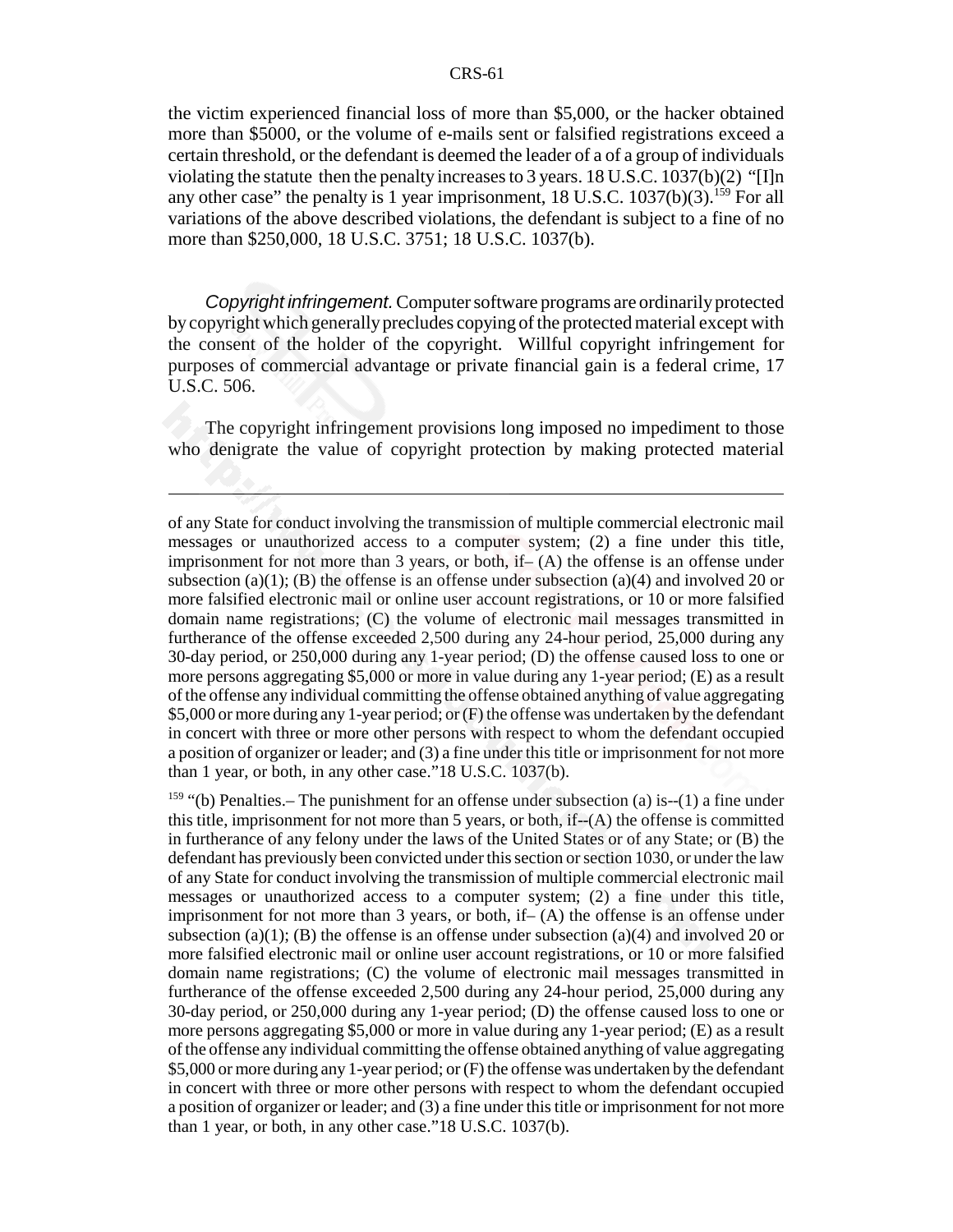publicly available on the Internet as long as they do not so for purposes of commercial advantage or financial gain.<sup>160</sup> That is no longer the case. Congress has supplemented the financial component of the infringement prohibition with a proscription against infringement whose piracy involves more than \$1000.161 It also

<sup>160</sup> The Supreme Court has refused to allow the interstate stolen property statute, 18 U.S.C. 2314, to be used to supplement copyright law, *Dowling v. United States*, 473 U.S. 207 (1985). And at least one lower federal court has refused to allow the wire fraud statute, 18 U.S.C. 1343, to used to prosecute a electronic bulletin board operator who invited others to post copyright protected software to the bulletin board from which it might be download without charge thereby denying the copyright holders millions of dollars in royalties, *United States v. LaMacchia*, 871 F.Supp. 535 (D.Mass. 1994); see discussion in Heymann, *Legislating Computer Crime*, 34 HARVARD JOURNAL OF LEGISLATION 373 (1997).

<sup>161</sup> (1) In general.— Any person who willfully infringes a copyright shall be punished as provided under section 2319 of title 18, if the infringement was committed--(A) for purposes of commercial advantage or private financial gain; (B) by the reproduction or distribution, including by electronic means, during any 180-day period, of 1 or more copies or phonorecords of 1 or more copyrighted works, which have a total retail value of more than \$1,000; or (C) by the distribution of a work being prepared for commercial distribution, by making it available on a computer network accessible to members of the public, if such person knew or should have known that the work was intended for commercial distribution.

(2) Evidence.– For purposes of this subsection, evidence of reproduction or distribution of a copyrighted work, by itself, shall not be sufficient to establish willful infringement of a copyright.

(3) Definition.– In this subsection, the term "work being prepared for commercial distribution" means– (A) a computer program, a musical work, a motion picture or other audiovisual work, or a sound recording, if, at the time of unauthorized distribution– (i) the copyright owner has a reasonable expectation of commercial distribution; and (ii) the copies or phonorecords of the work have not been commercially distributed; or (B) a motion picture, if, at the time of unauthorized distribution, the motion picture– (i) has been made available for viewing in a motion picture exhibition facility; and (ii) has not been made available in copies for sale to the general public in the United States in a format intended to permit viewing outside a motion picture exhibition facility," 17 U.S.C. 506(a). See also *United States v. Rothberg*, 222 F. Supp. 2d 1009, 1018 (N.D. Ill. 2002)(stating that it "was partly a desire to plug the perceived LaMacchia gap that motivated Congress to pass the NET Act in December 1997").

Section 2319 provides an array of penalties: "(a) Any person who violates section 506(a) (relating to criminal offenses) of title 17 shall be punished as provided in subsections (b), (c), and (d) and such penalties shall be in addition to any other provisions of title 17 or any other law.

"(b) Any person who commits an offense under section  $506(a)(1)(A)$  of title  $17-(1)$ shall be imprisoned not more than 5 years, or fined in the amount set forth in this title, or both, if the offense consists of the reproduction or distribution, including by electronic means, during any 180-day period, of at least 10 copies or phonorecords, of 1 or more copyrighted works, which have a total retail value of more than \$2,500; (2) shall be imprisoned not more than 10 years, or fined in the amount set forth in this title, or both, if the offense is a second or subsequent offense under paragraph (1); and (3) shall be imprisoned not more than 1 year, or fined in the amount set forth in this title, or both, in any other case.

"(c) Any person who commits an offense under section  $506(a)(1)(B)$  of title  $17-(1)$ shall be imprisoned not more than 3 years, or fined in the amount set forth in this title, or both, if the offense consists of the reproduction or distribution of 10 or more copies or phonorecords of 1 or more copyrighted works, which have a total retail value of \$2,500 or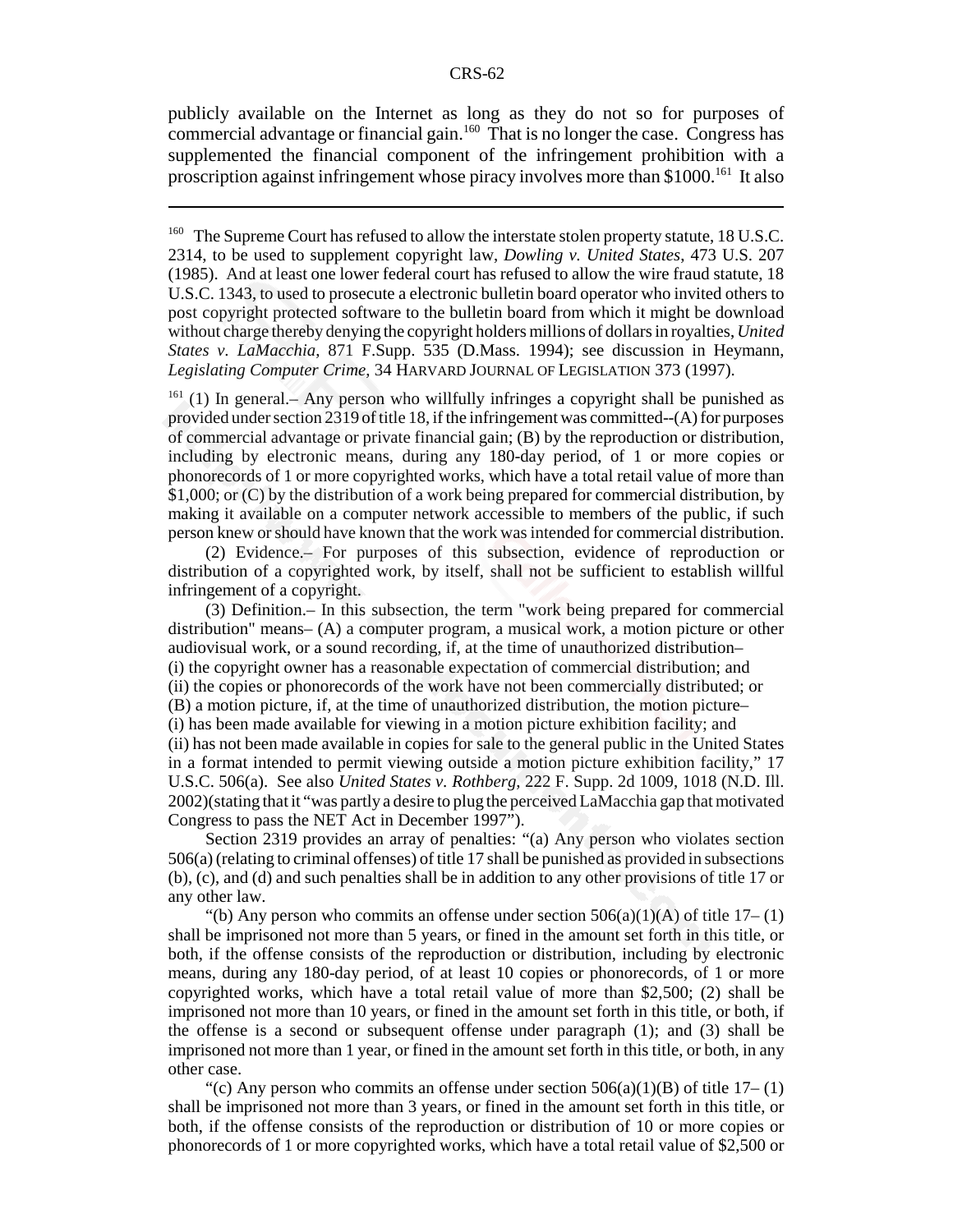added penalties for hacking into copyrighted material for profit or marketing the means to crack the encryption of copyrighted material.<sup>162</sup>

*Attempt, conspiracy, and complicity.* The same general observations concerning attempt, conspiracy and aiding and abetting noted for the simple trespass paragraph apply here. It is a separate crime to attempt to violate paragraph 1030(a)(4), 18 U.S.C. 1030(b). Those who attempt to do so or who aid and abet the violation of another are subject to the same penalties as those commit the substantive offense, 18 U.S.C. 1030(c), 2. The same is true of conspiracies except that

"(d) Any person who commits an offense under section  $506(a)(1)(C)$  of title  $17-(1)$ shall be imprisoned not more than 3 years, fined under this title, or both; (2) shall be imprisoned not more than 5 years, fined under this title, or both, if the offense was committed for purposes of commercial advantage or private financial gain; (3) shall be imprisoned not more than 6 years, fined under this title, or both, if the offense is a second or subsequent offense; and (4) shall be imprisoned not more than 10 years, fined under this title, or both, if the offense is a second or subsequent offense under paragraph (2)," 18 U.S.C. 2319.

<sup>162</sup> "(a) . . . (1)(A) No person shall circumvent a technological measure that effectively controls access to a work protected under this title. . . .

"(b) . . . (1) No person shall manufacture, import, offer to the public, provide, or otherwise traffic in any technology, product, service, device, component, or part thereof, that-- (A) is primarily designed or produced for the purpose of circumventing protection afforded by a technological measure that effectively protects a right of a copyright owner under this title in a work or a portion thereof; (B) has only limited commercially significant purpose or use other than to circumvent protection afforded by a technological measure that effectively protects a right of a copyright owner under this title in a work or a portion thereof; or (C) is marketed by that person or another acting in concert with that person with that person's knowledge for use in circumventing protection afforded by a technological measure that effectively protects a right of a copyright owner under this title in a work or a portion thereof. (2) As used in this subsection  $-(A)$  to 'circumvent protection afforded by a technological measure' means avoiding, bypassing, removing, deactivating, or otherwise impairing a technological measure; and (B) a technological measure 'effectively protects a right of a copyright owner under this title' if the measure, in the ordinary course of its operation, prevents, restricts, or otherwise limits the exercise of a right of a copyright owner under this title. . . ." 17 U.S.C. 1201. This digital copyright law has also been used in tandem with section 1030(a)(2), in a civil case utilizing 1030(g). *Inquiry Management Systems v. Berkshire Information Systems*, 307 F. Supp. 2d 521 (S.D.N.Y. 2004)(court denied a motion to dismiss the 1030 action, and granted the dismissal of the copyright claims).

"Any person who violates section 1201 . . . willfully and for purposes of commercial advantage or private financial gain  $- (1)$  shall be fined not more than \$500,000 or imprisoned for not more than 5 years, or both, for the first offense; and (2) shall be fined not more than \$1,000,000 or imprisoned for not more than 10 years, or both, for any subsequent offense," 17 U.S.C. 1204(a).

more; (2) shall be imprisoned not more than 6 years, or fined in the amount set forth in this title, or both, if the offense is a second or subsequent offense under paragraph (1); and (3) shall be imprisoned not more than 1 year, or fined in the amount set forth in this title, or both, if the offense consists of the reproduction or distribution of 1 or more copies or phonorecords of 1 or more copyrighted works, which have a total retail value of more than \$1,000.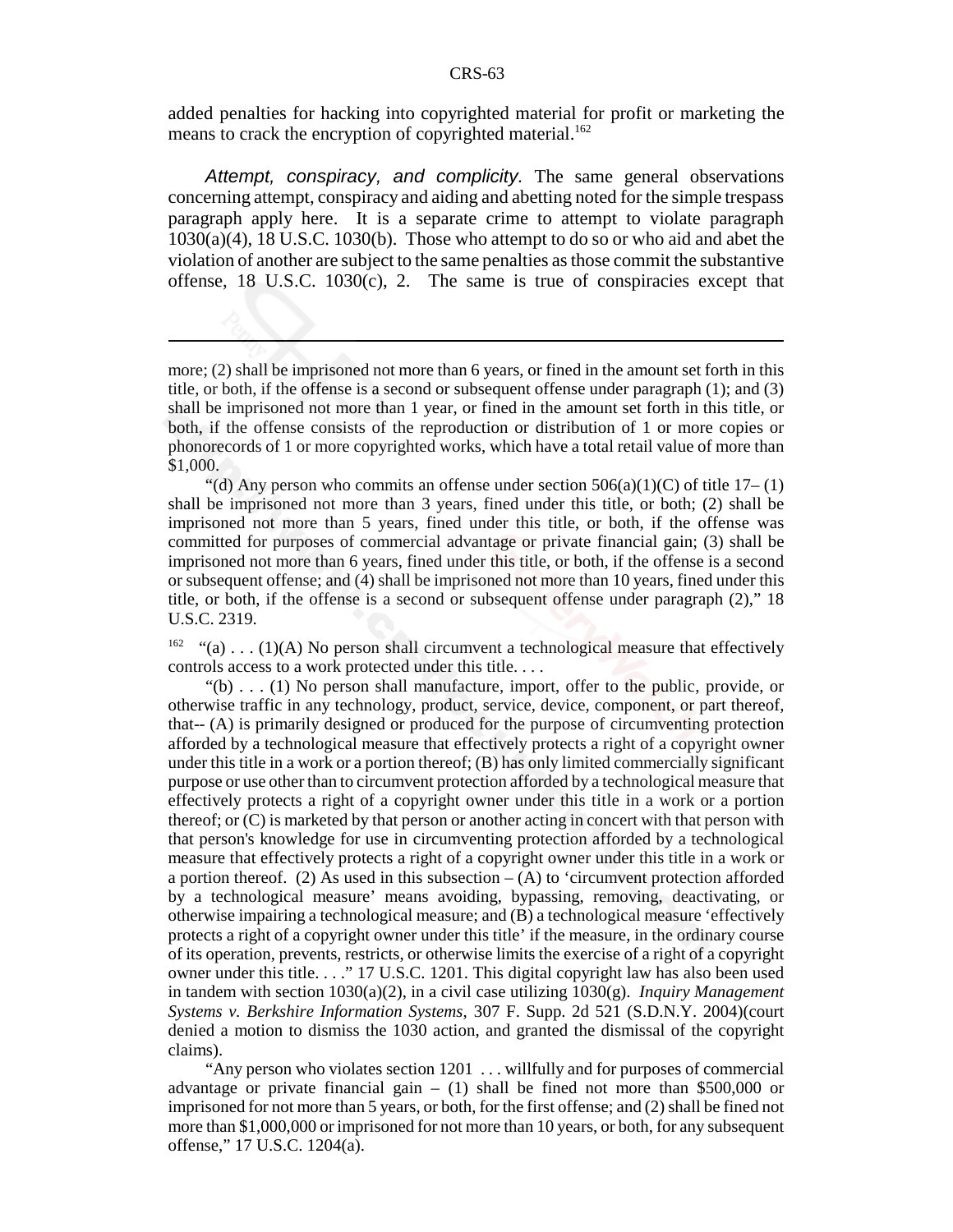conspiracy to commit a felony carries a 5 year maximum of imprisonment, 18 U.S.C. 371.

*Money laundering.*Federal money laundering statutes outlaw depositing the proceedings from various illegal activities in financial institutions, 18 U.S.C. 1957, or plowing the proceedings back in the illicit venture, 18 U.S.C. 1956.<sup>163</sup> Directly or indirectly the predicate offenses ("specific unlawful activity") that will support a money laundering prosecution include section 1030 as well as several of the crimes that may also be implicated whenever paragraph 1030(a)(4) is violated: i.e., theft of government property (18 U.S.C. 641), credit card fraud (18 U.S.C. 1029), interstate transportation of stolen property (18 U.S.C. 2314), receipt of stolen property that has been transported in interstate or foreign commerce (18 U.S.C. 2315), and wire fraud  $(18 \text{ U.S.C. } 1343)$ <sup>164</sup> The elements of the two crimes, 18 U.S.C. 1956 (promoting

<sup>164</sup> Section 641 is specifically listed as a money laundering predicate; sections 1029, 2314, 2315 and 1343 are RICO predicates and the money laundering definition adopts all the RICO predicates as its own. Section 1030 violations are not predicate themselves under either the money laundering statutes or RICO. The RICO predicates are listed *infra* in note 155; the full list of money laundering predicates includes:

 $\mathcal{H}(A)$  any act or activity constituting an offense listed in section 1961(1) of this title except an act which is indictable under subchapter II of chapter 53 of title 31;

"(B) with respect to a financial transaction occurring in whole or in part in the United States, an offense against a foreign nation involving– (i) the manufacture, importation, sale, or distribution of a controlled substance (as such term is defined for the purposes of the Controlled Substances Act); (ii) murder, kidnapping, robbery, extortion, destruction of property by means of explosive or fire, or a crime of violence (as defined in section 16); (iii) fraud, or any scheme or attempt to defraud, by or against a foreign bank (as defined in paragraph 7 of section 1(b) of the International Banking Act of 1978)); (iv) bribery of a public official, or the misappropriation, theft, or embezzlement of public funds by or for the benefit of a public official; (v) smuggling or export control violations involving--(I) an item controlled on the United States Munitions List established under section 38 of the Arms Export Control Act (22 U.S.C. 2778); or (II) an item controlled under regulations under the Export Administration Regulations (15 C.F.R. Parts 730-774); or (vi) an offense with respect to which the United States would be obligated by a multilateral treaty, either to extradite the alleged offender or to submit the case for prosecution, if the offender were found within the territory of the United States;

"(C) any act or acts constituting a continuing criminal enterprise, as that term is defined in section 408 of the Controlled Substances Act (21 U.S.C. 848);

"(D) an offense under section 32 (relating to the destruction of aircraft), section 37 (relating to violence at international airports), 115 (influencing, impeding, or retaliating against a Federal official by threatening or injuring a family member), 152 (concealment of assets; false oaths and claims; bribery), 175c (the variola virus), 215 (commissions or gifts for procuring loans), 351 (congressional or Cabinet officer assassination), any of sections 500 through 503 (certain counterfeiting offenses), 513 (securities of States and private entities), 541 (goods falsely classified), 542 (entry of goods by means of false statements), 545 (smuggling goods into the United States), 549 (removing goods from Customs custody), 641 (public money, property, or records), 656 (theft, embezzlement, or misapplication by

<sup>163</sup> See generally, *Nineteenth Survey of White Collar Crime: Money Laundering*, 41 AMERICAN CRIMINAL LAW REVIEW 887 (2004); Gurulé, *The Money Laundering Control Act of 1986: Creating a New Federal Offense or Merely Affording Federal Prosecutors an Alternative Means of Punishing Specified Unlawful Activity?*, 32 AMERICAN CRIMINAL LAW REVIEW 823 (1995).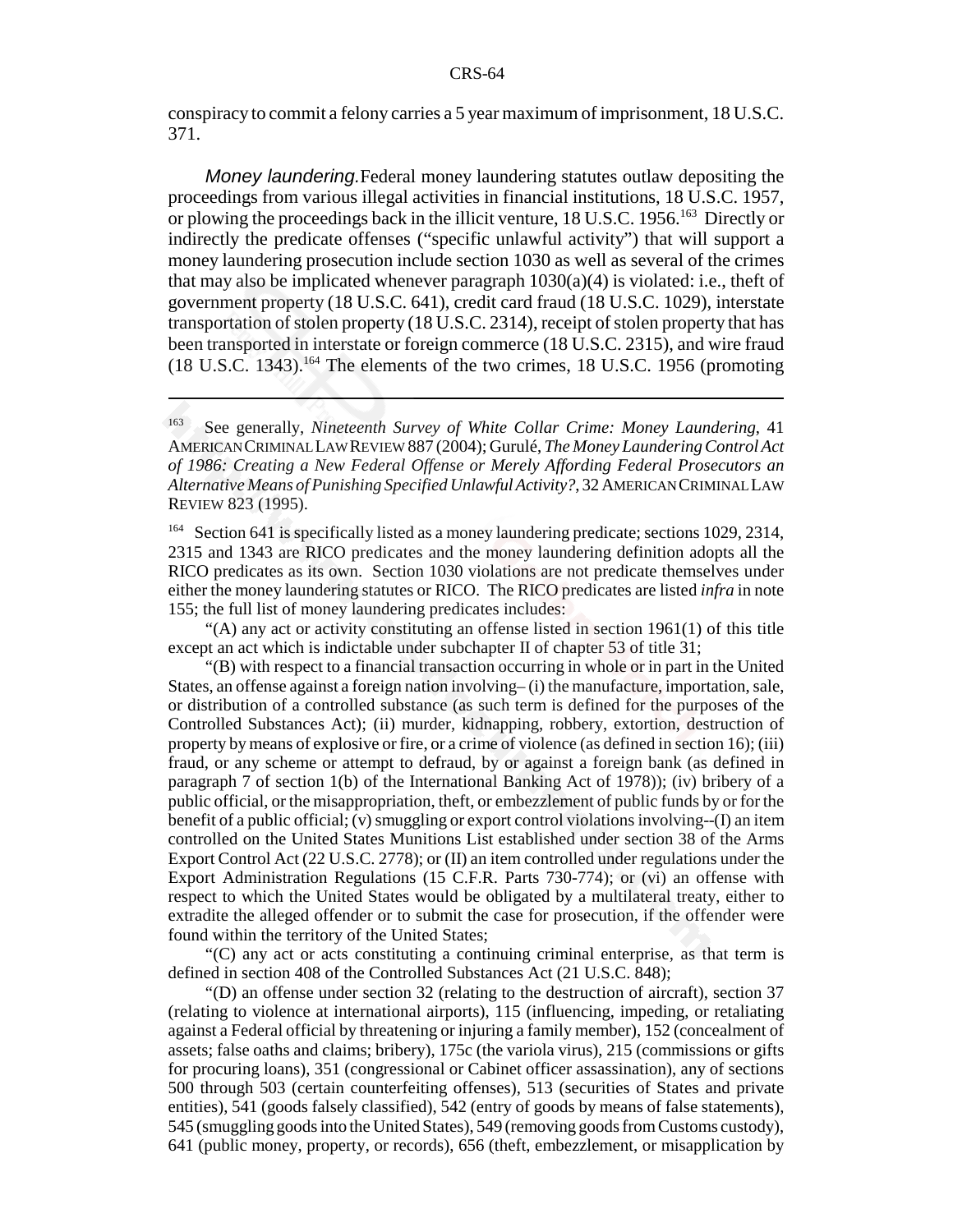specific unlawful activity with the proceeds of unlawful activity) and 18 U.S.C. 1957 (engaging in monetary transactions derived from specified unlawful activity) are as follows. A violation of section 1956 occurs when:

- anyone, conducts or attempts to conduct a financial transaction
- knowingly using the proceeds derived from the theft of government property, or from wire fraud, or from theft or receipt of stolen property transported in interstate or foreign commerce,

bank officer or employee), 657 (lending, credit, and insurance institutions), 658 (property mortgaged or pledged to farm credit agencies), 666 (theft or bribery concerning programs receiving Federal funds), 793, 794, or 798 (espionage), 831 (prohibited transactions involving nuclear materials), 844(f) or (i) (destruction by explosives or fire of Government property or property affecting interstate or foreign commerce), 875 (interstate communications),  $922(1)$  (the unlawful importation of firearms),  $924(n)$  (firearms trafficking), 956 (conspiracy to kill, kidnap, maim, or injure certain property in a foreign country), 1005 (fraudulent bank entries), 1006 (fraudulent Federal credit institution entries), 1007 (fraudulent Federal Deposit Insurance transactions), 1014 (fraudulent loan or credit applications), *section 1030 (computer fraud and abuse)*, 1032 (concealment of assets from conservator, receiver, or liquidating agent of financial institution), 1111 (murder), 1114 (murder of United States law enforcement officials), 1116 (murder of foreign officials, official guests, or internationally protected persons), 1201 (kidnaping), 1203 (hostage taking), 1361 (willful injury of Government property), 1363 (destruction of property within the special maritime and territorial jurisdiction), 1708 (theft from the mail), 1751 (Presidential assassination), 2113 or 2114 (bank and postal robbery and theft), 2280 (violence against maritime navigation), 2281 (violence against maritime fixed platforms), 2319 (copyright infringement), 2320 (trafficking in counterfeit goods and services), *2332 (terrorist acts abroad against United States nationals), 2332a (use of weapons of mass destruction), 2332b (international terrorist acts transcending national boundaries)*, 2332g (missile systems designed to destroy aircraft), 2332h (radiological dispersal devices), or *section 2339A or 2339B (providing material support to terrorists)* of this title, section 46502 of title 49, United States Code, a felony violation of the Chemical Diversion and Trafficking Act of 1988 (precursor and essential chemicals), section 590 of the Tariff Act of 1930 (19 U.S.C. 1590) (aviation smuggling), 422 of the Controlled Substances Act (transportation of drug paraphernalia), 38(c) (criminal violations) of the Arms Export Control Act, 11 (violations) of the Export Administration Act of 1979, 206 (penalties) of the International Emergency Economic Powers Act, 16 (offenses and punishment) of the Trading with the Enemy Act, any felony violation of section 15 of the Food Stamp Act of 1977 [7 U.S.C.A. § 2024] (food stamp fraud) involving a quantity of coupons having a value of not less than \$5,000, any violation of section  $543(a)(1)$  of the Housing Act of 1949 [42 U.S.C.A. § 1490s(a)(1)] (equity skimming), any felony violation of the Foreign Agents Registration Act of 1938, any felony violation of the Foreign Corrupt Practices Act, or section 92 of the Atomic Energy Act of 1954 (42 U.S.C. 2122) (prohibitions governing atomic weapons)

"(E) a felony violation of the Federal Water Pollution Control Act (33 U.S.C. 1251 et seq.), the Ocean Dumping Act (33 U.S.C. 1401 et seq.), the Act to Prevent Pollution from Ships (33 U.S.C. 1901 et seq.), the Safe Drinking Water Act (42 U.S.C. 300f et seq.), or the Resources Conservation and Recovery Act (42 U.S.C. 6901 et seq.); or

"(F) any act or activity constituting an offense involving a Federal health care offense;"18 U.S.C. 1956(c)(7)(emphasis added and repetitive use of the word "section" and phrase "related to" omitted)(sections in italics expire on December 31, 2005 by operation of section 224 of USA PATRIOT ACT, 18 U.S.C. 2510 note).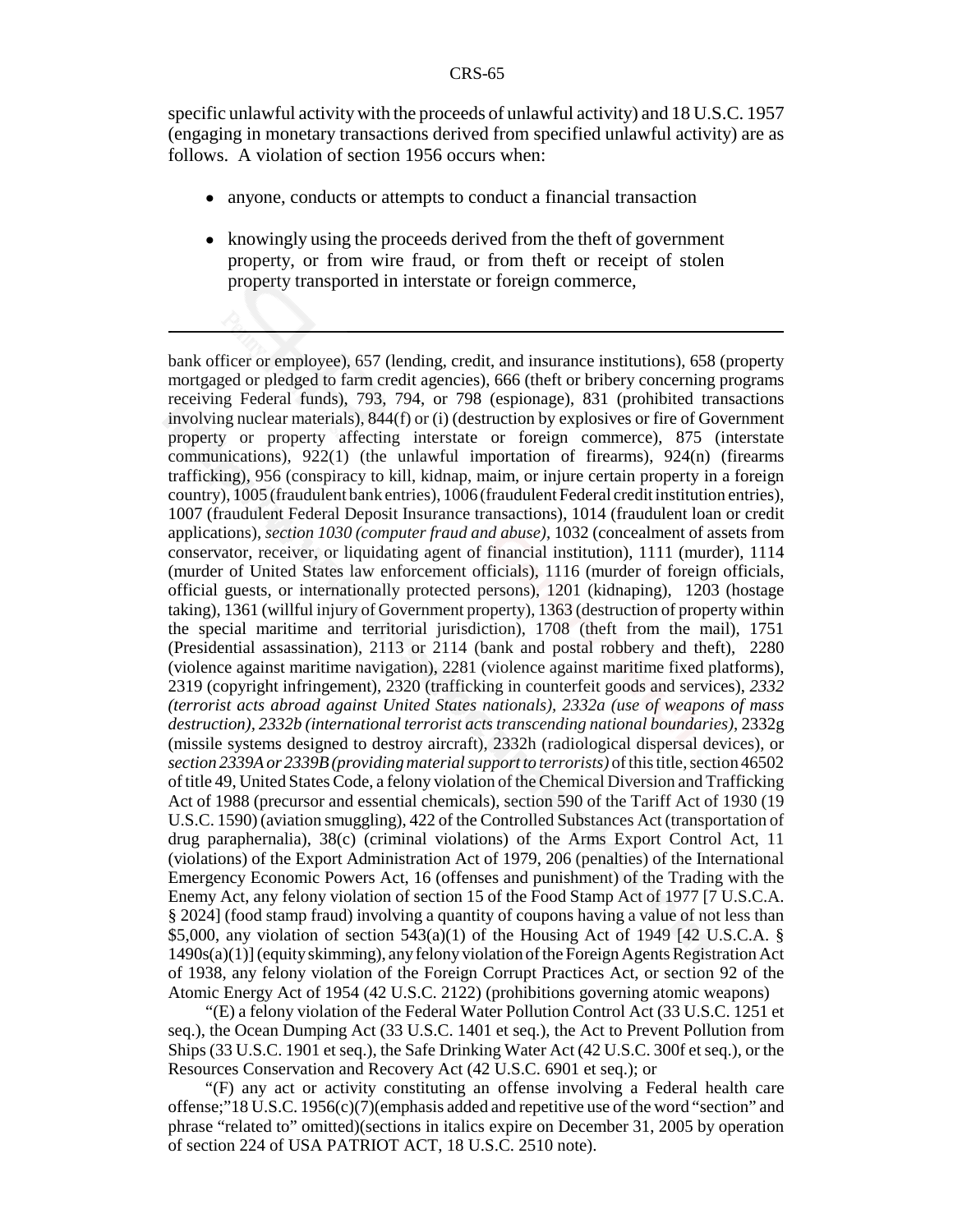- with the intent to promote the theft of government property, wire fraud, or the interstate or foreign transportation or receipt of stolen property.
- or, knowing that the transaction's purpose is to conceal the proceeds of an illegal activity.165

Financial transactions are defined broadly to encompass virtually every possible transfer of wealth,<sup>166</sup> as long as they "in any way or degree affect<sup>[]</sup> interstate or foreign commerce . . . or . . . involving the use of a financial institution which is engaged in, or the activities of which affect, interstate or foreign commerce in any way or degree," 18 U.S.C. 1956(c)(4). The proof required to satisfy this "any way or degree" jurisdictional element, even after *Lopez*, has been characterized as "de minimis," "minimal," "slight," or "incidental."<sup>167</sup>

<sup>166</sup> "(4) the term 'financial transaction' means (A) a transaction\* which in any way or degree affects interstate or foreign commerce (i) involving the movement of funds by wire or other means or (ii) involving one or more monetary instruments,\*\* or (iii) involving the transfer of title to any real property, vehicle, vessel, or aircraft, or (B) a transaction involving the use of a financial institution which is engaged in, or the activities of which affect, interstate or foreign commerce in any way or degree,"  $18$  U.S.C.  $1956(c)(4)$ .

\* "The term 'transaction' includes a purchase, sale, loan, pledge, gift, transfer, delivery, or other disposition, and with respect to a financial institution includes a deposit, withdrawal, transfer between accounts, exchange of currency, loan, extension of credit, purchase or sale of any stock, bond, certificate of deposit, or other monetary instrument, use of a safe deposit box, or any other payment, transfer, or delivery by, through, or to a financial institution, by whatever means effected,"  $18$  U.S.C.  $1956(c)(3)$ .

\*\* "The term 'monetary instruments' means (i) coin or currency of the United States or of any other country, travelers' checks, personal checks, bank checks, and money orders, or (ii) investment securities or negotiable instruments, in bearer form or otherwise in such form that title thereto passes upon delivery,"  $18$  U.S.C. 1956(c)(5).

<sup>&</sup>lt;sup>165</sup> Or in the words of the statute "Whoever, knowing that the property involved in a financial transaction represents the proceeds of some form of unlawful activity, conducts or attempts to conduct such a financial transaction which in fact involves the proceeds of specified unlawful activity  $-(A)(i)$  with the intent to promote the carrying on of specified unlawful activity or  $(B)$  knowing that the transaction is designed in whole or in part-- $(i)$  to conceal or disguise the nature, the location, the source, the ownership, or the control of the proceeds of specified unlawful activity; or(ii) to avoid a transaction reporting requirement under State or Federal law, shall be sentenced to a fine of not more than \$500,000 or twice the value of the property involved in the transaction, whichever is greater, or imprisonment for not more than twenty years, or both,"  $18$  U.S.C.  $1956(a)(1)$ .

<sup>167</sup> *United States v. Ables*, 167 F.3d 1021, 1029 (6th Cir. 1999); *United States v. Owens*, 167 F.3d 739, 755 (1st Cir. 1999); *United States v. Meshack*, 225 F.3d 556, 572 (5th Cir. 2000); *United States v. Oliveros*, 275 F.3d 1299, 1303 (11<sup>th</sup> Cir. 2001; *United States v. Ramerez*, 313 F. Supp. 2d 276, 279 (S.D.N.Y. 2004) In *United States v. Lopez*, 514 U.S. 549 (1995), the United States Supreme Court held that Gun Free School Zone Act, which purported to make it a federal crime to possess a gun in or near a school, failed to claim or exhibit the nexus to interstate or foreign commerce necessary to constitute the valid exercise of Congress' legislative authority under the Constitution's commerce clause.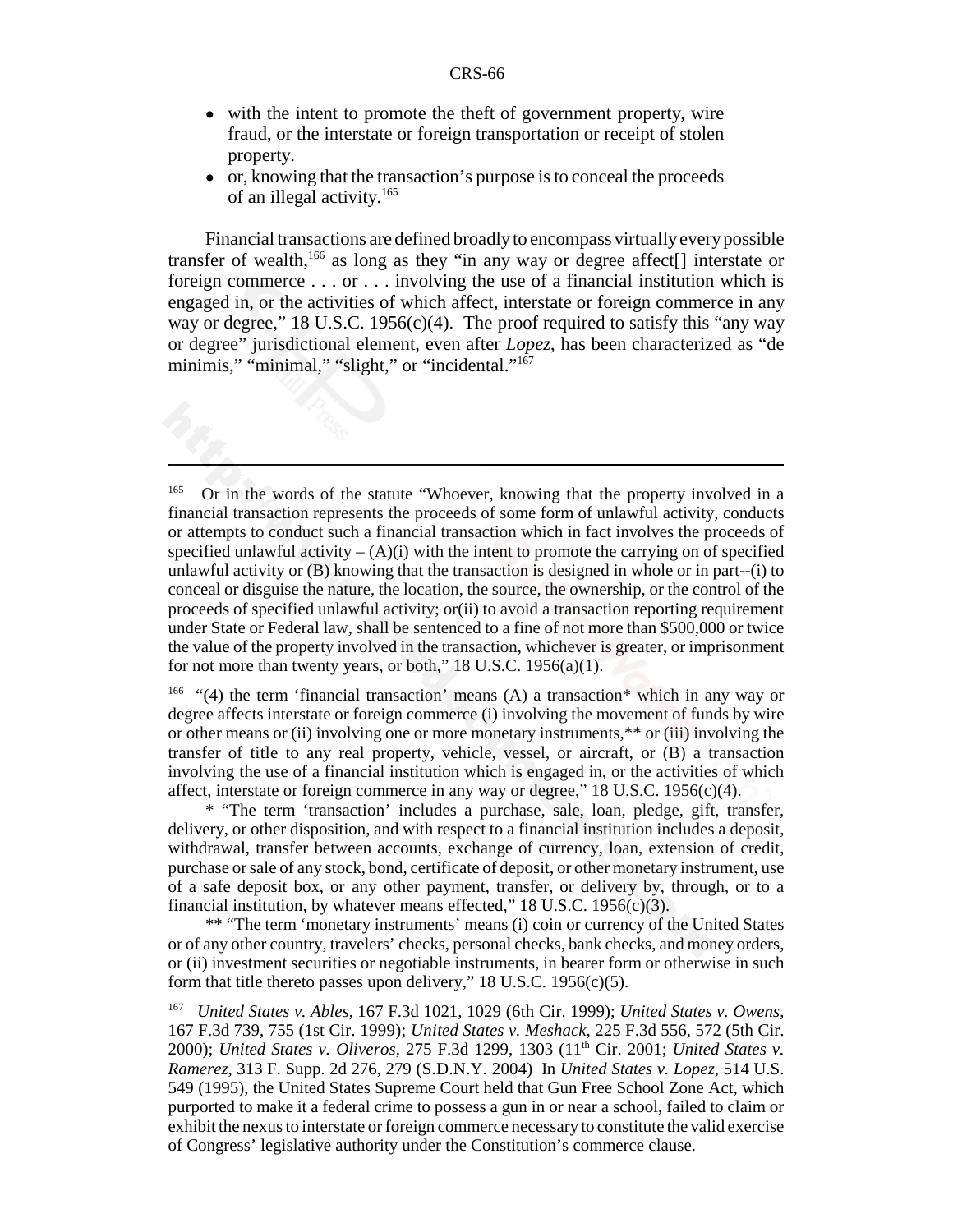To establish "promotion" the government need show little more than that the transaction is intended to further the illicit scheme, activity or business.<sup>168</sup>

"The elements necessary to prove a violation of §1957 are that:

- (1) the defendant engage or attempt to engage
- (2) in a monetary transaction
- (3) in criminally derived property that is of a value greater than \$10,000
- (4) knowing that the property is derived from unlawful activity, and
- (5) the property is, in fact, derived from 'specified unlawful activity.'"169

The predicate offenses are the same as those for section 1956, 18 U.S.C. 1957(f)(3), the meaning of "monetary transaction" closely tracks that of a "financial transaction" in section  $1956$ ,  $170$  and the definition of monetary transaction includes

169 *United States v. Sokolow*, 91 F.3d 396, 408 (3d Cir. 1996); *United States v. Richard*, 234 F.3d 763, 767 (1st Cir. 2000); *United States v. Carucci*, 364 F3d 339,343 (1st Cir. 2004). Or more precisely, "(a) Whoever, in any of the circumstances set forth in subsection (d), knowingly engages or attempts to engage in a monetary transaction in criminally derived property that is of a value greater than \$10,000 and is derived from specified unlawful activity, shall be punished as provided in subsection (b). "(b)(1) Except as provided in paragraph (2), the punishment for an offense under this section is a fine under title 18, United States Code, or imprisonment for not more than ten years or both. (2) The court may impose an alternate fine to that imposable under paragraph (1) of not more than twice the amount of the criminally derived property involved in the transaction.

"(c) In a prosecution for an offense under this section, the Government is not required to prove the defendant knew that the offense from which the criminally derived property was derived was specified unlawful activity.

"(d) The circumstances referred to in subsection (a) are  $-(1)$  that the offense under this section takes place in the United States or in the special maritime and territorial jurisdiction of the United States; or (2) that the offense under this section takes place outside the United States and such special jurisdiction, but the defendant is a United States person (as defined in section 3077 of this title, but excluding the class described in paragraph  $(2)(D)$  of such section). . ." 18 U.S.C. 1957(a)-(d).

<sup>170</sup> "As used in this section – (1) the term 'monetary transaction' means the deposit, withdrawal, transfer, or exchange, in or affecting interstate or foreign commerce, of funds or a monetary instrument (as defined in section  $1956(c)(5)$  of this title) by, through, or to a

<sup>&</sup>lt;sup>168</sup> United States v. Williamson, 339 F.3d 1295, 1302 (11<sup>th</sup> Cir. 2003) (depositing and cashing checks of proceeds of fraud promoted present and future unlawful activities); *United States v. Rivera*, 295 F.3d 461, 469 (5th Cir. 2002)(bank withdrawal of a portion of the proceeds of a fraudulent scheme to pay a co-conspirator his share constituted "promotion"); see also, *United States v. Febus*, 218 F.3d 784, 790 (7th Cir. 1999) (operator of illegal gambling enterprise "promoted" the venture for money laundering purposes by paying off winning customers and thereby ensuring their continued patronage); *United States v. Meshack*, 225 F.3d 556, 573 (5th Cir. 2000)(defendant's use of drug money to pay the rent on his girlfriend's apartment where drugs were stored and which was used "in an attempt to conceal the conspiracy" was sufficient to establish promotion of the drug trafficking conspiracy); *United States v. Bockius*, 228 F.3d 305, 310 n.8 (3d Cir. 2000)(noting its holding in *United States v. Paramo*, 998 F.2d 1212, 1218 (3d Cir. 1993) (that a rationale jury could have concluded that cashing embezzled IRS checks was intended to promote the antecedent frauds).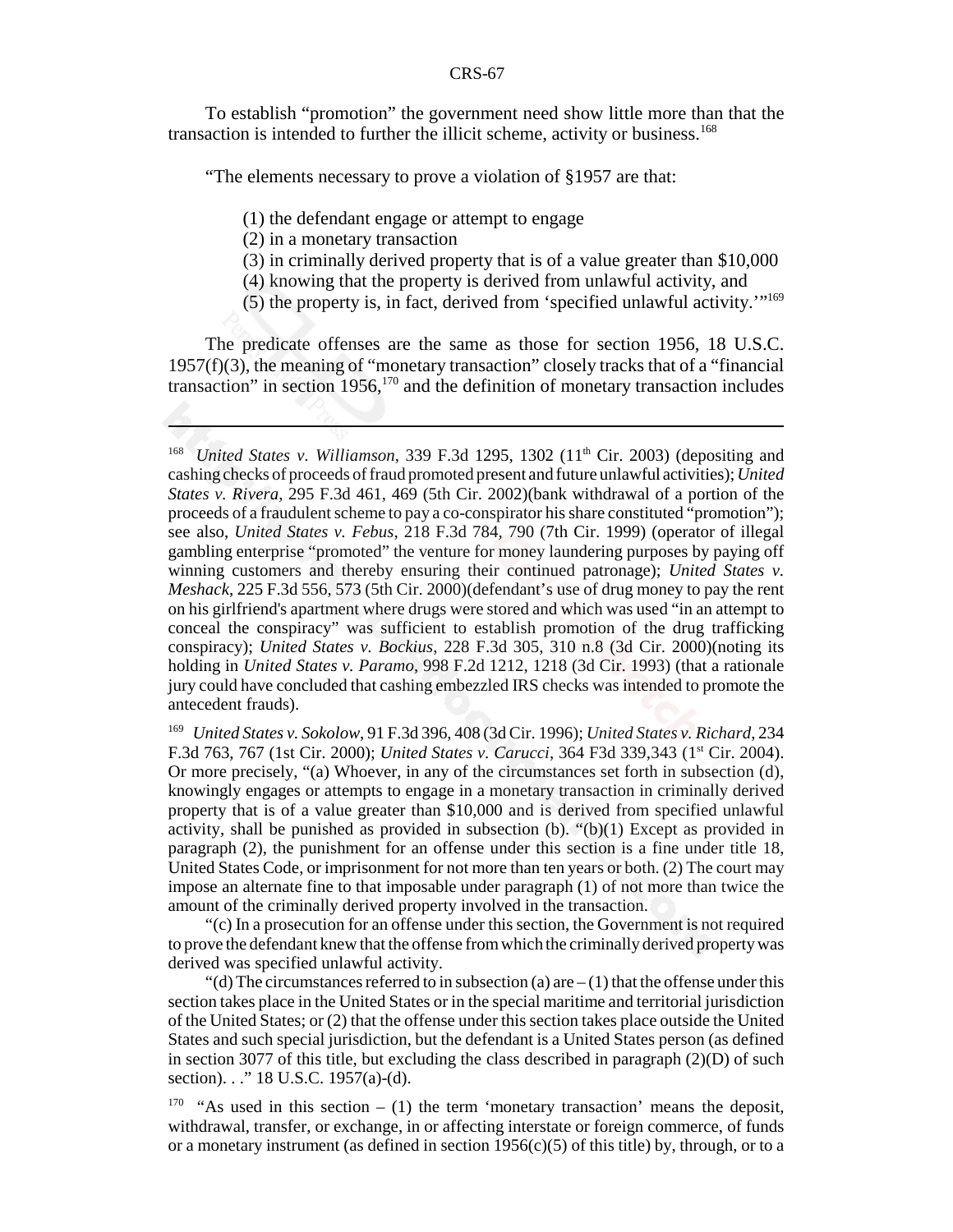the jurisdiction component of the offense, that is, that the transaction occurs "in or affecting interstate or foreign commerce," 18 U.S.C. 1957(f)(1), which requires no more than the de minimis nexus demanded of section 1956.<sup>171</sup>

*RICO.* RICO follows a similar pattern. Any conduct that involves credit card fraud, wire fraud, the interstate transportation of stolen property or money laundering implicates federal Racketeer Influenced and Corrupt Organizations (RICO) provisions, 18 U.S.C. 1961-1965.<sup>172</sup> RICO outlaws the acquiring or conducting the business of a commercial enterprise through the patterned commission of predicate

financial institution (as defined in section 1956 of this title), including any transaction that would be a financial transaction under section  $1956(c)(4)(B)$  of this title, but such term does not include any transaction necessary to preserve a person's right to representation as guaranteed by the sixth amendment to the Constitution," 18 U.S.C. 1957(f)(1).

<sup>171</sup> *United States v. Aramony*, 88 F.3d 1369, 1386 (4th Cir. 1996); *United States v. Kunzman*, 54 F.3d 1522, 1527 (10th Cir. 1995); it is enough, for example, for the government to show that the transaction involved a federally insured bank, *United States v. Benjamin*, 252 F.3d 1, 8 (1st Cir. 2001); *United States v. Ford*, 184 F.3d 566, 583-84 (6th Cir. 1999)*; United States v. Wadena*, 152 F.3d 831, 853 (8th Cir. 1998).

<sup>172</sup> See e.g., *General Motors Corp. v. Lopez de Arriortua*, 948 F.Supp. 670 (E.D.Mich. 1996)(civil RICO plaintiff charged with RICO violations based upon alleged acts of wire fraud and transportation of stolen property in interstate and foreign commerce, inter alia, in a case in which defendants allegedly transported computer disks containing plaintiff's trade secret information).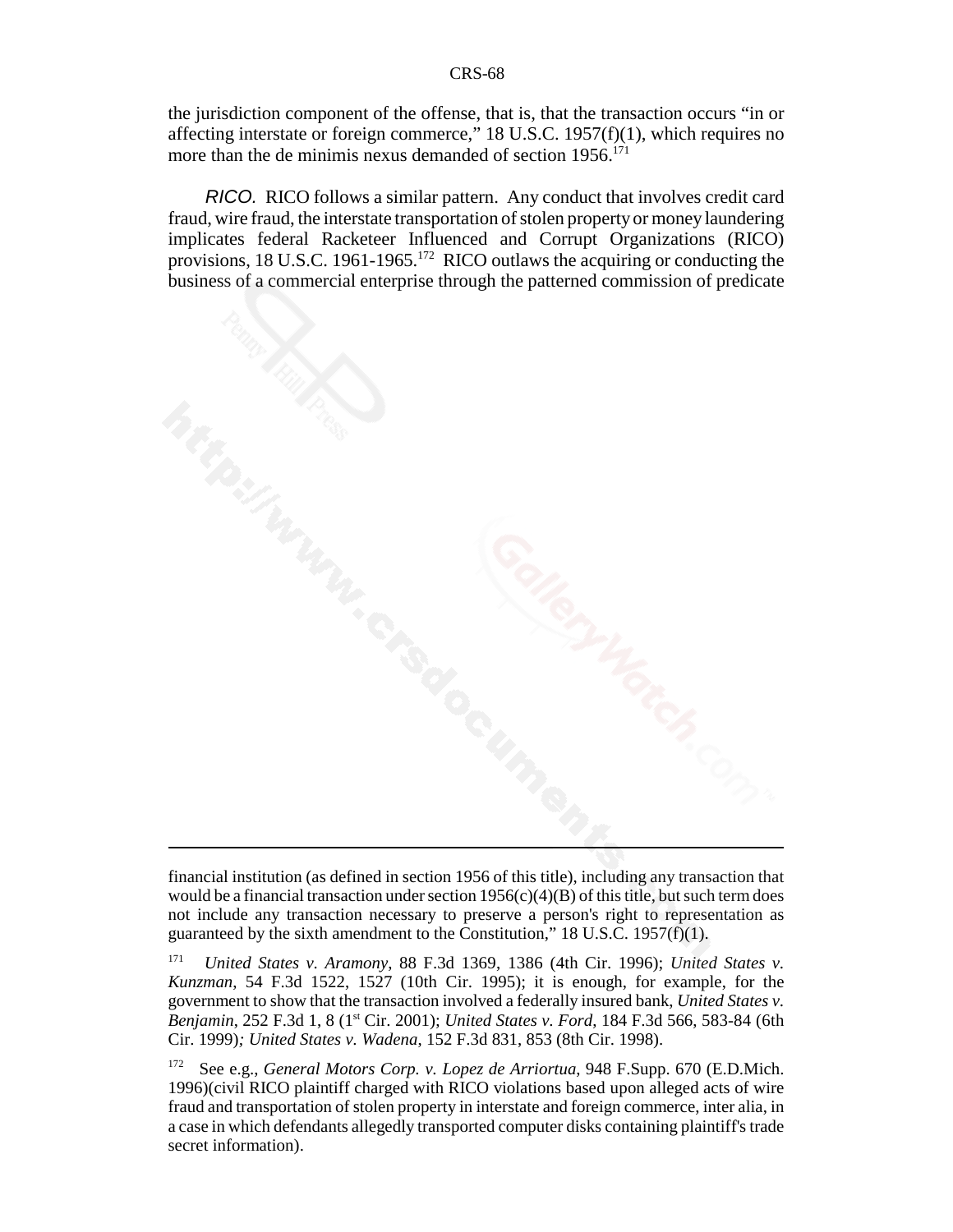offenses<sup>173</sup> that include credit card fraud, wire fraud, and money laundering.<sup>174</sup> The

<sup>173</sup> "(a) It shall be unlawful for any person who has received any income derived, directly or indirectly, from a pattern of racketeering activity or through collection of an unlawful debt in which such person has participated as a principal within the meaning of section 2, title 18, United States Code, to use or invest, directly or indirectly, any part of such income, or the proceeds of such income, in acquisition of any interest in, or the establishment or operation of, any enterprise which is engaged in, or the activities of which affect, interstate or foreign commerce. A purchase of securities on the open market for purposes of investment, and without the intention of controlling or participating in the control of the issuer, or of assisting another to do so, shall not be unlawful under this subsection if the securities of the issuer held by the purchaser, the members of his immediate family, and his or their accomplices in any pattern or racketeering activity or the collection of an unlawful debt after such purchase do not amount in the aggregate to one percent of the outstanding securities of any one class, and do not confer, either in law or in fact, the power to elect one or more directors of the issuer.

"(b) It shall be unlawful for any person through a pattern of racketeering activity or through collection of an unlawful debt to acquire or maintain, directly or indirectly, any interest in or control of any enterprise which is engaged in, or the activities of which affect, interstate or foreign commerce.

"(c) It shall be unlawful for any person employed by or associated with any enterprise engaged in, or the activities of which affect, interstate or foreign commerce, to conduct or participate, directly or indirectly, in the conduct of such enterprise's affairs through a pattern of racketeering activity or collection of unlawful debt.

"(d) It shall be unlawful for any person to conspire to violate any of the provisions of subsection (a), (b), or (c) of this section,"  $18$  U.S.C. 1962.

<sup>174</sup> Predicate offenses or "racketeering activities" as they are called in RICO are listed in 18 U.S.C. 1961(a)(1): "(A) any act or threat involving murder, kidnapping, gambling, arson, robbery, bribery, extortion, dealing in obscene matter, or dealing in a controlled substance or listed chemical (as defined in section 102 of the Controlled Substances Act), which is chargeable under State law and punishable by imprisonment for more than one year; (B) any act which is indictable under any of the following provisions of title 18, United States Code: Section 201 (bribery), 224 (sports bribery), 471, 472, and 473 (counterfeiting), 659 (theft from interstate shipment) if the act indictable under 659 is felonious, 664 (embezzlement from pension and welfare funds), 891-894 (extortionate credit transactions), 1028 (fraud and related activity in connection with identification documents), 1029 (fraud and related activity in connection with access devices), 1084 (the transmission of gambling information), 1341 (mail fraud), 1343 (wire fraud), 1344 (financial institution fraud), 1425 (the procurement of citizenship or nationalization unlawfully),1426 (the reproduction of naturalization or citizenship papers), 1427 (the sale of naturalization or citizenship papers), 1461-1465 (obscene matter), 1503 (obstruction of justice), 1510 (obstruction of criminal investigations), 1511 (the obstruction of State or local law enforcement), 1512 (tampering with a witness, victim, or an informant), 1513 (retaliating against a witness, victim, or an informant), 1542 (false statement in application and use of passport), 1543 (forgery or false use of passport), 1544 (misuse of passport), 1546 (fraud and misuse of visas, permits, and other documents), 1581-1591 (peonage, slavery, and trafficking in persons), 1951 (interference with commerce, robbery, or extortion), 1952 (racketeering), 1953 (interstate transportation of wagering paraphernalia), 1954 (unlawful welfare fund payments), 1955 (the prohibition of illegal gambling businesses), 1956 (the laundering of monetary instruments), 1957 (engaging in monetary transactions in property derived from specified unlawful activity), 1958 (use of interstate commerce facilities in the commission of murder-for-hire), 2251, 2251A, 2252, and 2260 (sexual exploitation of children), 2312 and 2313 interstate transportation of stolen motor vehicles), 2314 and 2315 (interstate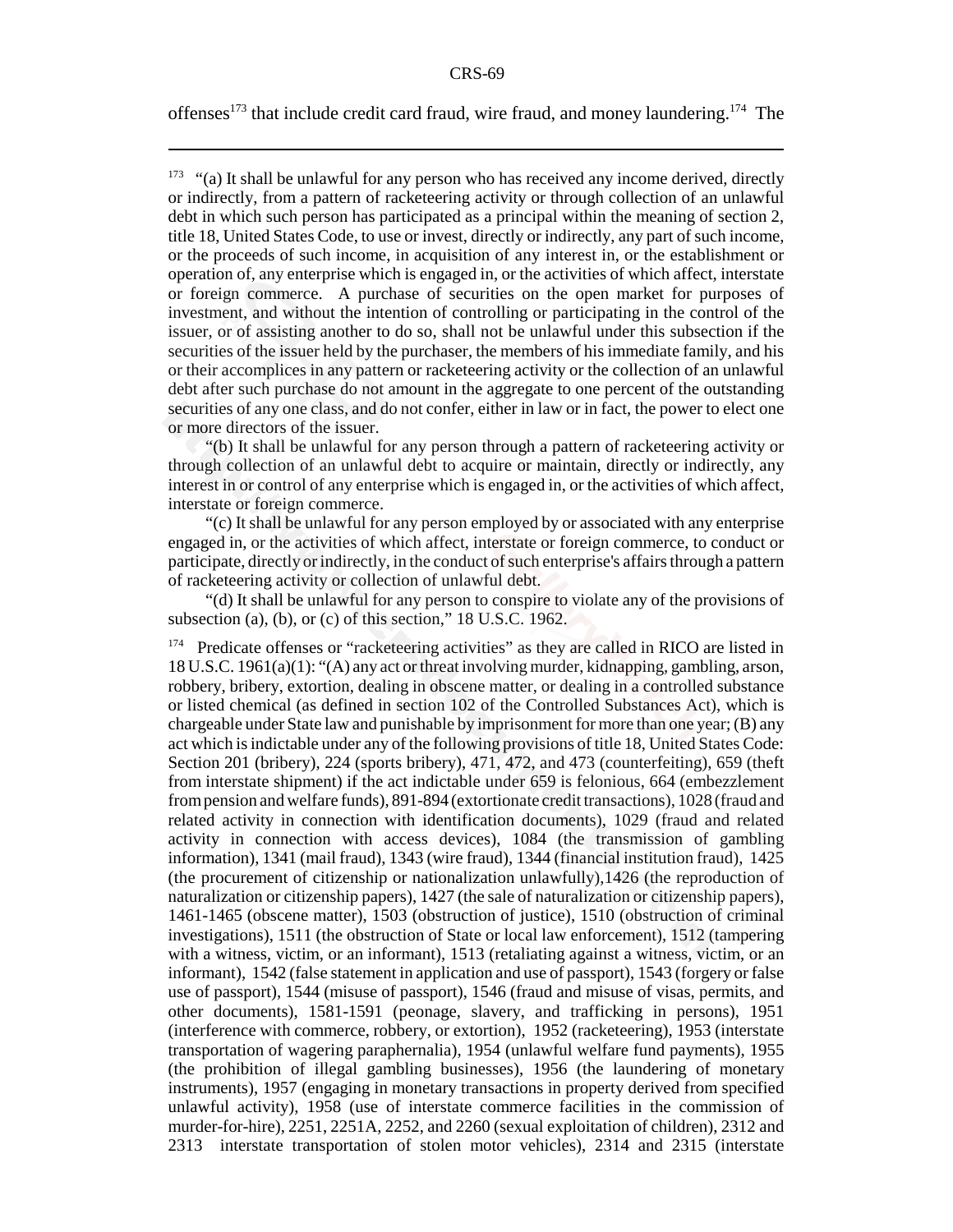offense condemns:

(1) any person

 $(2)$  who

(a) invests in, or

(b) acquires or maintains an interest in, or

(c) conducts or participates in the affairs of, or

(d) conspires to invest in, acquire, or conduct the affairs of

(3) an enterprise

(4) which

(a) engages in, or

(b) whose activities affect, interstate or foreign commerce

(5) through

(a) the collection of an unlawful debt, or

(b) the patterned commission of various state and federal crimes,

18 U.S.C. 1962.

Violations are punishable by (a) forfeiture of any property acquired through a RICO violation and of any property interest in the enterprise involved in the violation, and (b) imprisonment for not more than 20 years, or life if one of the predicate offenses carries such a penalty, and/or a fine of not more than \$250,000, 18 U.S.C. 1963.

RICO violations also subject the offender to civil liability. The courts may award anyone injured by a RICO violation treble damages, costs and attorneys' fees, and may enjoin RICO violations, order divestiture, dissolution or reorganization, or restrict an offender's future professional or investment activities, 18 U.S.C. 1964.

transportation of stolen property), 2318 (trafficking in counterfeit labels for phonorecords, computer programs or computer program documentation or packaging and copies of motion pictures or other audiovisual works), 2319 (criminal infringement of a copyright), 2319A (unauthorized fixation of and trafficking in sound recordings and music videos of live musical performances), 2320 (trafficking in goods or services bearing counterfeit marks), 2321 (trafficking in certain motor vehicles or motor vehicle parts), 2341-2346 (trafficking in contraband cigarettes), 2421-24 (white slave traffic), 175-178 (biological weapons) , 229-229F (chemical weapons), 831 (nuclear materials), (C) any act which is indictable under title 29, United States Code, 186 (dealing with restrictions on payments and loans to labor organizations) or 501(c) (embezzlement from union funds), (D) any offense involving fraud connected with a case under title 11 (except a case under section 157 of this title), fraud in the sale of securities, or the felonious manufacture, importation, receiving, concealment, buying, selling, or otherwise dealing in a controlled substance or listed chemical (as defined in section 102 of the Controlled Substances Act), punishable under any law of the United States, (E) any act which is indictable under the Currency and Foreign Transactions Reporting Act, (F) any act which is indictable under the Immigration and Nationality Act, section 274 (bringing in and harboring certain aliens), 277 (aiding or assisting certain aliens to enter the United States), or 278 (relating to importation of alien for immoral purpose) if the act indictable under such section of such Act was committed for the purpose of financial gain, or  $(G)$  any act that is indictable under any provision listed in section  $2332b(g)(5)(B)$ ."(repetitive use of the word "section" and phrase "related to" omitted). Commentaries include, *Nineteenth Survey of White Collar Crime: Racketeer Influenced and Corrupt Organizations*, 41 AMERICAN CRIMINAL LAW REVIEW1027 (2004).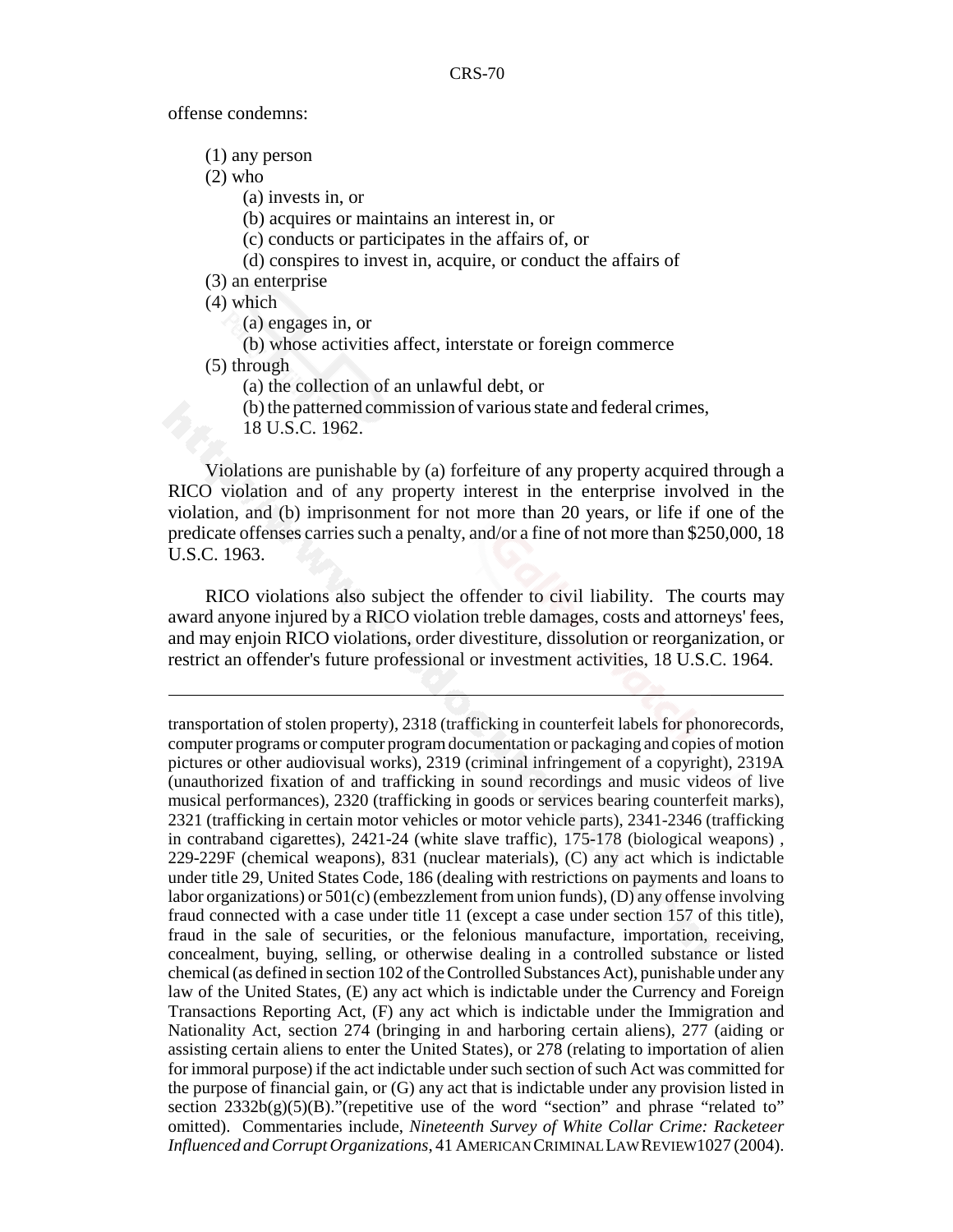The money laundering provisions can also serve as a bridge to RICO. For example, the theft of federal property, 18 U.S.C. 641, is a money laundering predicate offense. Theft of federal property is not a RICO predicate, but money laundering is,  $18 \text{ U.S.C. } 1956(c)(7)$ ,  $1961(1)$ . Thus, anyone guilty of stealing federal property who either deposits the proceeds in a financial institution (assuming they amount to more than \$10,000) or who churns the proceeds back into a scheme to steal federal property is guilty of money laundering, 18 U.S.C. 1956, 1957. Anyone who engages in a pattern of such money laundering activities in order to acquire or conduct the affairs of commercial enterprise is guilty of a RICO violation, 18 U.S.C. 1962. And thus in a sense section 641 becomes a RICO predicate by way of money laundering.

*Travel Act.* Money laundering also acts as a bridge to the Travel Act and from there to RICO. The Travel Act, 18 U.S.C. 1952, in relevant part, bars anyone from using any facility in interstate or foreign commerce to "promote" the money laundering.<sup>175</sup> Thus, money laundering is a Travel Act predicate and any crime that constitutes a money laundering predicate, 18 U.S.C. 1956(C)(7), may become a Travel Act predicate, e.g., various paragraph 1030(a)(4) computer companion offenses such as crimes under 18 U.S.C. 1343 (mail fraud); 641 (theft of government property); 2314 (interstate transportation of stolen property), 1029 (credit card fraud).

*State computer fraud law.* Although the elements vary considerably, most states have explicit statutory prohibitions against computer fraud.<sup>176</sup>

<sup>&</sup>lt;sup>175</sup> "(a) Whoever travels in interstate or foreign commerce or uses the mail or any facility in interstate or foreign commerce, with intent to  $- (1)$  distribute the proceeds of any unlawful activity [i.e., "any act which is indictable under [18 U.S.C.] 1956 or 1957 " (18 U.S.C.  $1952(b)(3)$ ]; ... or (3) otherwise promote, manage, establish, carry on, or facilitate the promotion, management, establishment, or carrying on, of any unlawful activity, and thereafter performs or attempts to perform  $- (A)$  an act described in paragraph (1) or (3) shall be fined under this title, imprisoned not more than 5 years, or both," 18 U.S.C. 1952.

<sup>176</sup> ALA.CODE §§13A-8-102, 13A-8-103; ALASKA STAT. §11.46.740; ARIZ.REV.STAT.ANN. §13-2316, 2316.02; ARK.CODE ANN. §5-41-103; CAL.PENAL CODE §502; COLO.REV. STAT.ANN. §18-5.5-102; CONN.GEN.STAT.ANN. §53a-251; FLA.STAT. ANN. §815.04; GA.CODE ANN. §16-9-93, 93.1; HAWAII REV.STAT. §708-891, 891.5; IDAHO CODE §18- 2202; ILL.COMP.STAT.ANN. 720 5/16D-5; KAN.STAT.ANN. §21-3755; KY.REV.STAT.ANN. §434.845-855; LA. REV.STAT.ANN. §14:73.5; GA.CODE ANN. §§16-9-93, 16-9-93.1; ME. REV.STAT.ANN. tit.17-A §433; MASS.GEN.LAWS ANN. Ch.266, §30; MICH.COMP.LAWS ANN. §752.794; MINN.STAT.ANN. §609.89; MISS.CODE ANN. §97-45-3; MONT.CODE ANN. §45-6-311; NEB.REVSTAT. §28-1344; NEV.REV.STAT. 205.4765, 481; N.H.REV.STAT.ANN. §638:17; N.J.STAT.ANN. §§2C:20-25, 2A:38 A-3; N.MEX.STAT.ANN.§30-45-3; N.Y.PENAL LAW §§156.10 to 156.27; N.C.GEN.STAT. §14-454, 458; N.D. CENT.CODE §12.1-06.1-08; OKLA.STAT.ANN. tit.21 § 1953, 1958; ORE.REV.STAT. §164.377; PA.STAT.ANN. tit.18 §1711; R.I.GEN.LAWS §11-52-2; S.C. CODE ANN. §16-16-20; S.D.COD.LAWS §43-43B-1; TENN.CODE ANN. §39-14-602; TEX.PENAL CODE ANN. §33.02; UTAH CODE ANN. §76-10- 1801; VT.STAT.ANN. tit.13 §4105; VA.CODE §18.2-152.3; WASH. REV.CODE ANN. §9A.52.110; W.VA.CODE ANN. §61-3C-4; WIS.STAT.ANN. §943.70; WYO.STAT. §6-3-502.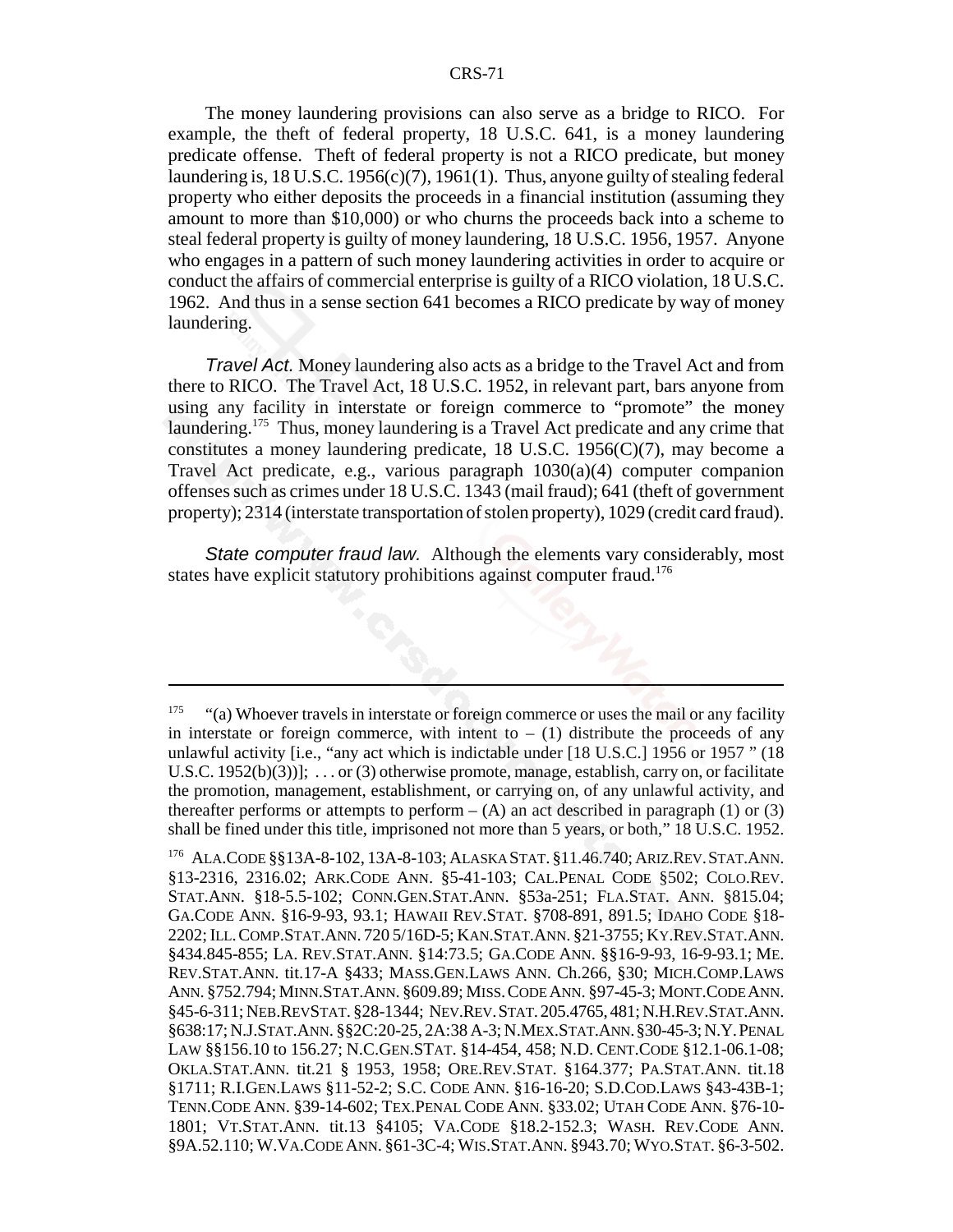# **Extortionate Threats 18 U.S.C. 1030(a)(7)**

*Whoever. . . (7) with intent to extort from any person any money or other thing of value, transmits in interstate or foreign commerce any communication containing any threat to cause damage to a protected computer. . . shall be punished as provided in subsection (c) of this section.*

Congress added paragraph 1030(a)(7) in 1996 out of concern that "the 'property' protected under existing laws, such as the Hobbs Act, 18 U.S.C. 1951 (interference with commerce by extortion), or 18 U.S.C. 875(d)(interstate communication of threat to injury property of another), does not clearly include the operation of a computer, the data or programs stored in a computer or its peripheral equipment, or the decoding keys to encrypted data," S.Rep.No. 357 at 12. The paragraph provides that no one shall

- transmit in interstate or foreign commerce
- any communication containing any threat
- ! to cause damage, [i.e., "any impairment to the integrity or availability of data, a program, a system, or information,"  $(1030(e)(8))]$
- to a protected computer, [i.e. one
	- used exclusively for or by the federal government;
	- used exclusively for or by a bank or other financial institution;
	- used in part for or by the federal government where the damage would "affect" government use or use of the government's behalf;
	- used in part for or by a bank or other financial institution where the damage would "affect" use by or on behalf of the institution; or
	- used in interstate or foreign commerce or communications  $(1030(e)(2))]$
- with the intent to extort money or a thing of value
- from any person [i.e. any individual, firm, association, educational institution, financial institution, government entity, legal or other entity  $(1030(3)(12))$ ].

Violations are punishable by imprisonment for not more than 5 years (not more than 10 years for second and subsequent offenses) and/or a fine of not more than \$250,000, and in cases involving more than \$5000 damage or some other qualifying circumstance, victims may claim the advantages of the civil cause of action for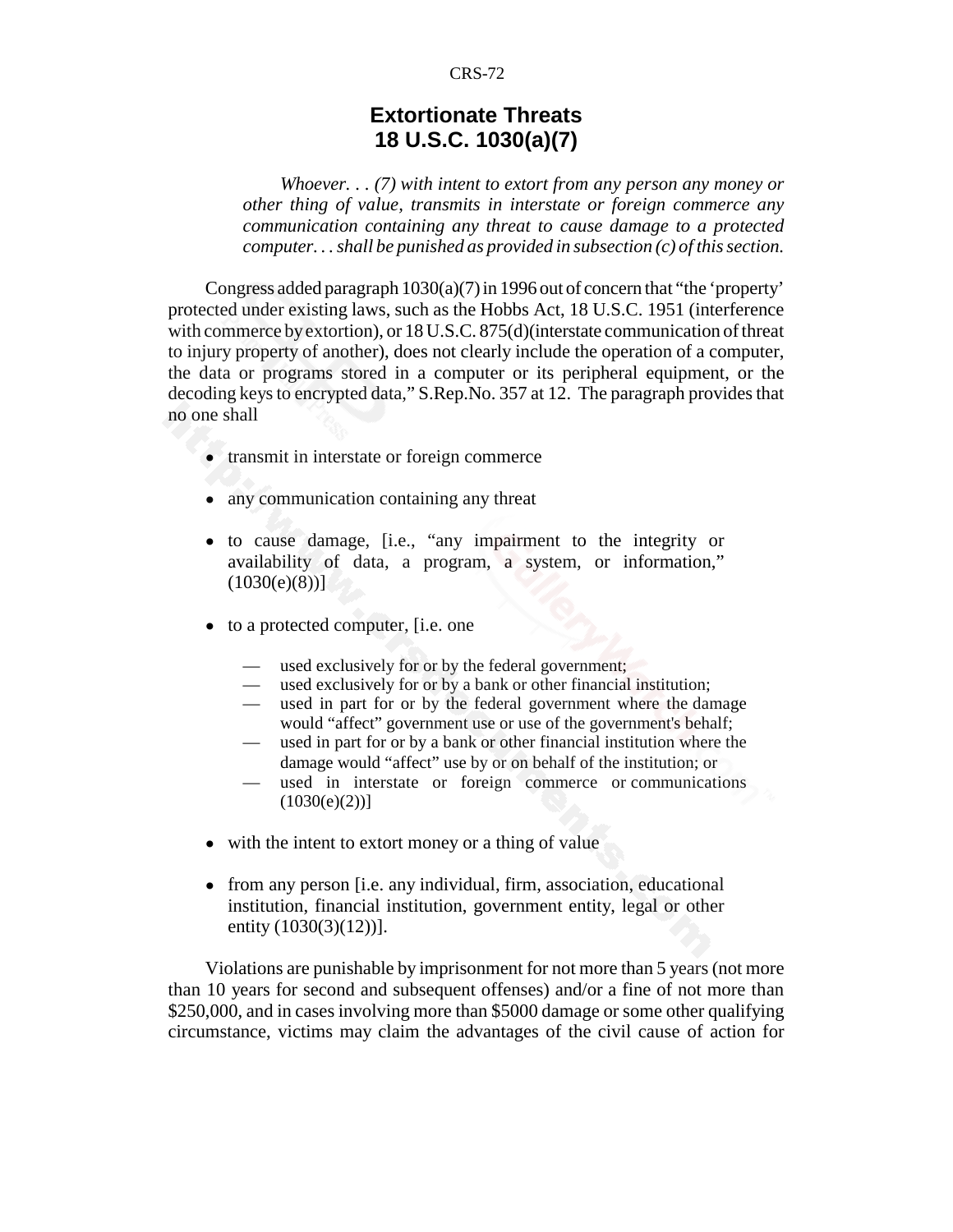damages available under 18 U.S.C. 1030(g).<sup>177</sup> Other possible consequences include confiscation and restitution orders, 18 U.S.C. 981, 982, 3663.

#### **Jurisdiction.**

Paragraph 1030(a)(7) stands on dual jurisdictional footings. First, a successful prosecution is only possible if a threat with intent to extort has been transmitted in interstate or foreign commerce, an element that may be satisfied even in the case of intrastate communications under some circumstances.178 Second, conviction can only be had if the transmitted threat is directed against a protected computer, i.e., one used in or for interstate or foreign commerce, one used by or for the federal government, or one used by or for a financial institution, 18 U.S.C. 1030(e)(2).

## **Threat of "damage".**

Paragraph  $1030(a)(7)$  proscribes threats to cause computer "damage" and the legislative history describes its reach in terms consistent with the common understanding of the word "damage":

"New section  $1030(a)(7)$  would close [the] gap in the law and provide penalties for the interstate or international transmission of threats directed against computers and computer systems. This covers any interstate or international transmission of threats against computers, computer networks, and their data and programs whether the threat is received by mail, a telephone call, electronic mail, or through a computerized massaging service. *Unlawful threats could include interference in any way with the normal operation of the computer or system in question*, such as denying access to authorized users, erasing or corrupting data or programs, slowing down the operation of the computer or system, or encrypting data and then demanding money for the key," S.Rep.No. 357 at 12 (emphasis added).

Prior to the USA PATRIOT Act amendments, the paragraph did not cover all threats to interfere with the normal operation of protected computers, but only threats to "damage" protected computers and only "damage" as then defined in section 1030, i.e., "any impairment to the integrity or availability of data, a program,

 $177$  "... A civil action for a violation of this section may be brought only if the conduct involves 1 of the factors set forth in clause (i), (ii), (iii), (iv), or (v) of subsection  $(a)(5)(B)$  $\ldots$ ." 18 U.S.C. 1030(g). The qualifying circumstances described in clauses (a)(5)(B)(i) through (v) are: "(i) loss to 1 or more persons during any 1-year period (and, for purposes of an investigation, prosecution, or other proceeding brought by the United States only, loss resulting from a related course of conduct affecting 1 or more other protected computers) aggregating at least \$5,000 in value; (ii) the modification or impairment, or potential modification or impairment, of the medical examination, diagnosis, treatment, or care of 1 or more individuals; (iii) physical injury to any person; (iv) a threat to public health or safety; or (v) damage affecting a computer system used by or for a government entity in furtherance of the administration of justice, national defense, or national security."

<sup>&</sup>lt;sup>178</sup> See e.g., *United States v. Kammersell*, 196 F.3d 1137, 1138-140 (10<sup>th</sup> Cir. 1999) (a threat communicated between two computers in Utah involved interstate communications because the communications was forwarded by way of AOL's server in Virginia).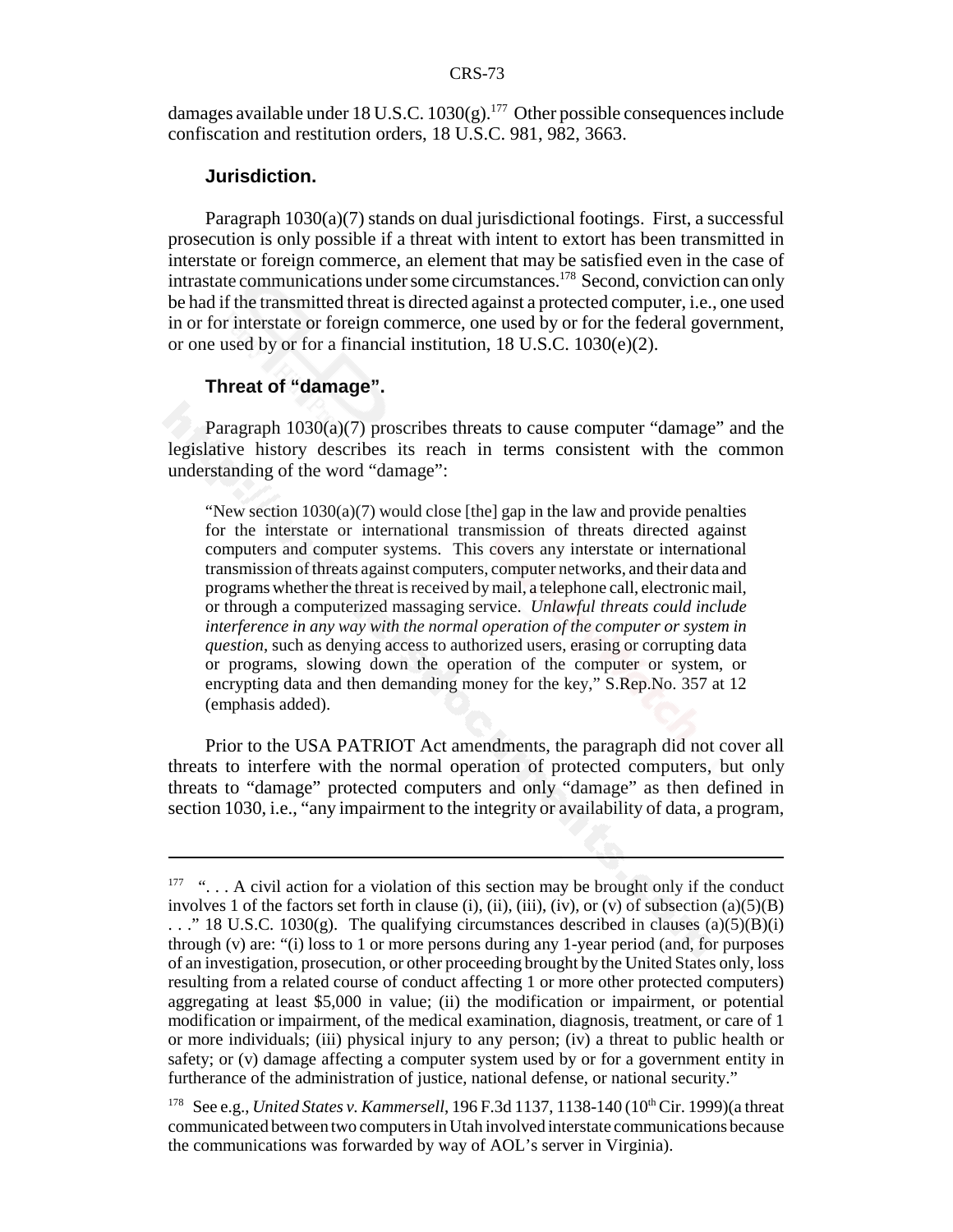a system, or information, that  $-(A)$  causes loss aggregating at least \$5,000 in value during any 1-year period to one or more individuals; (B) modifies or impairs, or potentially modifies or impairs, the medical examination, diagnosis, treatment, or care of one or more individuals; (C) causes physical injury to any person; or (D) threatens public health or safety," 18 U.S.C.  $1030(e)(8)(2000 ed.)$ . The Act expanded the damage definition and thus the coverage of the paragraph by reducing the definition to "any impairment to the integrity or availability of data, a program, a system, or information," 18 U.S.C. 1030(e)(8).

## **Intent.**

The level of intent required for a violation of paragraph 1030(a)(7) differs from the level used for the fraud provisions of section 1030. Rather than the demand that the offense be committed "knowingly and with an intent to defraud;" offenses under paragraph  $1030(a)(7)$  must be committed "with the intent to extort." Because the crime is only complete if committed with this intent to extort, it anticipates that the offender will have intended his victim to feel threatened. The paragraph thereby avoids some of the uncertainty that has plagued the threat statutes.<sup>179</sup>

## **Threats.**

Construction of the threat statutes may provide useful insight, however, into what constitutes a "threat" for purposes of paragraph  $1030(a)(7)$ . Although statements of political hyperbole may not always constitute true threats, <sup>180</sup> a threat is

<sup>&</sup>lt;sup>179</sup> The circuits are divided over the question of whether in order to convict under some of the threat statutes, the government must show that the defendant intended the victim to feel threatened or merely intended the conduct that a reasonable person would consider threatening. *United States v. Darby*, 37 F.3d 1059, 1963-66 (4th Cir. 1994)(and the conflicting cases cited there)("to establish a violation of section 875(c) the government must establish that the defendant intended to transmit the interstate communication and that the communication contained a true threat. . . . The government does not have to prove that the defendant subjectively intended for the recipient to understand the communication as a threat"); *United States v. Alkhabaz (Baker)*, 104 F.3d 1492, 1495 (6th Cir. 1997)("to constitute a communication containing a threat under Section 875(c), a communication must be such that a reasonable person (1) would take the statement as a serious express of an intention to inflict bodily harm (the mens rea), and (2) would perceive such expression as being communicated to effect some change or achieve some goal through intimidation (the actus reus)"); *United States v. Stewart*, F.3d \_, 2005 WL 1389434, at \*3 (7<sup>th</sup> Cir. June 14, 2005)("guilt is not dependent upon what the defendant intended, but whether the recipient could reasonably have regarded the defendant's statement as a threat")(court declines to follow contradictory Ninth Circuit precedent)(Id. at \*7n4).

<sup>180</sup> *United States v. Hinkson,* 349 F.Supp.2d 1350 ("Certain expressions, including 'vehement, caustic, and sometimes unpleasantly sharp attacks on Government and public officials[,]' may be protected free speech")(citing *Watts v. United States*, 394 U.S. 705, 708 (1969)). Moreover, "generally, a person who informs someone that he or she is in danger from a third party has not made a threat," *New York ex rel. Spitzer v. Operation Rescue National*, 273 F.3d 184, 196 (2d Cir. 2001).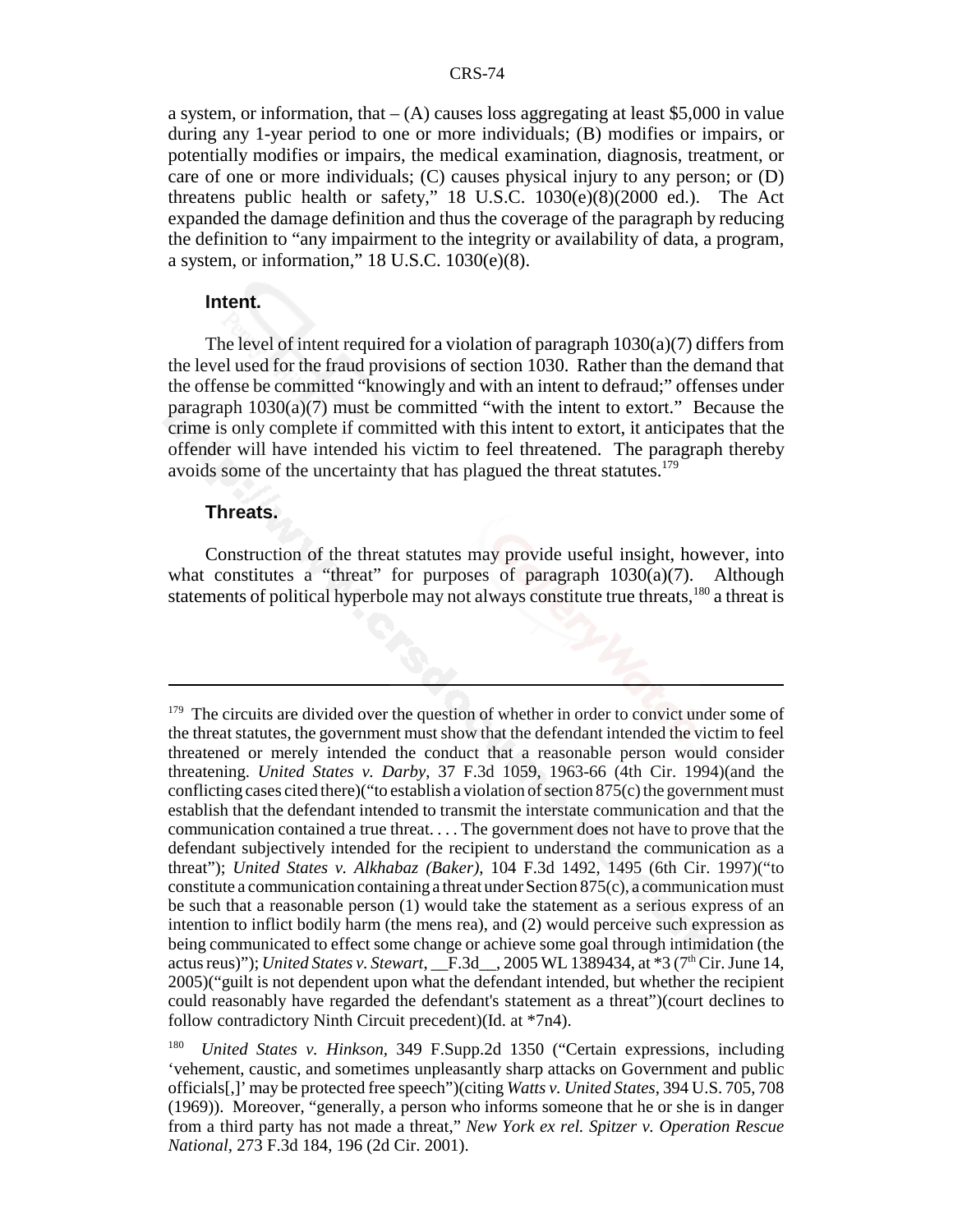no less a threat because it is contingent, 181 because the speaker does not intend or is unable to carry it out,<sup>182</sup> because the threat was not directly communicated to the  $t \text{ are} t^{183}$ , or because the language used might be considered cryptic or ambiguous.<sup>184</sup> Whether a particular communication constitutes a threat is a question determined by whether a reasonable person, considering all the circumstances, would regard the communication as a threat.<sup>185</sup> While the jurisdictional element, such as transmission in interstate commerce, must be established,<sup>186</sup> the government need not show the defendant knew that the threat had been transported interstate commerce.<sup>187</sup>

## **Penalties.**

Violations of paragraph 1030(a)(7) are punishable by imprisonment for not more than 5 years (not more than 10 years for second and subsequent offenses) and/or a fine of not more than \$250,000, 18 U.S.C.  $1030(c)(3)$ ,  $3571$ . The general fraud/damage sentencing guideline, U.S.S.G. §2B1.1, applies to violations of paragraph (a)(7). As with other violations of section 1030, offenders may be subject to civil suit for damages, 18 U.S.C. 1030(g).

<sup>183</sup> *United States v. Hinkson*, 349 F. Supp. 2d 1350, 1355 (D. Idaho 2004).

184 *United States v. Fulmer*, 108 F.3d 1486, 1492 (1st Cir. 1997); *United States v. Malik*, 16 F.3d 45, 49 (2d Cir. 1994).

185 *United States v. Aman*, 31 F.3d 550, 553-55 (7th Cir. 1994); *United States v. Francis*, 164 F.2d 120, 123 (2d Cir. 1999); *United States v. Morales*, 272 F.3d 284, 287 (5<sup>th</sup> Cir. 2001). *United States v. Stewart*, \_\_F.3d\_\_, 2005 WL 1389434, at \*3 (7th Cir. June 14, 2005) ("the government must prove that the statement came in a context or under such circumstances wherein a reasonable person would foresee that the statement would be interpreted by those to whom the maker communicates a statement as a serious expression of an intention to inflict bodily harm upon or to take the life of [another individual].")

186 *United States v. Korab*, 893 F.2d 212, 214-15 (9th Cir. 1989).

<sup>181</sup> *United States v. Patrick*, 117 F.3d 375, 377 (8th Cir. 1997)("that Patrick's threat was contingent upon his release from prison does not save him from violating section 876"); *United States v. Viefhaus*, 168 F.3d 392, 396 (10th Cir. 1999); as the phrase "your money or your life" demonstrates, contingent threats are an essential component of robbery and extortion.

<sup>182</sup> *United States v. Cassel*, 408 F.3d 622, 627-28 (9th Cir. 2005);*United States v. Saunders*, 166 F.3d 907, 914 (7th Cir. 1999); *United States v. Martin*, 163 F.3d 1212, 1216 (10th Cir. 1998).

<sup>187</sup> *United States v. Darby*, 37 F.3d at 1063-64; see also, *United States v. Kammersell*, 196 F.3d 1137, 1139-140 (10th Cir. 1999)(a threatening computer message from defendant in Utah to his girlfriend's place of employment within the same state constituted transmission of a threatening communication in interstate commerce because the message was transmitted by way of the defendant's service provider's main server in Virginia; see also *United States v. Guerva*, 408 F.3d 252, 259  $(S<sup>th</sup>$  Cir. 2005)(court finding that threat that led to the temporary closing of a federal building and the shutting down of various federal agencies resulted in threat affecting interstate commerce).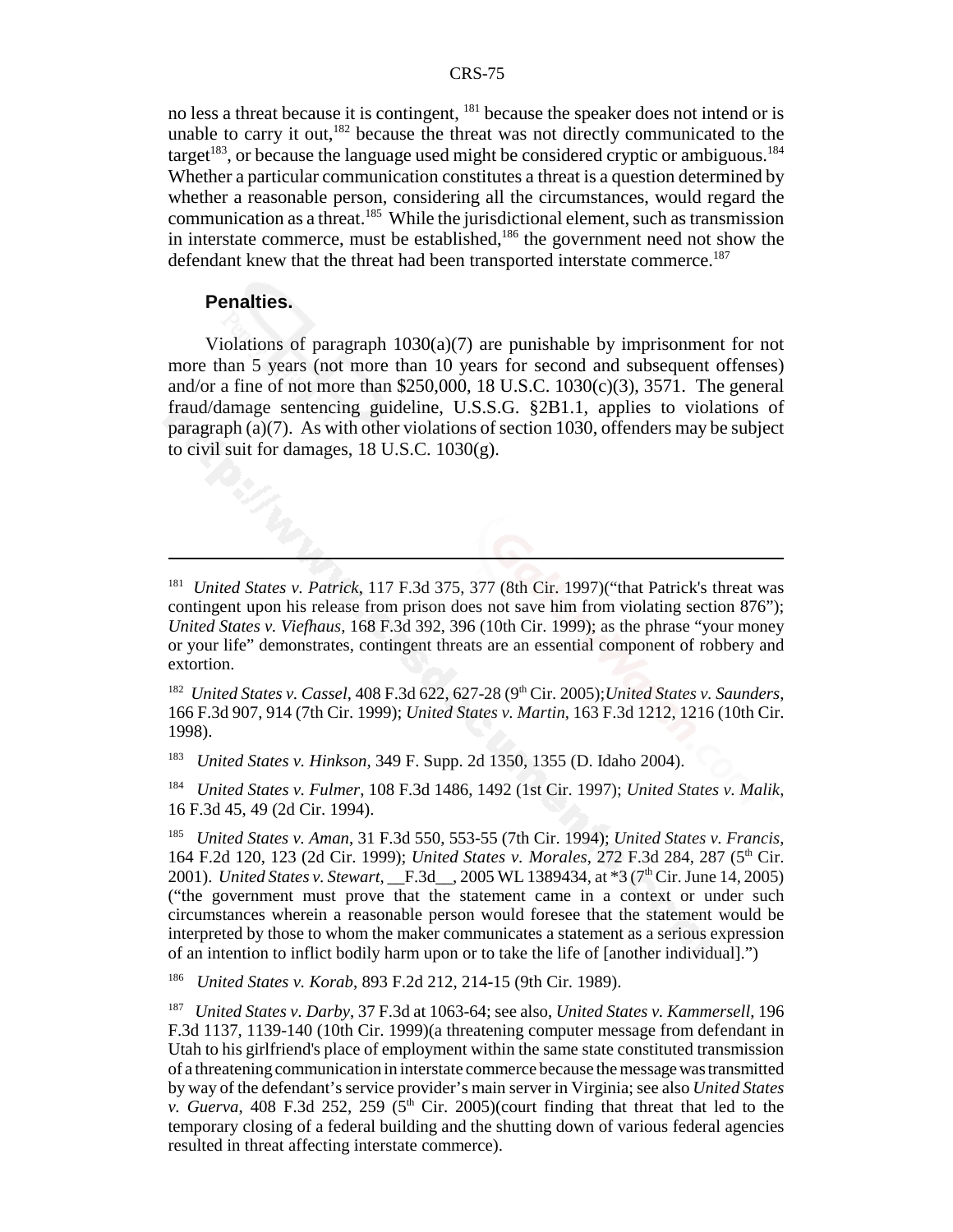## **Other crimes.**

## *Attempt, conspiracy and complicity.*

The same general observations concerning attempt, conspiracy and aiding and abetting noted with respect to the other paragraphs of 1030(a) apply here. It is a separate crime to attempt to violate paragraph 1030(a)(7), 18 U.S.C. 1030(b). Those who attempt or aid and abet the violation of another are subject to the same penalties as those commit the substantive offense, 18 U.S.C. 1030(c), 2. The same is true of conspiracies except that conspiracy to commit a felony carries a 5 year maximum of imprisonment, 18 U.S.C. 371.

#### *Hobbs Act.*

The Hobbs Act, 18 U.S.C. 1951, prohibits extortion that affects commerce. More precisely, among other things, it declares that "Whoever in any way or degree obstructs, delays, or affects commerce or the movement of any article or commodity in commerce, by . . . extortion or attempts or conspires so to do . . . shall be fined under this title or imprisoned not more than twenty years, or both," 18 U.S.C.  $1951(a)$ .<sup>188</sup> For purpose of section 1951, "extortion' means the obtaining of property from another, with his consent, induced by wrongful use of . . . fear," 18 U.S.C. 1951(b)(2). The government need show only a minimal impact on interstate or foreign commerce to satisfy the jurisdictional element of the Hobbs Act.<sup>189</sup>

Facially paragraph  $1030(a)(7)$  might seem little more than a more specific version of the Hobbs Act: the Hobbs Act prohibits extortionate acquisition of property, generally, in a manner that affects interstate or foreign commerce; while paragraph  $1030(a)(7)$  prohibits extortionate acquisition of property, specifically acquired by a threat to damage computers, in a manner that affects interstate or foreign commerce. But much of section 1030 can be explained by Congress' concern that its purposes could be frustrated by too narrow a definition of "property." In most instances, the fear has been that computer systems or information in computer storage or on computer disks will be considered too intangible to claim the legal protection available to more tangible property. The applicability of the Hobbs Act and of the various "threats with intent to extort" statutes present an additional "property" complication, for they may involve both property under threat and property sought by the extortionist.

<sup>188</sup> For a general discussion see, *Elements of Offense Proscribed by the Hobbs Act (18 USCS §1951) Against Racketeering in Interstate or Foreign Commerce*, 4 ALR FED. 881 (2005).

<sup>&</sup>lt;sup>189</sup> *United States v. Vega Molina*, 407 F.3d 511, 526 (1<sup>st</sup> Cir 2005); *United States v. Vallejo*, 297 F.3d 1154, 1166 (11th Cir. 2002); *United States v. Peterson*, 236 F.3d 848, 852-53 (7th Cir. 2001); *United States v. Malone*, 222 F.3d 1286, 1294-295 (10th Cir. 2000). Some circuits may be more demanding where the victim is an individual rather than a business, *United States v. Lynch*, 282 F.3d 1049, 1052-55 (9<sup>th</sup> Cir. 2002) (requiring greater commerce showing the case of individual victims and describing views of other circuits).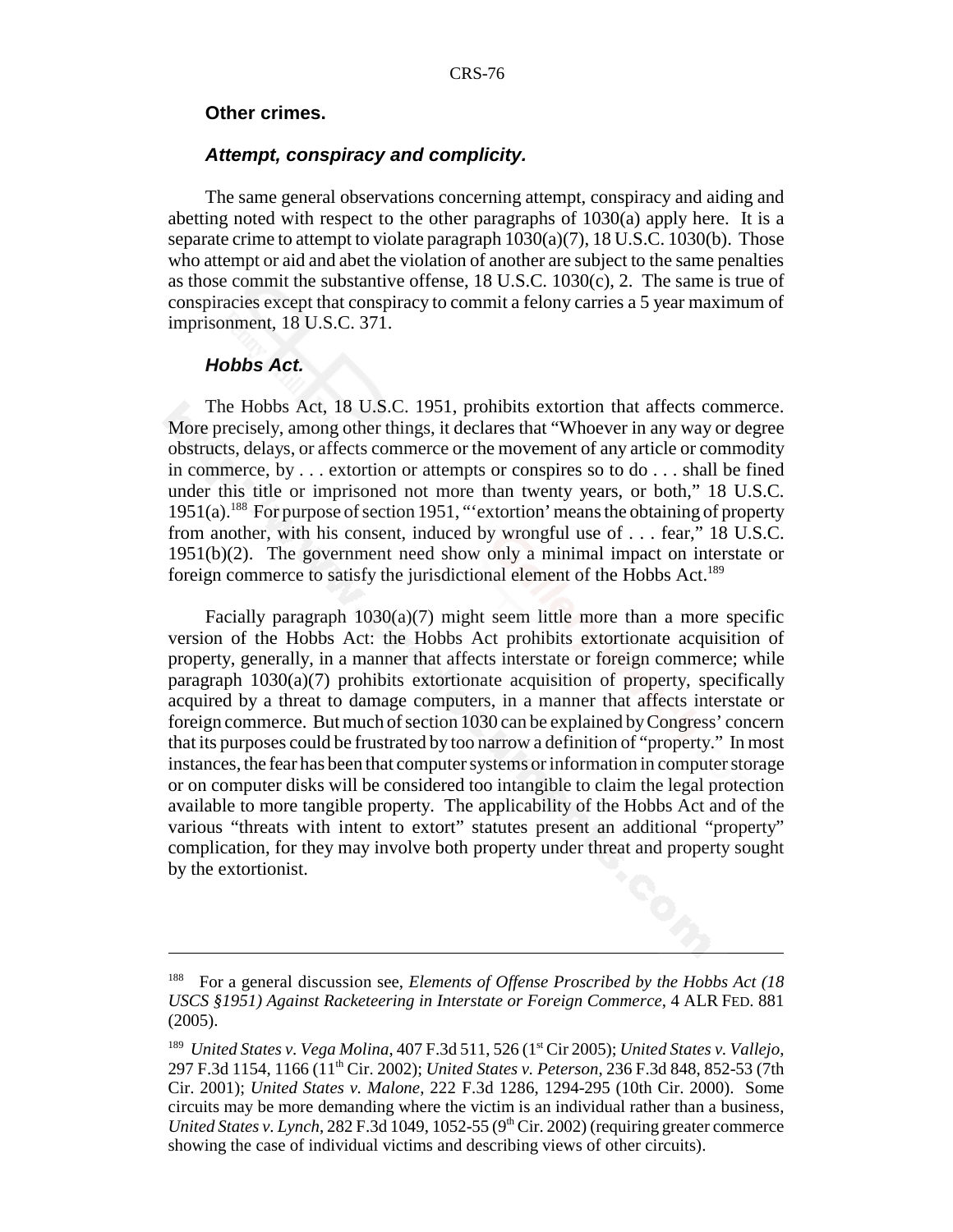There is little question that the Act guards against threats to both tangible and intangible property. The cases are replete with the observation that wrongful exploitation of a reasonable fear of economic loss in order to obtain property constitutes extortion for purposes of section  $1951$ <sup>190</sup>. The case law gives credence to Congress' concern that some may conclude that the Hobbs Act does not always reach cases where the "property" obtained by the extortionist is an intangible benefit rather than tangible property like money.<sup>191</sup>

#### *Threat statutes.*

Several federal statutes prohibit threats against "property" made with extortionate intent. Here the Hobbs Act puzzle is reversed. Here it is the meaning of the "property" protected from threat that is uncertain; while the meaning of "property" sought by the extortionist is conceded and spacious.

The statutes in questions include at a minimum 18 U.S.C. 875 (threats transmitted in interstate commerce),<sup>192</sup> 18 U.S.C. 876 (mailing threatening

<sup>191</sup> Compare, *National Organization for Women, Inc. v. Scheidler*, 267 F.3d 687, 709 (7<sup>th</sup> Cir. 2001), rev'd, 537 U.S. 393 (2003)(rejecting a contention that neither women's right to receive medical services from abortion clinics nor the clinics' right to provide such services constituted "property" received under threat for Hobbs Act purposes), and *United States v. Gigante*, 39 F.3d 42, 49-51 (2d Cir. 1994)(holding that the Act extended to a benefit realized when the victim of the threat agreed not to engage in competition bidding on a public contract against with firms paying kickbacks to the extortionists); with, *Town of West Hartford v. Operation Rescue*, 915 F.2d 92, 101-2 (2d Cir. 1990)(despite recognition that "'property' under the [Hobbs] Act 'includes in a broad sense, any valuable right considered as a source or element of wealth' including a right to solicit business . . . the term 'property' cannot plausible be construed to encompass altered official conduct," i.e., increased police and other emergency services), and *United States v. Edwards*, 303 F.3d 606, 635 (5<sup>th</sup> Cir. 2002)(noting that the "property" threatened for Hobbs Act purposes does not include potential benefits or opportunities). The Supreme Court subsequently resolved the Hobbs Act issue – not by determining whether the extraction of intangible property is sufficient to constitute extortion under the Act – but by concluding that the Hobbs extortion requires that the offender "obtain" something, merely compelling the victim to forego the exercise of a prerogative is insufficient, *Scheidler v. National Organization for Women, Inc.*, 537 U.S. 393, 402-10 (2003). For a discussion on the Hobbs Act in relation to social protest activity and the meaning of property in that context, see Kristal S. Stippich, *Behind the Words: Interpreting the Hobbs Act requirement of "obtaining of property from another*" 36 JOHN MARSHALL LAW REVIEW 295 (2003).

Congress' uncertainty notwithstanding, at least one district court has confirmed the extraterritorial application of the Hobbs Act, 18 U.S.C. 371 (conspiracy), 18 U.S.C. 1029 (access device offenses), as well as paragraphs  $1030(a)(7)($ extortion) and  $1030(a)(4)($ fraud) to misconduct arising out of an overseas extortionate threat against a commercial computer system in this country, *United States v. Ivanov*, 175 F.Supp.2d 367 (D.Conn. 2001).

<sup>192</sup> "Whoever, with intent to extort from any person, firm, association, or corporation, any money or other thing of value, transmits in interstate or foreign commerce any communication containing any threat to injure the property . . . of the addressee or of

<sup>&</sup>lt;sup>190</sup> *United States v. Cruzado-Laureano*, 404 F.3d 470, 481 (1<sup>st</sup> Cir. 2005);*United States v. Edwards*, 303 F.3d 606, 635 (5th Cir. 2002); *United States v. Collins*, 78 F.3d 1021, 1029-30 (6th Cir. 1996); *United States v. Middlemiss*, 217 F.3d 112, 118 (2d Cir. 2000).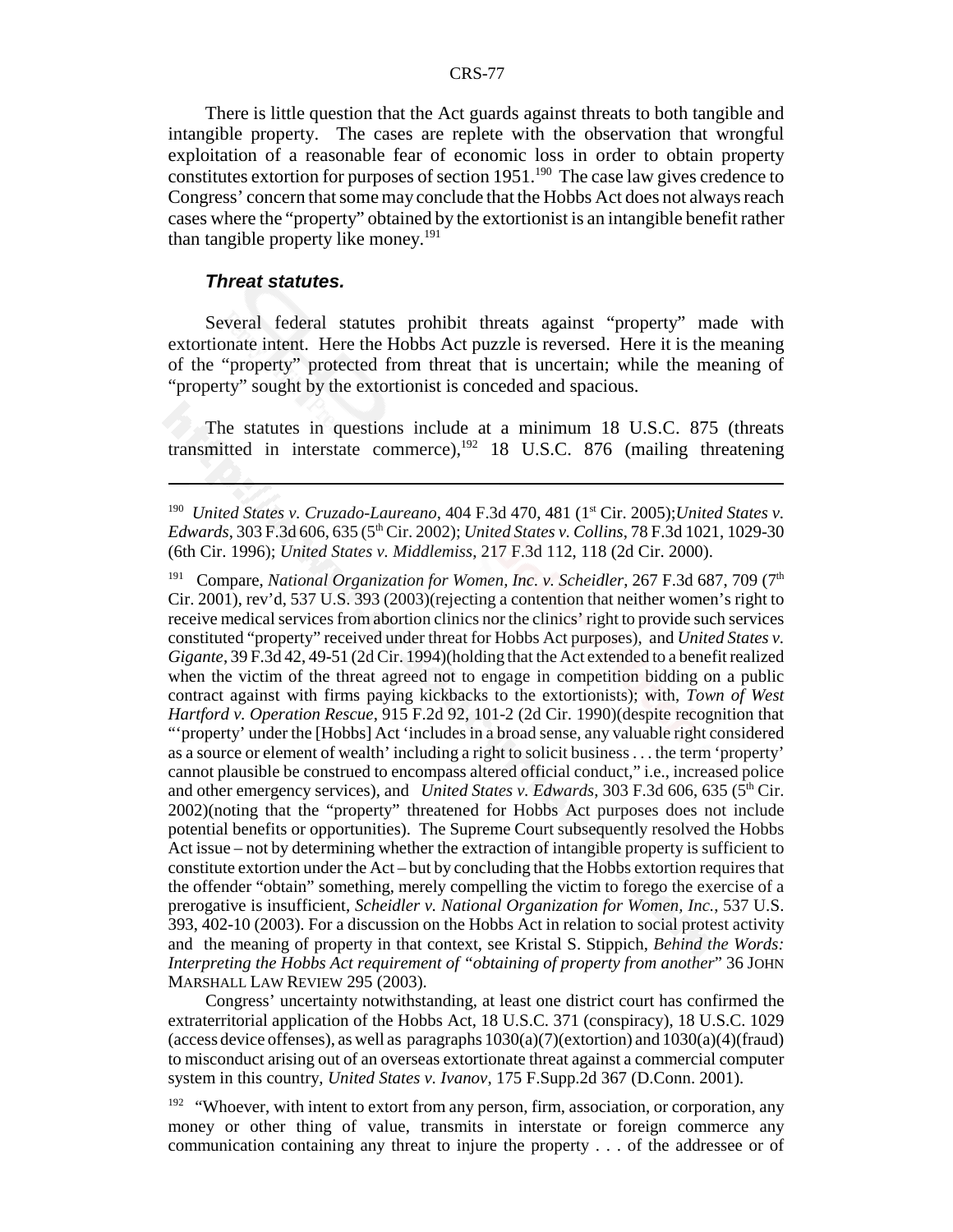communications), $^{193}$  18 U.S.C. 877 (mailing threatening communications from a foreign country),  $194$  and 18 U.S.C. 880 (receipt of the proceeds of extortion). <sup>195</sup> Other than the receipt statute, they are all essentially alike except for their jurisdictional elements. Each prohibits the communication of a threat to injure the property of the addressee or of another conveyed with extortionate intent. Each identifies "money or other thing of value" as the extortionist's objective, and each punishes offenders by imprisonment for not more than two years and/or a fine of not more than \$250,000.

As noted earlier, the courts see extraordinary elasticity in the term "thing of value" as used in federal criminal law,<sup>196</sup> but not infrequently are divided over which intangibles may legitimately be considered "property" for purposes of federal criminal statutes.197 Again even in the case of the "property" statutes, however, the

<sup>194</sup> "... Whoever, with intent to extort from any person any money or other thing of value, knowingly so deposits as aforesaid, any communication, for the purpose aforesaid, containing any threat to injure the property . . . of the addressee or of another . . . shall be fined under this title or imprisoned not more than two years, or both," 18 U.S.C. 877.

<sup>195</sup> "A person who receives, possesses, conceals, or disposes of any money or other property which was obtained from the commission of any offense under this chapter that is punishable by imprisonment for more than 1 year, knowing the same to have been unlawfully obtained, shall be imprisoned not more than 3 years, fined under this title, or both," 18 U.S.C. 880.

196 See, *United States v. Maneri,* 353 F.3d 165, 168 (2d Cir. 2003)(thing of value included opportunity for sexual encounter);*United States v. Freeman*, 208 F.3d 332, 341 (1<sup>st</sup> Cir. 2000)(night club owner's special treatment of police officer including access to dancers' dressing room constituted a thing of value); *United States v. Marmolejo*, 89 F.3d 1185, 1192-193 (5th Cir. 1996)(citing a wide range of intangible property benefits found to constitute "things of value" under various federal criminal statutes); *United States v. Bryant*, 117 F.3d 1464, 1468 n.7 (D.C.Cir. 1997)(noting that a forbearance from arrest constitutes a "thing of value" for purposes of 18 U.S.C. 912 even in a case where two members of the three judge panel expressed the view that the defendant should never have been charged, prosecuted or convicted); *United States v. Collins*, 56 F.2d 1416, 1420 (D.C.Cir. 1995)(noting the widespread acceptance of an expansive reading of the term "thing of value" the purposes of the theft of federal property statute, 18 U.S.C. 641).

197 *United States v. Salvatore*, 110 F.3d 1131, 1139-141 (5th Cir. 1997)(noting the *McNally-Carpenter* distinction and the split of appellate courts on the question of whether unissued licenses may constitute "property" interests for purposes of the mail fraud statute, 18 U.S.C. 1341, a conflict which the Supreme Court subsequently resolved in *Cleveland v. United States*, 531 U.S. 12, 26-7 (2000) when it concluded that a state had not been

another. . . shall be fined under this title or imprisoned not more than two years, or both," 18 U.S.C. 875(d).

<sup>&</sup>lt;sup>193</sup> "Whoever, with intent to extort from any person any money or other thing of value, knowingly so deposits or causes to be delivered, as aforesaid, any communication, with or without a name or designating mark subscribed thereto, addressed to any other person and containing any threat to injure the property . . . of the addressee or of another . . . . shall be fined under this title or imprisoned not more than two years, or both. If such a communication is addressed to a United Stats judge, a federal law enforcement officer, or an official who is covered by section 1114 [any federal employee], the individual shall be fined under this title, imprisoned not more than 10 years, or both," 18 U.S.C. 876(d).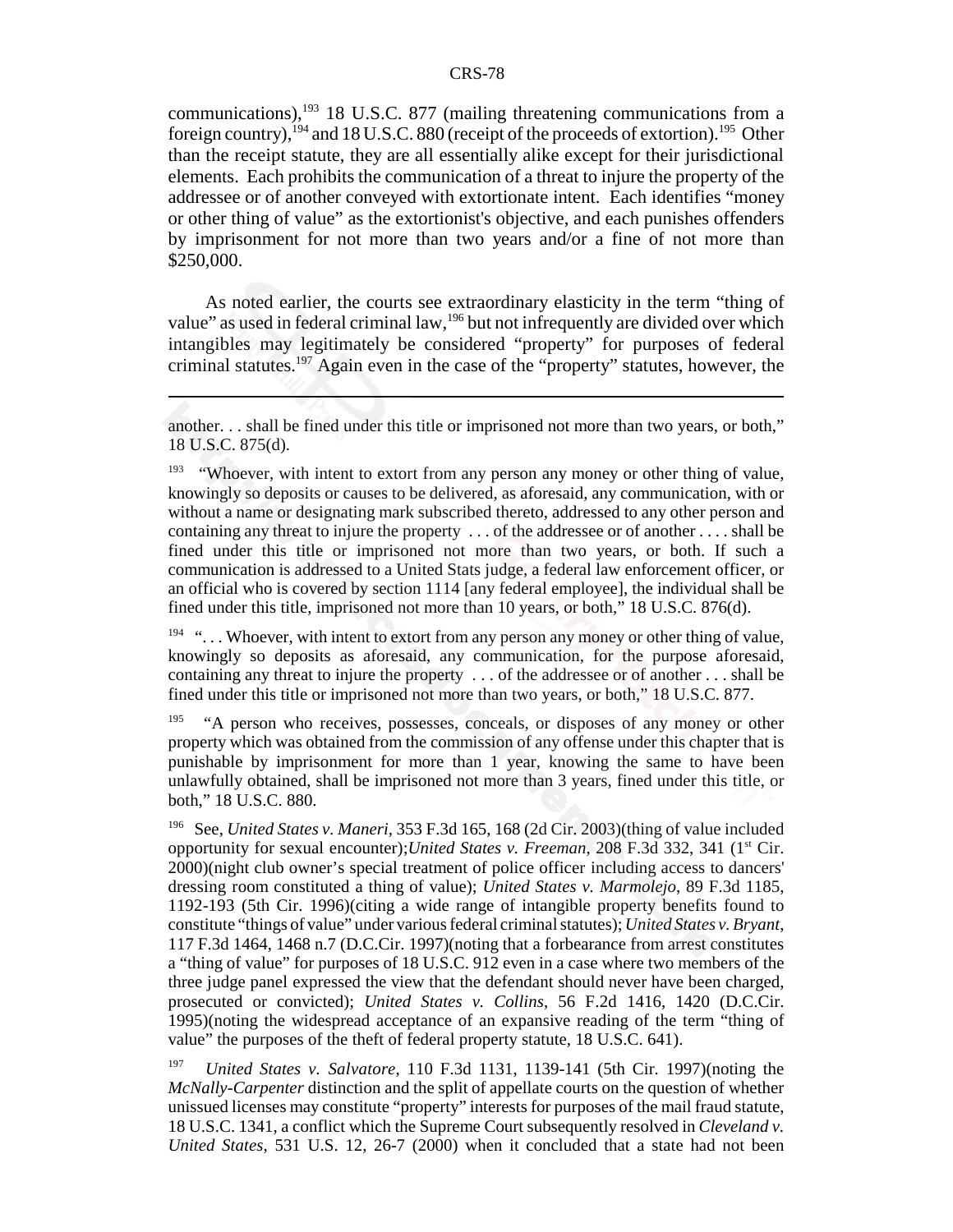intangibles at issue in computer cases would seem to fall more clearly on the *Carpenter* "confidential information" side of the line than on the *McNally* "honest public services" or the *Cleveland* "unissued license" side.

## *RICO, money laundering, & the Travel Act.*

Section 1030 is a money laundering predicate offense, 18 U.S.C. 1956(c)(7)(D), 1957(f)(3), and the money laundering proscriptions are RICO predicates, 18 U.S.C. 1961(1). Thus, financial transactions involving the proceeds from computer-related extortion that violates paragraph  $1030(a)(7)$  may support a prosecution under 18 U.S.C. 1956 or 1957. If so they may also support a RICO prosecution. Moreover, a violation of paragraph  $1030(a)(7)$  may at the same time offend one of its companions that is another RICO predicate, e.g., the Hobbs Act, 18 U.S.C. 875 (extortion affecting in interstate or foreign commerce), or the Travel Act (extortion is a Travel Act predicate), thereby rising the prospect of a RICO prosecution on other grounds.

# **Trafficking in Computer Access 18 U.S.C. 1030(a)(6)**

*Whoever . . .(6) knowingly and with intent to defraud traffics (as defined in section 1029) in any password or similar information through which a computer may be accessed without authorization, if -- (A) such trafficking affects interstate or foreign commerce; or (B) such computer is used by or for the Government of the United States . . . shall be punished as provided in subsection (c) of this section.*

Paragraph  $1030(a)(6)$  outlaws misconduct similar to the access device proscriptions of section 1029.<sup>198</sup> It was enacted to deal with the practice of hackers of posting the passwords of various computer systems on electronic bulletin boards, S.Rep.No. 99-432 at 13 (1986); H.R.Rep.No. 99-612 at 12-3 (1986). Although limited, it provides several distinct advantages. First, it covers passwords to government computers more clearly than does section 1029. Second, as something

defrauded of "property" for the purposes of section 1341 when it was fraudulently induced by issue a license); *United States v. Delano*, 55 F.3d 720, 726-27 (2d Cir. 1995)(holding that labor or services cannot be considered "property" for purposes of a RICO charged based on an extortionate predicate offense). *United States v. Hedaithy*, 392 F.3d 580, 584 (3d Cir. 2004) (court found that mail fraud violation occurred when would-be test takers had others take a standardized test in their place; the court found that the testing service's property interests were violated because of the unauthorized use of its copyrighted and confidential materials and because, in obtaining a score report, the defendants possessed the "embodiment of the services that ETS provides").

<sup>&</sup>lt;sup>198</sup> "Whoever . . . knowingly and with intent to defraud traffics in or uses one or more unauthorized access devices during any one-year period, and by such conduct obtains anything of value aggregating \$1,000 or more during that period . . . shall, if the offense affects interstate or foreign commerce, be punished as provided in subsection (c) of this section," 18 U.S.C. 1029(a)(2). Violations are punishable by imprisonment for not more than 10 years and/or a fine of not more than \$250,000, 18 U.S.C. 1029(c)(1).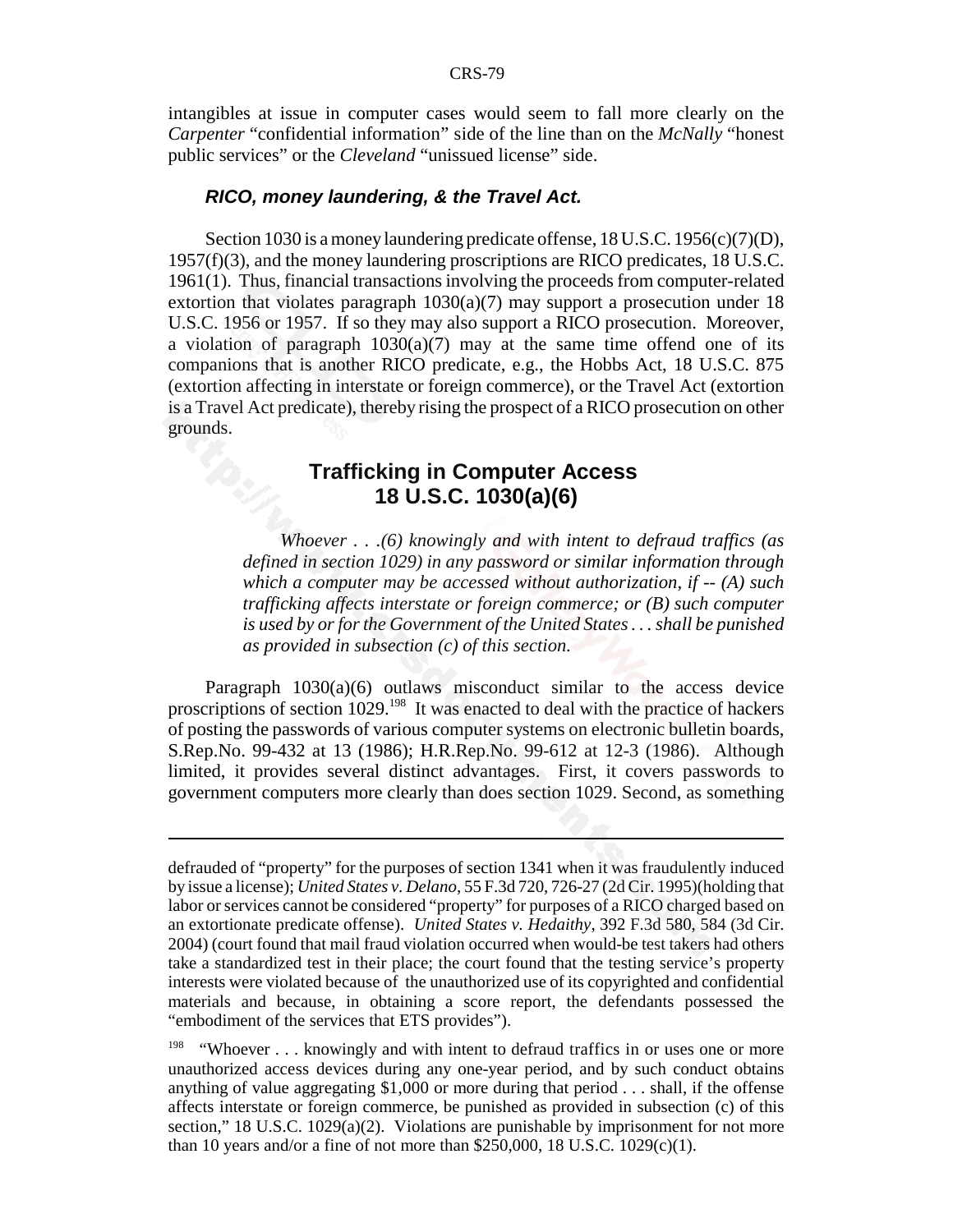of a lesser included offense to section 1029, it affords the government plea bargain room in a case that it might otherwise be forced to bring under section 1029 or abandon. Third, it contributes a means of cutting off the practice of publicly posting access to confidential computer systems without imposing severe penalties unless the misconduct persists. Fourth, it supplies a basis for private enforcement through the civil liability provisions of subsection 1030(g) for misconduct that may be more appropriately addressed by the courts as a private wrong. The elements of the crime are:

- knowingly and with an intent to defraud;
- trafficking in (i.e. "to transfer, or otherwise dispose of, to another, or obtain control of with intent to transfer or dispose of" (18 U.S.C.  $1029(e)(5)$ ;
- a computer password or similar computer key; and
- either
- of a federal computer or
- in a manner that affects interstate or foreign commerce.

#### **Jurisdiction.**

Federal jurisdiction exists where the traffic affects interstate or foreign commerce, 18 U.S.C.  $1030(a)(6)(A)$  or where the password or key is to a computer used by or for the Government of the United States,  $18 \text{ U.S.C. } 1030(a)$  (6)(B). As has been said of other paragraphs and government computers, it is unclear whether the protection of paragraph  $1030(a)(6)$  cloaks legislative and judicial branch computers or is limited to those of the executive branch. The uncertainty is born of the section's care to define the phrase "department or agency of the United States" to include all three branches and its use of that phrase in establishing some crimes, contrasted with its failure to use that phrase in paragraph 1030(a)(6), discussed *supra*.

#### **Intent.**

The intent element is the same as that used in paragraph  $1030(a)(4)$ (fraud), and in the credit card fraud proscriptions of 18 U.S.C. 1029: knowingly and with the intent to defraud, S.Rep.No. 99-432 at 10 (1986); H.R.Rep.No. 99-612 at 12 (1986). The phrase as used in the credit card fraud statute means that the offender is conscious of the natural consequences of his action (i.e., that it likely that someone will be defrauded) and intends that those consequences should occur (i.e., he intends that someone should be defrauded), H.R.Rep.No. 98-894 at 16-7 (1984).

## **Penalties.**

The first offense is punishable by imprisonment for not more than 1 year and/or a fine of not more than \$100,000; subsequent offenses are punishable by imprisonment for not more than 10 years and/or a fine of not more than \$250,000, 18 U.S.C. 1030(c)(2); 18 U.S.C. 3571. The general theft/damage sentencing guideline, U.S.S.G. §2B1.1, covers violations of paragraph 1030(a)(6)(traffic in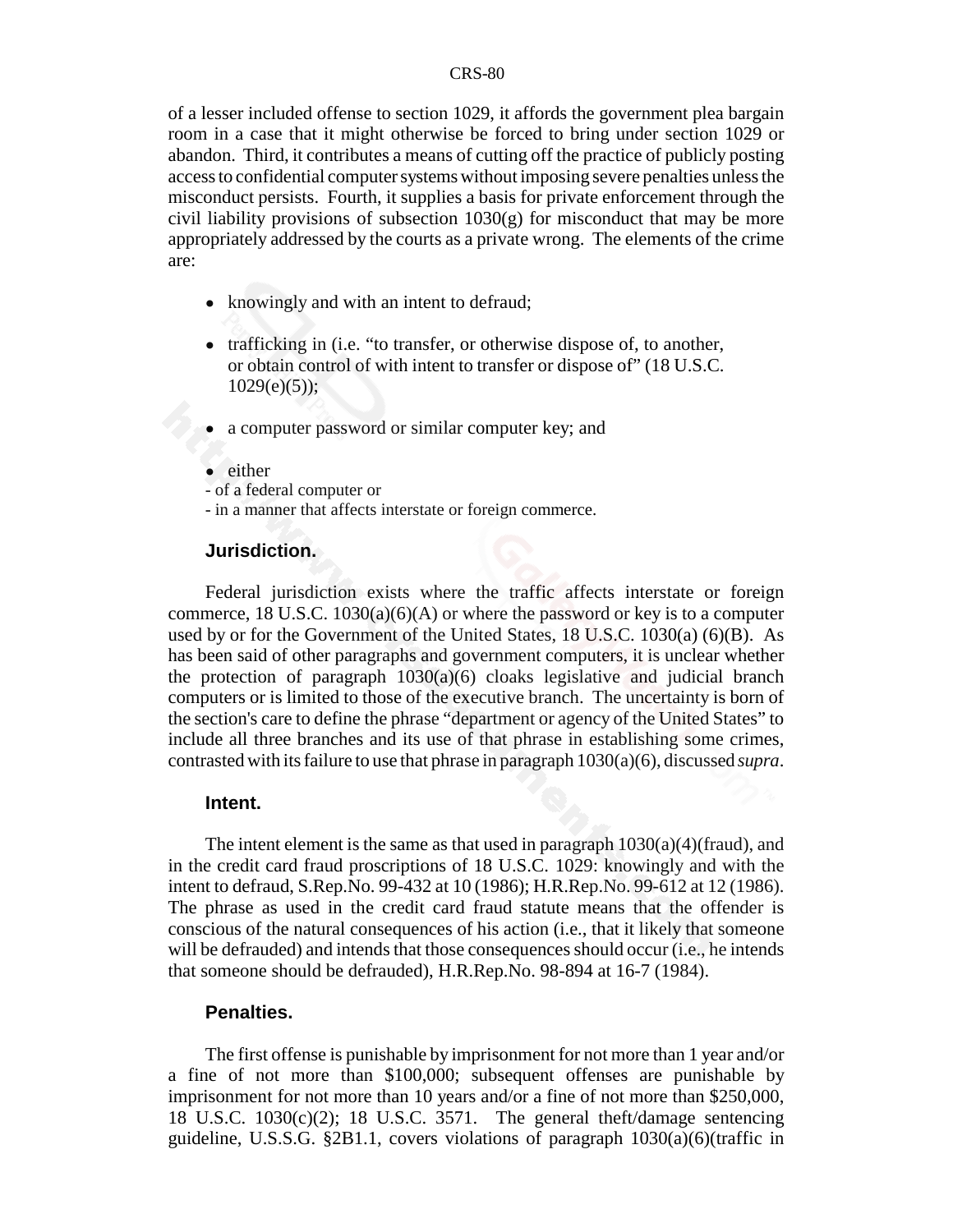passwords) as it does fraud and damage under paragraphs  $1030(a)(4)$  and  $1030(a)(5)$ . Offenders may also be civilly liable to their victims, if the requirements of 18 U.S.C  $1030(g)$  are met.<sup>199</sup>

## **Other crimes.**

The generally applicable provisions dealing with attempt, conspiracy and complicity will apply with equal force in cases involving paragraph  $1030(a)(6)$ . Paragraph 1030(a)(6) appears to have few counterparts in federal law, other than the prohibition against trafficking in access devices (credit card fraud) under 18 U.S.C.  $1029(a)(2)^{200}$  and the wire fraud provisions of 18 U.S.C. 1343.<sup>201</sup> Nevertheless, violations of either of these – or of the money laundering proscriptions (18 U.S.C. 1956, 1957) for which section 1030 is a predicate – may provide the foundation for a RICO (18 U.S.C. 1962) prosecution, so that should conduct in violation of paragraph  $1030(a)(6)$  also offend either the mail fraud, credit card fraud or money laundering prohibitions, a criminal breach of RICO may also have occurred. Brokering computer passwords without more may not be the ground upon which a sprawling criminal enterprise might be built, but violations of paragraph 1030(a)(6), with other crimes, might be part of a pattern of criminal activity used to operate such an enterprise.

# **Computer Espionage 18 U.S.C. 1030(a)(1)**

*Whoever . . . (1) having knowingly accessed a computer without authorization or exceeding authorized access, and by means of such conduct having obtained information that has been determined by the United States Government pursuant to an Executive order or statute to*

<sup>&</sup>lt;sup>199</sup> "Any person who suffers damage or loss by reason of a violation of this section may maintain a civil action against the violator to obtain compensatory damages and injunctive relief or other equitable relief. A civil action for a violation of this section may be brought only if the conduct involves 1 of the factors set forth in clause  $(i)$ ,  $(ii)$ ,  $(iii)$ ,  $(iv)$ , or  $(v)$  of subsection (a) $(5)(B)$ . Damages for a violation involving only conduct described in subsection (a) $(5)(B)(i)$  are limited to economic damages. No action may be brought under this subsection unless such action is begun within 2 years of the date of the act complained of or the date of the discovery of the damage. No action may be brought under this subsection for the negligent design or manufacture of computer hardware, computer software, or firmware," 18 U.S.C. 1030(g).

<sup>&</sup>lt;sup>200</sup> Prosecution under paragraph 1029(a)(2) requires a loss of at least \$1,000 over the course of a year and that the device permit access to an "account," 18 U.S.C. 1029(e)(1)(defining "access device"); paragraph 1030(a)(6) imposes neither burden upon a prosecution. This is probably why paragraph  $1030(a)(6)$  is punishable as a misdemeanor while paragraph  $1029(a)(2)$  is a 10 year felony.

 $201$  To establish wire fraud, the government must show an interstate wire transmission in furtherance of a scheme to defraud another of money or property, *United States v. Dowlin,* 408 F.3d 647, 658 n.5 (10<sup>th</sup> Cir. 2005); United States v. Owens, 301 F.3d 521, 528 (7<sup>th</sup> Cir. 2002); *United States v. Rivera*, 295 F.3d 461, 466 (5th Cir. 2002).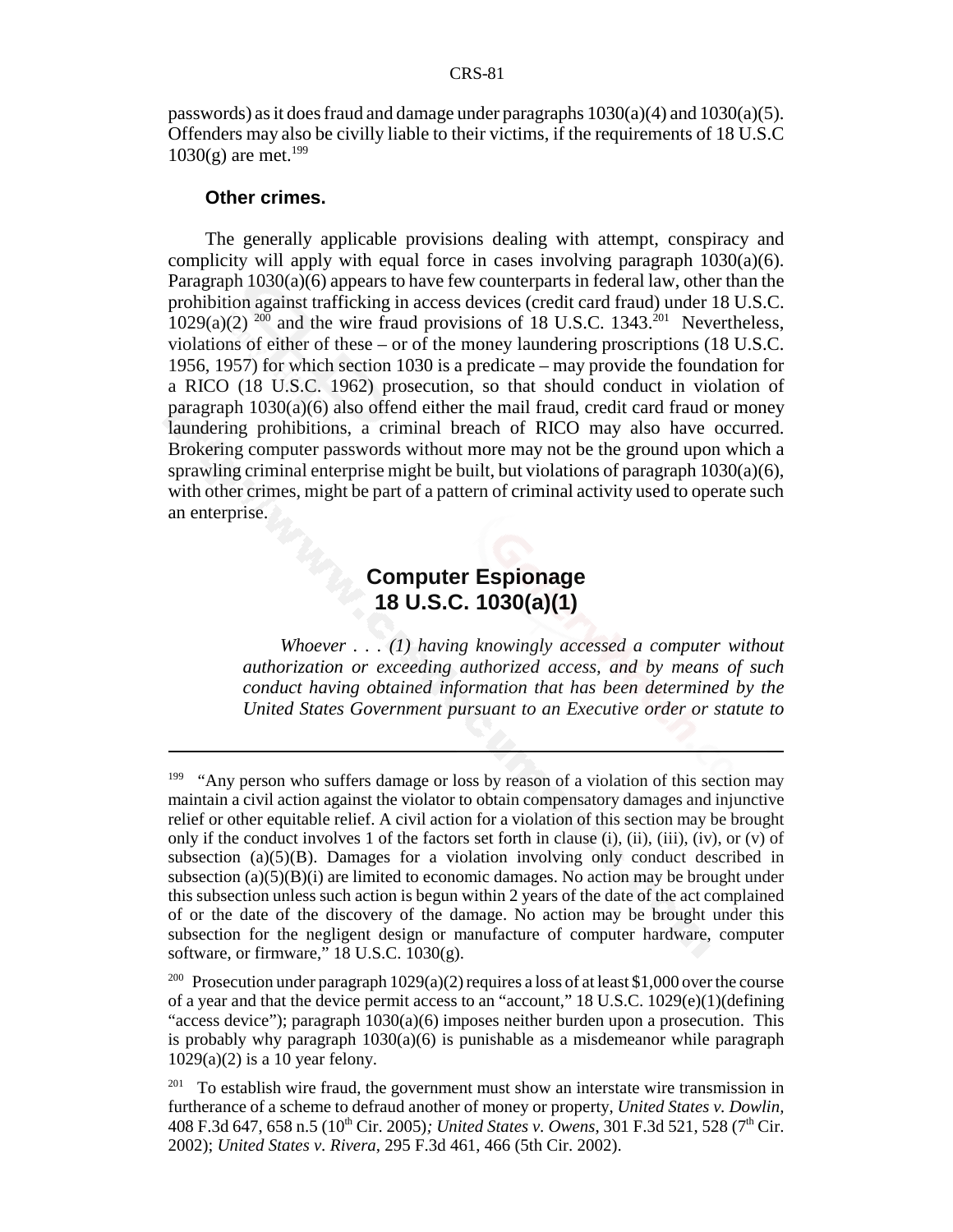*require protection against unauthorized disclosure for reasons of national defense or foreign relations, or any restricted data, as defined in paragraph y of section 11 of the Atomic Energy Act of 1954, with reason to believe that such information so obtained could be used to the injury of the United States, or to the advantage of any foreign nation willfully communicates, delivers, transmits, or causes to be communicated, delivered, or transmitted, or attempts to communicate, deliver, transmit or cause to be communicated, delivered, or transmitted the same to any person not entitled to receive it, or willfully retains the same and fails to deliver it to the officer or employee of the United States entitled to receive it . . . shall be punished as provided in subsection (c) of this section.*

Paragraph  $1030(a)(1)$  essentially tracks existing federal espionage laws, 18 U.S.C. 793, 794 and 798, that ban disclosure of information potentially detrimental to our national defense and well being, or more simply laws that outlaw spying.<sup>202</sup> The paragraph was enacted as part of the original act and has been amended primarily to more closely track other espionage laws.<sup>203</sup> The distinctive feature of paragraph  $1030(a)(1)$  is its merger of elements of espionage and computer abuse.<sup>204</sup> Broken down into a simplified version of its constituent elements it bars anyone from:

- either
- willfully disclosing,
- willfully attempting to disclose, or
- willfully failing to return

<sup>&</sup>lt;sup>202</sup> For a discussion of federal espionage laws generally see, 70 AMERICAN JURISPRUDENCE, 2D EDITION, *Sedition, Subversive Activities, and Treason* §§17-44; see also, Bazan, *Espionage and the Death Penalty*, 41 FEDERAL BAR NEWS & JOURNAL 615 (1994).

<sup>&</sup>lt;sup>203</sup> 18 U.S.C. 1030 (1982 ed. & 1984 Supp.); H.R.Rep.No.98-894 at 21 (1984). Compare the language of 1030(a)(1) with that of 18 U.S.C. 793(e)("Whoever having unauthorized possession of, access to, or control over any document, writing, code book, signal book, sketch, photograph, photographic negative, blueprint, plan, map, model, instrument, appliance, or note relating to the national defense, or information relating to the national defense which information the possessor has reason to believe could be used to the injury of the United States or to the advantage of any foreign nation, willfully communicates, delivers, transmits or causes to be communicated, delivered, or transmitted, or attempts to communicate, deliver, transmit or cause to be communicated, delivered, or transmitted the same to any person not entitled to receive it, or willfully retains the same and fails to deliver it to the officer or employee of the United States entitled to receive it").

<sup>&</sup>lt;sup>204</sup> "Although there is considerable overlap between 18 U.S.C. 793(3) and section  $1030(a)(1)$ , as amended by the NII Protection Act, the two statutes would not reach exactly the same conduct. Section  $1030(a)(1)$  wold target those persons who deliberately break into a computer to obtain properly classified Government secrets then try to peddle those secrets to others, including foreign governments. In other words, unlike existing espionage laws prohibiting the theft and peddling of Government secrets to foreign agents, section  $1030(a)(1)$  would require proof that the individual knowingly used a computer without authority, or in excess of authority, for the purpose of obtaining classified information. In this sense then, it is the use of the computer which is being proscribed, not the unauthorized possession of, access to, or control over the classified information itself," S.Rep.No. 104- 357 at 6-7.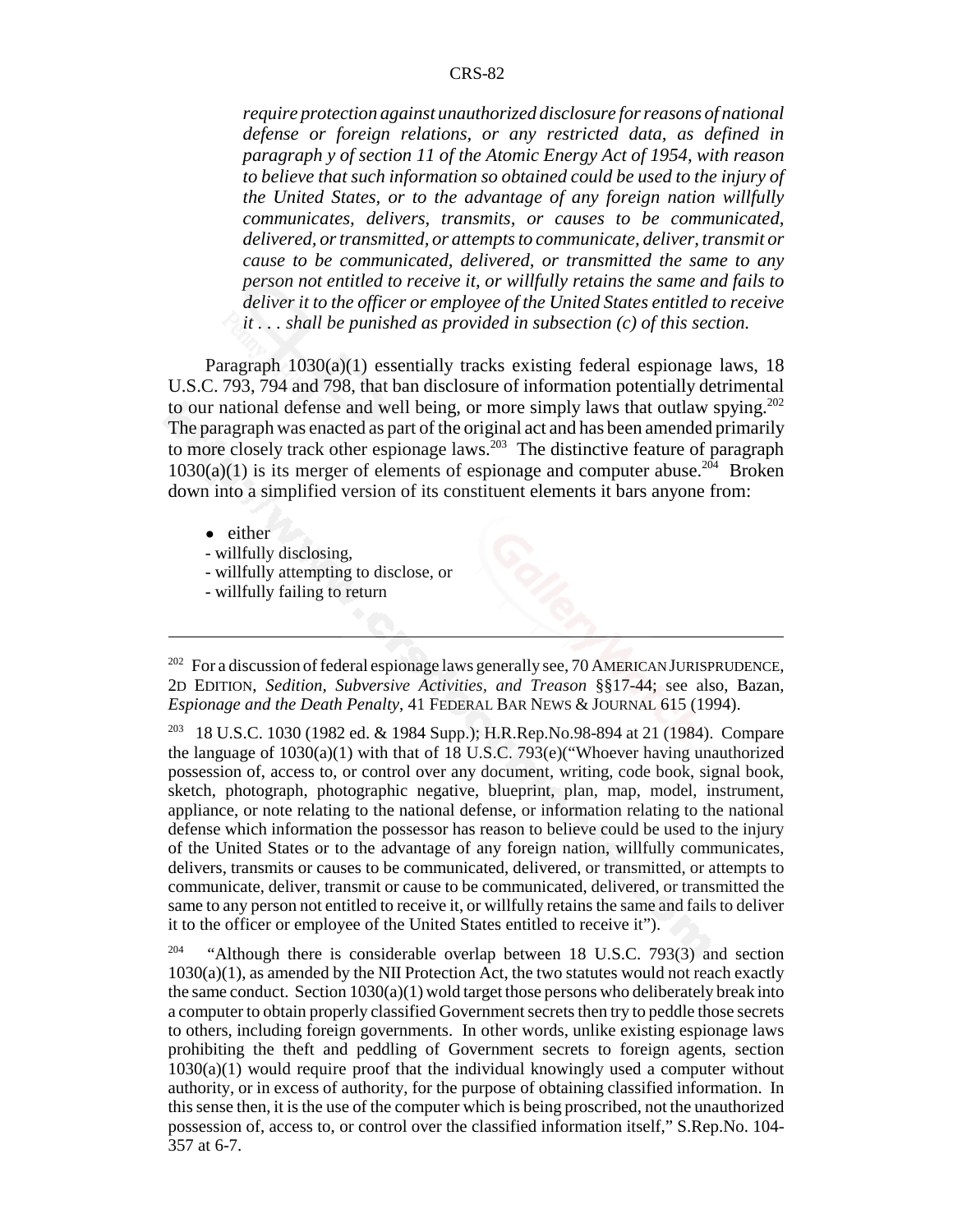- classified information concerning national defense, foreign relations or atomic energy
- with reason to believe that the information either
- could to used to injure the United States, or
- could be used to the advantage of the a foreign nation
- when the information was acquired by unauthorized computer access.

## **Jurisdiction.**

The federal government is a creature of the Constitution. It enjoys only those powers that the Constitution grants it, U.S.Const. Amend. IX, X. Since states are primarily responsible for the enactment and enforcement of criminal law, the validity of any federal criminal law depends upon a clear nexus some power that the Constitution vests in the national government. Most of section 1030 represents the execution of Congress' authority to enact laws for the regulation interstate and foreign commerce, for example, U.S.Const. Art.I, §8, cl.3. Paragraph 1030(a)(1), on the other hand, is anchored in the protection of defense and foreign relations of the nation and so jurisdictional ties to interstate or foreign commerce are unnecessary.

#### **Intent.**

The state of mind element for a breach of paragraph 1030(a)(1) is pegged high. The offender must (1) purposefully transmit or retain information that (2) he has reason to believe could be used to the injure the United States or benefit another country, and (3) that he has obtained through access to a computer that he knows he had no authority to access.<sup>205</sup>

## **Penalties.**

Violations are punishable by imprisonment for not more than 10 years (not more than 20 years for second and subsequent offenses) and/or a fine of not more than  $$250,000, 18$  U.S.C. 1030(c)(1), 3571. The general espionage sentencing guideline, U.S.S.G. §2M3.2, applies to violations of paragraph  $(a)(1)$  which calls for a base sentencing level of 30 (carrying an initial sentencing range beginning at 8 years imprisonment) and of 35 (an initial sentencing range beginning at 14 years) if top secret information is involved. Offenders may also be subject to a cause of action for damages or injunctive relief, 18 U.S.C. 1030(g).

<sup>205</sup> H.R.Rep.No. 98-894 at 21 (1984)("As the Supreme Court stated in *Gorin v. U.S.*, (312 U.S. 19, 28), 'This requires those prosecuted to have acted in bad faith. The sanctions apply only when scienter is established'").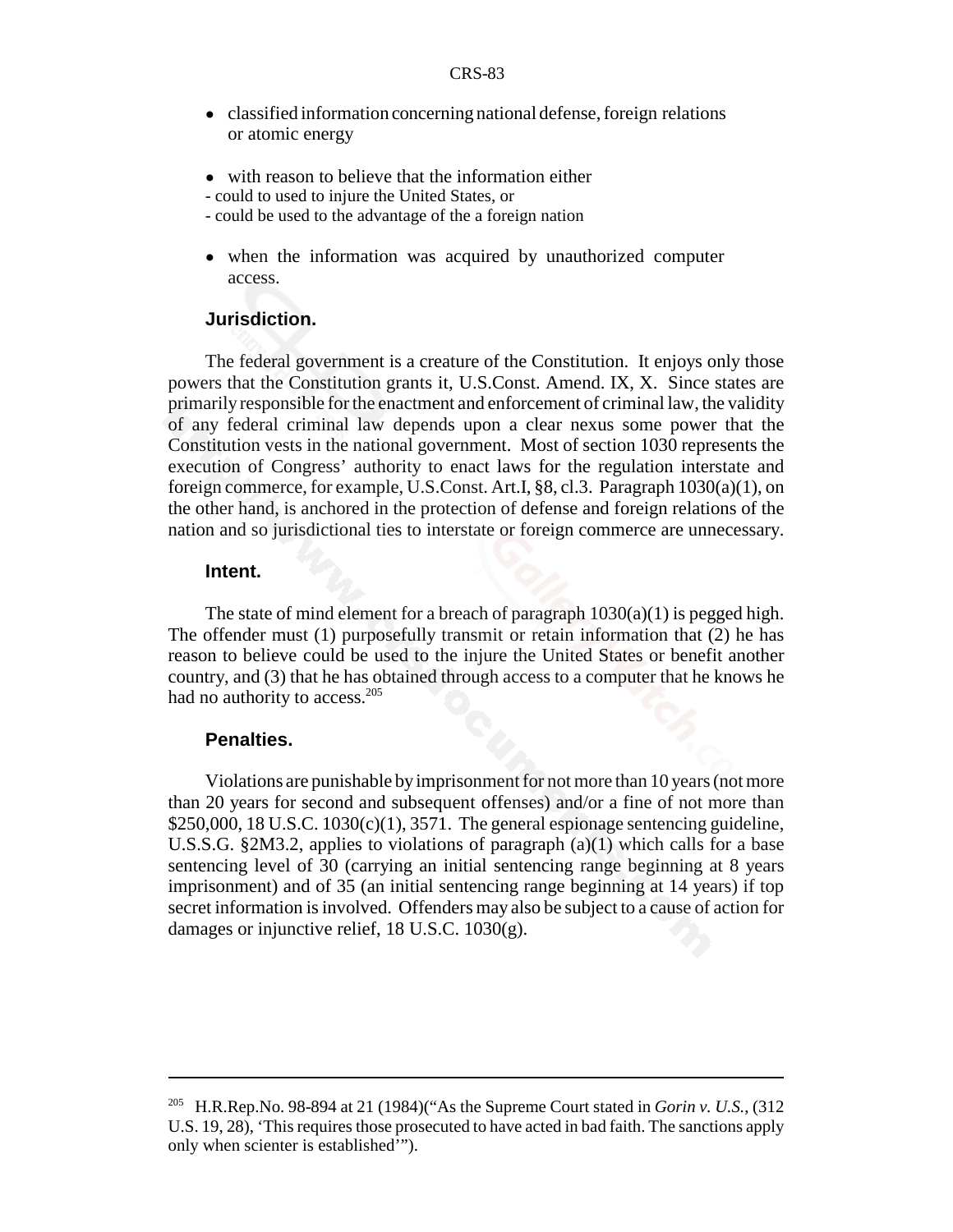## **Other crimes.**

Espionage prosecutions are not common.<sup>206</sup> And there do not appear to have been any reported cases brought under paragraph 1030(a)(1). The overlap between paragraph  $1030(a)(1)$  and the espionage laws is such, however, that any case prosecutable under paragraph 1030(a)(1) would like also be prosecutable under one or more of the espionage statutes; in fact "the only reported 'espionage' case involving the unauthorized use of computers was prosecuted under §793, the much older, pre-electronic espionage statute and not under  $$1030(a)(1)$ ."<sup>207</sup>

## *Attempt, conspiracy, and complicity.*

Subsection 1030(b) makes it a separate crime to attempt to commit a violation of paragraph  $1030(a)(1)$  punishable to the same extent as the underlying offense, 18 U.S.C. 1030(c). Anyone who commands, counsels, aids or abets a violation of the paragraph assumes is as a principal and is therefore likewise subject to the same penalties, 18 U.S.C. 2. Conspirators to violate paragraph  $1030(a)(1)$  are subject to imprisonment for not more than 5 years and/or a fine of not more than \$250,000, 18 U.S.C. 371, and are each liable for the underlying offense and any other foreseeable crimes committed in furtherance of the conspiracy.

## *Espionage offenses.*

The three espionage statutes themselves share common ground under some circumstances. In general terms, they outlaw gathering and disseminating defense information (18 U.S.C. 793), gathering and disseminating defense information for a foreign country (18 U.S.C. 794), and disclosing classified information concerning government cryptography or communications intelligence (18 U.S.C. 798).

As already noted 18 U.S.C. 793(e) is the generic twin of 1030(a)(1), but section 793 has several other provisions that might also be implicated by a fact pattern sufficient to establish criminal liability under paragraph 1030(a)(1). Section 793 establishes six distinct offenses:

• intruding upon military facilities to gather national defense information  $(18 \text{ U.S.C. } 793(a))$ ;<sup>208</sup>

<sup>206</sup> See generally, Cavanagh & Flagg, *Espionage in the United States: Individuals Arrested 1993-1998* CRS REP. No. 97-805 GOV (April 23, 1998); Cavanagh, *Individuals Arrested on Charges of Espionage Against the United States Government*, CRS REP. No. 93-531 GOV (May 27, 1993).

<sup>207</sup> Olivenbaum, *<CTRL><ALT><DELETE>: Rethinking Federal Computer Crime Legislation*, 27 SETON HALL LAW REVIEW 574, 594-95 (1997), citing *United States v. Poulsen*, 41 F.3d 1330 (9th Cir. 1994).

<sup>&</sup>lt;sup>208</sup> "Whoever, for the purpose of obtaining information respecting the national defense with intent or reason to believe that the information is to be used to the injury of the United States, or to the advantage of any foreign nation, goes upon, enters, flies over, or otherwise obtains information concerning any vessel, aircraft, work of defense, navy yard, naval station, submarine base, fueling station, fort, battery, torpedo station, dockyard, canal,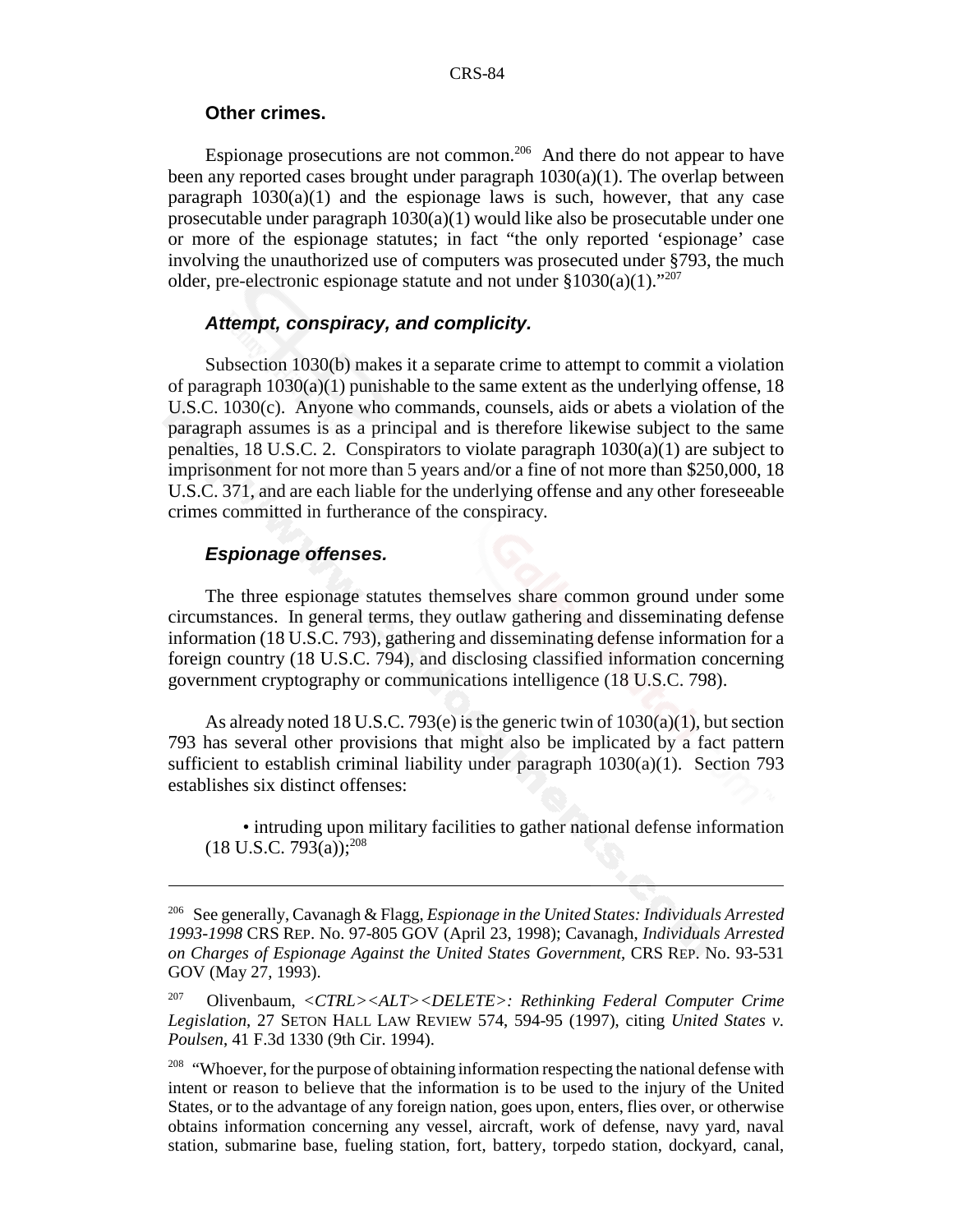• copying documents containing national defense information (18 U.S.C.  $793(b)$ ;<sup>209</sup>

• unlawful receipt of national defense information (18 U.S.C. 793(c)):<sup>210</sup>

• unlawful dissemination of national defense information by a lawful custodian (18 U.S.C. 793(d));<sup>211</sup>

• unauthorized possession of national defense information (18 U.S.C. 793(e));  $^{212}$  and

• negligently losing national defense information  $(18 \text{ U.S.C. } 793 \text{ (f)}).$ <sup>213</sup>

railroad, arsenal, camp, factory, mine, telegraph, telephone, wireless, or signal station, building, office, research laboratory or station or other place connected with the national defense owned or constructed, or in progress of construction by the United States or under the control of the United States, or of any of its officers, departments, or agencies, or within the exclusive jurisdiction of the United States, or any place in which any vessel, aircraft, arms, munitions, or other materials or instruments for use in time of war are being made, prepared, repaired, stored, or are the subject of research or development, under any contract or agreement with the United States, or any department or agency thereof, or with any person on behalf of the United States, or otherwise on behalf of the United States, or any prohibited place so designated by the President by proclamation in time of war or in case of national emergency in which anything for the use of the Army, Navy, or Air Force is being prepared or constructed or stored, information as to which prohibited place the President has determined would be prejudicial to the national defense . . . Shall be fined under this title or imprisoned not more than ten years, or both," 18 U.S.C. 793(a).

<sup>209</sup> "Whoever, for the purpose aforesaid, and with like intent or reason to believe, copies, takes, makes, or obtains, or attempts to copy, take, make, or obtain, any sketch, photograph, photographic negative, blueprint, plan, map, model, instrument, appliance, document, writing, or note of anything connected with the national defense . . .Shall be fined under this title or imprisoned not more than ten years, or both,"18 U.S.C. 793(b).

<sup>210</sup> "Whoever, for the purpose aforesaid, receives or obtains or agrees or attempts to receive or obtain from any person, or from any source whatever, any document, writing, code book, signal book, sketch, photograph, photographic negative, blueprint, plan, map, model, instrument, appliance, or note, of anything connected with the national defense, knowing or having reason to believe, at the time he receives or obtains, or agrees or attempts to receive or obtain it, that it has been or will be obtained, taken, made, or disposed of by any person contrary to the provisions of this chapter . . . Shall be fined under this title or imprisoned not more than ten years, or both,"18 U.S.C. 793(c).

<sup>211</sup> "Whoever, lawfully having possession of, access to, control over, or being entrusted with any document, writing, code book, signal book, sketch, photograph, photographic negative, blueprint, plan, map, model, instrument, appliance, or note relating to the national defense, or information relating to the national defense which information the possessor has reason to believe could be used to the injury of the United States or to the advantage of any foreign nation, willfully communicates, delivers, transmits or causes to be communicated, delivered, or transmitted or attempts to communicate, deliver, transmit or cause to be communicated, delivered or transmitted the same to any person not entitled to receive it, or willfully retains the same and fails to deliver it on demand to the officer or employee of the United States entitled to receive it . . . Shall be fined under this title or imprisoned not more than ten years, or both,"18 U.S.C. 793(d).

 $212$  Text at note 201.

<sup>213</sup> "Whoever, being entrusted with or having lawful possession or control of any document, writing, code book, signal book, sketch, photograph, photographic negative, blueprint, plan,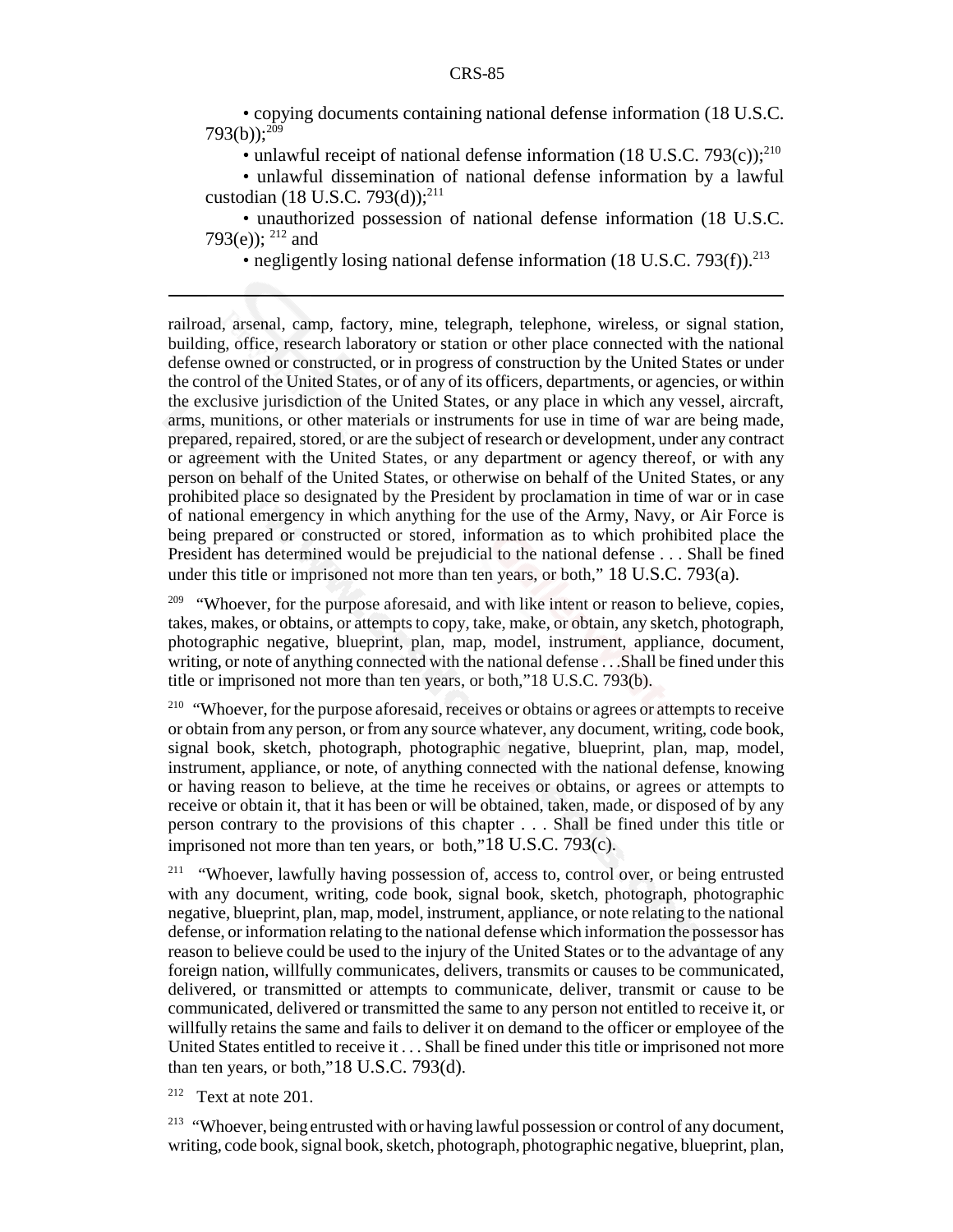Conspiracy to violate section 793 is likewise punishable by imprisonment for not more than 10 years (not more than 20 years for a subsequent offense) and/or a fine of not more than \$250,000, 18 U.S.C. 793 $(g)$ , and criminal forfeiture of any proceeds derived from the offense, 18 U.S.C. 793(h).

Section 794 essentially subjects transgressions similar to those banned in section 793 to more severe penalties if they involve gathering national defense information for a foreign nation or to injure the United States,  $2\frac{14}{4}$  particularly if the offense is committed in war time.<sup>215</sup> Conspirators are subject to the same penalties, 18 U.S.C. 794(c), and property derived from a violation or used to facilitate a violation is subject to forfeiture. $216$ 

map, model, instrument, appliance, note, or information, relating to the national defense, (1) through gross negligence permits the same to be removed from its proper place of custody or delivered to anyone in violation of his trust, or to be lost, stolen, abstracted, or destroyed, or (2) having knowledge that the same has been illegally removed from its proper place of custody or delivered to anyone in violation of his trust, or lost, or stolen, abstracted, or destroyed, and fails to make prompt report of such loss, theft, abstraction, or destruction to his superior officer . . . Shall be fined under this title or imprisoned not more than ten years, or both," 18 U.S.C. 793(f).

<sup>214</sup> "Whoever, with intent or reason to believe that it is to be used to the injury of the United States or to the advantage of a foreign nation, communicates, delivers, or transmits, or attempts to communicate, deliver, or transmit, to any foreign government, or to any faction or party or military or naval force within a foreign country, whether recognized or unrecognized by the United States, or to any representative, officer, agent, employee, subject, or citizen thereof, either directly or indirectly, any document, writing, code book, signal book, sketch, photograph, photographic negative, blueprint, plan, map, model, note, instrument, appliance, or information relating to the national defense, shall be punished by death or by imprisonment for any term of years or for life, except that the sentence of death shall not be imposed unless the jury or, if there is no jury, the court, further finds that the offense resulted in the identification by a foreign power (as defined in section 101(a) of the Foreign Intelligence Surveillance Act of 1978) of an individual acting as an agent of the United States and consequently in the death of that individual, or directly concerned nuclear weaponry, military spacecraft or satellites, early warning systems, or other means of defense or retaliation against large-scale attack; war plans; communications intelligence or cryptographic information; or any other major weapons system or major element of defense strategy," 18 U.S.C. 794(a).

<sup>215</sup> "Whoever, in time of war, with intent that the same shall be communicated to the enemy, collects, records, publishes, or communicates, or attempts to elicit any information with respect to the movement, numbers, description, condition, or disposition of any of the Armed Forces, ships, aircraft, or war materials of the United States, or with respect to the plans or conduct, or supposed plans or conduct of any naval or military operations, or with respect to any works or measures undertaken for or connected with, or intended for the fortification or defense of any place, or any other information relating to the public defense, which might be useful to the enemy, shall be punished by death or by imprisonment for any term of years or for life," 18 U.S.C. 794(b).

<sup>216</sup> "(1) Any person convicted of a violation of this section shall forfeit to the United States irrespective of any provision of State law  $-(A)$  any property constituting, or derived from, any proceeds the person obtained, directly or indirectly, as the result of such violation, and (B) any of the person's property used, or intended to be used, in any manner or part, to commit, or to facilitate the commission of, such violation. For the purposes of this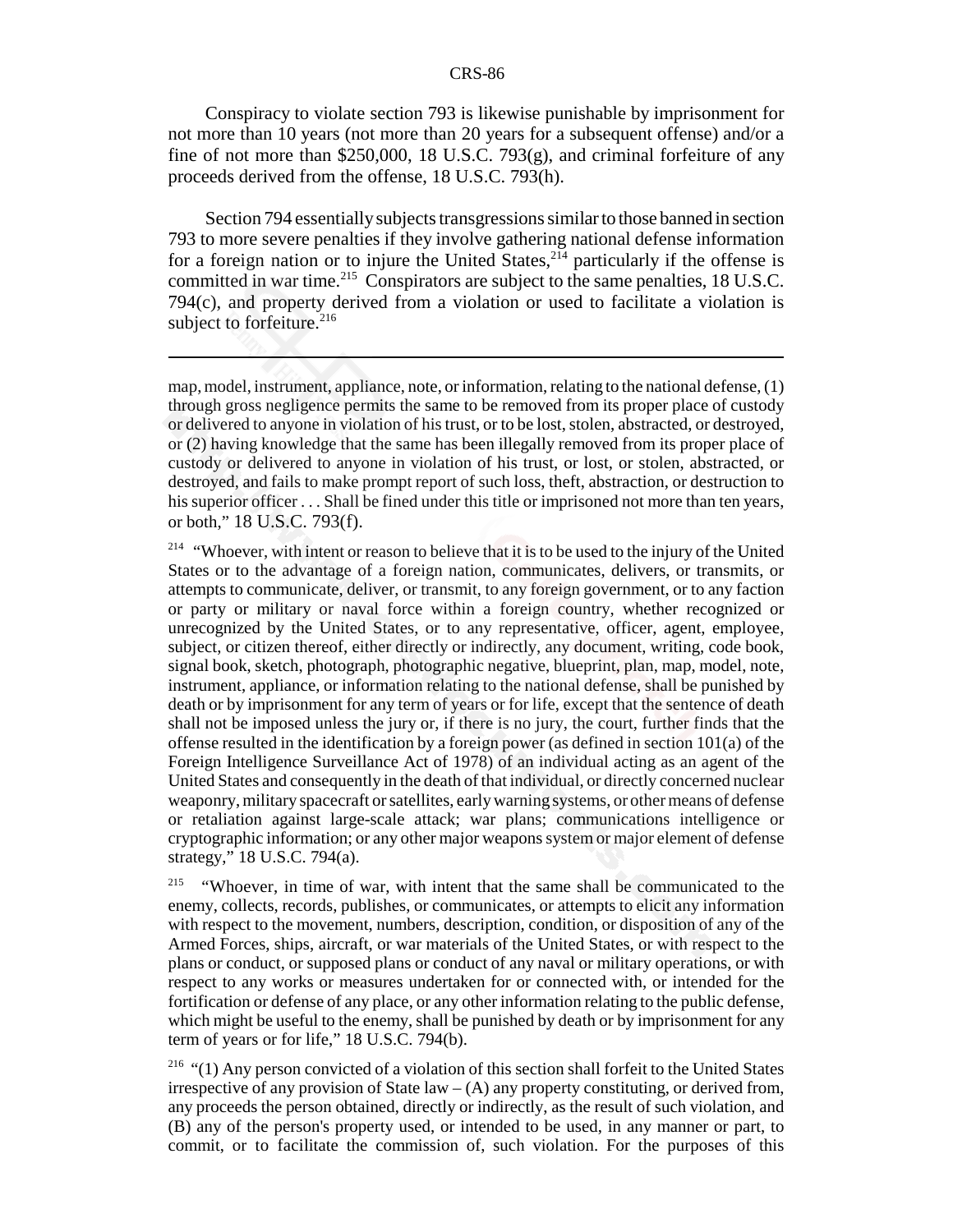Section 798 protects military and diplomatic codes and government codebreaking. It proscribes unlawful dissemination of classified information concerning communications intelligence and government cryptography.217 Violations

 $(3)$  The provisions of subsections (b), (c) and (e) through (p) of section 413 of the Comprehensive Drug Abuse Prevention and Control Act of 1970 (21 U.S.C. 853(b), (c), and (e)-(p)) shall apply to  $-$  (A) property subject to forfeiture under this subsection; (B) any seizure or disposition of such property; and (C) any administrative or judicial proceeding in relation to such property, if not inconsistent with this subsection.

 $\degree$ (4) Notwithstanding section 524(c) of title 28, there shall be deposited in the Crime Victims Fund in the Treasury all amounts from the forfeiture of property under this subsection remaining after the payment of expenses for forfeiture and sale authorized by law," 18 U.S.C. 794(d).

<sup>217</sup> "(a) Whoever knowingly and willfully communicates, furnishes, transmits, or otherwise makes available to an unauthorized person, or publishes, or uses in any manner prejudicial to the safety or interest of the United States or for the benefit of any foreign government to the detriment of the United States any classified information  $- (1)$  concerning the nature, preparation, or use of any code, cipher, or cryptographic system of the United States or any foreign government; or (2) concerning the design, construction, use, maintenance, or repair of any device, apparatus, or appliance used or prepared or planned for use by the United States or any foreign government for cryptographic or communication intelligence purposes; or (3) concerning the communication intelligence activities of the United States or any foreign government; or (4) obtained by the processes of communication intelligence from the communications of any foreign government, knowing the same to have been obtained by such processes – Shall be fined under this title or imprisoned not more than ten years, or both.

"(b) As used in subsection (a) of this section -- The term 'classified information' means information which, at the time of a violation of this section, is, for reasons of national security, specifically designated by a United States Government Agency for limited or restricted dissemination or distribution; The terms 'code,' 'cipher,' and 'cryptographic system' include in their meanings, in addition to their usual meanings, any method of secret writing and any mechanical or electrical device or method used for the purpose of disguising or concealing the contents, significance, or meanings of communications; The term `foreign government' includes in its meaning any person or persons acting or purporting to act for or on behalf of any faction, party, department, agency, bureau, or military force of or within a foreign country, or for or on behalf of any government or any person or persons purporting to act as a government within a foreign country, whether or not such government is recognized by the United States; The term 'communication intelligence' means all procedures and methods used in the interception of communications and the obtaining of information from such communications by other than the intended recipients; The term 'unauthorized person' means any person who, or agency which, is not authorized to receive information of the categories set forth in subsection (a) of this section, by the President, or by the head of a department or agency of the United States Government which is expressly designated by the President to engage in communication intelligence activities for the United States.

"(c) Nothing in this section shall prohibit the furnishing, upon lawful demand, of information to any regularly constituted committee of the Senate or House of Representatives of the United States of America, or joint committee thereof."

subsection, the term 'State' includes a State of the United States, the District of Columbia, and any commonwealth, territory, or possession of the United States.

<sup>&</sup>quot;(2) The court, in imposing sentence on a defendant for a conviction of a violation of this section, shall order that the defendant forfeit to the United States all property described in paragraph (1) of this subsection.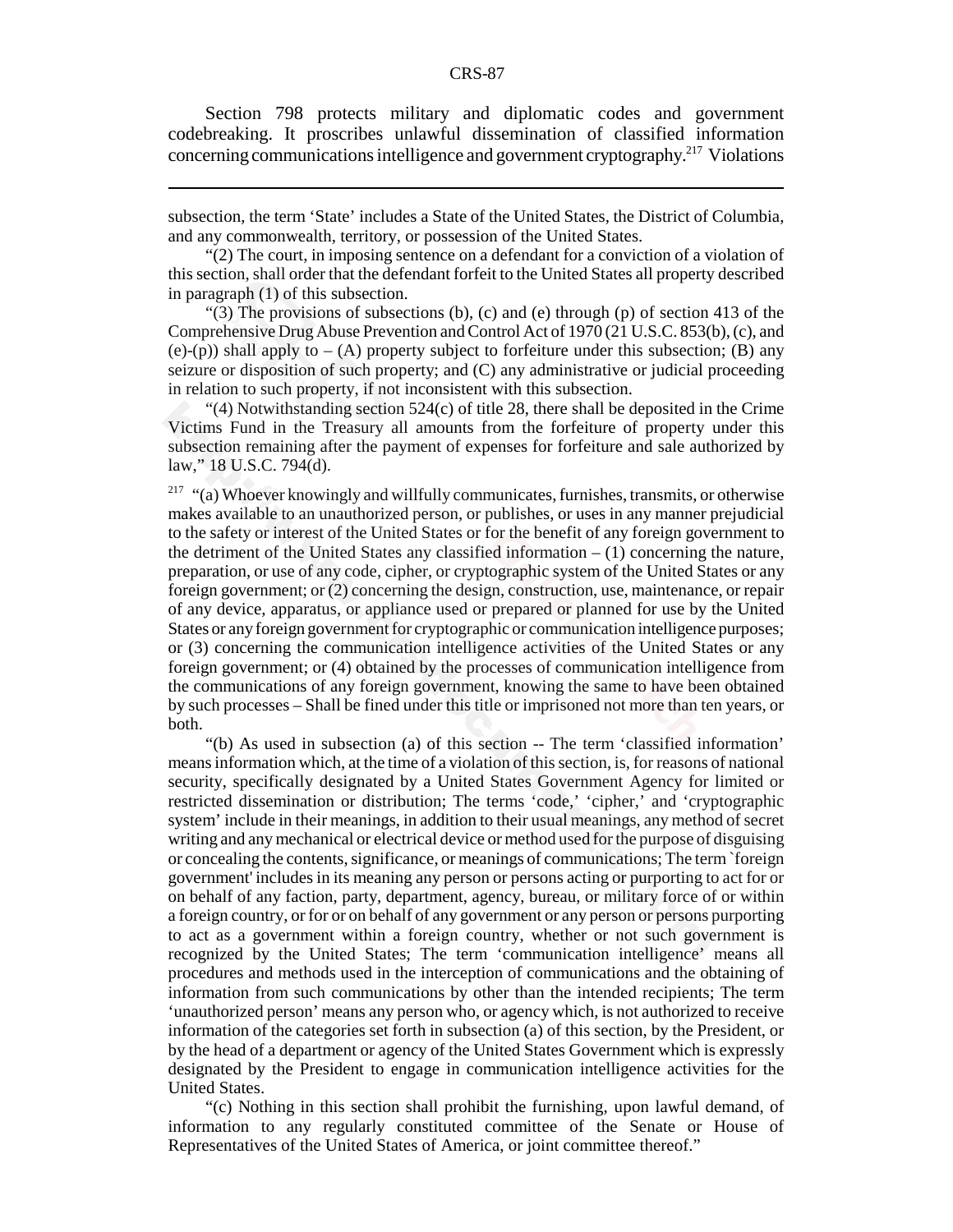are punishable by imprisonment for not more than 10 years and/or a fine of not more than \$250,000, 18 U.S.C. 798(a), 3571, and the confiscation of any property derived from the offense or used to facilitate its commission,  $18$  U.S.C. 798(d).<sup>218</sup>

#### *RICO and money laundering.*

Violations of section 793, 794, 798 or 1030 are money laundering predicate offenses, 18 U.S.C. 1956(c)(7)(D), and thereby also become RICO predicates, 18 U.S.C. 1961. Moreover, violations of paragraph 1030(a)(1) are among the offenses listed in 18 U.S.C. 2332b(g)(5)(B) (federal crimes of terrorism) and are consequently RICO predicate offenses, 18 U.S.C. 1961(1)(G).

## **APPENDIX**

# **Selected Bibliography**

#### Articles

Friendman & Bissinger, *"Infojacking": Crimes on the Information Super Highway*, 9 JOURNAL OF PROPERTY RIGHTS 2 (1997)

Heymann, *Legislating Computer Crime*, 34 HARVARD JOURNAL ON LEGISLATION 373 (1997)

Kerr, *Search and Seizing Computers and Obtaining Electronic Evidence in Criminal Investigations*, COMPUTER CRIME AND INTELLECTUAL PROPERTY SECTION, CRIMINAL DIVISION, UNITED STATES DEPARTMENT OF JUSTICE (July, 2002), on www.cybercrime.gov (Nov.21, 2003)

Levinson & Paetsch, *The Computer Fraud and Abuse Act: A Powerful New Way to Protect Information,* 19 COMPUTER & INTERNET LAWYERS 11 (Sept. 2002)

Olivenbaum, *<CTRL><ALT><DELETE>: Rethinking Federal Computer Crime Legislation,* 27 SETON HALL LAW REVIEW 574 (1997)

<sup>&</sup>lt;sup>218</sup> " $(1)$  Any person convicted of a violation of this section shall forfeit to the United States irrespective of any provision of State  $law - (A)$  any property constituting, or derived from, any proceeds the person obtained, directly or indirectly, as the result of such violation; and (B) any of the person's property used, or intended to be used, in any manner or part, to commit, or to facilitate the commission of, such violation. (2) The court, in imposing sentence on a defendant for a conviction of a violation of this section, shall order that the defendant forfeit to the United States all property described in paragraph (1). (3) Except as provided in paragraph (4), the provisions of subsections (b), (c), and (e) through (p) of section 413 of the Comprehensive Drug Abuse Prevention and Control Act of 1970 (21 U.S.C. 853(b), (c), and (e)-(p)), shall apply to  $-(A)$  property subject to forfeiture under this subsection; (B) any seizure or disposition of such property; and (C) any administrative or judicial proceeding in relation to such property, if not inconsistent with this subsection. (4) Notwithstanding section 524(c) of title 28, there shall be deposited in the Crime Victims Fund established under section 1402 of the Victims of Crime Act of 1984 (42 U.S.C. 10601) all amounts from the forfeiture of property under this subsection remaining after the payment of expenses for forfeiture and sale authorized by law. (5) As used in this subsection, the term 'State' means any State of the United States, the District of Columbia, the Commonwealth of Puerto Rico, and any territory or possession of the United States," 18 U.S.C. 798(d).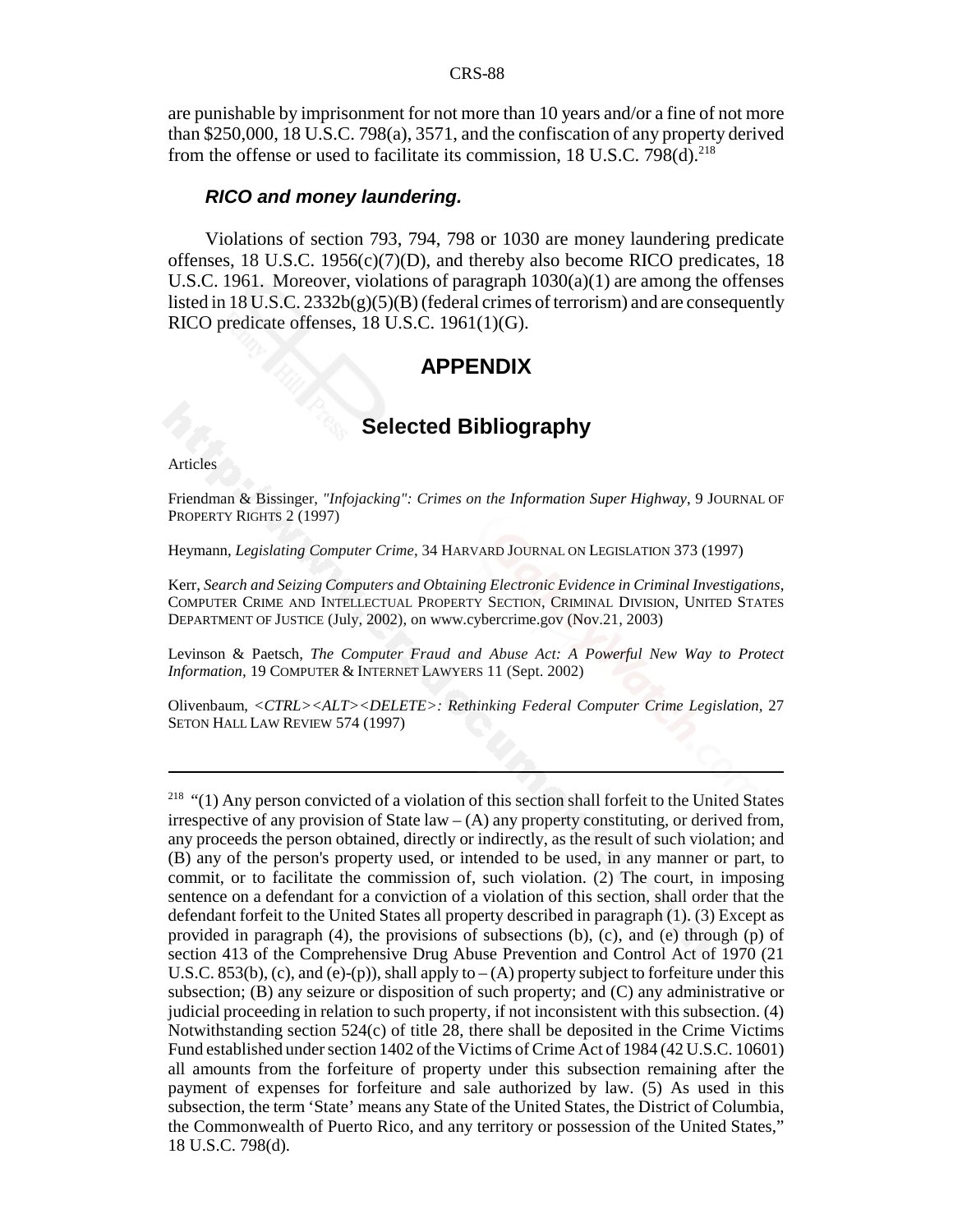Sinrod & Reilly, *Cyber-Crime: A Practical Approach to the Application of Federal Computer Crime Laws*, 16 SANTA CLARA COMPUTER & HIGH TECHNOLOGY LAW JOURNAL 177 (2000)

Soma, Banker & Smith, *Computer Crime: Substantive Statutes and Technical and Legal Search Considerations*, 39 AIR FORCE LAW REVIEW 225 (1996)

Notes

*Controlling Cyberspace: Applying the Computer Fraud and Abuse Act to the Internet*, 12 SANTA CLARA COMPUTER & HIGH TECHNOLOGY LAW JOURNAL 403 (1996)

*The Limits of Computer Conversion: United States v. Collins*, 9 HARVARD JOURNAL OF LAW & TECHNOLOGY 205 (1996)

*Nineteenth Survey of White Collar Crime: Computer Crimes*, 41 AMERICAN CRIMINAL LAW REVIEW 285 (2004)

# **18 U.S.C. 1030**

(a) Whoever–

(1) having knowingly accessed a computer without authorization or exceeding authorized access, and by means of such conduct having obtained information that has been determined by the United States Government pursuant to an Executive order or statute to require protection against unauthorized disclosure for reasons of national defense or foreign relations, or any restricted data, as defined in paragraph y of section 11 of the Atomic Energy Act of 1954, with reason to believe that such information so obtained could be used to the injury of the United States, or to the advantage of any foreign nation willfully communicates, delivers, transmits, or causes to be communicated, delivered, or transmitted, or attempts to communicate, deliver, transmit or cause to be communicated, delivered, or transmitted the same to any person not entitled to receive it, or willfully retains the same and fails to deliver it to the officer or employee of the United States entitled to receive it;

(2) intentionally accesses a computer without authorization or exceeds authorized access, and thereby obtains–

(A) information contained in a financial record of a financial institution, or of a card issuer as defined in section  $1602(n)$  of title 15, or contained in a file of a consumer reporting agency on a consumer, as such terms are defined in the Fair Credit Reporting Act (15 U.S.C. 1681 et seq.);

(B) information from any department or agency of the United States; or

(C) information from any protected computer if the conduct involved an interstate or foreign communication;

(3) intentionally, without authorization to access any nonpublic computer of a department or agency of the United States, accesses such a computer of that department or agency that is exclusively for the use of the Government of the United States or, in the case of a computer not exclusively for such use, is used by or for the Government of the United States and such conduct affects that use by or for the Government of the United States;

(4) knowingly and with intent to defraud, accesses a protected computer without authorization, or exceeds authorized access, and by means of such conduct furthers the intended fraud and obtains anything of value, unless the object of the fraud and the thing obtained consists only of the use of the computer and the value of such use is not more than \$5,000 in any 1-year period;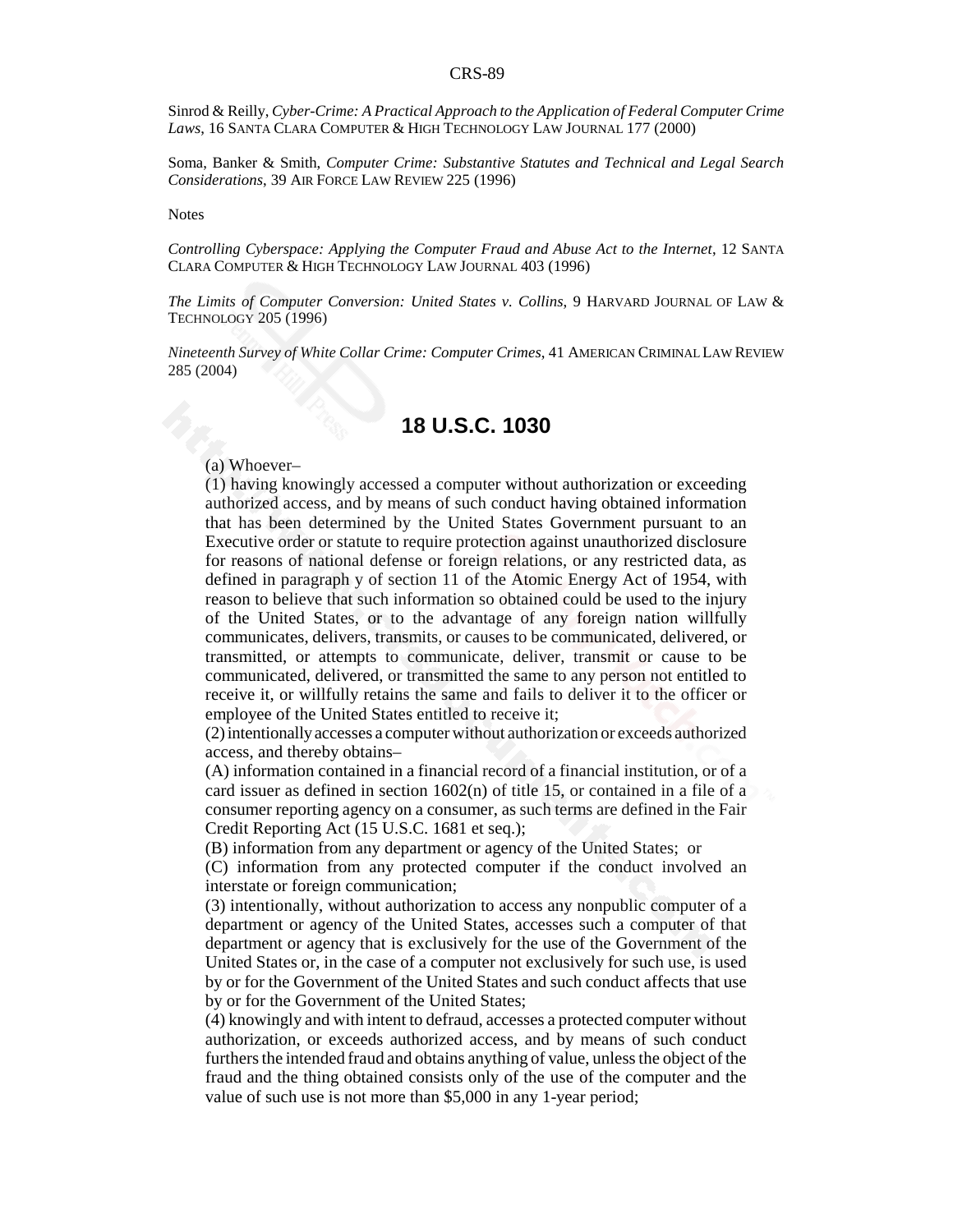$(5)(A)(i)$  knowingly causes the transmission of a program, information, code, or command, and as a result of such conduct, intentionally causes damage without authorization, to a protected computer;

(ii) intentionally accesses a protected computer without authorization, and as a result of such conduct, recklessly causes damage; or

(iii) intentionally accesses a protected computer without authorization, and as a result of such conduct, causes damage; and

(B) by conduct described in clause (i), (ii), or (iii) of subparagraph (A), caused (or, in the case of an attempted offense, would, if completed, have caused)--

(i) loss to 1 or more persons during any 1-year period (and, for purposes of an investigation, prosecution, or other proceeding brought by the United States only, loss resulting from a related course of conduct affecting 1 or more other protected computers) aggregating at least \$5,000 in value;

(ii) the modification or impairment, or potential modification or impairment, of the medical examination, diagnosis, treatment, or care of 1 or more individuals; (iii) physical injury to any person;

(iv) a threat to public health or safety; or

(v) damage affecting a computer system used by or for a government entity in furtherance of the administration of justice, national defense, or national security;

(6) knowingly and with intent to defraud traffics (as defined in section 1029) in any password or similar information through which a computer may be accessed without authorization, if–

(A) such trafficking affects interstate or foreign commerce; or

(B) such computer is used by or for the Government of the United States;

(7) with intent to extort from any person any money or other thing of value, transmits in interstate or foreign commerce any communication containing any threat to cause damage to a protected computer; shall be punished as provided in subsection (c) of this section.

(b) Whoever attempts to commit an offense under subsection (a) of this section shall be punished as provided in subsection (c) of this section.

(c) The punishment for an offense under subsection (a) or (b) of this section is– (1)(A) a fine under this title or imprisonment for not more than ten years, or both, in the case of an offense under subsection  $(a)(1)$  of this section which does not occur after a conviction for another offense under this section, or an attempt to commit an offense punishable under this subparagraph; and

(B) a fine under this title or imprisonment for not more than twenty years, or both, in the case of an offense under subsection  $(a)(1)$  of this section which occurs after a conviction for another offense under this section, or an attempt to commit an offense punishable under this subparagraph;

(2)(A) except as provided in subparagraph (B), a fine under this title or imprisonment for not more than one year, or both, in the case of an offense under subsection (a)(2), (a)(3), (a)(5)(A)(iii), or (a)(6) of this section which does not occur after a conviction for another offense under this section, or an attempt to commit an offense punishable under this subparagraph;

(B) a fine under this title or imprisonment for not more than 5 years, or both, in the case of an offense under subsection  $(a)(2)$ , or an attempt to commit an offense punishable under this subparagraph, if–

(i) the offense was committed for purposes of commercial advantage or private financial gain;

(ii) the offense was committed in furtherance of any criminal or tortious act in violation of the Constitution or laws of the United States or of any State; or

(iii) the value of the information obtained exceeds \$5,000; and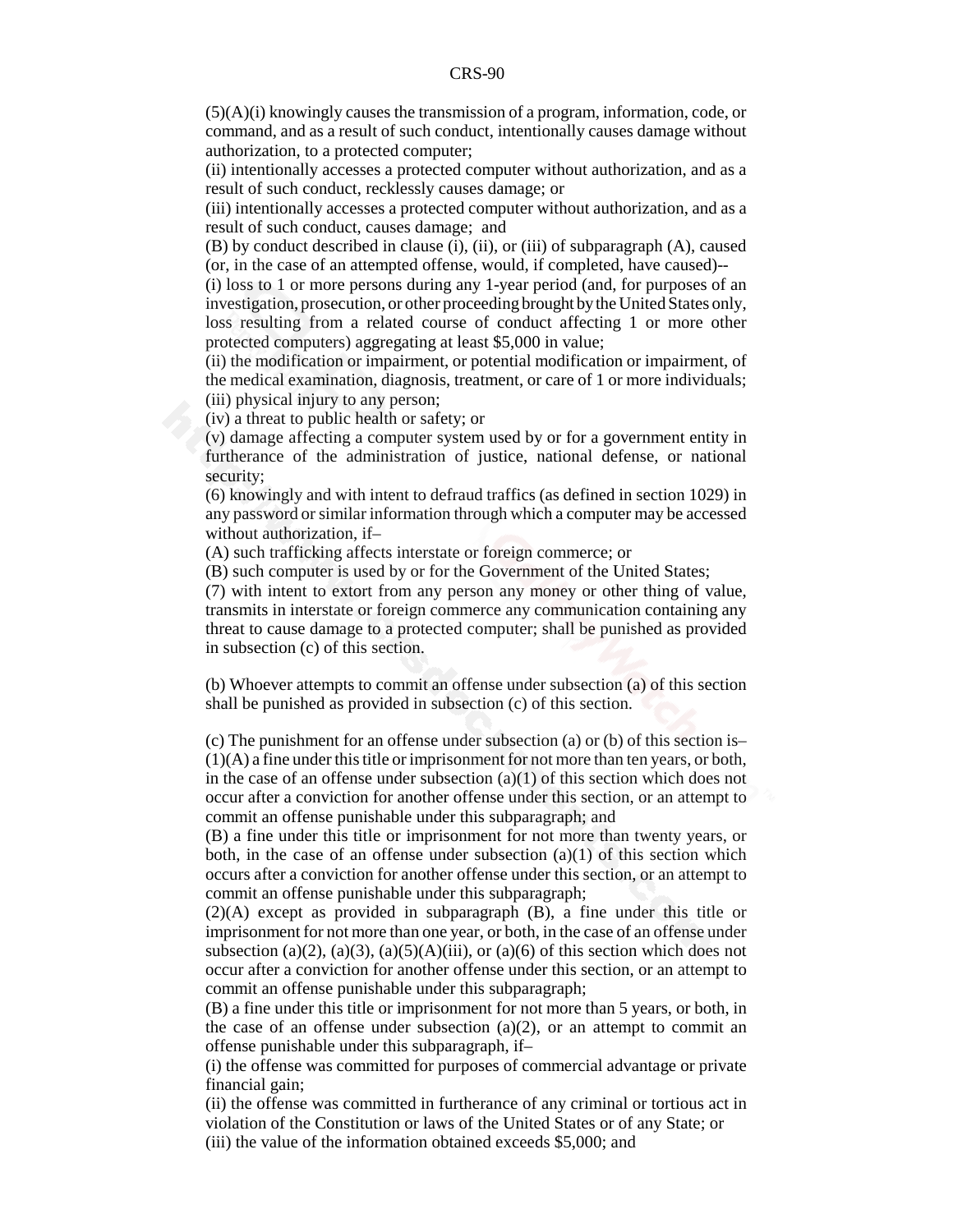(C) a fine under this title or imprisonment for not more than ten years, or both, in the case of an offense under subsection (a)(2), (a)(3) or (a)(6) of this section which occurs after a conviction for another offense under this section, or an attempt to commit an offense punishable under this subparagraph;

(3)(A) a fine under this title or imprisonment for not more than five years, or both, in the case of an offense under subsection (a)(4) or (a)(7) of this section which does not occur after a conviction for another offense under this section, or an attempt to commit an offense punishable under this subparagraph; and

(B) a fine under this title or imprisonment for not more than ten years, or both, in the case of an offense under subsection (a)(4), (a)(5)(A)(iii), or (a)(7) of this section which occurs after a conviction for another offense under this section, or an attempt to commit an offense punishable under this subparagraph;

 $(4)(A)$  a fine under this title except as provided in paragraph  $(5)$ , imprisonment for not more than 10 years, or both, in the case of an offense under subsection  $(a)(5)(A)(i)$ , or an attempt to commit an offense punishable under that subsection;

(B) a fine under this title except as provided in paragraph (5), imprisonment for not more than 5 years, or both, in the case of an offense under subsection  $(a)(5)(A)(ii)$ , or an attempt to commit an offense punishable under that subsection;

(C) a fine under this title except as provided in paragraph (5), imprisonment for not more than 20 years, or both, in the case of an offense under subsection  $(a)(5)(A)(i)$  or  $(a)(5)(A)(ii)$ , or an attempt to commit an offense punishable under either subsection, that occurs after a conviction for another offense under this section; and

(5)(A) If the offender knowingly or recklessly causes or attempts to cause serious bodily injury from conduct in violation of subsection  $(a)(5)(A)(i)$ , a fine under this title or imprisonment for not more than 20 years, or both; and

(B) If the offender knowingly or recklessly causes or attempts to cause death from conduct in violation of subsection  $(a)5(A)(i)$ , a fine under this title or imprisonment for any term of years or for life, or both.

(d)(1) The United States Secret Service shall, in addition to any other agency having such authority, have the authority to investigate offenses under this section.

(2) The Federal Bureau of Investigation shall have primary authority to investigate offenses under subsection  $(a)(1)$  for any cases involving espionage, foreign counterintelligence, information protected against unauthorized disclosure for reasons of national defense or foreign relations, or Restricted Data (as that term is defined in section 11y of the Atomic Energy Act of 1954 (42 U.S.C. 2014(y)), except for offenses affecting the duties of the United States Secret Service pursuant to section 3056(a) of this title.

(3) Such authority shall be exercised in accordance with an agreement which shall be entered into by the Secretary of the Treasury and the Attorney General. (e) As used in this section–

(1) the term "computer" means an electronic, magnetic, optical, electrochemical, or other high speed data processing device performing logical, arithmetic, or storage functions, and includes any data storage facility or communications facility directly related to or operating in conjunction with such device, but such term does not include an automated typewriter or typesetter, a portable hand held calculator, or other similar device;

(2) the term "protected computer" means a computer–

(A) exclusively for the use of a financial institution or the United States Government, or, in the case of a computer not exclusively for such use, used by or for a financial institution or the United States Government and the conduct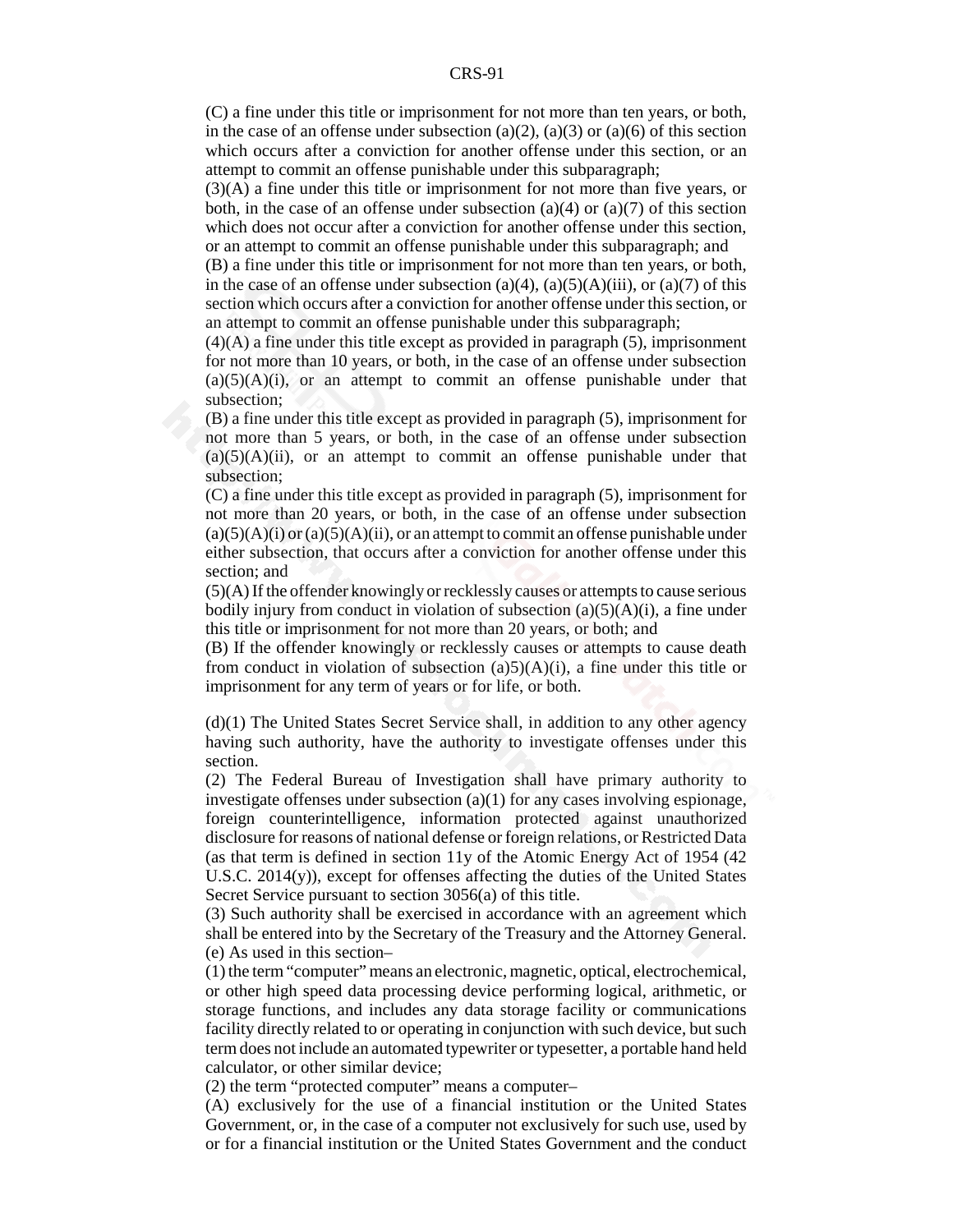constituting the offense affects that use by or for the financial institution or the Government; or

(B) which is used in interstate or foreign commerce or communication, including a computer located outside the United States that is used in a manner that affects interstate or foreign commerce or communication of the United States;

(3) the term "State" includes the District of Columbia, the Commonwealth of Puerto Rico, and any other commonwealth, possession or territory of the United States;

(4) the term "financial institution" means–

(A) an institution with deposits insured by the Federal Deposit Insurance Corporation;

(B) the Federal Reserve or a member of the Federal Reserve including any Federal Reserve Bank;

(C) a credit union with accounts insured by the National Credit Union Administration;

(D) a member of the Federal home loan bank system and any home loan bank;

(E) any institution of the Farm Credit System under the Farm Credit Act of 1971; (F) a broker-dealer registered with the Securities and Exchange Commission pursuant to section 15 of the Securities Exchange Act of 1934;

(G) the Securities Investor Protection Corporation;

(H) a branch or agency of a foreign bank (as such terms are defined in paragraphs (1) and (3) of section 1(b) of the International Banking Act of 1978); and

(I) an organization operating under section 25 or section 25(a) of the Federal Reserve Act;

(5) the term "financial record" means information derived from any record held by a financial institution pertaining to a customer's relationship with the financial institution;

(6) the term "exceeds authorized access" means to access a computer with authorization and to use such access to obtain or alter information in the computer that the accesser is not entitled so to obtain or alter;

(7) the term "department of the United States" means the legislative or judicial branch of the Government or one of the executive departments enumerated in section 101 of title 5;

(8) the term "damage" means any impairment to the integrity or availability of data, a program, a system, or information;

(9) the term "government entity" includes the Government of the United States, any State or political subdivision of the United States, any foreign country, and any state, province, municipality, or other political subdivision of a foreign country;

(10) the term "conviction" shall include a conviction under the law of any State for a crime punishable by imprisonment for more than 1 year, an element of which is unauthorized access, or exceeding authorized access, to a computer;

(11) the term "loss" means any reasonable cost to any victim, including the cost of responding to an offense, conducting a damage assessment, and restoring the data, program, system, or information to its condition prior to the offense, and any revenue lost, cost incurred, or other consequential damages incurred because of interruption of service; and

(12) the term "person" means any individual, firm, corporation, educational institution, financial institution, governmental entity, or legal or other entity.

(f) This section does not prohibit any lawfully authorized investigative, protective, or intelligence activity of a law enforcement agency of the United States, a State, or a political subdivision of a State, or of an intelligence agency of the United States.